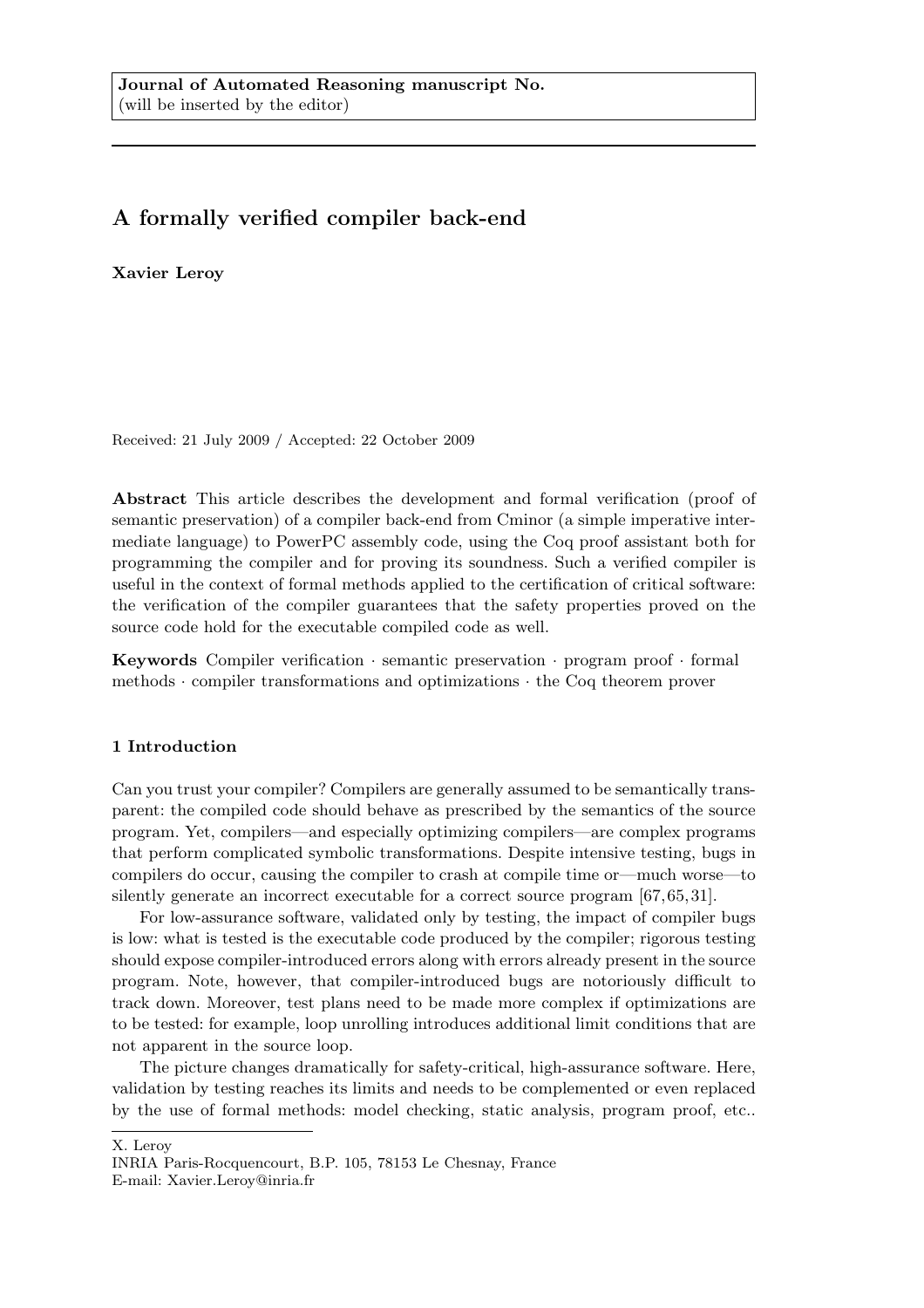Almost universally, formal methods are applied to the source code of a program. Bugs in the compiler that is used to turn this formally verified source code into an executable can potentially invalidate all the guarantees so painfully obtained by the use of formal methods. In a future where formal methods are routinely applied to source programs, the compiler could appear as a weak link in the chain that goes from specifications to executables.

The safety-critical software industry is aware of these issues and uses a variety of techniques to alleviate them: even more testing (of the compiler and of the generated executable); turning compiler optimizations off; and in extreme cases, conducting manual code reviews of the generated assembly code. These techniques do not fully address the issue and are costly in terms of development time and program performance.

An obviously better approach is to apply formal methods to the compiler itself in order to gain assurance that it preserves the semantics of the source programs. Many different approaches have been proposed and investigated, including on-paper and onmachine proofs of semantic preservation, proof-carrying code, credible compilation, translation validation, and type-preserving compilers. (These approaches are compared in section 2.)

For the last four years, we have been working on the development of a *realistic*, verified compiler called Compcert. By verified, we mean a compiler that is accompanied by a machine-checked proof that the generated code behaves exactly as prescribed by the semantics of the source program (semantic preservation property). By realistic, we mean a compiler that could realistically be used in the context of production of critical software. Namely, it compiles a language commonly used for critical embedded software: not Java, not ML, not assembly code, but a large subset of the C language. It produces code for a processor commonly used in embedded systems, as opposed e.g. to a virtual machine: we chose the PowerPC because it is popular in avionics. Finally, the compiler must generate code that is efficient enough and compact enough to fit the requirements of critical embedded systems. This implies a multi-pass compiler that features good register allocation and some basic optimizations.

This paper reports on the completion of a large part of this program: the formal verification of a lightly-optimizing compiler back-end that generates PowerPC assembly code from a simple imperative intermediate language called Cminor. This verification is mechanized using the Coq proof assistant [25, 11]. Another part of this program the verification of a compiler front-end translating a subset of C called Clight down to Cminor—has also been completed and is described separately [15, 16].

While there exists a considerable body of earlier work on machine-checked correctness proofs of parts of compilers (see section 18 for a review), our work is novel in two ways. First, published work tends to focus on a few parts of a compiler, such as optimizations and the underlying static analyses [55, 19] or translation of a high-level language to virtual machine code [49]. In contrast, our work emphasizes end-to-end verification of a complete compilation chain from a structured imperative language down to assembly code through 6 intermediate languages. We found that many of the non-optimizing translations performed, while often considered obvious in compiler literature, are surprisingly tricky to prove correct formally.

Another novelty of this work is that most of the compiler is written directly in the Coq specification language, in a purely functional style. The executable compiler is obtained by automatic extraction of Caml code from this specification. This approach is an attractive alternative to writing the compiler in a conventional programming language, then using a program logic to relate it with its specifications. This approach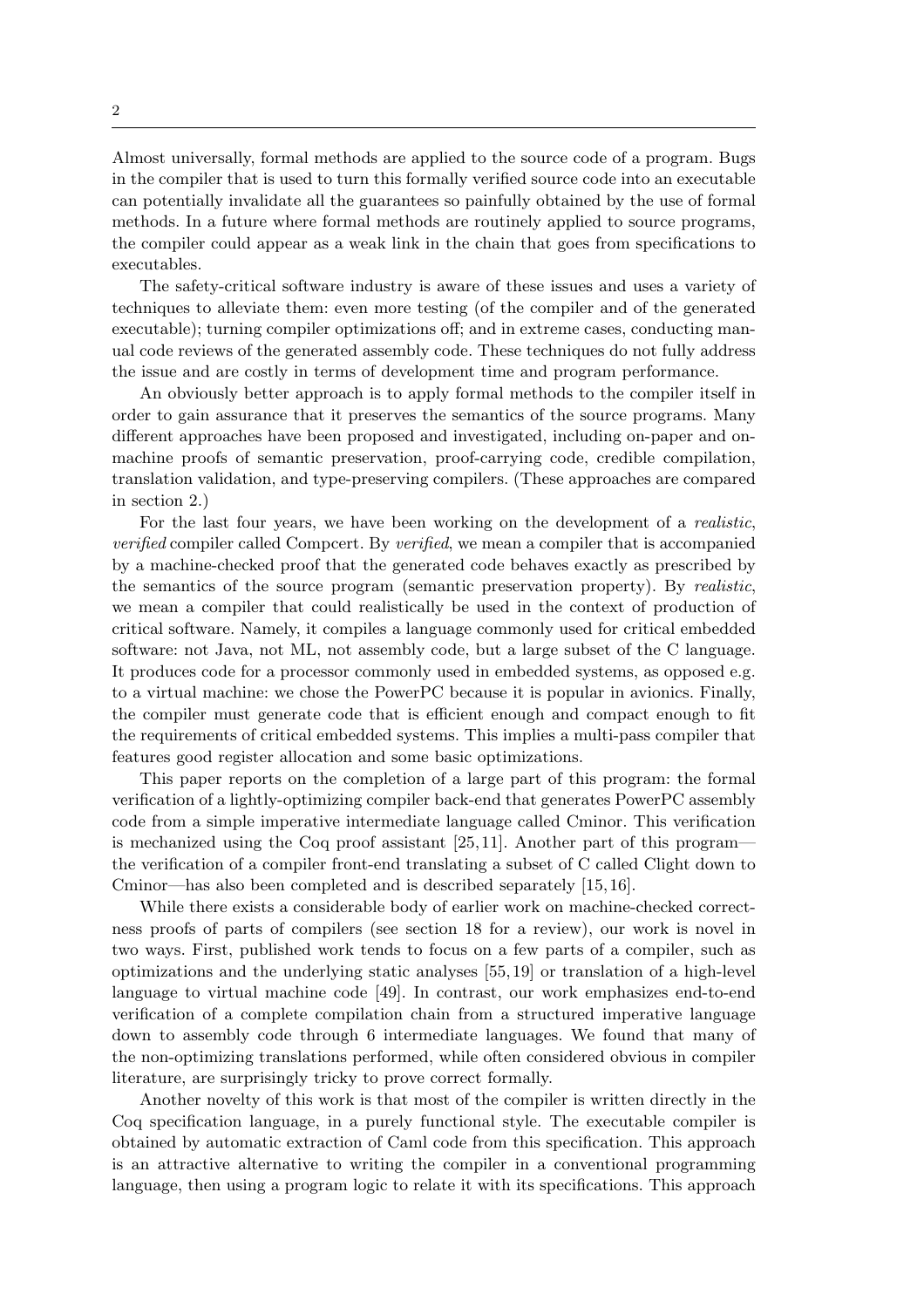

Fig. 1 The passes and intermediate languages of Compcert.

has never been applied before to a program of the size and complexity of an optimizing compiler.

The complete source code of the Coq development, extensively commented, is available on the Web [58]. We take advantage of this availability to omit proofs and a number of low-level details from this article, referring the interested reader to the Coq development instead. The purpose of this article is to give a high-level presentation of a verified back-end, with just enough details to enable readers to apply similar techniques in other contexts. The general perspective we adopt is to revisit classic compiler technology from the viewpoint of the semanticist, in particular by distinguishing clearly between the correctness-relevant and the performance-relevant aspects of compilation algorithms, which are inextricably mixed in compiler literature.

The remainder of this article is organized as follows. Section 2 formalizes various approaches to establishing trust in the results of compilation. Section 3 presents the main aspects of the development that are shared between all passes of the compiler: the value and memory models, labeled transition semantics, proofs by simulation diagrams. Sections 4 and 13 define the semantics of our source language Cminor and our target language PPC, respectively. The bulk of this article (sections 5 to 14) is devoted to the description of the successive passes of the compiler, the intermediate languages they operate on, and their soundness proofs. (Figure 1 summarizes the passes and the intermediate languages.) Experimental data on the Coq development and on the executable compiler extracted from it are presented in sections 15 and 16. Section 17 discusses some of the design choices and possible extensions. Related work is discussed in section 18, followed by concluding remarks in section 19.

## 2 General framework

#### 2.1 Notions of semantic preservation

Consider a source program S and a compiled program C produced by a compiler. Our aim is to prove that the semantics of S was preserved during compilation. To make this notion of semantic preservation precise, we assume given semantics for the source language  $L_s$  and the target language  $L_t$ . These semantics associate one or several observable behaviors  $B$  to  $S$  and  $C$ . Typically, observable behaviors include termination,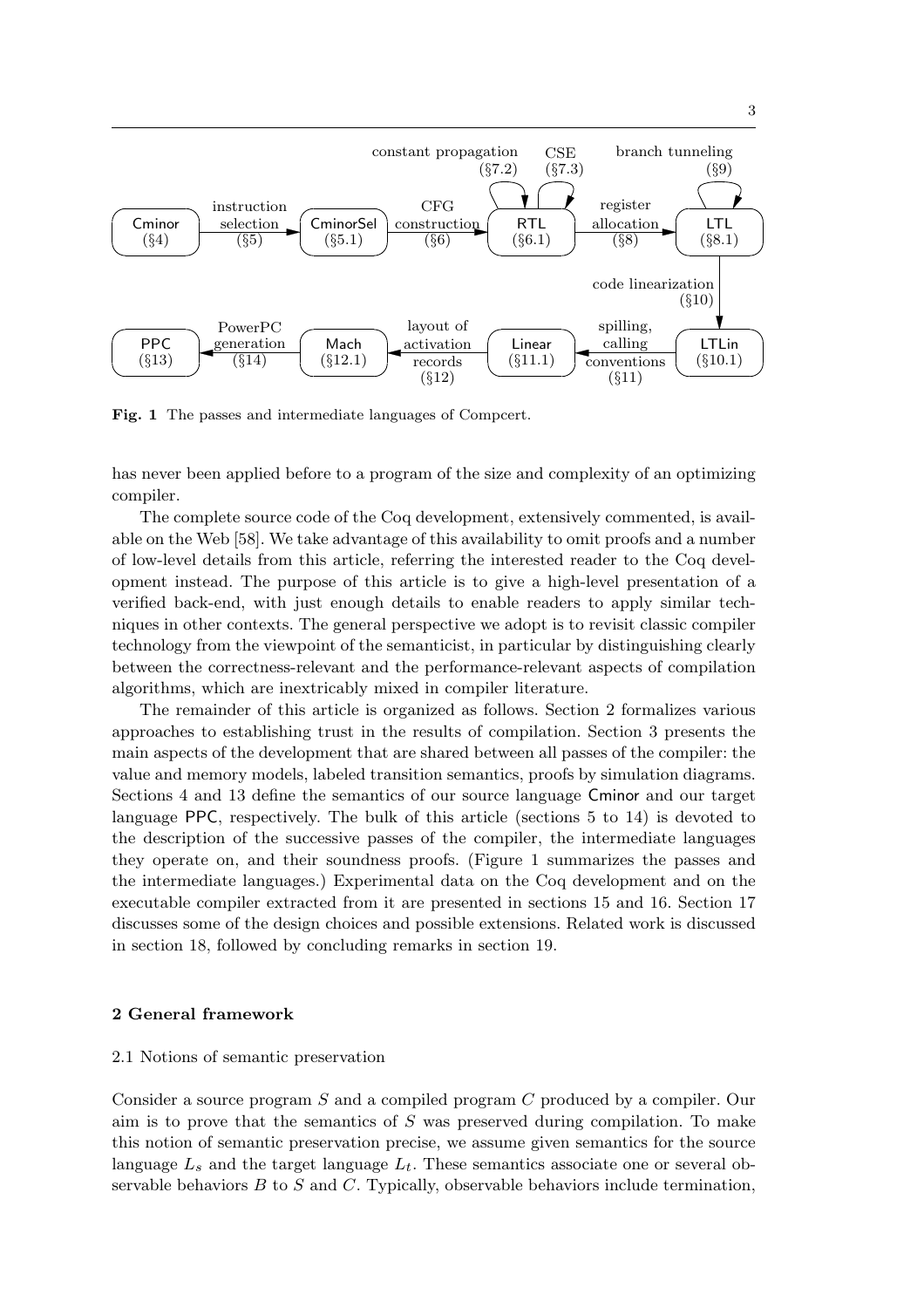divergence, and "going wrong" on executing an undefined computation. (In the remainder of this work, behaviors also contain traces of input-output operations performed during program execution.) We write  $S \downarrow B$  to mean that program S executes with observable behavior B, and likewise for C.

The strongest notion of semantic preservation during compilation is that the source program S and the compiled code C have exactly the same sets of observable behaviors—a standard bisimulation property:

## Definition 1 (Bisimulation)  $\forall B, S \Downarrow B \Longleftrightarrow C \Downarrow B$ .

Definition 1 is too strong to be usable as our notion of semantic preservation. If the source language is not deterministic, compilers are allowed to select one of the possible behaviors of the source program. (For instance, C compilers choose one particular evaluation order for expressions among the several orders allowed by the C specifications.) In this case, C will have fewer behaviors than S. To account for this degree of freedom, we can consider a backward simulation, or refinement, property:

# Definition 2 (Backward simulation)  $\forall B, C \Downarrow B \Longrightarrow S \Downarrow B$ .

Definitions 1 and 2 imply that if  $S$  always goes wrong, so does  $C$ . Several desirable optimizations violate this requirement. For instance, if S contains an integer division whose result is unused, and this division can cause  $S$  to go wrong because its second argument is zero, dead code elimination will result in a compiled program  $C$  that does not go wrong on this division. To leave more flexibility to the compiler, we can therefore restrict the backward simulation property to safe source programs. A program  $S$  is safe, written  $Safe(S)$ , if none of its possible behaviors is in the set Wrong of "going wrong" behaviors  $(S \Downarrow B \Longrightarrow B \notin$  Wrong).

# Definition 3 (Backward simulation for safe programs) If  $Safe(S)$ , then  $\forall B, C \Downarrow$  $B \Longrightarrow S \Downarrow B$ .

In other words, if S cannot go wrong (a fact that can be established by formal verification or static analysis of  $S$ ), then neither does  $C$ ; moreover, all observable behaviors of C are acceptable behaviors of S.

An alternative to backward simulation (definitions 2 and 3) is forward simulation properties, showing that all possible behaviors of the source program are also possible behaviors of the compiled program:

# Definition 4 (Forward simulation)  $\forall B, S \Downarrow B \Longrightarrow C \Downarrow B$ .

Definition 5 (Forward simulation for safe programs)  $\forall B \notin$  Wrong,  $S \Downarrow B \Longrightarrow$  $C \Downarrow B$ .

In general, forward simulations are easier to prove than backward simulations (by structural induction on an execution of  $S$ ), but less informative: even if forward simulation holds, the compiled code C could have additional, undesirable behaviors beyond those of  $S$ . However, this cannot happen if  $C$  is deterministic, that is, if it admits only one observable behavior  $(C \Downarrow B_1 \wedge C \Downarrow B_2 \Longrightarrow B_1 = B_2$ . This is the case if the target language  $L_t$  has no internal non-determinism (programs change their behaviors only in response to different inputs but not because of internal choices) and the execution environment is deterministic (inputs given to programs are uniquely determined by their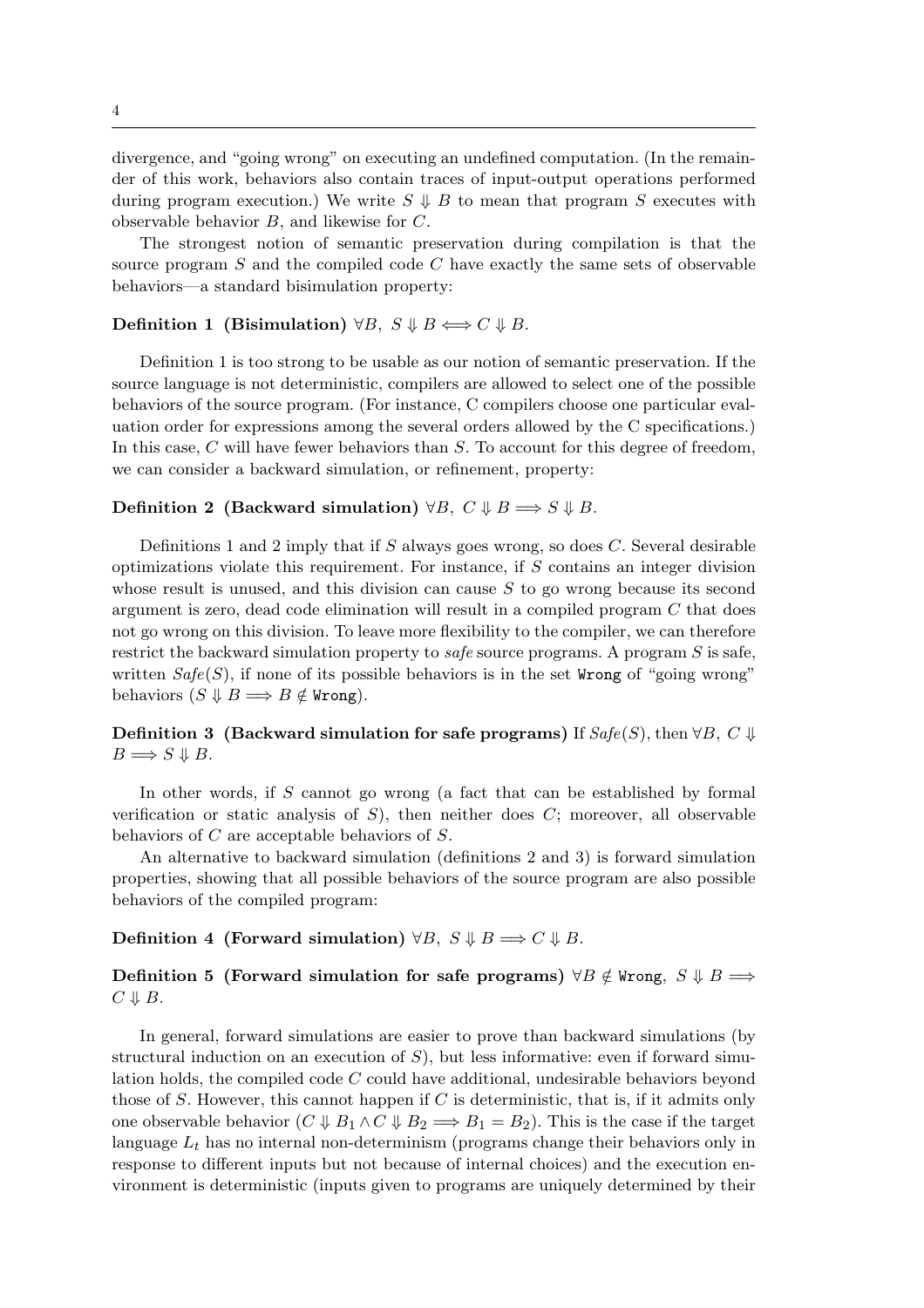

Fig. 2 Various semantic preservation properties and their relationships. An arrow from A to B means that A logically implies B.

previous outputs).<sup>1</sup> In this case, it is easy to show that "forward simulation" implies "backward simulation", and "forward simulation for safe programs" implies "backward simulation for safe programs". The reverse implications hold if the source program is deterministic. Figure 2 summarizes the logical implications between the various notions of semantic preservation.

From a formal methods perspective, what we are really interested in is whether the compiled code satisfies the functional specifications of the application. Assume that such a specification is given as a predicate  $Spec(B)$  of the observable behavior. Further assume that the specification rules out "going wrong" behaviors:  $Spec(B) \implies B \notin$ Wrong. We say that C satisfies the specification, and write  $C \models Spec$ , if all behaviors of C satisfy Spec ( $\forall B, C \Downarrow B \Longrightarrow Spec(B)$ ). The expected soundness property of the compiler is that it preserves the fact that the source code  $S$  satisfies the specification, a fact that has been established separately by formal verification of S.

# Definition 6 (Preservation of a specification)  $S \models Spec \implies C \models Spec.$

It is easy to show that "backward simulation for safe programs" implies "preservation of a specification" for all specifications Spec. In general, the latter property is weaker than the former property. For instance, if the specification of the application is "print a prime number", and  $S$  prints 7, and  $C$  prints 11, the specification is preserved but backward simulation does not hold. Therefore, definition 6 leaves more liberty for compiler optimizations that do not preserve semantics in general, but are correct for specific programs. However, it has the marked disadvantage of depending on the specifications of the application, so that changes in the latter can require the proof of preservation to be redone.

A special case of preservation of a specification, of considerable historical importance, is the preservation of type and memory safety, which we can summarize as "if S does not go wrong, neither does  $C$ ":

# Definition 7 (Preservation of safety)  $Safe(S) \implies Safe(C)$ .

Section 13.3 formalizes this notion of deterministic execution environment by, in effect, restricting the set of behaviors  $B$  to those generated by a transition function that responds to the outputs of the program.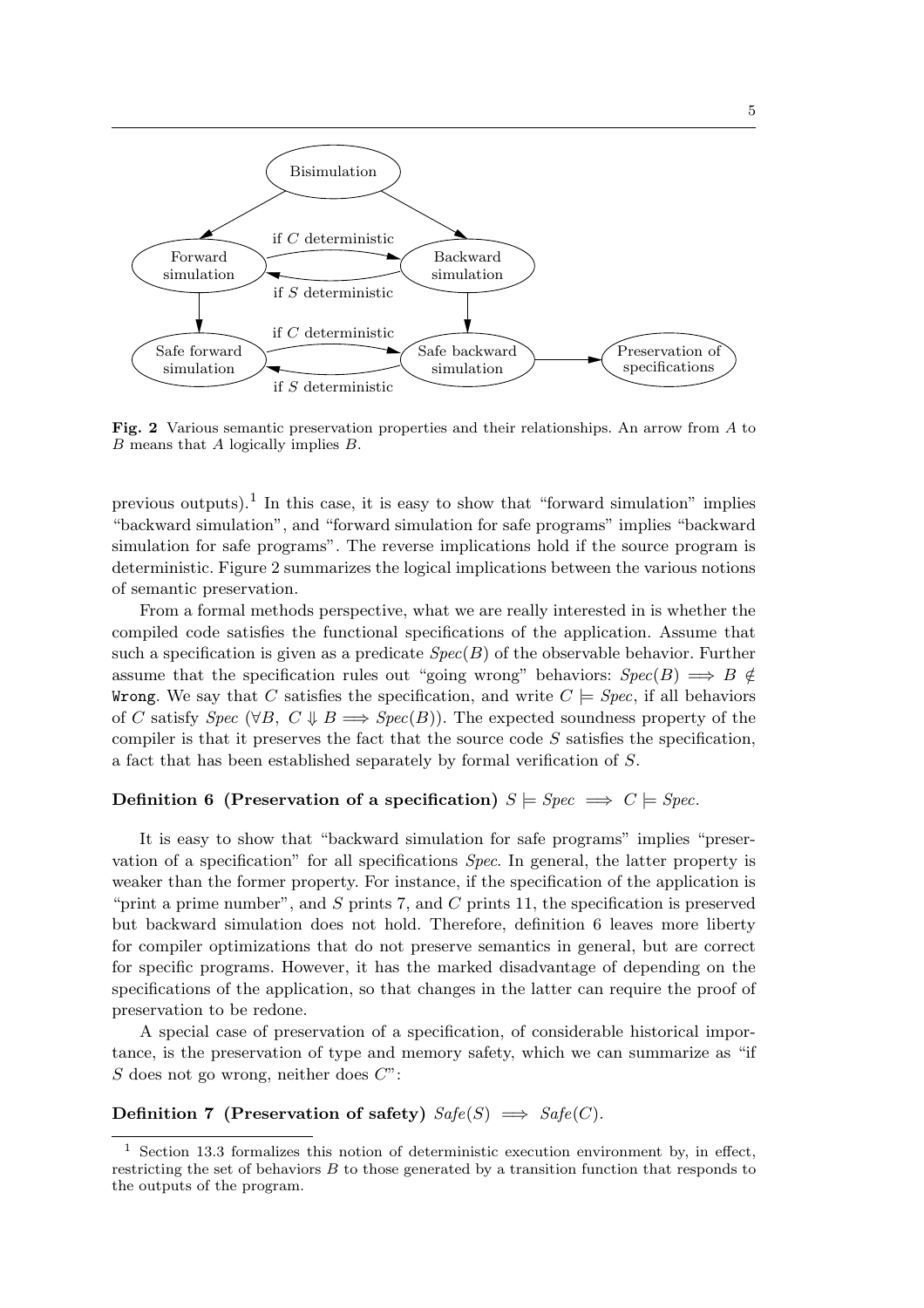Combined with a separate check that  $S$  is well-typed in a sound type system, this property implies that C executes without memory violations. Type-preserving compilation [72, 71, 21] obtains this guarantee by different means: under the assumption that  $S$  is well typed,  $C$  is proved to be well-typed in a sound type system, ensuring that it cannot go wrong. Having proved a semantic preservation property such as definitions 3 or 6 provides the same guarantee without having to equip the target and intermediate languages with sound type systems and to prove type preservation for the compiler.

In summary, the approach we follow in this work is to prove a "forward simulation for safe programs" property (sections 5 to 14), and combine it with a separate proof of determinism for the target language (section 13.3), the latter proof being particularly easy since the target is a single-threaded assembly language. Combining these two proofs, we obtain that all specifications are preserved, in the sense of definition 6, which is the result that matters for users of the compiler who practice formal verification at the source level.

2.2 Verified compilers, validated compilers, and certifying compilers

We now discuss several approaches to establishing that a compiler preserves semantics of the compiled programs, in the sense of section 2.1. In the following, we write  $S \approx C$ , where  $S$  is a source program and  $C$  is compiled code, to denote one of the semantic preservation properties 1 to 7 of section 2.1.

#### 2.2.1 Verified compilers

We model the compiler as a total function *Comp* from source programs to either compiled code (written  $Comp(S) = OK(C)$ ) or a compile-time error (written  $Comp(S) =$ Error). Compile-time errors correspond to cases where the compiler is unable to produce code, for instance if the source program is incorrect (syntax error, type error, etc.), but also if it exceeds the capacities of the compiler (see section 12 for an example).

Definition 8 (Verified compiler) A compiler Comp is said to be verified if it is accompanied with a formal proof of the following property:

$$
\forall S, C, \quad Comp(S) = \text{OK}(C) \Longrightarrow S \approx C \tag{i}
$$

In other words, a verified compiler either reports an error or produces code that satisfies the desired semantic preservation property. Notice that a compiler that always fails  $(Comp(S) = Error for all S)$  is indeed verified, although useless. Whether the compiler succeeds to compile the source programs of interest is not a soundness issue, but a quality of implementation issue, which is addressed by non-formal methods such as testing. The important feature, from a formal methods standpoint, is that the compiler never silently produces incorrect code.

Verifying a compiler in the sense of definition 8 amounts to applying program proof technology to the compiler sources, using one of the properties defined in section 2 as the high-level specification of the compiler.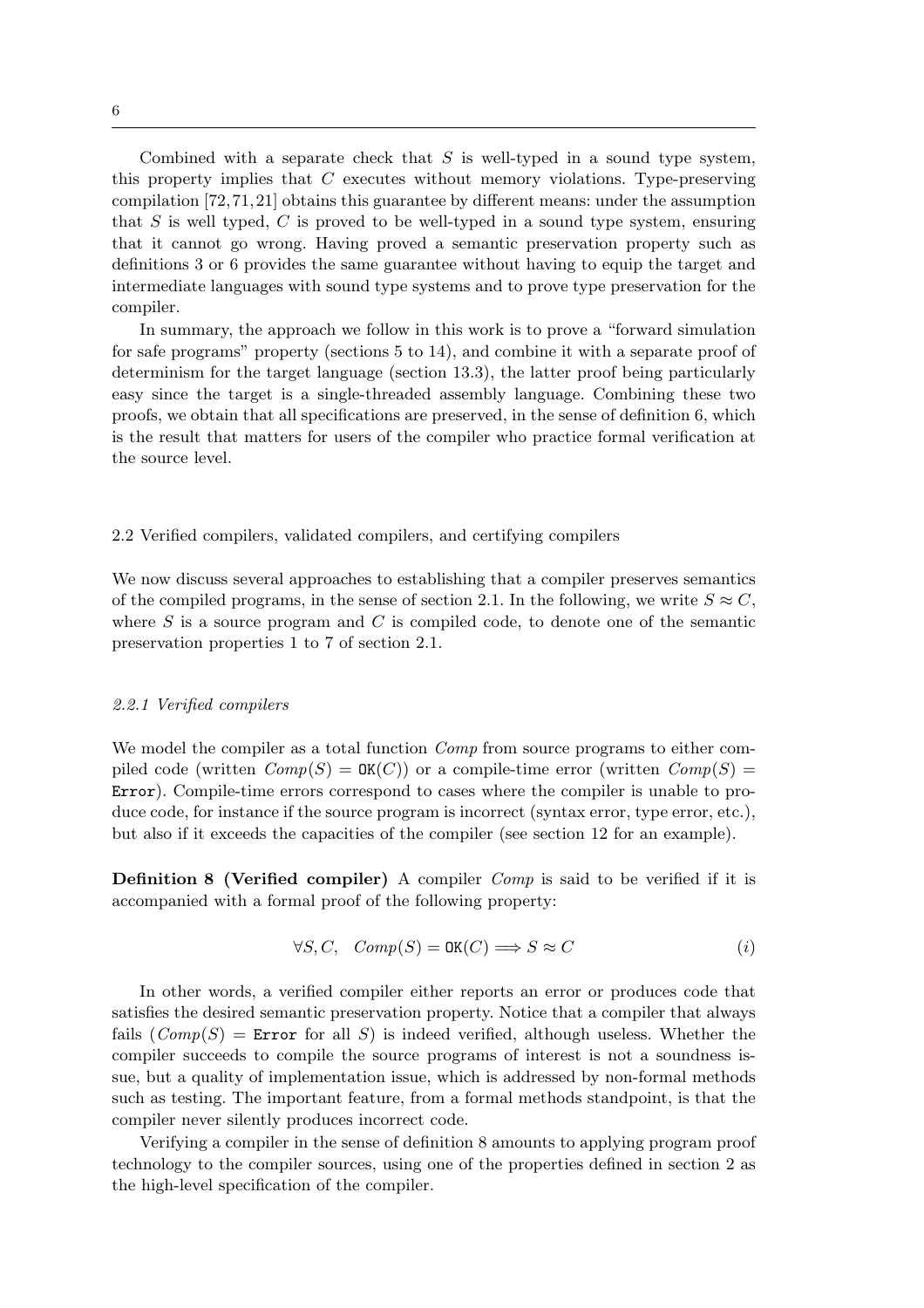#### 2.2.2 Translation validation with verified validators

In the translation validation approach [83, 76] the compiler does not need to be verified. Instead, the compiler is complemented by a validator: a boolean-valued function Validate(S, C) that verifies the property  $S \approx C$  a posteriori. If  $Comp(S) = OK(C)$  and Validate(S, C) = true, the compiled code C is deemed trustworthy. Validation can be performed in several ways, ranging from symbolic interpretation and static analysis of S and C  $[76, 87, 44, 93, 94]$  to the generation of verification conditions followed by model checking or automatic theorem proving [83, 95, 4]. The property  $S \approx C$  being undecidable in general, validators must err on the side of caution and should reply false if they cannot establish  $S \approx C<sup>2</sup>$ 

Translation validation generates additional confidence in the correctness of the compiled code but by itself does not provide formal guarantees as strong as those provided by a verified compiler: the validator could itself be unsound.

Definition 9 (Verified validator) A validator Validate is said to be verified if it is accompanied with a formal proof of the following property:

$$
\forall S, C, \; \; \textit{Validate}(S, C) = \text{true} \Longrightarrow S \approx C \tag{ii}
$$

The combination of a verified validator Validate with an unverified compiler Comp does provide formal guarantees as strong as those provided by a verified compiler. Such a combination calls the validator after each run of the compiler, reporting a compiletime error if validation fails:

$$
Comp'(S) =
$$
\n
$$
\begin{array}{l}\n\texttt{match } Comp(S) \text{ with} \\
\mid \texttt{Error} \rightarrow \texttt{Error} \\
\mid \texttt{OK}(C) \rightarrow \texttt{if } \textit{Validate}(S, C) \text{ then } \texttt{OK}(C) \text{ else Error}\n\end{array}
$$

If the source and target languages are identical, as is often the case for optimization passes, we also have the option to return the source code unchanged if validation fails, in effect turning off a potentially incorrect optimization:

$$
Comp''(S) =
$$
\n
$$
\begin{array}{l}\n\texttt{match} \text{ } Comp(S) \text{ with} \\
\mid \texttt{Error} \rightarrow \texttt{OK}(S) \\
\mid \texttt{OK}(C) \rightarrow \texttt{if} \text{ } Validate(S, C) \text{ then } \texttt{OK}(C) \text{ else } \texttt{OK}(S)\n\end{array}
$$

**Theorem 1** If Validate is a verified validator in the sense of definition 9,  $Comp'$  and  $Comp''$  are verified compilers in the sense of definition 8.

Verification of a translation validator is therefore an attractive alternative to the verification of a compiler, provided the validator is smaller and simpler than the compiler.

In the presentation above, the validator receives unadorned source and compiled codes as arguments. In practice, the validator can also take advantage of additional information generated by the compiler and transmitted to the validator as part of C or separately. For instance, the validator of [87] exploits debugging information to suggest

<sup>2</sup> This conservatism doesn't necessarily render validators incomplete: a validator can be complete with respect to a particular code transformation or family of transformations.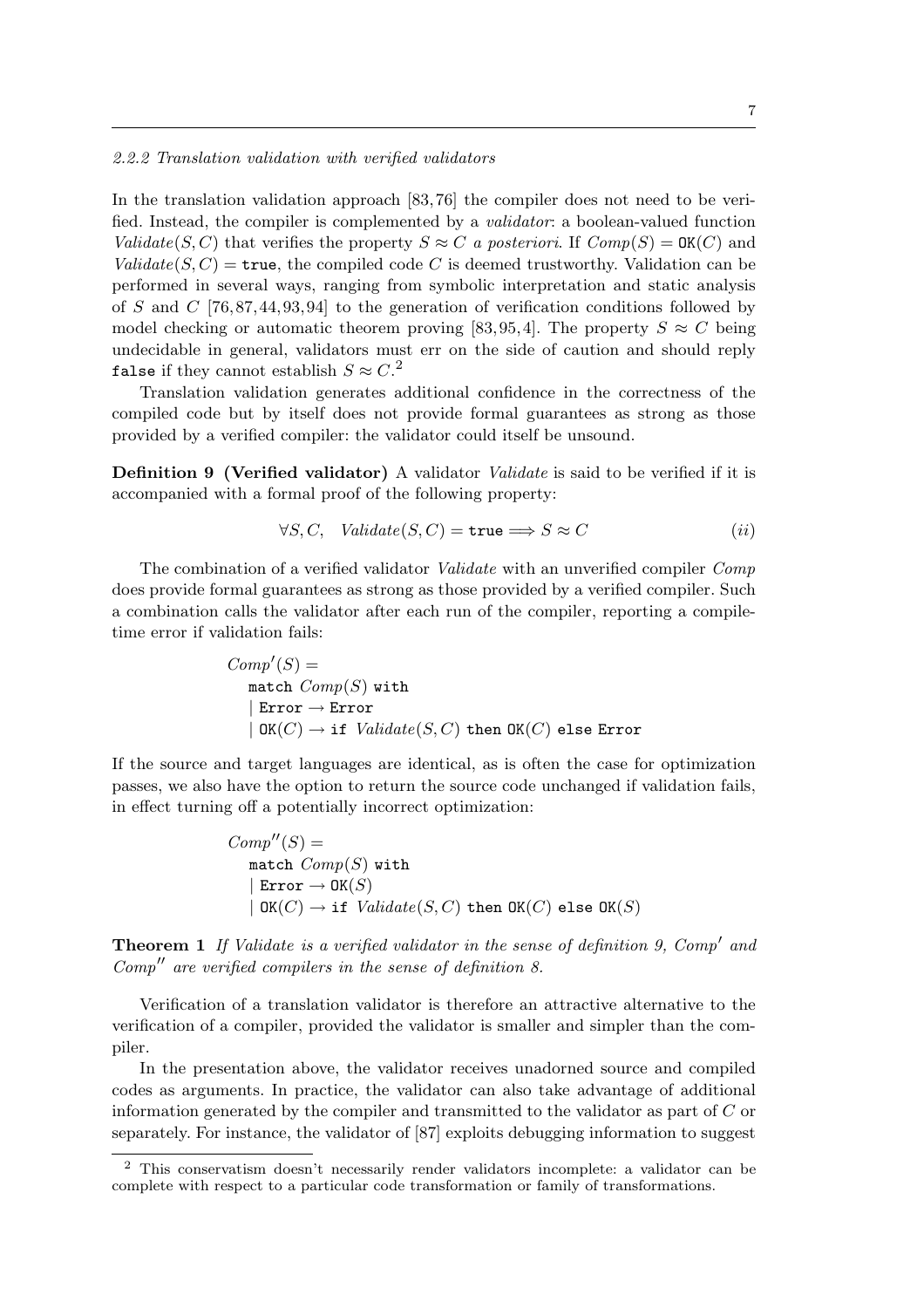a correspondence between program points and between variables of S and C. Credible compilation [86] carries this approach to the extreme: the compiler is supposed to annotate C with a full proof of  $S \approx C$ , so that translation validation reduces to proof checking.

#### 2.2.3 Proof-carrying code and certifying compilers

The proof-carrying code (PCC) approach [75, 2, 33] does not attempt to establish semantic preservation between a source program and some compiled code. Instead, PCC focuses on the generation of independently-checkable evidence that the compiled code C satisfies a behavioral specification Spec such as type and memory safety. PCC makes use of a *certifying compiler*, which is a function *CComp* that either fails or returns both a compiled code C and a proof  $\pi$  of the property  $C \models Spec$ . The proof  $\pi$ , also called a certificate, can be checked independently by the code user; there is no need to trust the code producer, nor to formally verify the compiler itself.

In a naive view of PCC, the certificate  $\pi$  generated by the compiler is a full proof term and the client-side verifier is a general-purpose proof checker. In practice, it is sufficient to generate enough hints so that such a full proof can be reconstructed cheaply on the client side by a specialized checker [78]. If the property of interest is type safety, PCC can reduce to type-checking of compiled code, as in Java bytecode verification [90] or typed assembly language [72]: the certificate  $\pi$  reduces to type annotations, and the client-side verifier is a type checker.

In the original PCC design, the certifying compiler is specialized for a fixed property of programs (e.g. type and memory safety), and this property is simple enough to be established by the compiler itself. For richer properties, it becomes necessary to provide the certifying compiler with a certificate that the source program S satisfies the property. It is also possible to make the compiler generic with respect to a family of program properties. This extension of PCC is called proof-preserving compilation in [89] and certificate translation in [7, 8].

In all cases, it suffices to formally verify the client-side checker to obtain guarantees as strong as those obtained from compiler verification. Symmetrically, a certifying compiler can be constructed (at least theoretically) from a verified compiler. Assume that Comp is a verified compiler, using definition 6 as our notion of semantic preservation, and further assume that the verification was conducted with a proof assistant that produces proof terms, such as Coq. Let  $\Pi$  be a proof term for the semantic preservation theorem of Comp, namely

$$
\Pi: \forall S, C, \quad Comp(S) = \text{OK}(C) \Longrightarrow S \models Spec \Longrightarrow C \models Spec
$$

Via the Curry-Howard isomorphism,  $\Pi$  is a function that takes  $S, C$ , a proof of  $Comp(S) = OK(C)$  and a proof of  $S = Spec$ , and returns a proof of  $C = Spec$ . A certifying compiler of the proof-preserving kind can then be defined as follows:

$$
CComp(S: Source, \pi_s : S \models Spec) =
$$
\n
$$
\begin{array}{c}\n\text{match } Comp(S) \text{ with} \\
\mid \text{Error } \rightarrow \text{Error} \\
0\text{K}(C) \rightarrow 0\text{K}(C, \Pi \ S \ C \ \pi_{eq} \ \pi_s)\n\end{array}
$$

(Here,  $\pi_{eq}$  is a proof term for the proposition  $Comp(S) = OK(C)$ , which trivially holds in the context of the match above. Actually building this proof term in Coq requires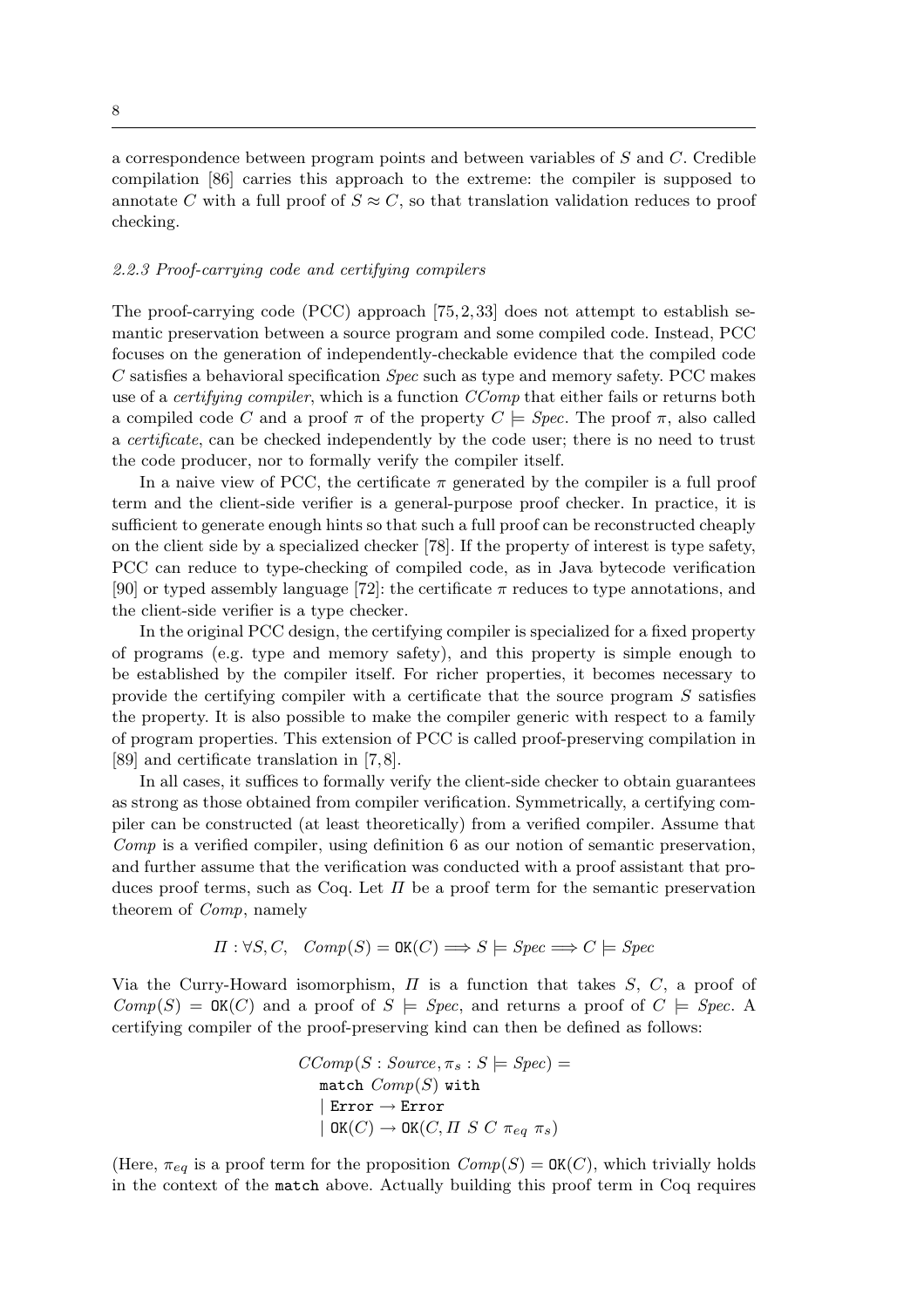additional baggage in the definition above that we omitted for simplicity.) The accompanying client-side checker is the Coq proof checker. While the certificate produced by CComp is huge (it contains a proof of soundness for the compilation of all source programs, not just for  $S$ ), it could perhaps be specialized for  $S$  and  $C$  using partial evaluation techniques.

2.3 Composition of compilation passes

Compilers are naturally decomposed into several passes that communicate through intermediate languages. It is fortunate that verified compilers can also be decomposed in this manner.

Let  $Comp_1$  and  $Comp_2$  be compilers from languages  $L_1$  to  $L_2$  and  $L_2$  to  $L_3$ , respectively. Assume that the semantic preservation property  $\approx$  is transitive. (This is true for all properties considered in section 2.1.) Consider the monadic composition of  $Comp_1$  and  $Comp_2\colon$ 

$$
Comp(S) = \text{match } Comp_1(S) \text{ with } \\ |\text{ Error } \rightarrow \text{Error} \\ |\text{ OK}(I) \rightarrow Comp_2(I)|
$$

**Theorem 2** If the compilers  $Comp_1$  and  $Comp_2$  are verified, so is their monadic composition Comp.

#### 2.4 Summary

The conclusions of this discussion are simple and define the methodology we have followed to verify the Compcert compiler back-end.

1. Provided the target language of the compiler has deterministic semantics, an appropriate specification for the soundness proof of the compiler is the combination of definitions 5 (forward simulation for safe source programs) and 8 (verified compiler), namely

$$
\forall S, C, B \notin \text{Wrong}, \quad Comp(S) = \text{OK}(C) \land S \Downarrow B \Longrightarrow C \Downarrow B \tag{i}
$$

- 2. A verified compiler can be structured as a composition of compilation passes, as is commonly done for conventional compilers. Each pass can be proved sound independently. However, all intermediate languages must be given appropriate formal semantics.
- 3. For each pass, we have a choice between proving the code that implements this pass or performing the transformation via untrusted code, then verifying its results using a verified validator. The latter approach can reduce the amount of code that needs to be proved. In our experience, the verified validator approach is particularly effective for advanced optimizations, but less so for nonoptimizing translation passes and basic dataflow optimizations. Therefore, we did not use this approach for the compilation passes presented in this article, but elected to prove directly the soundness of these passes. <sup>3</sup>

<sup>&</sup>lt;sup>3</sup> However, a posteriori validation with a verified validator is used for some auxiliary heuristics such as graph coloring during register allocation (section 8.2) and node enumeration during CFG linearization (section 10.2).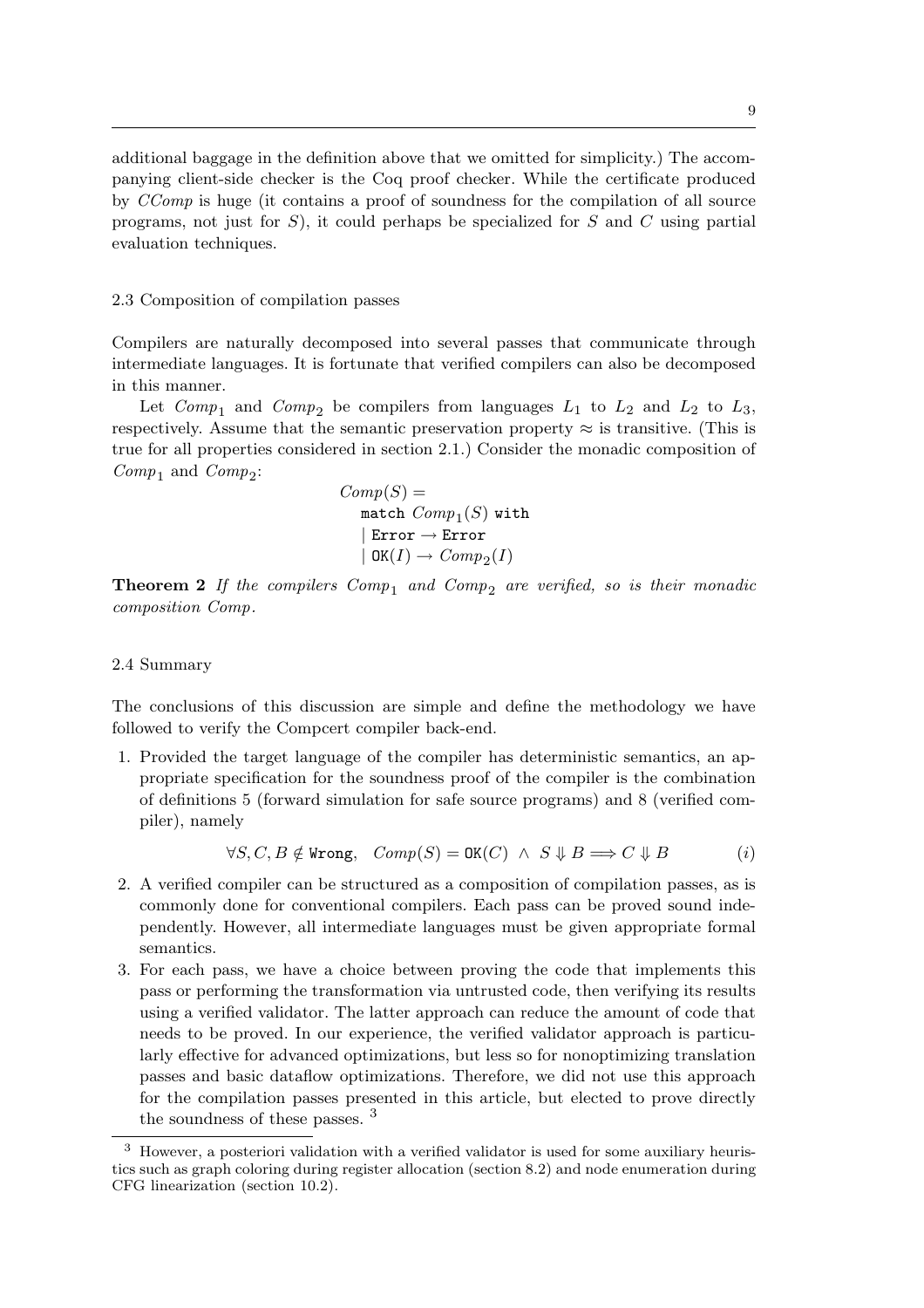4. Finally, provided the proof of  $(i)$  is carried out in a prover such as Coq that generates proof terms and follows the Curry-Howard isomorphism, it is at least theoretically possible to use the verified compiler in a context of proof-carrying code.

# 3 Infrastructure

This section describes elements of syntax, semantics and proofs that are used throughout the Compcert development.

#### 3.1 Programs

The syntax of programs in the source, intermediate and target languages share the following common shape.

Programs:

$$
P \quad ::= \{ \text{vars} = id_1 = data_1^*; \dots id_n = data_n^*; \text{ global variables} \quad \text{functs} = id_1 = Fd_1; \dots id_n = Fd_n; \text{ functions} \quad \text{main} = id \} \quad \text{entry point} \quad \text{Function definitions:} \quad Fd \quad ::= \text{internal}(F) \mid \text{external}(Fe) \quad \text{Definitions of internal functions:} \quad F \quad ::= \{ \text{sig} = sig; \text{body} = \dots; \dots \} \quad \text{(language-dependent)} \quad \text{Declarations of external functions:} \quad \text{Fe} \quad ::= \{ \text{tag} = id; \text{sig} = sig \} \quad \text{Initialization data for global variables:} \quad \text{data} := \text{reserve}(n) \mid \text{int8}(n) \mid \text{int16}(n) \quad \mid \text{int32}(n) \mid \text{float64}(f) \quad \text{Function signatures:} \quad \text{sig} \quad ::= \{ \text{args} = \vec{\tau}; \text{res} = (\tau \mid \text{void}) \} \quad \text{Types:} \quad \tau \quad ::= \text{int} \quad \text{ind} \quad \text{floating-point numbers} \quad \text{floating-point numbers} \quad \text{floating-point numbers} \quad \text{floating-point numbers} \quad \text{floating-point numbers} \quad \text{floating-point numbers} \quad \text{floating-point numbers} \quad \text{floating-point numbers} \quad \text{floating-point numbers} \quad \text{floating-point numbers} \quad \text{final} \quad \text{final} \quad \text{final} \quad \text{final} \quad \text{final} \quad \text{final} \quad \text{final} \quad \text{final} \quad \text{final} \quad \text{final} \quad \text{final} \quad \text{final} \quad \text{final} \quad \text{final} \quad \text{final} \quad \text{final} \quad \text{final} \quad \text{final} \quad \text{final} \quad \text{final} \quad \text{final} \quad \text{final} \quad \text{final} \quad \text{final} \quad \text{final} \quad \text{final} \quad \text{final} \quad \text{final} \quad \text{final} \quad \text{final} \quad \text{final} \quad \text{final} \quad \text{final} \quad \text{final} \quad \text{total} \quad \text{initial} \quad \text{total} \quad \text{total} \quad \text{total} \quad \text{total} \quad \text{total} \quad \text{total} \quad \text{
$$

A program is composed of a list of global variables with their initialization data, a list of functions, and the name of a distinguished function that constitutes the program entry point (like main in C). Initialization data is a sequence of integer or floating-point constants in various sizes, or  $\mathbf{r}$  reserve $(n)$  to denote n bytes of uninitialized storage.

Two kinds of function definitions  $Fd$  are supported. Internal functions  $F$  are defined within the program. The precise contents of an internal function depends on the language considered, but include at least a signature sig giving the number and types of parameters and results and a body defining the computation (e.g. as a statement in Cminor or a list of instructions in PPC). An external function Fe is not defined within the program, but merely declared with an external name and a signature. External functions are intended to model input/output operations or other kinds of system calls. The observable behavior of the program will be defined in terms of a trace of invocations of external functions (see section 3.4).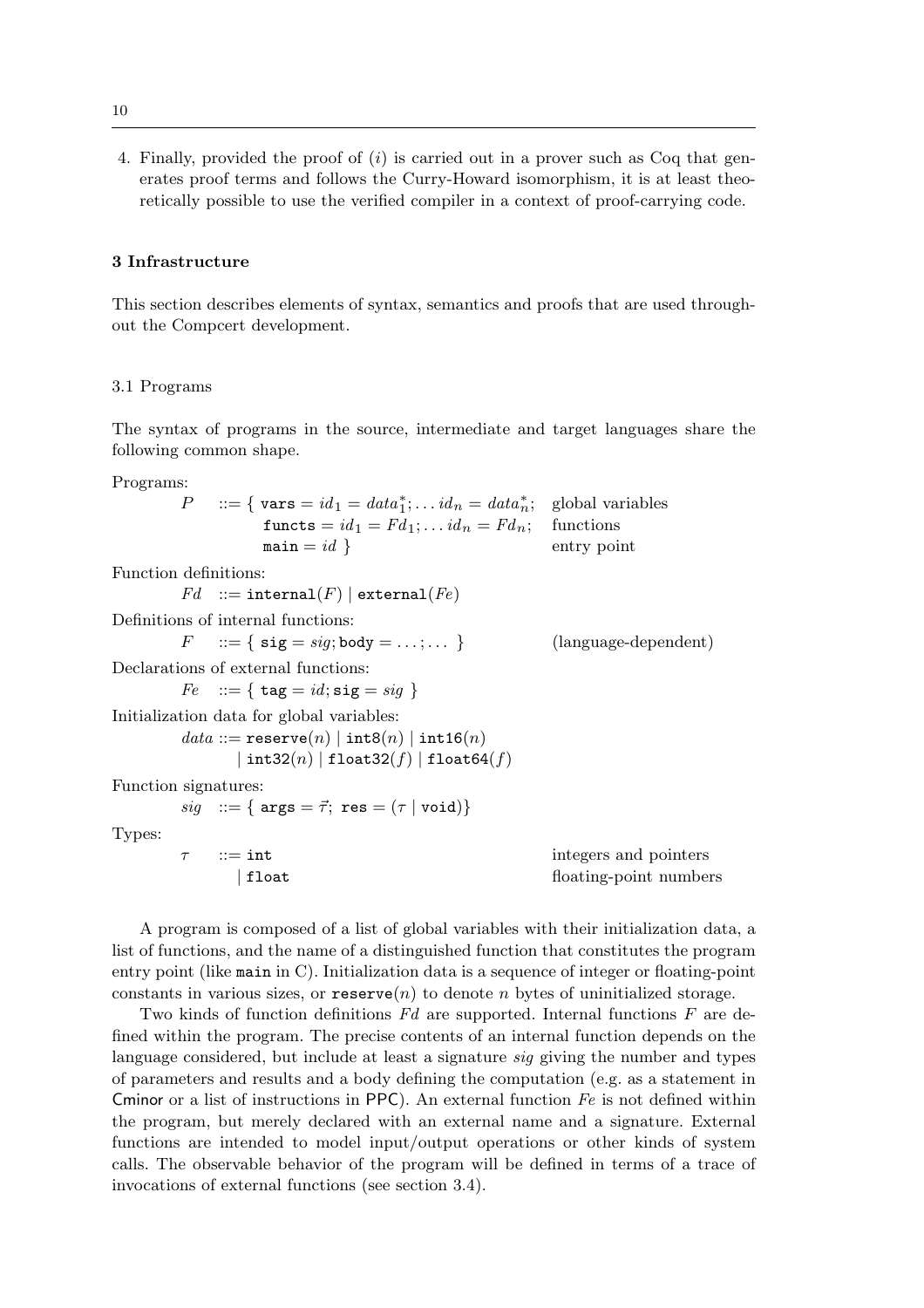The types  $\tau$  used in function signatures and in other parts of Compcert are extremely coarse: we only distinguish between integers or pointers on the one hand (type int) and floating-point numbers on the other hand (type float). In particular, we make no attempt to track the type of data pointed to by a pointer. These "types" are best thought of as hardware register classes. Their main purpose is to guide register allocation and help determine calling conventions from the signature of the function being called.

Each compilation pass is presented as a total function transf :  $F_1 \rightarrow (\text{OK}(F_2))$ Error(msg)) where  $F_1$  and  $F_2$  are the types of internal functions for the source and target languages (respectively) of the compilation pass. Such transformation functions are generically extended to function definitions by taking  $\text{transf}(Fe) = \text{OK}(Fe)$ , then to whole programs as a monadic "map" operation over function definitions:

 $\texttt{transf}(P) = \texttt{OK} \ \{\texttt{vars} = P.\texttt{vars}; \texttt{functs} = (\dots \ \textit{id}_i = \textit{Fd}_i';\ldots); \texttt{main} = P.\texttt{main}\}$ if and only if  $P.\mathtt{functs} = (\dots \ id_i = Fd_i; \dots)$  and  $\mathtt{transf}(Fd_i) = \mathtt{OK}(Fd'_i)$  for all  $i$ .

#### 3.2 Values and memory states

The dynamic semantics of the Compcert languages manipulate values that are the discriminated union of 32-bit integers, 64-bit IEEE double precision floats, pointers, and a special undef value denoting in particular the contents of uninitialized memory. Pointers are composed of a block identifier b and a signed byte offset  $\delta$  within this block.

Values:  $v ::= \text{int}(n)$  32-bit machine integer | float $(f)$  64-bit floating-point number  $ptr(b, \delta)$  pointer | undef Memory blocks:  $b \in \mathbb{Z}$  block identifiers Block offsets:  $\delta ::= n$  byte offset within a block (signed)

Values are assigned types in the obvious manner:

 $\text{int}(n) : \text{int}$  float $(f) : \text{float}$  ptr $(b, \delta) : \text{int}$  undef :  $\tau$  for all  $\tau$ 

The memory model used in our semantics is detailed in  $[59]$ . Memory states M are modeled as collections of blocks separated by construction and identified by (mathematical) integers b. Each block has lower and upper bounds  $\mathcal{L}(M, b)$  and  $\mathcal{H}(M, b)$ , fixed at allocation time, and associates values to byte offsets  $\delta \in [\mathcal{L}(M, b), \mathcal{H}(M, b)].$ The basic operations over memory states are:

- $-$  alloc( $M, l, h$ ) = (b, M'): allocate a fresh block with bounds [l, h), of size (h − l) bytes; return its identifier b and the updated memory state  $M'$ .
- $-$  store  $(M, \kappa, b, \delta, v) = |M'|$ : store value v in the memory quantity κ of block b at offset  $\delta$ ; return update memory state  $M'$ .
- load $(M, \kappa, b, \delta) = |v|$ : read the value v contained in the memory quantity  $\kappa$  of block b at offset  $\delta$ .
- free $(M, b) = M'$ : free (invalidate) the block b and return the updated memory M'.

The memory quantities  $\kappa$  involved in load and store operations represent the kind, size and signedness of the datum being accessed: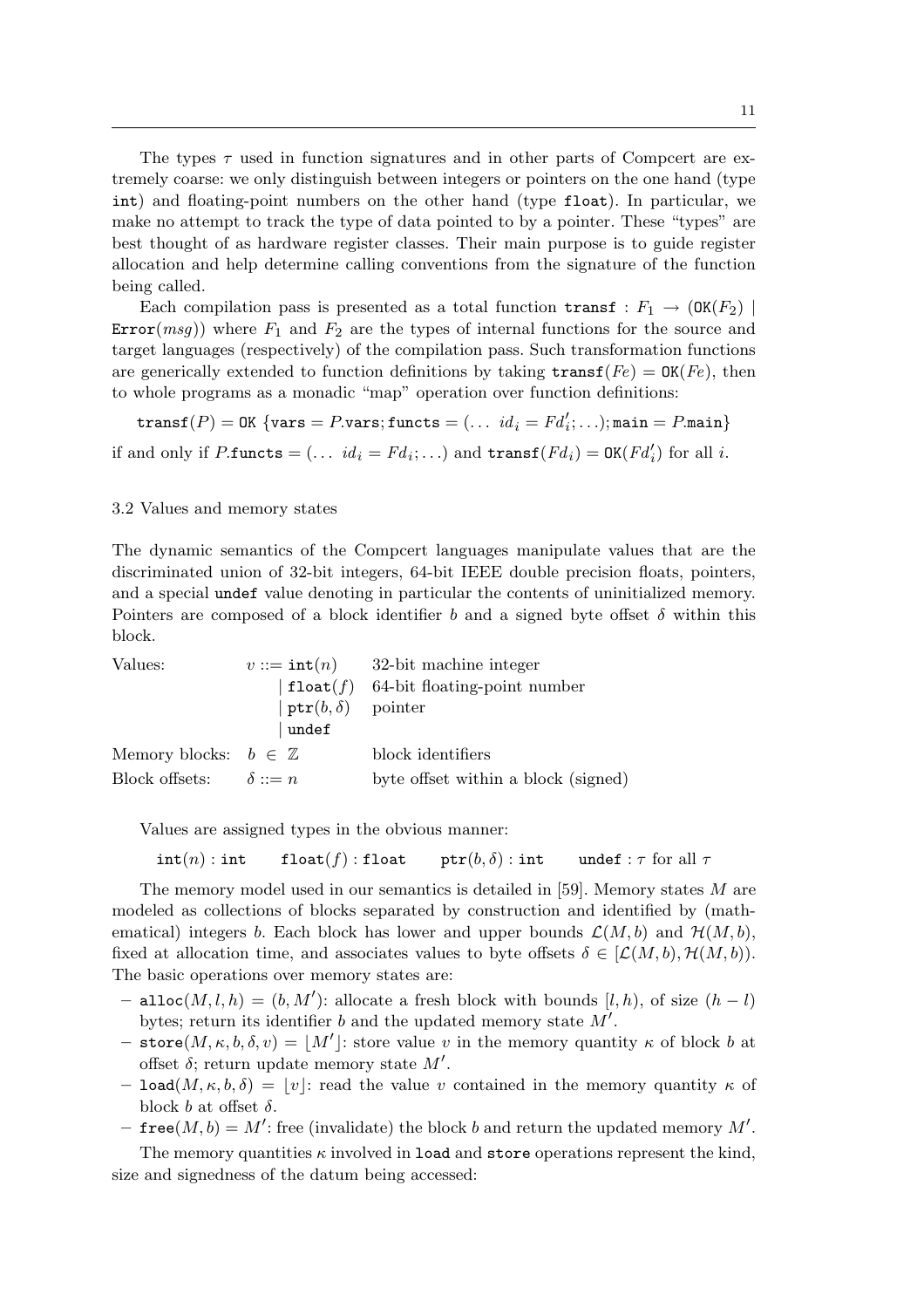Memory quantities:  $\kappa ::= \texttt{int8signed} \mid \texttt{int8unsigned} \mid \texttt{int16signed}$ | int16unsigned | int32 | float32 | float64

The load and store operations may fail when given an invalid block b or an outof-bounds offset  $\delta$ . Therefore, they return option types, with  $|v|$  (read: "some v") denoting success with result v, and  $\emptyset$  (read: "none") denoting failure. In this particular instance of the memory model of [59], alloc and free never fail. In particular, this means that we assume an infinite memory. This design decision is discussed further in section 17.4.

The four operations of the memory model satisfy a number of algebraic properties stated and proved in [59]. The following "load-after-store" property gives the general flavor of the memory model. Assume store $(M_1, \kappa, b, \delta, v) = |M_2|$  and  $\texttt{load}(M_1, \kappa', b', \delta') = \lfloor v' \rfloor$ . Then,

$$
\texttt{load}(M_2, \kappa', b', \delta') = \begin{cases} \lfloor \texttt{cast}(v, \kappa') \rfloor & \text{if } b' = b \text{ and } \delta' = \delta \text{ and } |\kappa'| = |\kappa|; \\ \lfloor v' \rfloor & \text{if } b' \neq b \text{ or } \delta + |\kappa| \leq \delta' \text{ or } \delta' + |\kappa'| \leq \delta; \\ \lfloor \texttt{underf} \rfloor & \text{otherwise.} \end{cases}
$$

The cast $(v, \kappa')$  function performs truncation or sign-extension of value v as prescribed by the quantity  $\kappa'$ . Note that undef is returned (instead of a machine-dependent value) in cases where the quantities  $\kappa$  and  $\kappa'$  used for writing and reading disagree, or in cases where the ranges of bytes written  $[\delta, \delta+|\kappa|]$  and read  $[\delta', \delta'+|\kappa'|$  partially overlap. This way, the memory model hides the endianness and bit-level representations of integers and floats and makes it impossible to forge pointers from sequences of bytes [59, section 7].

#### 3.3 Global environments

The Compcert languages support function pointers but follow a "Harvard" model where functions and data reside in different memory spaces, and the memory space for functions is read-only (no self-modifying code). We use positive block identifiers b to refer to data blocks and negative *b* to refer to functions via pointers. The operational semantics for the Compcert languages are parameterized by a global environment G that does not change during execution. A global environment G maps function blocks  $b < 0$  to function definitions. Moreover, it maps global identifiers (of functions or global variables) to blocks b. The basic operations over global environments are:

- funct $(G, b) = |Fd|$ : return the function definition Fd corresponding to the block  $b < 0$ , if any.
- symbol $(G, id) = |b|$ : return the block b corresponding to the global variable or function name id, if any.
- globalenv(P) = G: construct the global environment G associated with the program P.
- initmem( $P$ ) = M: construct the initial memory state M for executing the program P.

The globalenv(P) and initmem(P) functions model (at a high level of abstraction) the operation of a linker and a program loader. Unique, positive blocks b are allocated and associated to each global variable  $(id = data^*)$  of P, and the contents of these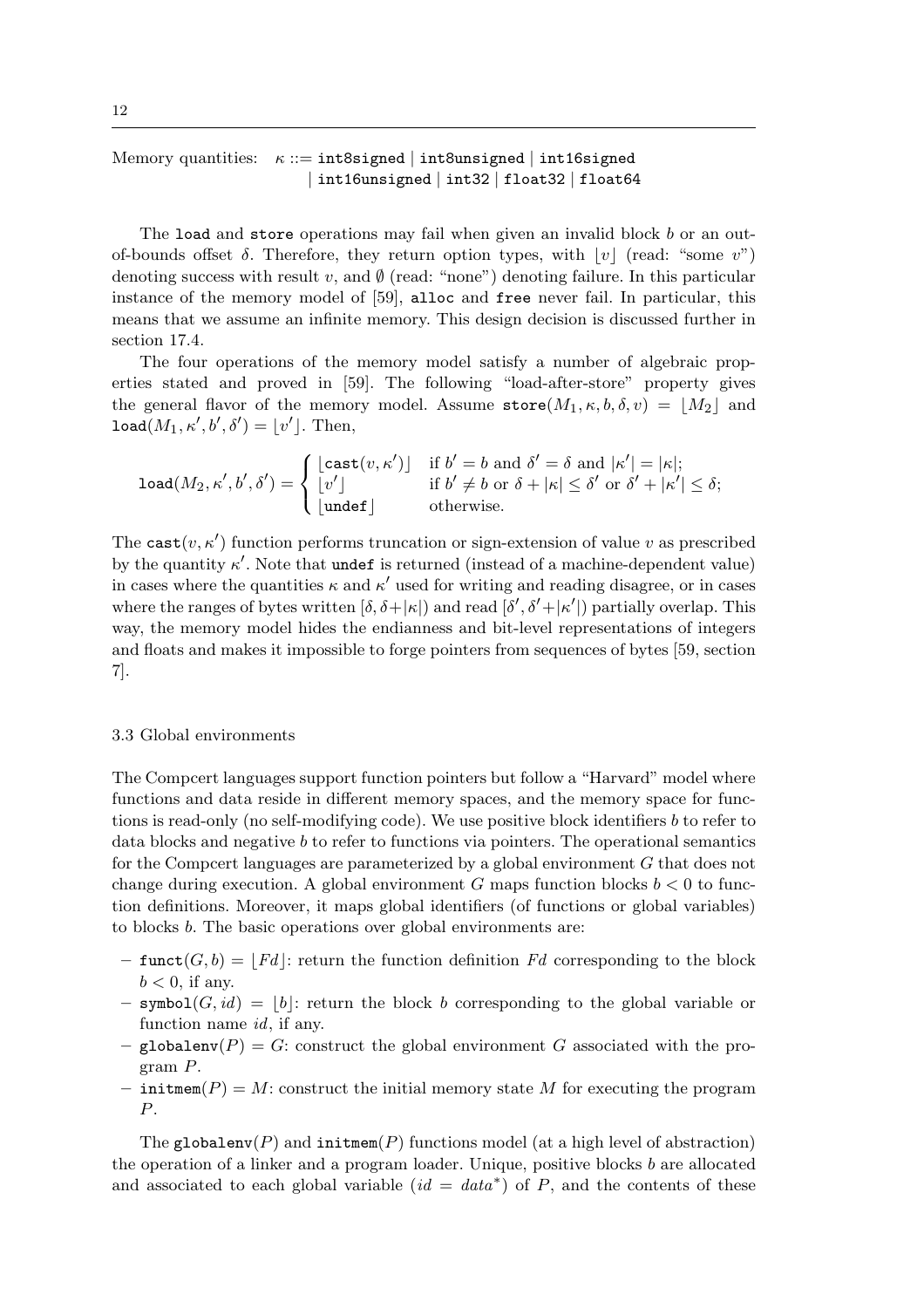blocks are initialized according to  $data^*$ . Likewise, unique, negative blocks b are associated to each function definition (id = Fd) of P. In particular, if the functions of P have unique names, the following equivalence holds:

$$
(id, Fd) \in P.\mathtt{functs} \iff \exists b < 0. \ \mathtt{symbol(globalenv}(P), id) = \lfloor b \rfloor \\ \land \mathtt{funct(globalenv}(P), b) = \lfloor Fd \rfloor
$$

The allocation of blocks for functions and global variables is deterministic so that convenient commutation properties hold between operations on global environments and per-function transformations of programs as defined in section 3.1.

Lemma 1 Assume transf( $P$ ) =  $OK(P')$ .

- $\texttt{initmem}(P') = \texttt{initmem}(P)$ .
- If symbol(globalenv(P),  $id$ ) = |b|, then symbol(globalenv(P'),  $id$ ) = |b|.
- If funct(globalenv(P), b) = |Fd|, then there exists a function definition Fd' such that funct(globalenv( $P'$ ),  $b$ ) = | $Fd'$ | and transf( $Fd$ ) = 0K( $Fd'$ ).

## 3.4 Traces

We express the observable behaviors of programs in terms of traces of input-output events, each such event corresponding to an invocation of an external function. An event records the external name of the external function, the values of the arguments provided by the program, and the return value provided by the environment (e.g. the operating system).

| Events:    | $\nu ::= id(\vec{v_{\nu}} \mapsto v_{\nu})$                      |                                                                                                         |
|------------|------------------------------------------------------------------|---------------------------------------------------------------------------------------------------------|
|            | Event values: $v_{\nu} ::= \text{int}(n)   \text{float}(f)  $    |                                                                                                         |
| Traces:    | $t ::= \epsilon \mid \nu.t$<br>$T ::= \epsilon \mid \nu \cdot T$ | finite traces (inductive)<br>finite or infinite traces (coinductive)                                    |
| Behaviors: | $B ::=$ converges $(t, n)$<br>diverges $(T)$<br>goeswrong $(t)$  | termination with trace $t$ and exit code $n$<br>divergence with trace $T$<br>going wrong with trace $t$ |

We consider two types of traces: finite traces  $t$  for terminating or "going wrong" executions and finite or infinite traces T for diverging executions. Note that a diverging program can generate an empty or finite trace of input-output events (think infinite empty loop).

Concatenation of a finite trace  $t$  and a finite trace  $t'$  or infinite trace  $T$  is written t.t' or t.T. It is associative and admits the empty trace  $\epsilon$  as neutral element.

The values that are arguments and results of input-output events are required to be integers or floats. Since external functions cannot modify the memory state, passing them pointer values would be useless. Even with this restriction, events and traces can still model character-based input-output. We encapsulate these restrictions in the following inference rule that defines the effect of applying an external function Fe to arguments  $\vec{v}$ .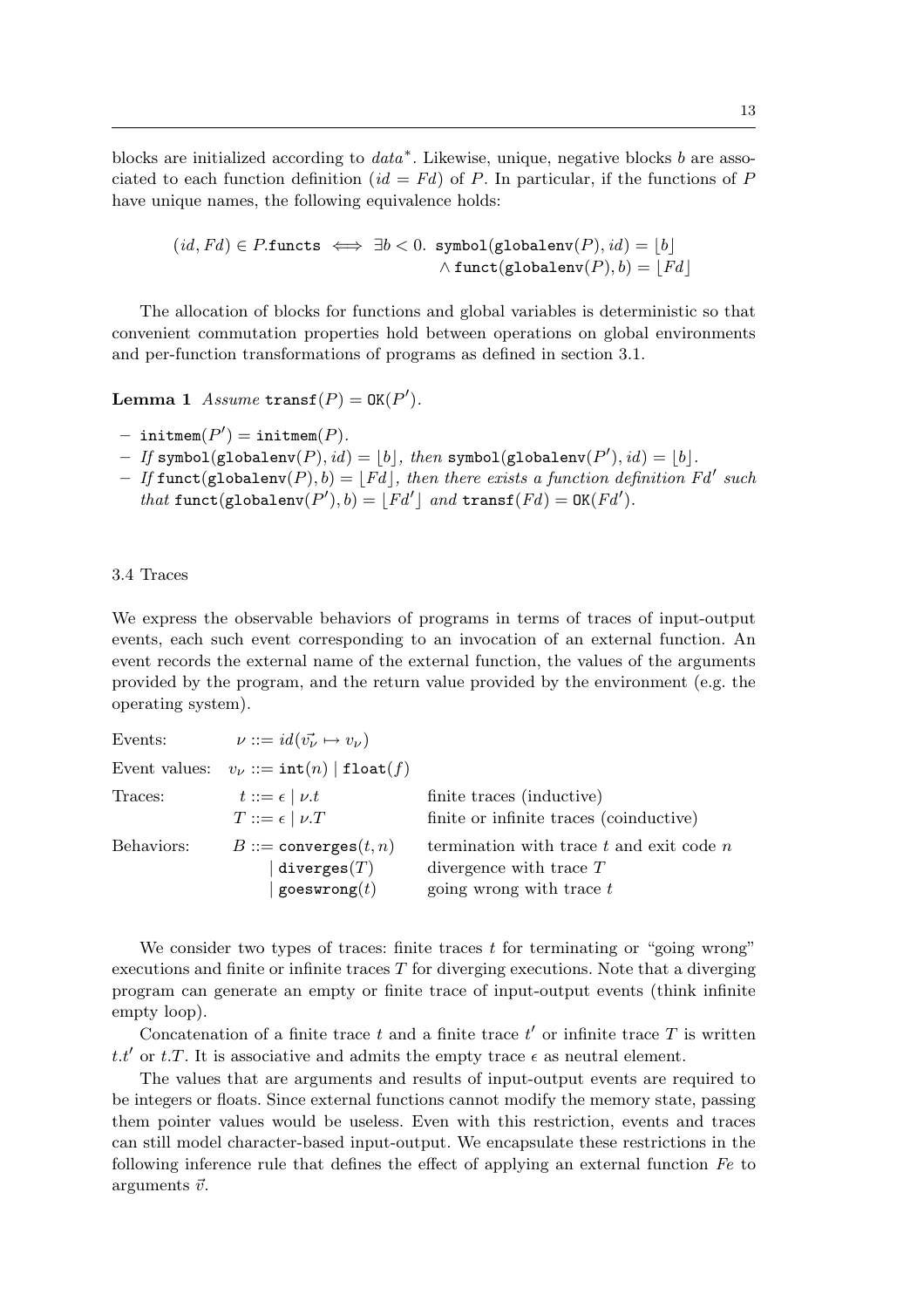# $\vec{v}$  and  $v$  are integers or floats  $\vec{v}$  and  $v$  agree in number and types with Fe.sig  $t = Fe.\texttt{tag}(\vec{v} \mapsto v)$  $\vdash Fe(\vec{v}) \overset{t}{\Rightarrow} v$

Note that the result value  $v$  and therefore the trace  $t$  are not completely determined by this rule. We return to this point in section 13.3.

#### 3.5 Transition semantics

The operational semantics for the source, target and intermediate languages of the Compcert back-end are defined as labeled transition systems. The transition relation for each language is written  $G \vdash S \stackrel{t}{\rightarrow} S'$  and denotes one execution step from state S to state  $S'$  in global environment G. The trace t denotes the observable events generated by this execution step. Transitions corresponding to an invocation of an external function record the associated event in t. Other transitions have  $t = \epsilon$ . In addition to the type of states S and the transition relation  $G \vdash S \stackrel{t}{\to} S'$ , each language defines two predicates:

- initial( $P, S$ ): the state S is an initial state for the program P. Typically, S corresponds to an invocation of the main function of  $P$  in the initial memory state initmem $(P)$ .
- final(S, n): the state S is a final state with exit code n. Typically, this means that the program is returning from the initial invocation of its main function, with return value  $\text{int}(n)$ .

Executions are modeled classically as sequences of transitions from an initial state to a final state. We write  $G \vdash S \stackrel{t}{\rightarrow} S'$  to denote one or several transitions (transitive closure),  $G \vdash S \stackrel{t}{\rightarrow} S'$  to denote zero, one or several transitions (reflexive transitive closure), and  $G \vdash S \stackrel{T}{\to} \infty$  to denote an infinite sequence of transitions starting with S. The traces  $t$  (finite) and  $T$  (finite or infinite) are formed by concatenating the traces of elementary transitions. Formally:

$$
G \vdash S \xrightarrow{\epsilon} S
$$
\n
$$
\xrightarrow{G \vdash S \xrightarrow{\epsilon} S} G \vdash S' \xrightarrow{G \vdash S' \xrightarrow{t_1, t_2} S''}
$$
\n
$$
\xrightarrow{G \vdash S \xrightarrow{t_1, t_2} S} S''
$$
\n
$$
\xrightarrow{G \vdash S' \xrightarrow{t_2, t_2} S''}
$$
\n
$$
\xrightarrow{G \vdash S \xrightarrow{t_1, t_2} S''}
$$
\n
$$
\xrightarrow{G \vdash S \xrightarrow{t_1, t_2} S''}
$$
\n
$$
\xrightarrow{G \vdash S \xrightarrow{t_1, t_2} S''}
$$
\n
$$
\xrightarrow{G \vdash S \xrightarrow{t_1, t_2} S''}
$$

As denoted by the double horizontal bar, the inference rule defining  $G \vdash S \stackrel{T}{\to} \infty$  is to be interpreted coinductively, as a greatest fixpoint. The observable behavior of a program  $P$  is defined as follows. Starting from an initial state, if a finite sequence of reductions with trace  $t$  leads to a final state with exit code  $n$ , the program has observable behavior converges $(t, n)$ . If an infinite sequence of reductions with trace T is possible, the observable behavior of the program is  $diverges(T)$ . Finally, if the program gets stuck on a non-final state after performing a sequence of reductions with trace t, the behavior is goeswrong(t).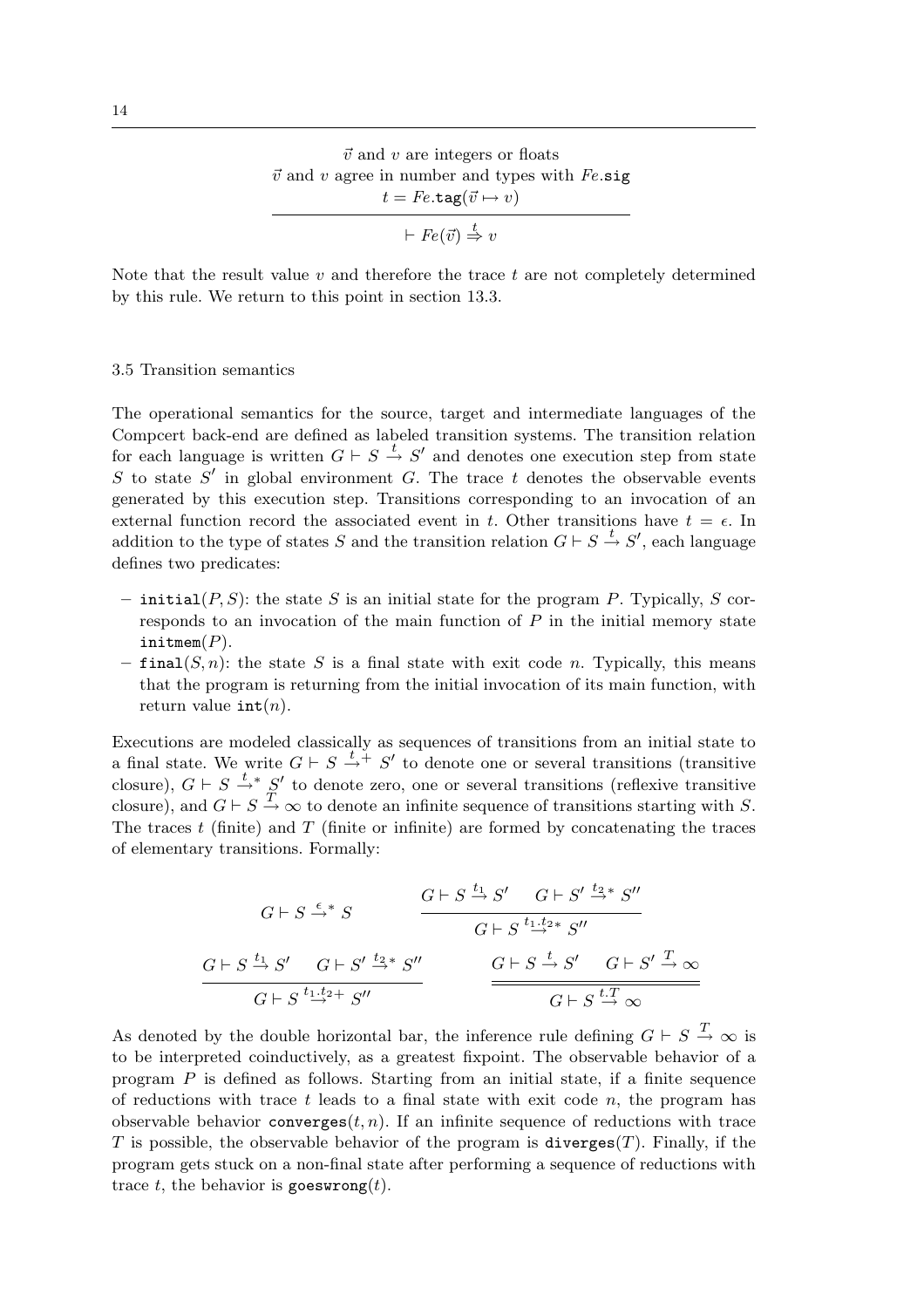



$$
\cfrac{\text{initial}(P,S) \quad \text{globalenv}(P) \vdash S \xrightarrow{t}^* S' \quad \text{final}(S',n)}{P \Downarrow \text{converges}(t,n)} \\[1em] \cfrac{\text{initial}(P,S) \quad \text{globalenv}(P) \vdash S \xrightarrow{T} \infty}{P \Downarrow \text{diverges}(T)} \\[1em] \text{initial}(P,S) \quad \text{globalenv}(P) \vdash S \xrightarrow{t}^* S' \quad S' \nrightarrow \forall n, \ \neg \text{final}(S',n) \\[1em] \qquad \qquad P \Downarrow \text{goeswrong}(t) \\[1em]
$$

The set of "going wrong" behaviors is defined in the obvious manner:  $Wrong =$ {goeswrong(t) | t a finite trace}.

#### 3.6 Program states

 $\overline{a}$ 

The contents of a program state vary from language to language. For the assembly language PPC, a state is just a pair of a memory state and a mapping from processor registers to values (section 13.2). For the other languages of the Compcert back-end, states come in three kinds written  $S$ ,  $C$  and  $R$ .

- $-$  Regular states S correspond to an execution point within an internal function. They carry the function in question and a program point within this function, possibly along with additional language-specific components such as environments giving values to function-local variables.
- $-$  Call states C materialize parameter passing from the caller to the callee. They carry the function definition Fd being invoked and either a list of argument values or an environment where the argument values can be found at conventional locations.
- Return states  $\mathcal R$  correspond to returning from a function to its caller. They carry at least the return value or an environment where this value can be found.

All three kinds of states also carry the current memory state as well as a call stack: a list of frames describing the functions in the call chain, with the corresponding program points where execution should be resumed on return, possibly along with function-local environments.

If we project the transition relation on the three-element set  $\{\mathcal{S}, \mathcal{C}, \mathcal{R}\}$ , abstracting away the components carried by the states, we obtain the finite automaton depicted in figure 3. This automaton is shared by all languages of the Compcert back-end except PPC, and it illustrates the interplay between the three kinds of states. Initial states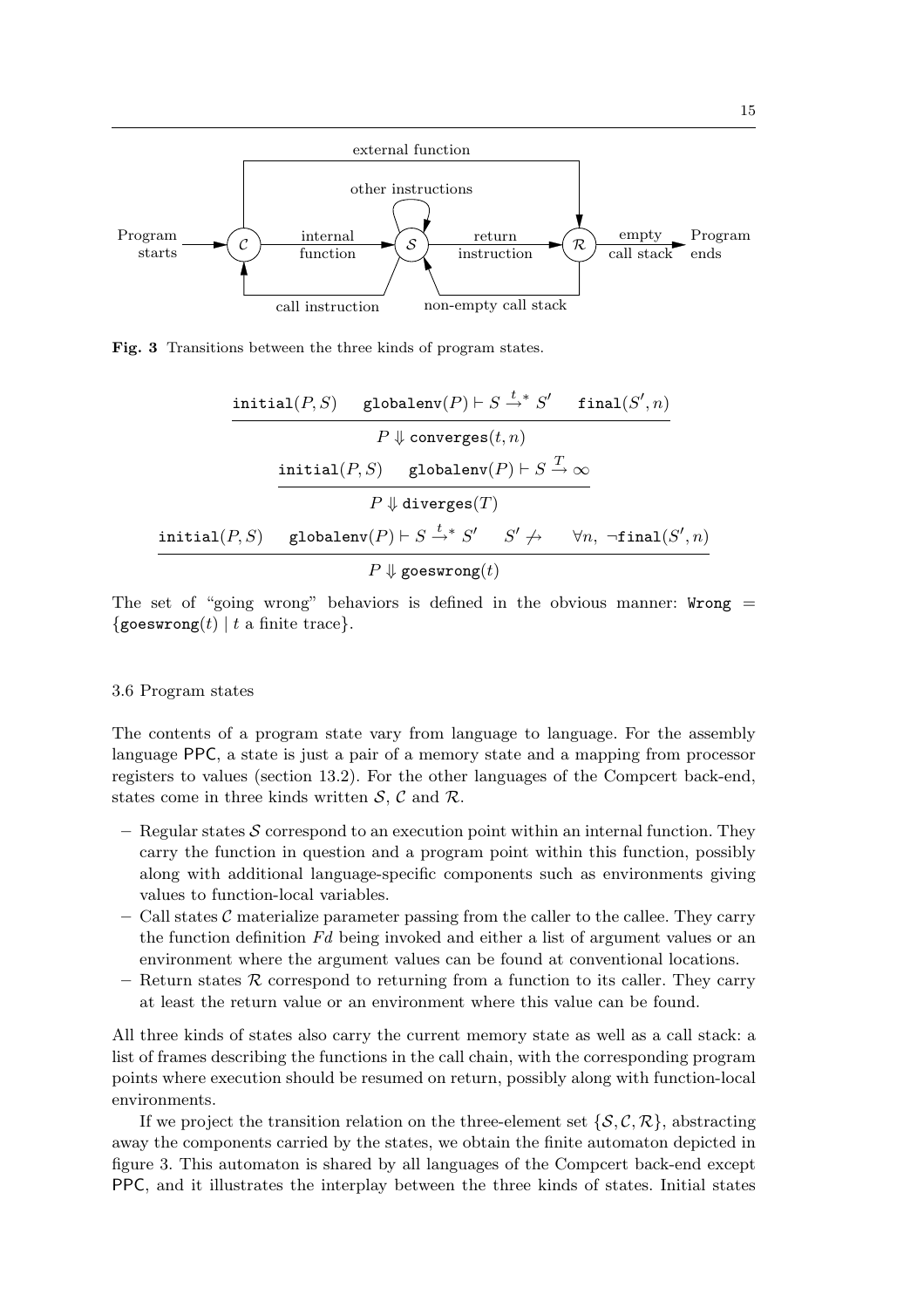are call states with empty call stacks. A call state where the called function is external transitions directly to a return state after generating the appropriate event in the trace. A call state where the called function is internal transitions to a regular state corresponding to the function entry point, possibly after binding the argument values to the parameter variables. Non-call, non-return instructions go from regular states to regular states. A non-tail call instruction resolves the called function, pushes a return frame on the call stack and transitions to the corresponding call state. A tail call is similar but does not push a return frame. A return instruction transitions to a return state. A return state with a non-empty call stack pops the top return frame and moves to the corresponding regular state. A return state with an empty call stack is a final state.

## 3.7 Generic simulation diagrams

Consider two languages  $L_1$  and  $L_2$  defined by their transition semantics as described in section 3.5. Let  $P_1$  be a program in  $L_1$  and  $P_2$  a program in  $L_2$  obtained by applying a transformation to  $P_1$ . We wish to show that  $P_2$  preserves the semantics of  $P_1$ , that is,  $P_1 \Downarrow B \Longrightarrow P_2 \Downarrow B$  for all behaviors  $B \notin \text{Wrong.}$  The approach we use throughout this work is to construct a relation  $S_1 \sim S_2$  between states of  $L_1$  and states of  $L_2$ and show that it is a forward simulation. First, initial states and final states should be related by  $\sim$  in the following sense:

- Initial states: if initial( $P_1, S_1$ ) and initial( $P_2, S_2$ ), then  $S_1 ∼ S_2$ .
- Final states: if  $S_1$  ~  $S_2$  and final( $S_1$ , *n*), then final( $S_2$ , *n*).

Second, assuming  $S_1 \sim S_2$ , we need to relate transitions starting from  $S_1$  in  $L_1$  with transitions starting from  $S_2$  in  $L_2$ . The simplest property that guarantees semantic preservation is the following lock-step simulation property:

**Definition 10** Lock-step simulation: if  $S_1 \sim S_2$  and  $G_1 \vdash S_1 \stackrel{t}{\to} S'_1$ , there exists  $S'_2$ such that  $G_2 \vdash S_2 \stackrel{t}{\rightarrow} S_2'$  and  $S_1' \sim S_2'$ .

 $(G_1$  and  $G_2$  are the global environments corresponding to  $P_1$  and  $P_2$ , respectively.) Figure 4, top left, shows the corresponding diagram.

Theorem 3 Under hypotheses "initial states", "final states" and "lock-step simulation",  $P_1 \Downarrow B$  and  $B \notin$  Wrong imply  $P_2 \Downarrow B$ .

*Proof* A trivial induction shows that  $S_1 \sim S_2$  and  $G_1 \vdash S_1 \stackrel{t}{\to}^* S'_1$  implies the existence of  $S_2'$  such that  $G_2 \vdash S_2 \stackrel{t_*}{\rightarrow} S_2'$  and  $S_1' \sim S_2'$ . Likewise, a trivial coinduction shows that  $S_1 \sim S_2$  and  $G_1 \vdash S_1 \stackrel{T}{\to} \infty$  implies  $G_2 \stackrel{r}{\vdash} S_2 \stackrel{T}{\to} \infty$ . The result follows from the definition of ⇓.

The lock-step simulation hypothesis is too strong for many program transformations of interest, however. Some transformations cause transitions in  $P_1$  to disappear in  $P_2$ , e.g. removal of no-operations, elimination of redundant computations, or branch tunneling. Likewise, some transformations introduce additional transitions in  $P_2$ , e.g. insertion of spilling and reloading code. Naively, we could try to relax the simulation hypothesis as follows:

**Definition 11** Naive "star" simulation: if  $S_1 \sim S_2$  and  $G_1 \vdash S_1 \stackrel{t}{\to} S_1'$ , there exists  $S'_2$  such that  $G_2 \vdash S_2 \stackrel{t}{\rightarrow}^* S'_2$  and  $S'_1 \sim S'_2$ .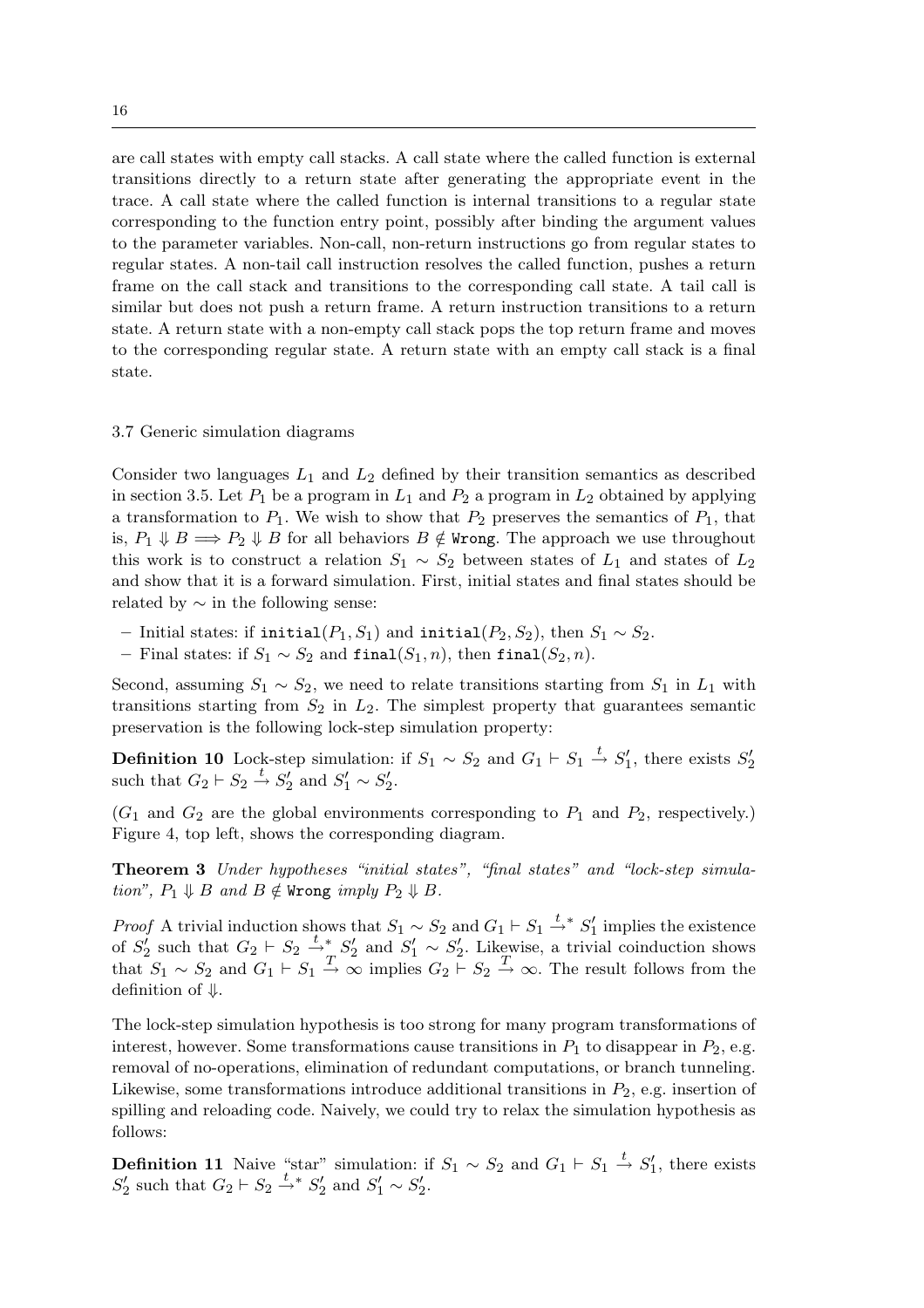

Fig. 4 Four kinds of simulation diagrams that imply semantic preservation. Solid lines denote hypotheses; dashed lines denote conclusions.

This hypothesis suffices to show the preservation of terminating behaviors, but does not guarantee that diverging behaviors are preserved because of the classic "infinite stuttering" problem. The original program  $P_1$  could perform infinitely many silent transitions  $S_1 \stackrel{\epsilon}{\rightarrow} S_2 \stackrel{\epsilon}{\rightarrow} \ldots \stackrel{\epsilon}{\rightarrow} S_n \stackrel{\epsilon}{\rightarrow} \ldots$  while the transformed program  $P_2$  is stuck in a state S' such that  $S_i \sim S'$  for all i. In this case,  $P_1$  diverges while  $P_2$  does not, and semantic preservation does not hold. To rule out the infinite stuttering problem, assume we are given a measure  $|S_1|$  over the states of language  $L_1$ . This measure ranges over a type  $\mathcal M$  equipped with a well-founded ordering  $\lt$  (that is, there are no infinite decreasing chains of elements of  $\mathcal{M}$ ). We require that the measure strictly decreases in cases where stuttering could occur, making it impossible for stuttering to occur infinitely.

**Definition 12** "Star" simulation: if  $S_1 \sim S_2$  and  $G_1 \vdash S_1 \stackrel{t}{\rightarrow} S_1'$ , either

- 1. there exists  $S'_2$  such that  $G_2 \vdash S_2 \stackrel{t}{\to}^+ S'_2$  and  $S'_1 \sim S'_2$ ,
- 2. or  $|S'_1| < |S_1|$  and there exists  $S'_2$  such that  $G_2 \nightharpoonup S_2 \stackrel{\tilde{\tau}}{\rightarrow} S'_2$  and  $S'_1 \sim S'_2$ .

Diagrammatically, this hypothesis corresponds to the bottom left part of figure 4. (Equivalently, part 2 of the definition could be replaced by "or  $|S'_1| < |S_1|$  and  $t = \epsilon$ and  $S_2 \sim S_1^{\prime}$ , but the formulation above is more convenient in practice.)

Theorem 4 Under hypotheses "initial states", "final states" and "star simulation",  $P_1 \Downarrow B$  and  $B \notin$  Wrong imply  $P_2 \Downarrow B$ .

*Proof* A trivial induction shows that  $S_1 \sim S_2$  and  $G_1 \vdash S_1 \stackrel{t}{\to}^* S'_1$  implies the existence of  $S_2'$  such that  $G_2 \vdash S_2 \stackrel{t}{\rightarrow} S_2'$  and  $S_1' \sim S_2'$ . This implies the desired result if B is a terminating behavior. For diverging behaviors, we first define (coinductively) the following "measured" variant of the  $G_2 \vdash S_2 \stackrel{T}{\to} \infty$  relation:

$$
\frac{G_2 \vdash S_2 \stackrel{t}{\rightarrow}^+ S_2'}{G_2 \vdash S_2, \mu \stackrel{t}{\rightarrow} \infty}
$$
  
\n
$$
\frac{G_2 \vdash S_2 \stackrel{t}{\rightarrow}^* S_2'}{G_2 \vdash S_2, \mu \stackrel{t}{\rightarrow} \infty}
$$
  
\n
$$
\frac{G_2 \vdash S_2 \stackrel{t}{\rightarrow}^* S_2'}{G_2 \vdash S_2, \mu \stackrel{t}{\rightarrow} \infty}
$$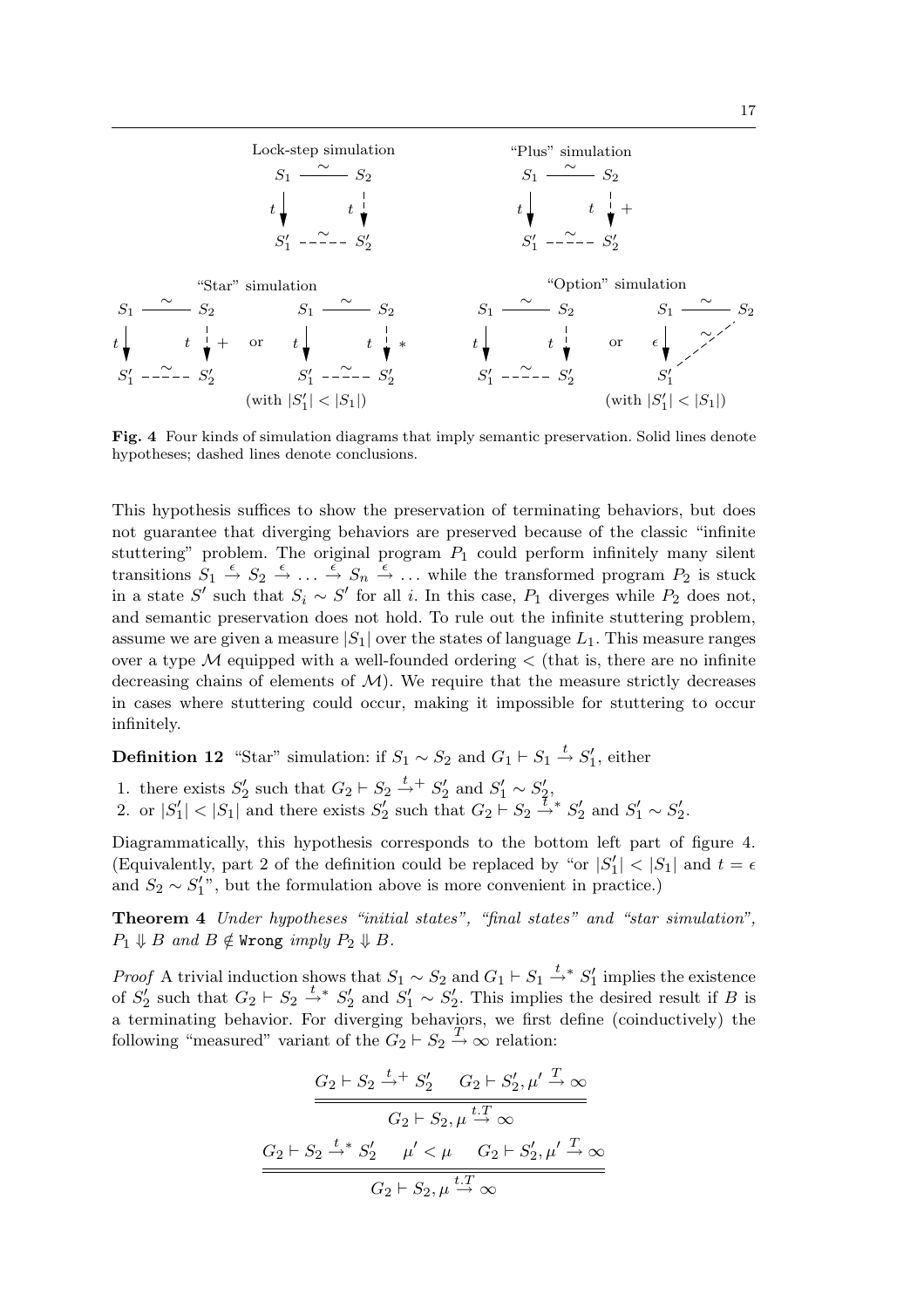The second rule permits a number of potentially stuttering steps to be taken, provided the measure  $\mu$  strictly decreases. After a finite number of invocations of this rule, it becomes non applicable and the first rule must be applied, forcing at least one transition to be taken and resetting the measure to an arbitrarily-chosen value. A straightforward coinduction shows that  $G_1 \vdash S_1 \stackrel{T}{\to} \infty$  and  $S_1 \sim S_2$  implies  $G_2 \vdash S_2, |S_1| \stackrel{T}{\to} \infty$ . To conclude, it suffices to prove that  $G_2 \vdash S_2, \mu \stackrel{\overline{T}}{\rightarrow} \infty$  implies  $G_2 \vdash S_2 \stackrel{\overline{T}}{\rightarrow} \infty$ . This follows by coinduction and the following inversion lemma, proved by Noetherian induction over  $\mu$ : if  $G_{2r} \nightharpoonup S_2$ ,  $\mu \stackrel{T}{\rightarrow} \infty$ , there exists  $S'_2$ ,  $\mu'$ , t and T' such that  $G_2 \vdash S_2 \stackrel{t}{\rightarrow} S'_2$  and  $G_2 \vdash S'_2, \mu' \stackrel{\sim}{\rightarrow} \infty$  and  $T = t.T'.$ 

Here are two stronger variants of the "star" simulation hypothesis that are convenient in practice. (See figure 4 for the corresponding diagrams.)

**Definition 13** "Plus" simulation: if  $S_1 \sim S_2$  and  $G_1 \vdash S_1 \stackrel{t}{\rightarrow} S'_1$ , there exists  $S'_2$  such that  $G_2 \vdash S_2 \stackrel{t}{\rightarrow}^+ S_2'$  and  $S_1' \sim S_2'$ .

**Definition 14** "Option" simulation: if  $S_1 \sim S_2$  and  $G_1 \vdash S_1 \stackrel{t}{\rightarrow} S_1'$ , either

1. there exists  $S_2'$  such that  $G_2 \vdash S_2 \stackrel{t}{\to} S_2'$  and  $S_1' \sim S_2'$ , 2. or  $|S'_1| < |S_1|$  and  $t = \epsilon$  and  $S'_1 \sim S_2$ .

Either simulation hypothesis implies the "star" simulation property and therefore semantic preservation per theorem 4.

## 4 The source language: Cminor

The input language of our back-end is called Cminor. It is a simple, low-level imperative language, comparable to a stripped-down, typeless variant of C. Another source of inspiration was the C-- intermediate language of Peyton Jones et al. [81]. In the CompCert compilation chain, Cminor is the lowest-level language that is still processor independent; it is therefore an appropriate language to start the back-end part of the compiler.

## 4.1 Syntax

Cminor is, classically, structured in expressions, statements, functions and whole programs.

Expressions:

| $ ::= id$<br>$\overline{a}$ | reading a local variable     |
|-----------------------------|------------------------------|
| cst                         | constant                     |
| $op_1(a_1)$                 | unary arithmetic operation   |
| $\mid op_2(a_1,a_2)$        | binary arithmetic operation  |
| $\kappa[a_1]$               | memory read at address $a_1$ |
| $ a_1 ? a_2 : a_3$          | conditional expression       |
| Constants:                  |                              |
| $cst := n   f$              | integer or float literal     |
| addrsymbol(id)              | address of a global symbol   |
| addrstack $(\delta)$        | address within stack data    |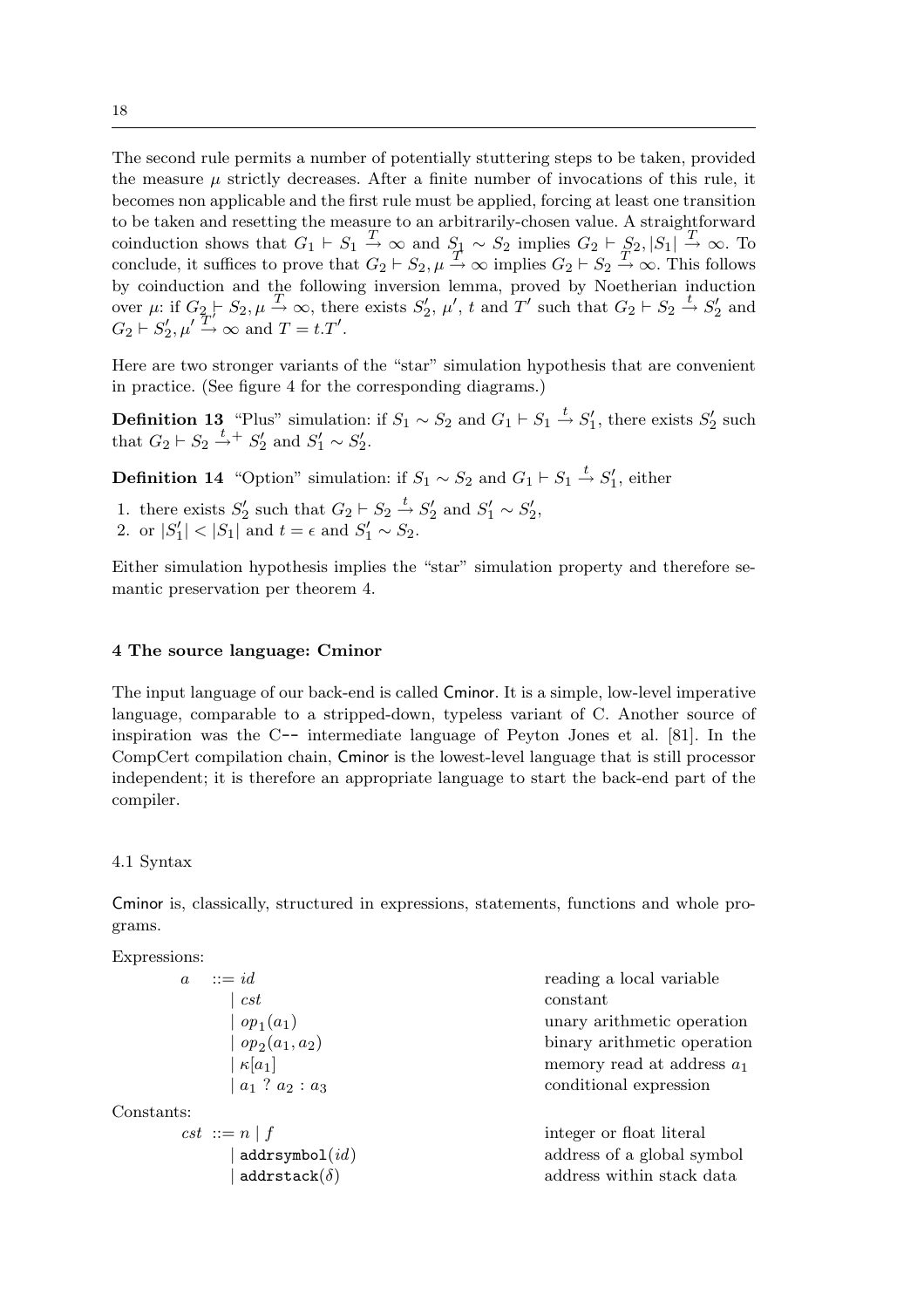Unary operators:  $op_1 ::= \mathtt{negint} \mid \mathtt{notint} \mid \mathtt{notbool}$  integer arithmetic | negf | absf float arithmetic cast8u | cast8s | cast16u | cast16s zero and sign extensions singleoffloat float truncation intoffloat intuoffloat float-to-int conversions | floatofint | floatofintu int-to-float conversions Binary operators:  $op_2 ::=$  add | sub | mul | div | divu | mod | modu integer arithmetic | and | or | xor | shl | shr | shru integer bit operation addf | subf | mulf | divf float arithmetic  $|\text{cmp}(c)| \text{cmp}(c)| \text{cmp}(c)$  comparisons Comparisons:

 $c$  := eq | ne | gt | ge | 1t | 1e

| case  $i : \text{exit}(n); \text{thl}$ 

Expressions are pure: side-effecting operations such as assignment and function calls are statements, not expressions. All arithmetic and logical operators of C are supported. Unlike in C, there is no overloading nor implicit conversions between types: distinct arithmetic operators are provided over integers and over floats; likewise, explicit conversion operators are provided to convert between floats and integers and perform zero and sign extensions. Memory loads are explicit and annotated with the memory quantity  $\kappa$  being accessed.

Statements:

| $s$ := skip                               | no operation                                        |
|-------------------------------------------|-----------------------------------------------------|
| $\vert id = a$                            | assignment to a local variable                      |
| $\kappa[a_1]=a_2$                         | memory write at address $a_1$                       |
| $\vert id^2 = a(\vec{a}) : sig$           | function call                                       |
| tailcall $a(\vec{a})$ : sig               | function tail call                                  |
| $return(a^?)$                             | function return                                     |
| $s_1; s_2$                                | sequence                                            |
| $\vert$ if $(a)$ $\{s_1\}$ else $\{s_2\}$ | conditional                                         |
| $loop{s_1}$                               | infinite loop                                       |
| block $\{s_1\}$                           | block delimiting exit constructs                    |
| exit(n)                                   | terminate the $(n+1)$ <sup>th</sup> enclosing block |
| switch $(a)$ { <i>tbl</i> }               | multi-way test and exit                             |
| lbl : s                                   | labeled statement                                   |
| goto $lbl$                                | jump to a label                                     |
| Switch tables:                            |                                                     |
| $tbl ::= default : exit(n)$               |                                                     |

Base statements are skip, assignment  $id = a$  to a local variable, memory store  $\kappa[a_1] = a_2$  (of the value of  $a_2$  in the quantity  $\kappa$  at address  $a_1$ ), function call (with optional assignment of the return value to a local variable), function tail call, and function return (with an optional result). Function calls are annotated with the signatures sig expected for the called function. A tail call tailcall  $a(\vec{a})$  is almost equivalent to a regular call immediately followed by a return, except that the tail call deallocates the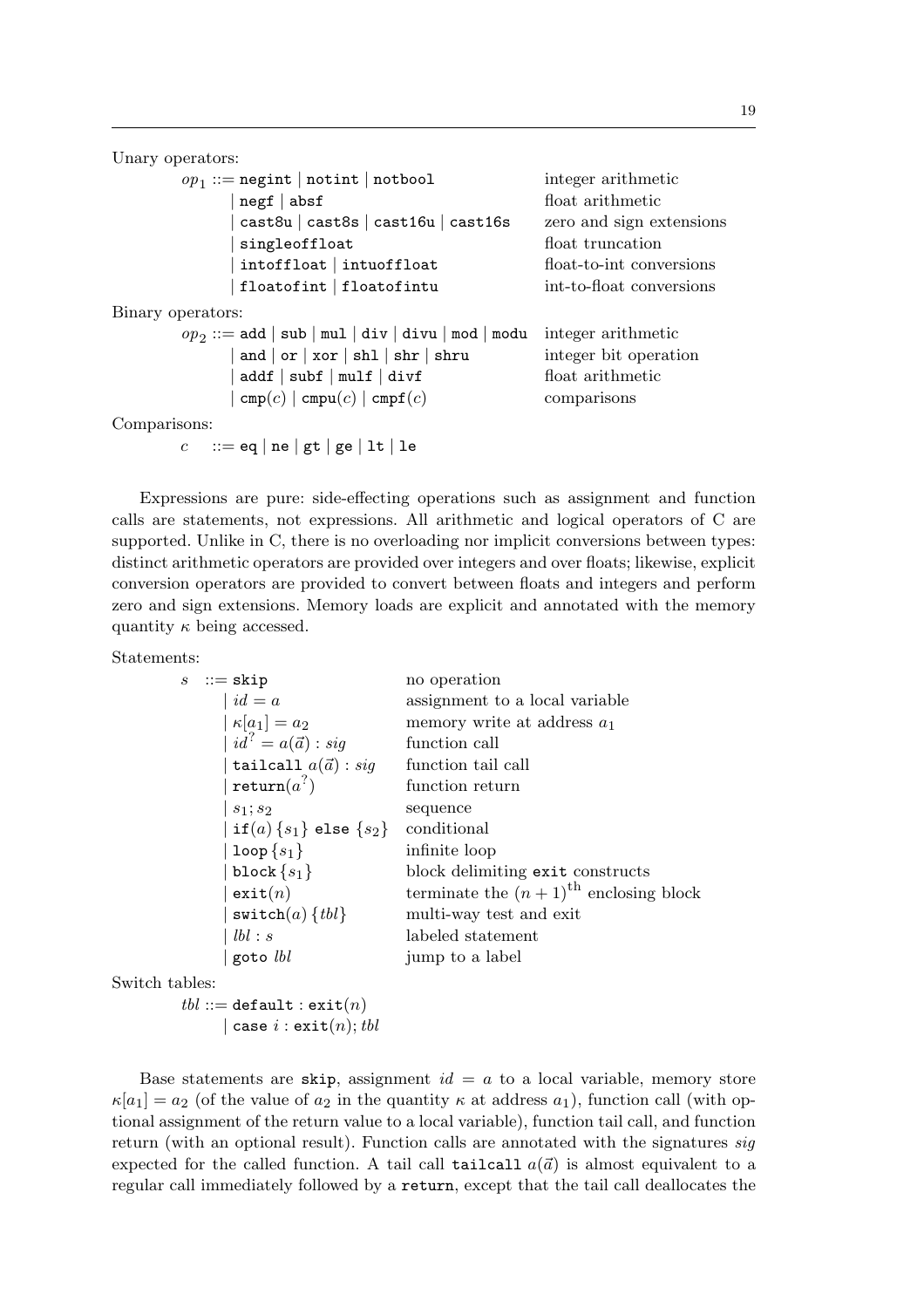```
double average(int arr[], int sz) "average"(arr, sz) : int, int -> float
{\{double s; int i; vars s, i; stacksize 0;
 for (i = 0, s = 0; i < sz; i++) s = 0.0; i = 0;s += arr[i]; block { loop {
 return s / sz; \text{if} (i >= sz) exit(0);
s = s + f floatofint(int32[arr + i*4]);
                            i = i + 1;
                           } }
                           return s / f 1oatofint(sz);
                         }
```
Fig. 5 An example of a Cminor function (right) and the corresponding C code (left).

current stack data block before invoking the function. This enables tail recursion to execute in constant stack space.

Besides the familiar sequence  $s_1$ ;  $s_2$  and  $if/then/else$  constructs, control flow can be expressed either in an unstructured way using goto and labeled statements or in a structured way using infinite loops and the block/exit construct. exit(n) where  $n > 0$ branches to the end of the  $(n + 1)$ <sup>th</sup> enclosing **block** construct. The **switch** $(a) \{ \text{thl} \}$ construct matches the integer value of a against the cases listed in tbl and performs the corresponding exit. Appropriate nesting of a switch within several block constructs suffices to express C-like structured switch statements with fall-through behavior.

| Internal functions: $F ::= \{ \text{sig} = sig;$ | function signature                         |
|--------------------------------------------------|--------------------------------------------|
| $\texttt{params} = id;$                          | parameters                                 |
| $\texttt{vars} = \vec{id}$ ;                     | local variables                            |
|                                                  | stacksize = n; size of stack data in bytes |
| $body = s$                                       | function body                              |

In addition to a parameter list, local variable declarations and a function body (a statement), a function definition comprises a type signature  $sig$  and a declaration of how many bytes of stack-allocated data it needs. A Cminor local variable does not reside in memory, and its address cannot be taken. However, the Cminor producer can explicitly stack-allocate some data (such as, in C, arrays and scalar variables whose addresses are taken). A fresh memory block of size  $F$  stacksize is allocated each time  $F$ is invoked and automatically freed when it returns. The  $\texttt{address}( \delta)$  nullary operator returns a pointer within this block at byte offset  $\delta$ .

Figure 5 shows a simple C function and the corresponding Cminor function, using an ad-hoc concrete syntax for Cminor. Both functions compute the average value of an array of integers, using float arithmetic. Note the explicit address computation  $int32[tb1 + i*4]$  to access element i of the array, as well as the explicit floatofint conversions. The for loop is expressed as an infinite loop wrapped in a block, so that  $ext(0)$  in the Cminor code behaves like the break statement in C.

#### 4.2 Dynamic semantics

The dynamic semantics of Cminor is defined using a combination of natural semantics for the evaluation of expressions and a labeled transition system in the style of section 3.5 for the execution of statements and functions.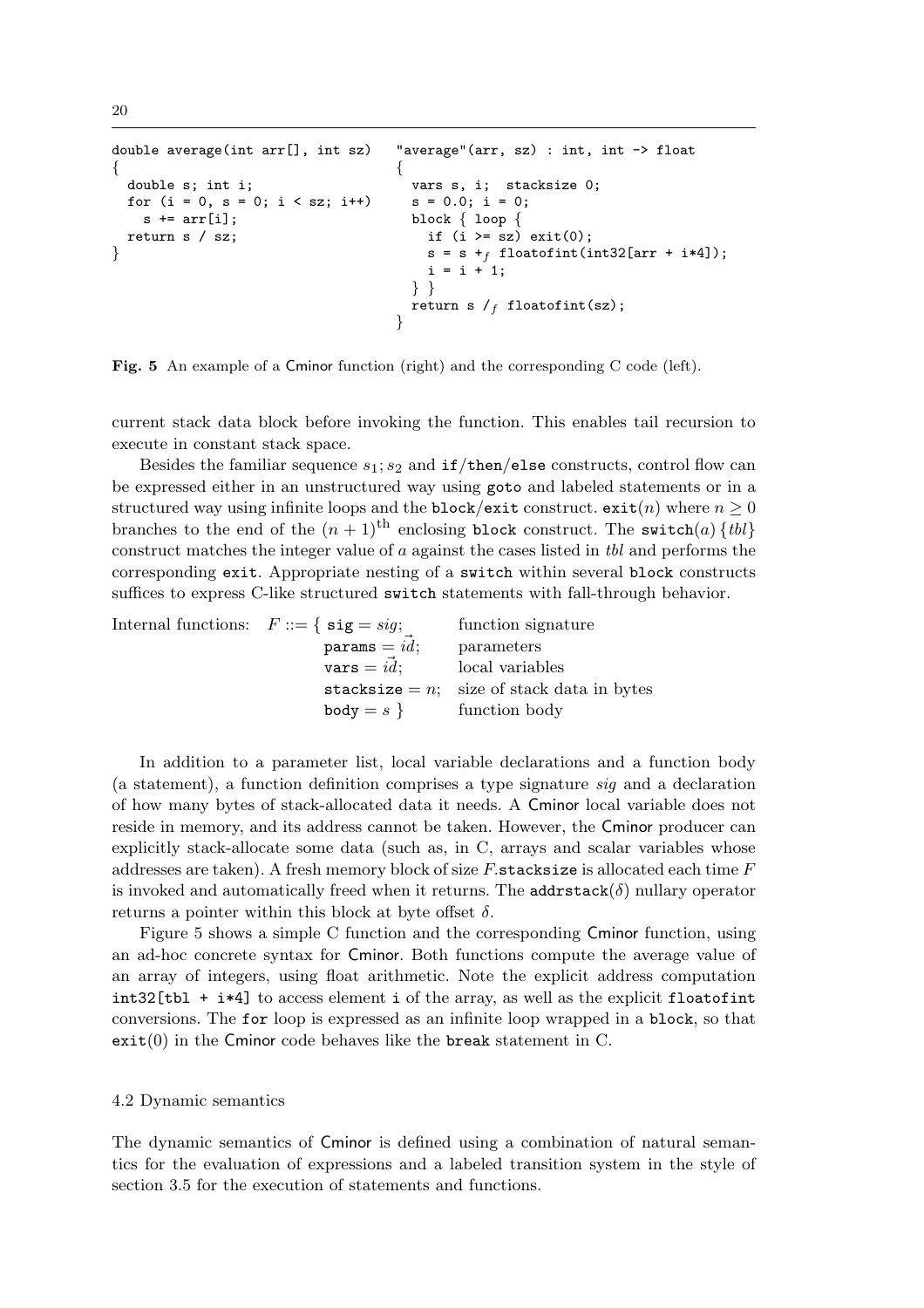$$
E(id) = \lfloor v \rfloor \qquad \text{eval-constant}(G, \sigma, cst) = \lfloor v \rfloor
$$
  
\n
$$
\overline{G}, \sigma, E, M \vdash id \Rightarrow v \qquad \overline{G}, \sigma, E, M \vdash cst \Rightarrow v
$$
  
\n
$$
\overline{G}, \sigma, E, M \vdash a_1 \Rightarrow v_1 \qquad \text{eval\_unop}(op_1, v_1) = \lfloor v \rfloor
$$
  
\n
$$
\overline{G}, \sigma, E, M \vdash o_1 \Rightarrow v_1 \qquad G, \sigma, E, M \vdash o_2 \Rightarrow v_2 \qquad \text{eval\_binop}(op_2, v_1, v_2) = \lfloor v \rfloor
$$
  
\n
$$
\overline{G}, \sigma, E, M \vdash o_2(a_1, a_2) \Rightarrow v
$$
  
\n
$$
\overline{G}, \sigma, E, M \vdash a_1 \Rightarrow \text{ptr}(b, \delta) \qquad \text{load}(M, \kappa, b, \delta) = \lfloor v \rfloor
$$
  
\n
$$
\overline{G}, \sigma, E, M \vdash a_1 \Rightarrow \text{ptr}(b, \delta) \qquad \text{load}(M, \kappa, b, \delta) = \lfloor v \rfloor
$$
  
\n
$$
\overline{G}, \sigma, E, M \vdash a_1 \Rightarrow v_1 \qquad \text{isttrue}(v_1) \qquad G, \sigma, E, M \vdash a_2 \Rightarrow v_2
$$
  
\n
$$
\overline{G}, \sigma, E, M \vdash (a_1 \ ? \ a_2 : a_3) \Rightarrow v_2
$$
  
\n
$$
\overline{G}, \sigma, E, M \vdash a_1 \Rightarrow v_1 \qquad \text{isfalse}(v_1) \qquad G, \sigma, E, M \vdash a_3 \Rightarrow v_3
$$
  
\n
$$
\overline{G}, \sigma, E, M \vdash (a_1 \ ? \ a_2 : a_3) \Rightarrow v_3
$$
  
\n
$$
\overline{G}, \sigma, E, M \vdash a \Rightarrow v \qquad G, \sigma, E, M \vdash a \Rightarrow v \exists \overline{G}, \sigma, E, M \vdash a \Rightarrow v \exists \overline{G}, \sigma, E, M \vdash a \Rightarrow v \exists \overline{G}, \sigma, E, M \vdash a \Rightarrow v \exists \overline{
$$

Evaluation of constants:

$$
\texttt{eval\_constant}(G, \sigma, i) = \lfloor \texttt{int}(i) \rfloor
$$
\n
$$
\texttt{eval\_constant}(G, \sigma, f) = \lfloor \texttt{float}(f) \rfloor
$$
\n
$$
\texttt{eval\_constant}(G, \sigma, \texttt{addressmbol}(id)) = \texttt{symbol}(G, id)
$$
\n
$$
\texttt{eval\_constant}(G, \sigma, \texttt{addressack}(\delta)) = |\texttt{ptr}(\sigma, \delta)|
$$

Evaluation of unary operators (selected cases):

$$
\texttt{eval\_unop}(\texttt{negf},\texttt{float}(f)) = \lfloor \texttt{float}(-f) \rfloor \\ \texttt{eval\_unop}(\texttt{notbool},v) = \lfloor \texttt{int}(0) \rfloor \text{ if } \texttt{istrue}(v) \\ \texttt{eval\_unop}(\texttt{notbool},v) = \lfloor \texttt{int}(1) \rfloor \text{ if } \texttt{isfalse}(v)
$$

Evaluation of binary operators (selected cases):

eval\_binop(add, int(
$$
n_1
$$
), int( $n_2$ )) =  $\lfloor int(n_1 + n_2) \rfloor \pmod{2^{32}}$   
eval\_binop(add, ptr(b, \delta), int(n)) =  $\lfloor ptr(b, \delta + n) \rfloor \pmod{2^{32}}$   
eval\_binop(addf, float(f<sub>1</sub>), float(f<sub>2</sub>)) =  $\lfloor \text{float}(f_1 + f_2) \rfloor$ 

Truth values:

$$
\begin{array}{rcl}\n\texttt{istru}(v) & \stackrel{\text{def}}{=} & v \text{ is } \texttt{ptr}(b, \delta) \text{ or } \texttt{int}(n) \text{ with } n \neq 0 \\
\texttt{isfalse}(v) & \stackrel{\text{def}}{=} & v \text{ is } \texttt{int}(0)\n\end{array}
$$

Fig. 6 Natural semantics for Cminor expressions.

#### 4.2.1 Evaluation of expressions

Figure 6 defines the big-step evaluation of expressions as the judgment  $G, \sigma, E, M \vdash$  $a \Rightarrow v$ , where a is the expression to evaluate, v its value,  $\sigma$  the stack data block, E an environment mapping local variables to values, and M the current memory state. The evaluation rules are straightforward. Most of the semantics is in the definition of the auxiliary functions eval\_constant, eval\_unop and eval\_binop, for which some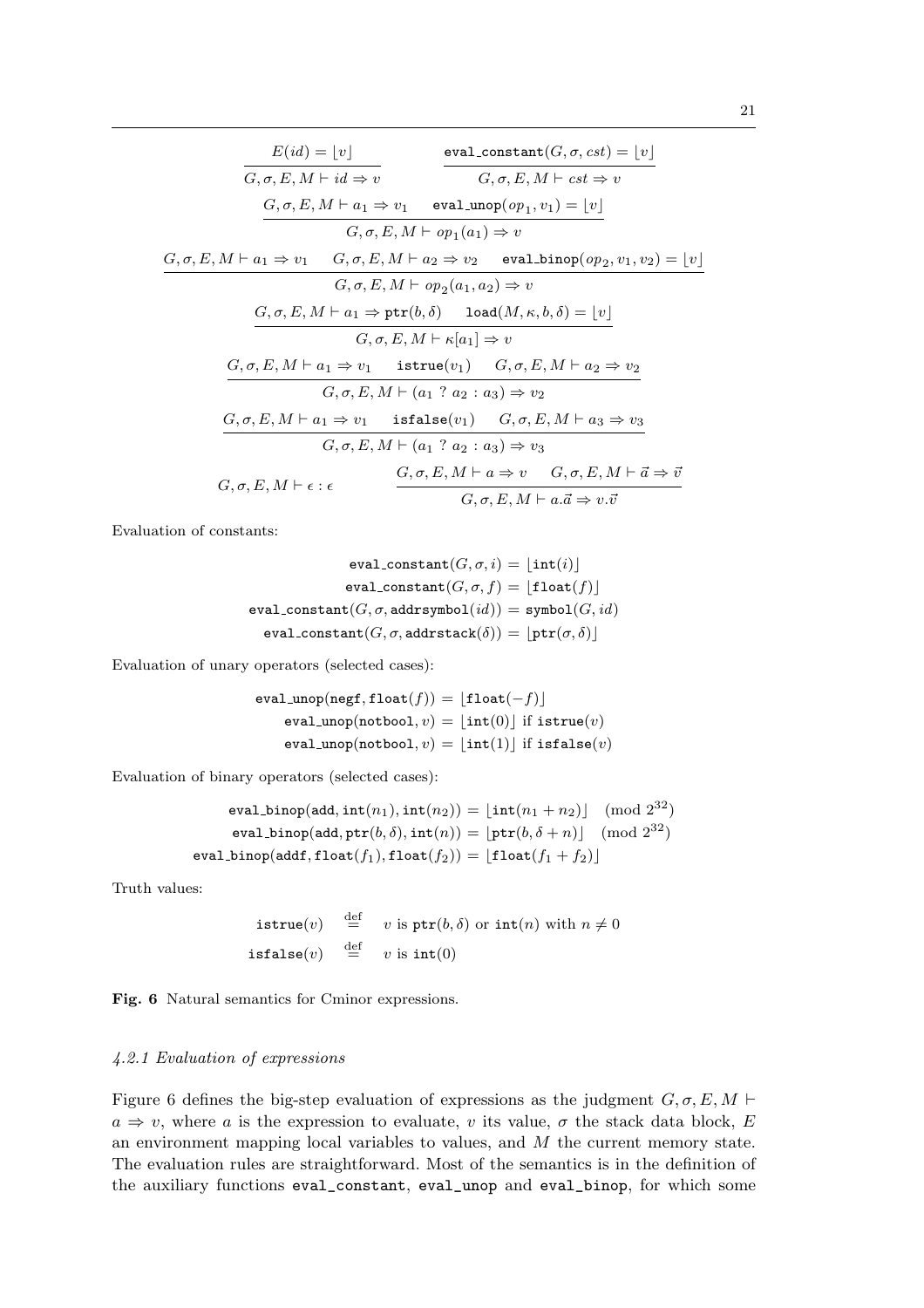representative cases are shown. These functions can return  $\emptyset$ , causing the expression to be undefined, if for instance an argument of an operator is undef or of the wrong type. Some operators (add, sub and cmp) operate both on integers and on pointers.

#### 4.2.2 Execution of statements and functions

The labeled transition system that defines the small-step semantics for statements and function invocations follows the general pattern shown in sections 3.5 and 3.6. Program states have the following shape:

|                | Program states: $S ::= S(F, s, k, \sigma, E, M)$ | regular state                   |
|----------------|--------------------------------------------------|---------------------------------|
|                | $\mathcal{C}(Fd, \vec{v}, k, M)$                 | call state                      |
|                | $\mathcal{R}(v,k,M)$                             | return state                    |
| Continuations: | $k ::= \mathtt{stop}$                            | initial continuation            |
|                | s; k                                             | continue with s, then do as $k$ |
|                | endblock $(k)$                                   | leave a block, then do as $k$   |
|                | $\mathbf{r}$ returnto $(id^?,F,\sigma,E,k)$      | return to caller                |

Regular states S carry the currently-executing function  $F$ , the statement under consideration s, the block identifier for the current stack data  $\sigma$ , and the values E of local variables.

Following a proposal by Appel and Blazy  $[3]$ , we use continuation terms k to encode both the call stack and the program point within F where the statement s under consideration resides. A continuation  $k$  records what needs to be done once  $s$  reduces to skip, exit or return. The return to parts of  $k$  represent the call stack: they record the local states of the calling functions. The top part of  $k$  up to the first returnto corresponds to an execution context for s, represented inside-out in the style of a zipper [45]. For example, the continuation s; endblock( $\dots$ ) corresponds to the context block  $\{ |$   $|$ ;  $s \}$ .

Figures 7 and 8 list the rules defining the transition relation  $G \vdash S \stackrel{t}{\rightarrow} S'$ . The rules in figure 7 address transitions within the currently-executing function. They are roughly of three kinds:

- Execution of an atomic computation step. For example, the rule for assignments transitions from  $id = a$  to skip.
- Focusing on the active part of the current statement. For example, the rule for sequences transitions from  $(s_1; s_2)$  with continuation k to  $s_1$  with continuation  $s_2; k.$
- Resuming a continuation that was set apart in the continuation. For instance, one of the rules for skip transitions from skip with continuation  $s; k$  to s with continuation k.

Two auxiliary functions over continuations are defined:  $\text{callcont}(k)$  discards the local context part of the continuation k, and **findlabel**( $[bl, s, k)$  returns a pair  $(s', k')$  of the leftmost sub-statement of s labeled lbl and of a continuation  $k'$  that extends k with the context surrounding  $s'$ . The combination of these two functions in the rule for goto suffices to implement the branching behavior of goto statements.

Figure 8 lists the transitions involving call states and return states, and defines initial states and final states. The definitions follow the general pattern depicted in figure 3. In particular, initial states are call states to the "main" function of the program, with no arguments and the stop continuation; symmetrically, final states are return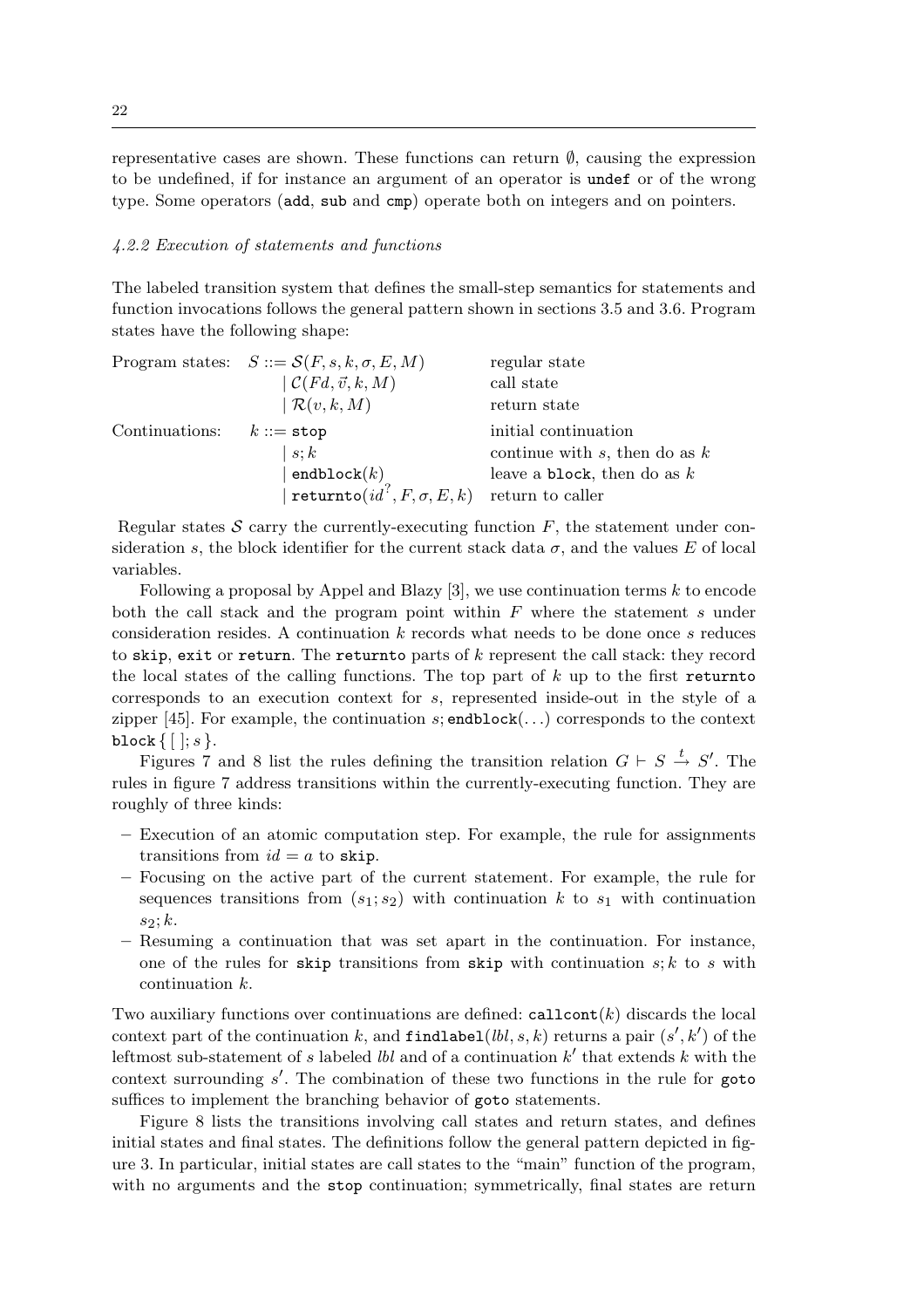

$$
\text{findlabel}(lbl,\text{loop}\{s\},k) = \text{findlabel}(lbl,s,(\text{loop}\{s\};k)) \\ \text{findlabel}(lbl,\text{block}\{s\},k) = \text{findlabel}(lbl,s,(\text{loop}\{s\};k)) \\ \text{findlabel}(lbl,(lbl:s),k) = \lfloor s,k \rfloor \\ \text{findlabel}(lbl,(lbl':s),k) = \lfloor s,k \rfloor \\ \text{findlabel}(lbl,(lbl':s),k) = \text{findlabel}(lbl,s,k) \text{ if } lbl' \neq lbl
$$



states with the stop continuation. The rules for function calls require that the signature of the called function matches exactly the signature annotating the call; otherwise execution gets stuck. A similar requirement exists in the C standard and is essential to support signature-dependent calling conventions later in the compiler. Taking again a leaf from the C standard, functions are allowed to terminate by return without an argument or by falling through their bodies only if their return signatures are void.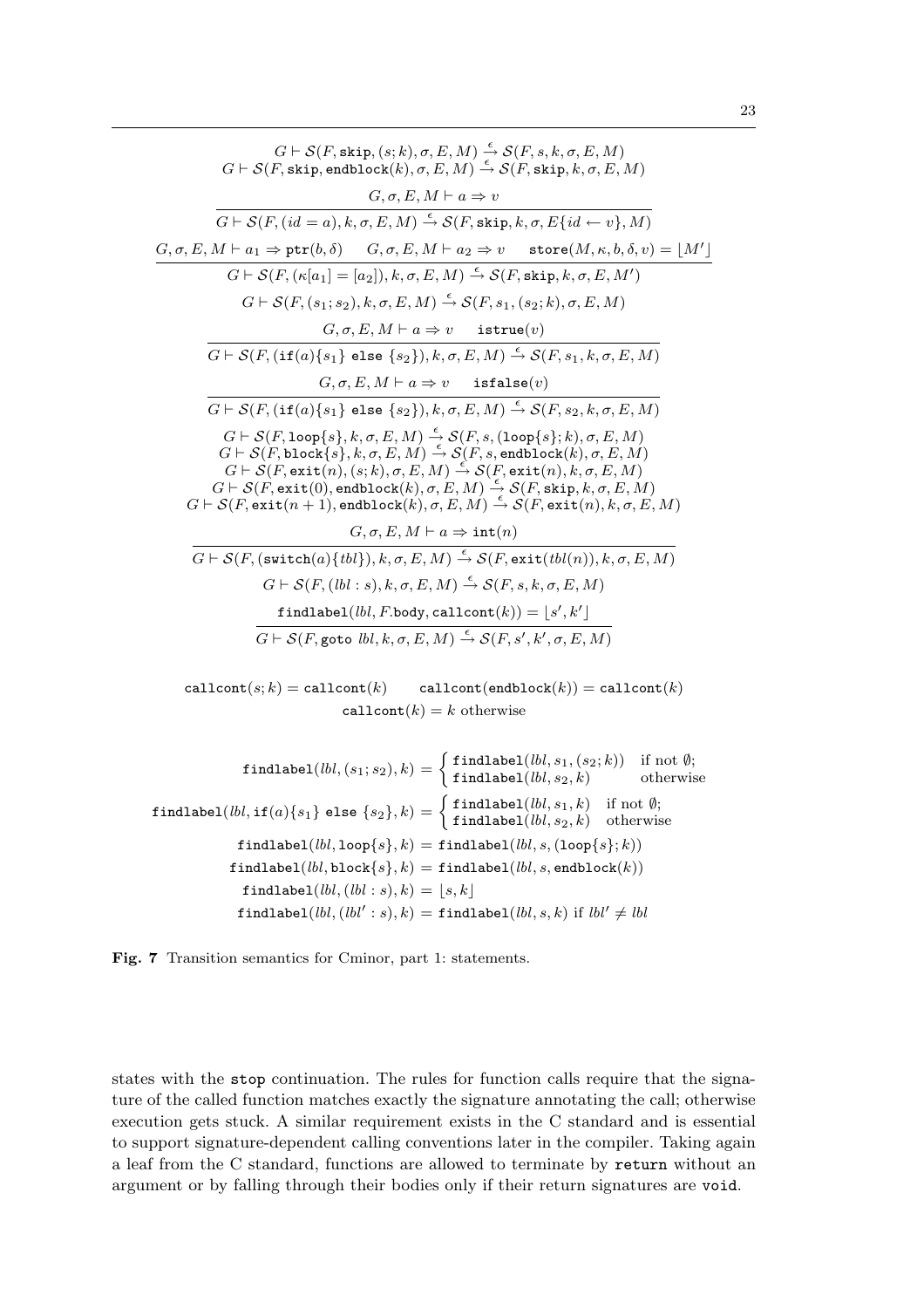$$
G, \sigma, E, M \vdash a_1 \Rightarrow \text{ptr}(b, 0) \qquad G, \sigma, E, M \vdash \vec{a} \Rightarrow \vec{v} \qquad \text{funct}(G, b) = \lfloor Fd \rfloor \qquad Fd.\text{sig} = sig
$$
\n
$$
G \vdash \mathcal{S}(F, (id^2 = a_1(\vec{a}) : sig), k, \sigma, E, M) \xrightarrow{\epsilon} \mathcal{C}(Fd, \vec{v}, \text{returnto}(id^2, F, \sigma, E, k), M)
$$
\n
$$
G, \sigma, E, M \vdash a_1 \Rightarrow \text{ptr}(b, 0) \qquad G, \sigma, E, M \vdash \vec{a} \Rightarrow \vec{v} \qquad \text{funct}(G, b) = \lfloor Fd \rfloor \qquad Fd.\text{sig} = sig
$$
\n
$$
G \vdash \mathcal{S}(F, (\text{tailcall cal1 } a_1(\vec{a}) : sig), k, \sigma, E, M) \xrightarrow{\epsilon} \mathcal{C}(Fd, \vec{v}, \text{callcont}(k), M)
$$
\n
$$
F.\text{sig}.\text{res} = \text{void} \qquad k = \text{returnto}(\ldots) \text{ or } k = \text{stop}
$$
\n
$$
\overline{G} \vdash \mathcal{S}(F, \text{skip}, k, \sigma, E, M) \xrightarrow{\epsilon} \mathcal{R}(\text{undef}, k, \text{free}(M, \sigma))
$$
\n
$$
F.\text{sig}.\text{res} = \text{void}
$$
\n
$$
\overline{G} \vdash \mathcal{S}(F, \text{return}, k, \sigma, E, M) \xrightarrow{\epsilon} \mathcal{R}(\text{undef}, \text{callcont}(k), \text{free}(M, \sigma))
$$
\n
$$
F.\text{sig}.\text{res} \neq \text{void} \qquad G, \sigma, E, M \vdash a \Rightarrow v
$$
\n
$$
\overline{G} \vdash \mathcal{S}(F, \text{return}(a), k, \sigma, E, M) \xrightarrow{\epsilon} \mathcal{R}(v, \text{callcont}(k), \text{free}(M, \sigma))
$$
\n
$$
\text{alloc}(M, 0, F.\text{stackspace}) = (\sigma, M') \qquad E = [F.\text{params} \leftarrow \vec{v}; F.\text{vars} \leftarrow \text{und
$$

Fig. 8 Transition semantics for Cminor, part 2: functions, initial states, final states.

#### 4.2.3 Alternate natural semantics for statements and functions

For some applications, it is convenient to have an alternate natural (big-step) operational semantics for Cminor. We have developed such a semantics for the fragment of Cminor that excludes goto and labeled statements. The big-step judgments for terminating executions have the following form:

$$
G, \sigma \vdash s, E, M \stackrel{t}{\Rightarrow} out, E', M' \text{ (statements)}
$$
  

$$
G \vdash Fd(\vec{v}), M \stackrel{t}{\Rightarrow} v, M' \text{ (function calls)}
$$

 $E'$  and  $M'$  are the local environment and the memory state at the end of the execution; t is the trace of events generated during execution. Following Huisman and Jacobs  $[46]$ , the outcome out indicates how the statement s terminated: either normally by running to completion (*out* = Normal); or prematurely by executing an exit statement (*out* = Exit(n)), return statement  $(out = Return(v^?)$  where  $v^?$  is the value of the optional argument to return), or tailcall statement  $(out = Tailreturn(v))$ . Additionally, we followed the coinductive approach to natural semantics of Leroy and Grall [60] to define (coinductively) big-step judgments for diverging executions, of the form

$$
G, \sigma \vdash s, E, M \stackrel{T}{\Rightarrow} \infty \quad \text{(diverging statements)}
$$
  

$$
G \vdash Fd(\vec{v}), M \stackrel{T}{\Rightarrow} \infty \text{ (diverging function calls)}
$$

The definitions of these judgments can be found in the Coq development.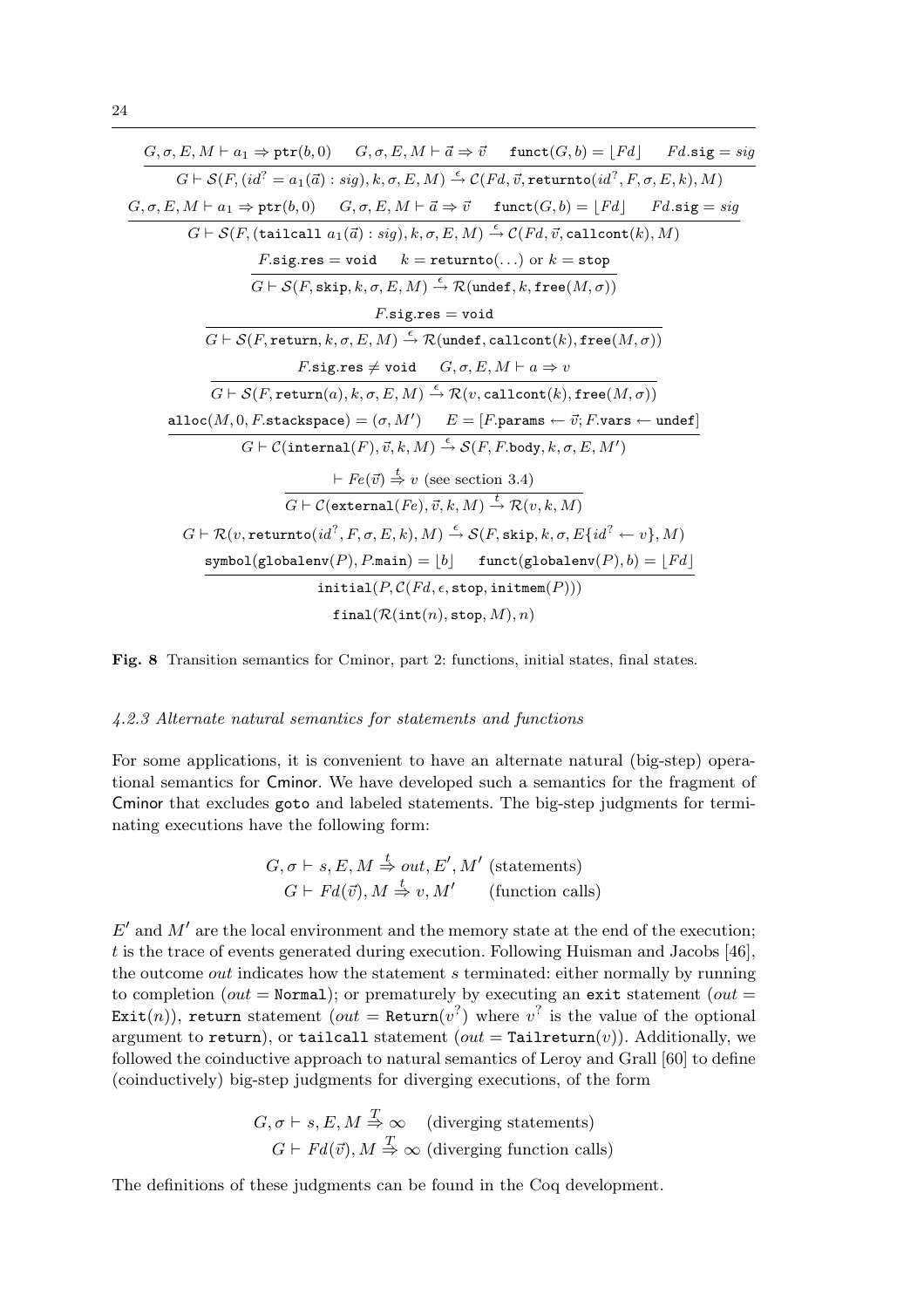Theorem 5 The natural semantics of Cminor is correct with respect to its transition semantics:

- 1. If  $G \vdash Fd(\vec{v}), M \stackrel{t}{\Rightarrow} v, M'$ , then  $G \vdash C(Fd, \vec{v}, k, M) \stackrel{t}{\rightarrow} \mathcal{R}(v, k, M')$  for all continuations k such that  $k = \text{callcont}(k)$ .
- 2. If  $G \vdash Fd(\vec{v}), M \stackrel{T}{\Rightarrow} \infty$ , then  $G \vdash C(Fd, \vec{v}, k, M) \stackrel{T}{\to} \infty$  for all continuations k.

#### 4.3 Static typing

Cminor is equipped with a trivial type system having only two types: int and float. (Pointers have static type int.) Function definitions and function calls are annotated with signatures *sig* giving the number and types of arguments, along with optional result types. All operators are monomorphic; therefore, the types of local variables can be inferred from their uses and are not declared.

The primary purpose of this trivial type system is to facilitate later transformations (see sections 8 and 12); for this purpose, all intermediate languages of Compcert are equipped with similar int-or-float type systems. By themselves, these type systems are too weak to give type soundness properties (absence of run-time type errors). For example, performing an integer addition of two pointers or two undef values is statically well-typed but causes the program to get stuck. Likewise, calling a function whose signature differs from that given at the call site is a run-time error, undetected by the type system; its semantics are not defined and the compiler can (and does) generate incorrect code for this call. It is the responsibility of the Cminor producer to avoid these situations, e.g. by using a richer type system. Nevertheless, the Cminor type system enjoys a type preservation property: values of static type int are always integers, pointers or undef, and values of static type float are always floating-point numbers or undef. This weak soundness property plays a role in the correctness proofs of section 12.3.

## 5 Instruction selection

The first compilation pass of Compcert rewrites expressions to exploit the combined arithmetic operations and addressing modes of the target processor. To take better advantage of the processor's capabilities, reassociation of integer additions and multiplications is also performed, as well as a small amount of constant propagation.

#### 5.1 The target language: CminorSel

The target language for this pass is CminorSel, a variant of Cminor that uses a different, processor-specific set of operators. Additionally, a syntactic class of condition expressions ce (expressions used only for their truth values) is introduced.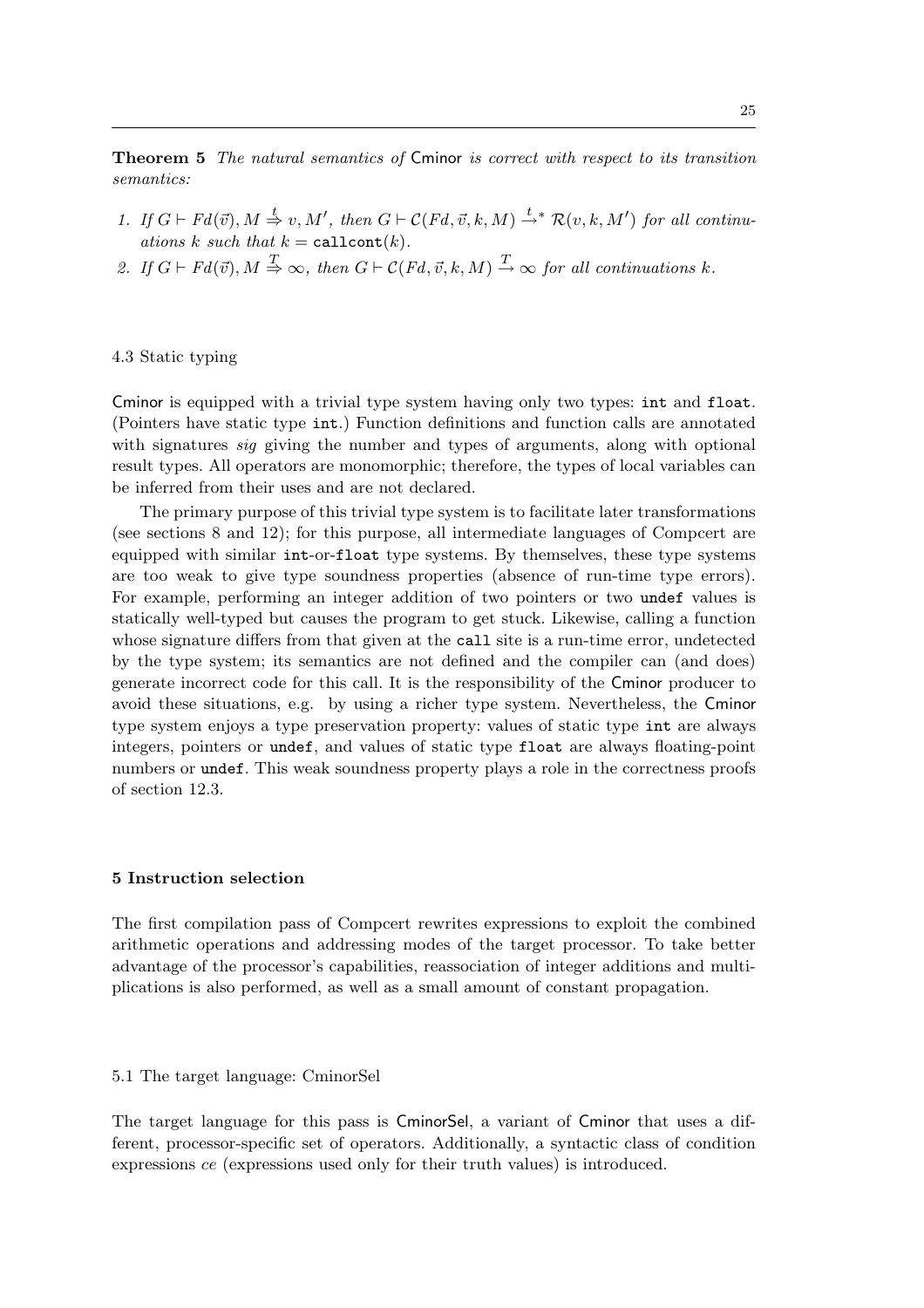Expressions:  $a$  ::= id reading a local variable  $| op(\vec{a})$  operator application | load $(\kappa, mode, \vec{a})$  memory read  $|ce\text{? }a_1:a_2$  conditional expression Condition expressions:  $ce$  := true | false  $| \text{cond}(\vec{a})$  elementary test  $|ce_1$  ?  $ce_2$  :  $ce_3$  conditional condition Operators (machine-specific): op  $:= n | f |$  move  $| \dots$  most of Cminor operators  $\vert$  addi<sub>n</sub>  $\vert$  rolm<sub>n,m</sub>  $\vert$ ... PPC combined operators Addressing modes (machine-specific):  $mode ::= \texttt{indexed}(n)$  indexed, immediate displacement | indexed2 indexed, register displacement  $\text{global}(id, \delta)$  address is  $id + \delta$  $\mathsf{based}(id, \delta)$  indexed, displacement is  $id + \delta$  $\texttt{stack}( \delta )$  address is stack pointer +  $\delta$ Conditions (machine-specific):  $cond ::= comp(c) | compimm(c, n)$  signed integer / pointer comparison  $|compu(c)|$  compuimm $(c, n)$  unsigned integer comparison  $\cos(t)$  float comparison Statements:  $s$  ::= store $(\kappa, mode, \vec{a}, a)$  memory write  $| \text{ if}(ce) \{s_1\} \text{ else } \{s_2\}$  conditional statement | ... as in Cminor

For the PowerPC, the machine-specific operators op include all Cminor nullary, unary and binary operators except notint, mod and modu (these need to be synthesized from other operators) and adds immediate forms of many integer operators, as well as a number of combined operators such as not-or, not-and, and rotate-and-mask.  $(rolm_{n,m}$  is a left rotation by n bits followed by a logical "and" with m.) A memory load or store now carries an addressing mode mode and a list of expressions  $\vec{a}$ , from which the address being addressed is computed. Finally, conditional expressions and conditional statements now take condition expressions ce as arguments instead of normal expressions a.

The dynamic semantics of CminorSel resembles that of Cminor, with the addition of a new evaluation judgment for condition expressions  $G, \sigma, E, M \vdash ce \Rightarrow (\text{false} \mid \text{true}).$ Figure 9 shows the main differences with respect to the Cminor semantics.

# 5.2 The code transformation

Instruction selection is performed by a bottom-up rewriting of expressions. For each Cminor operator op, we define a "smart constructor" function written  $\overline{op}$  that takes CminorSel expressions as arguments, performs shallow pattern-matching over them to recognize combined or immediate operations, and returns the corresponding CminorSel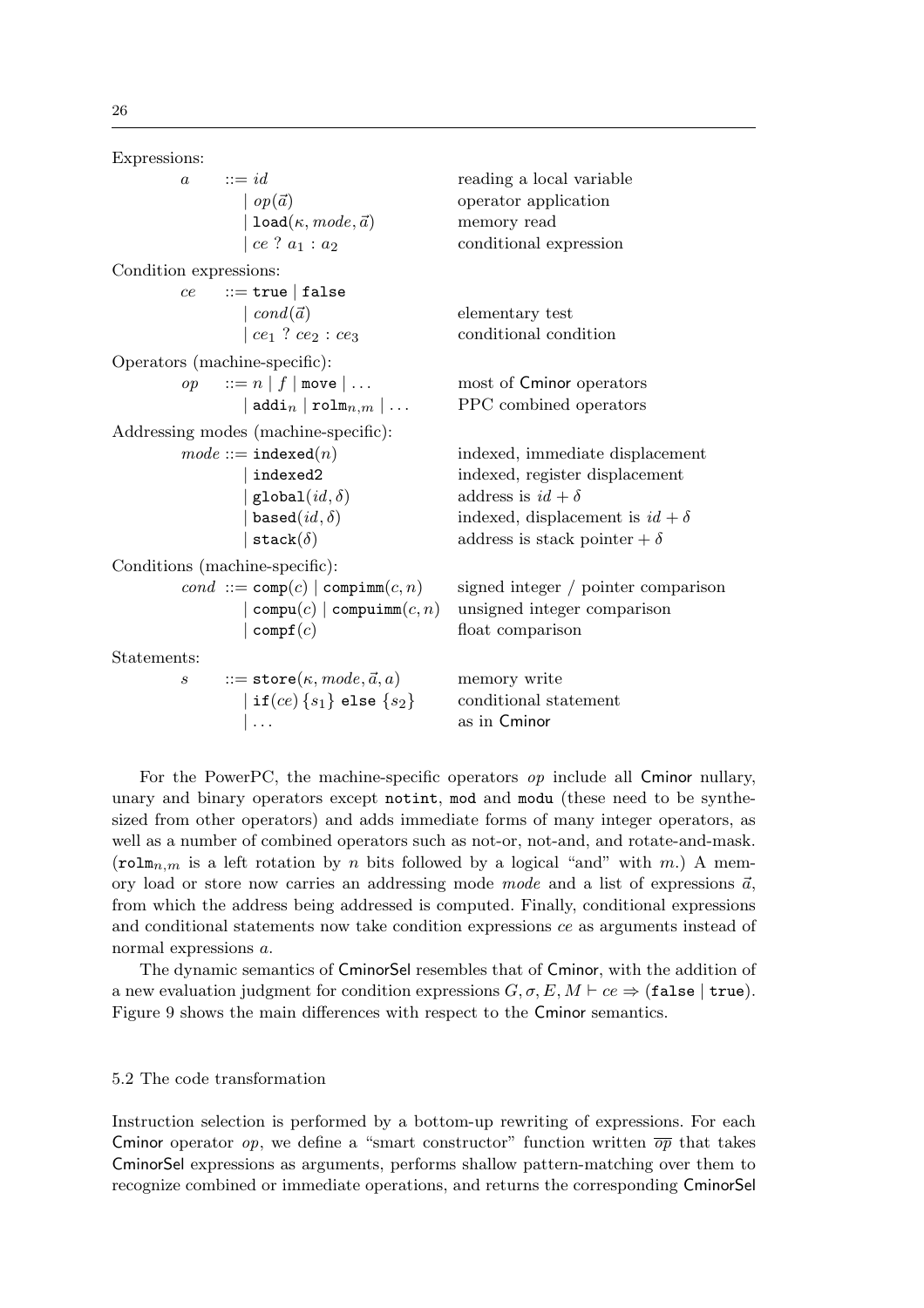$$
\frac{G, \sigma, E, M \vdash \vec{a} \Rightarrow \vec{v} \quad \text{eval_op}(G, \sigma, op, \vec{v}) = \lfloor v \rfloor}{G, \sigma, E, M \vdash op(\vec{a}) \Rightarrow v}
$$
\n
$$
\frac{G, \sigma, E, M \vdash \vec{a} \Rightarrow \vec{v} \quad \text{eval_model}(G, \sigma, mode, \vec{v}) = \lfloor \text{ptr}(b, \delta) \rfloor \quad \text{load}(M, \kappa, b, \delta) = \lfloor v \rfloor}{G, \sigma, E, M \vdash \text{load}(\kappa, mode, \vec{a}) \Rightarrow v}
$$
\n
$$
\frac{G, \sigma, E, M \vdash c \Rightarrow \text{true} \quad G, \sigma, E, M \vdash a_1 \Rightarrow v_1}{G, \sigma, E, M \vdash (c \ ? \ a_1 : a_2) \Rightarrow v_1}
$$
\n
$$
\frac{G, \sigma, E, M \vdash c \Rightarrow \text{false} \quad G, \sigma, E, M \vdash a_2 \Rightarrow v_2}{G, \sigma, E, M \vdash (c \ ? \ a_1 : a_2) \Rightarrow v_2}
$$

Evaluation of condition expressions:

$$
G, \sigma, E, M \vdash \text{true} \Rightarrow \text{true} \qquad G, \sigma, E, M \vdash \text{false} \Rightarrow \text{false}
$$
\n
$$
\frac{G, \sigma, E, M \vdash \vec{a} \Rightarrow \vec{v} \quad \text{eval_cond}(cond, \vec{v}) = \lfloor b \rfloor}{G, \sigma, E, M \vdash ce_1 \Rightarrow \text{true} \quad G, \sigma, E, M \vdash ce_2 \Rightarrow b}
$$
\n
$$
\frac{G, \sigma, E, M \vdash ce_1 \Rightarrow \text{true} \quad G, \sigma, E, M \vdash ce_2 \Rightarrow b}{G, \sigma, E, M \vdash (ce_1 ? ce_2 : ce_3) \Rightarrow b}
$$
\n
$$
\frac{G, \sigma, E, M \vdash ce_1 \Rightarrow \text{false} \quad G, \sigma, E, M \vdash ce_3 \Rightarrow b}{G, \sigma, E, M \vdash (ce_1 ? ce_2 : ce_3) \Rightarrow b}
$$

Execution of statements:

$$
G, \sigma, E, M \vdash \vec{a} \Rightarrow \vec{v} \quad \text{eval_model}(G, \sigma, mode, \vec{v}) = \lfloor \text{ptr}(b, \delta) \rfloor
$$
\n
$$
G, \sigma, E, M \vdash a \Rightarrow v \quad \text{store}(M, \kappa, b, \delta, v) = \lfloor M' \rfloor
$$
\n
$$
G \vdash \mathcal{S}(F, \text{store}(\kappa, mode, \vec{a}, a), k, \sigma, E, M) \stackrel{\epsilon}{\Rightarrow} \mathcal{S}(F, \text{skip}, k, \sigma, E, M')
$$
\n
$$
G, \sigma, E, M \vdash ce \Rightarrow \text{true}
$$
\n
$$
G \vdash \mathcal{S}(F, (\text{if}(ce)\{s_1\} \text{ else } \{s_2\}), k, \sigma, E, M) \stackrel{\epsilon}{\Rightarrow} \mathcal{S}(F, s_1, k, \sigma, E, M)
$$
\n
$$
G, \sigma, E, M \vdash ce \Rightarrow \text{false}
$$
\n
$$
G \vdash \mathcal{S}(F, (\text{if}(ce)\{s_1\} \text{ else } \{s_2\}), k, \sigma, E, M) \stackrel{\epsilon}{\Rightarrow} \mathcal{S}(F, s_2, k, \sigma, E, M)
$$

Fig. 9 Semantics of CminorSel. Only the rules that differ from those of Cminor are shown.

expression. For example, here are the smart constructor add for integer addition and its helper  $\overline{\text{addi}}_n$  for immediate integer addition:

$$
\overline{\text{add}}(\text{addi}_{n_1}(a_1),\text{addi}_{n_2}(a_2))=\overline{\text{addi}}_{n_1+n_2}(\text{add}(a_1,a_2))\\\overline{\text{add}}(\text{addi}_n(a_1),a_2)=\overline{\text{addi}}_n(\text{add}(a_1,a_2))\\\overline{\text{add}}(a_1,\text{addi}_n(a_2))=\overline{\text{addi}}_n(\text{add}(a_1,a_2))\\\overline{\text{add}}(n_1,n_2)=n_1+n_2\\\overline{\text{add}}(a'_1,a'_2)=\text{add}(a'_1,a'_2)\text{ otherwise}\\ \overline{\text{addi}}_{n_1}(n_2)=n_1+n_2\\\overline{\text{addi}}_{n_1}(\text{addi}_{n_2}(a))=\text{addi}_{n_1+n_2}(a)\\\overline{\text{addi}}_n(\text{addrsymbol}(id+\delta))=\text{addrsymbol}(id+(\delta+n))\\\overline{\text{addi}}_n(\text{addrstack}(\delta))=\text{addrstack}(\delta+n)
$$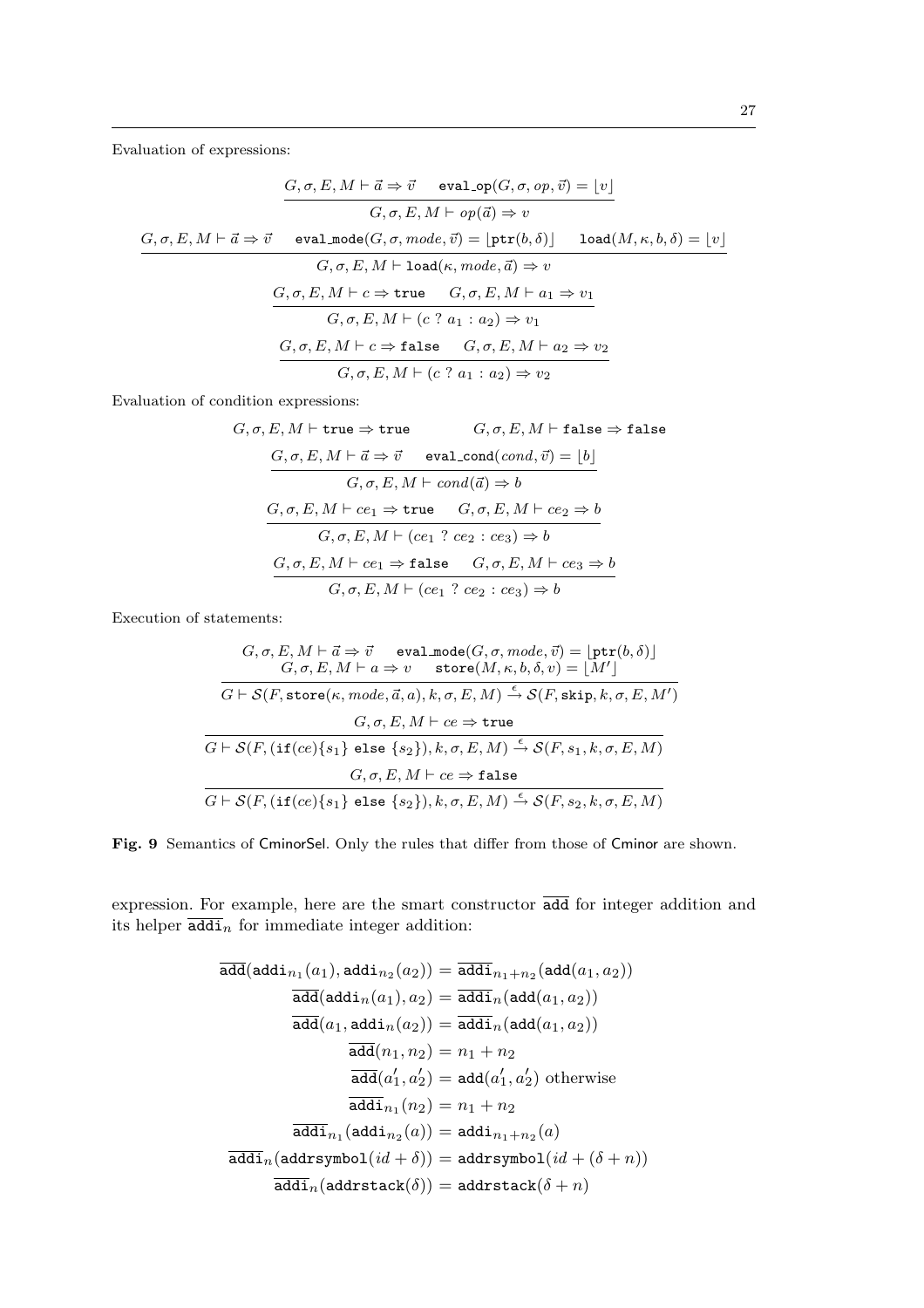$\overline{\text{addi}}_n(a) = \text{addi}_n(a)$  otherwise

Here are some cases from other smart constructors that illustrate reassociation of immediate multiplication and immediate addition, as well as the recognition of the rotate-and-mask instruction:

$$
\overline{\mathop{\mathrm{mulim}}}_m(\mathrm{addi}_n(a))=\overline{\mathop{\mathrm{addi}}}_{m\times n}(\mathop{\mathrm{mulim}}_m(a))\\ \overline{\mathop{\mathrm{shl}}}(a,n)=\overline{\mathop{\mathrm{rolm}}}_{n,(-1)\ll n}(a)\\ \overline{\mathop{\mathrm{shru}}}_a(a,n)=\overline{\mathop{\mathrm{rolm}}}_{32-n,(-1)\gg n}(a)\\ \overline{\mathop{\mathrm{and}}}(a,n)=\overline{\mathop{\mathrm{rolm}}}_{0,n}(a)\\ \overline{\mathop{\mathrm{rolm}}}_{n_1,m_1}(\mathrm{rolm}_{n_2,m_2}(a))=\mathrm{rolm}_{n_1+n_2,m}(a)\mathrm{with}\,\,m=\mathrm{rol}(m_1,n_2)\wedge m_2\\ \overline{\mathop{\mathrm{or}}}(\mathrm{rolm}_{n,m_1}(a),\mathrm{rolm}_{n,m_2}(a))=\mathrm{rolm}_{n,m_1\vee m_2}(a)
$$

While innocuous-looking, these smart constructors are powerful enough to, for instance, reduce  $8 + (\mathbf{x} + 1) \times 4$  to  $\mathbf{x} \times 4 + 12$ , and to recognize a rolm<sub>3,-1</sub>(x) instruction for (x)  $\langle 3 \rangle$  (x  $\gg$  29), a C encoding of bit rotation commonly used in cryptography.

The recognition of conditions and addressing modes is performed by two functions  $\overline{\text{cond}}(a) = c'$  and  $\overline{\text{mode}}(a) = (mode, \vec{a})$ . The translation of expressions is, then, a straightforward bottom-up traversal, applying the appropriate smart constructors at each step:

$$
\begin{aligned}\n\llbracket cst\rrbracket &= \overline{cst} \\
\llbracket op_1(a)\rrbracket &= \overline{op_1}(\llbracket a \rrbracket) \\
\llbracket op_2(a_1, a_2)\rrbracket &= \overline{op_2}(\llbracket a_1 \rrbracket, \llbracket a_2 \rrbracket) \\
\llbracket \kappa[a] \rrbracket &= \texttt{load}(\kappa, mode, \vec{a}) \text{ where } (mode, \vec{a}) = \overline{\text{mode}}(\llbracket a \rrbracket) \\
\llbracket a_1 ? a_2 : a_3 \rrbracket &= \overline{\text{cond}}(\llbracket a_1 \rrbracket) ? \llbracket a_2 \rrbracket : \llbracket a_3 \rrbracket\n\end{aligned}
$$

We omit the translation of statements and functions, which is similar.

#### 5.3 Semantic preservation

The first part of the proof that instruction selection preserves semantics is to show the correctness of the smart constructor functions.

## Lemma 2

- 1. If  $G, \sigma, E, M \vdash a_1 \Rightarrow v_1$  and eval unop $(op_1, v_1) = \lfloor v \rfloor$ , then  $G, \sigma, E, M \vdash$  $\overline{op_1}(a_1) \Rightarrow v.$
- 2. If  $G, \sigma, E, M \vdash a_1 \Rightarrow v_1$  and  $G, \sigma, E, M \vdash a_2 \Rightarrow v_2$  and eval binop $(op_2, v_1, v_2) =$  $\lfloor v \rfloor$ , then  $G, \sigma, E, M \vdash \overline{op_2}(a_1, a_2) \Rightarrow v.$
- 3. If  $G, \sigma, E, M \vdash a \Rightarrow v$  and istrue(v), then  $G, \sigma, E, M \vdash \overline{\text{cond}}(a) \Rightarrow$  true.
- 4. If  $G, \sigma, E, M \vdash a \Rightarrow v$  and isfalse(v), then  $G, \sigma, E, M \vdash \overline{\text{cond}}(a) \Rightarrow$  false.
- 5. If  $G, \sigma, E, M \vdash a \Rightarrow v$  and  $\overline{\text{mode}}(a) = (mode, \vec{a})$ . then there exists  $\vec{v}$  such that  $G, \sigma, E, M \vdash \vec{a} \Rightarrow \vec{v}$  and eval mode(mode,  $\vec{v}$ ) = |v|.

After copious case analysis on the operators and their arguments and inversion on the evaluations of the arguments, the proof reduces to showing that the defining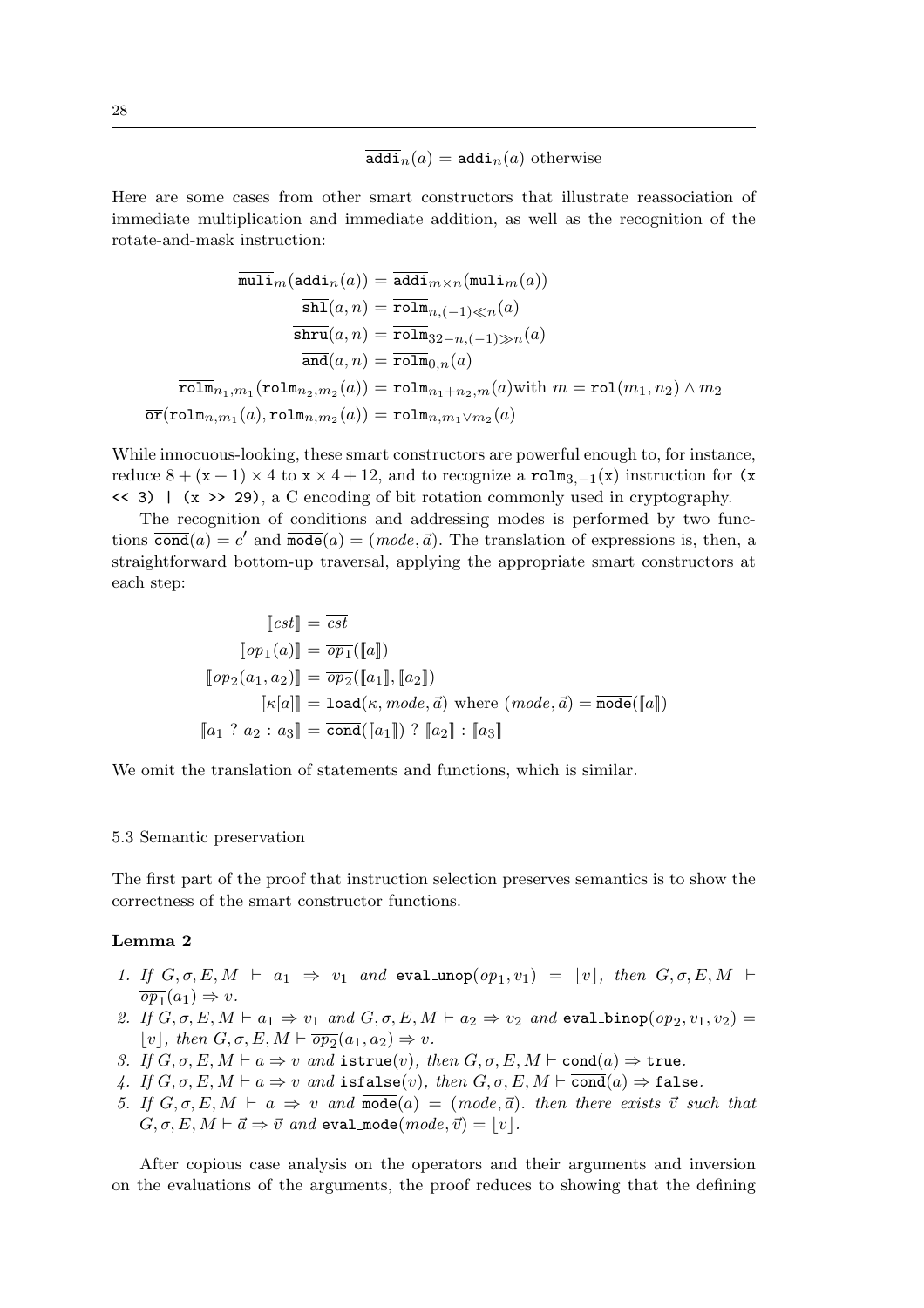equations for the smart constructors are valid when interpreted over ground machine integers. For instance, in the case for  $\overline{\text{roll}}$  shown above, we have to prove that

$$
\texttt{rol}((\texttt{rol}(x,n_1)\wedge m_1),n_2)\wedge m_2\ =\ \texttt{rol}(x,n_1+n_2)\wedge (\texttt{rol}(m_1,n_2)\wedge m_2)
$$

which follows from the algebraic properties of rotate-and-left and bitwise "and". Completing the proof of the lemma above required the development of a rather large and difficult formalization of N-bit machine integers and of the algebraic properties of their arithmetic and logical operations.

Let P be the original Cminor program and  $P'$  be the CminorSel program produced by instruction selection. Let  $G, G'$  be the corresponding global environments. Semantic preservation for the evaluation of expressions follows from lemma 2 by induction on the Cminor evaluation derivation.

**Lemma 3** If  $G, \sigma, E, M \vdash a \Rightarrow v$ , then  $G', \sigma, E, M \vdash \|a\| \Rightarrow v$ .

The last part of the semantic preservation proof is a simulation argument of the form outlined in section 3.7. Since the structure of statements is preserved by the translation, transitions in the original and transformed programs match one-to-one, resulting in a "lock-step" simulation diagram. The relation ∼ between Cminor and CminorSel execution states is defined as follows:

$$
S(F, s, k, \sigma, E, M) \sim S([\![F]\!], [\![s]\!], [\![k]\!], \sigma, E, M)
$$

$$
C(Fd, \vec{v}, k, M) \sim C([\![Fd]\!], \vec{v}, [\![k]\!], M)
$$

$$
\mathcal{R}(v, k, M) \sim \mathcal{R}(v, [\![k]\!], M)
$$

Since the transformed code computes exactly the same values as the original, environments E and memory states M are identical in matching states. Statements and functions appearing in states must be the translation of one another. For continuations, we extend (isomorphically) the translation of statements and functions.

**Lemma 4** If  $G \vdash S_1 \stackrel{t}{\rightarrow} S_2$  and  $S_1 \sim S_1'$ , there exists  $S_2'$  such that  $G' \vdash S_1' \stackrel{t}{\rightarrow} S_2'$  and  $S'_1 \sim S'_2$ .

The proof is a straightforward case analysis on the transition from  $S_1$  to  $S_2$ . Semantic preservation for instruction selection then follows from theorem 3 and lemma 4.

## 6 RTL generation

The second compilation pass translates CminorSel to a simple intermediate language of the RTL kind, with control represented as a control-flow graph instead of structured statements. This intermediate language is convenient for performing optimizations later.

6.1 The target language: RTL

The RTL language represents functions as a control-flow graph (CFG) of abstract instructions, corresponding roughly to machine instructions but operating over pseudoregisters (also called "temporaries"). Every function has an unlimited supply of pseudoregisters, and their values are preserved across function call. In the following, r ranges over pseudo-registers and l over labels of CFG nodes.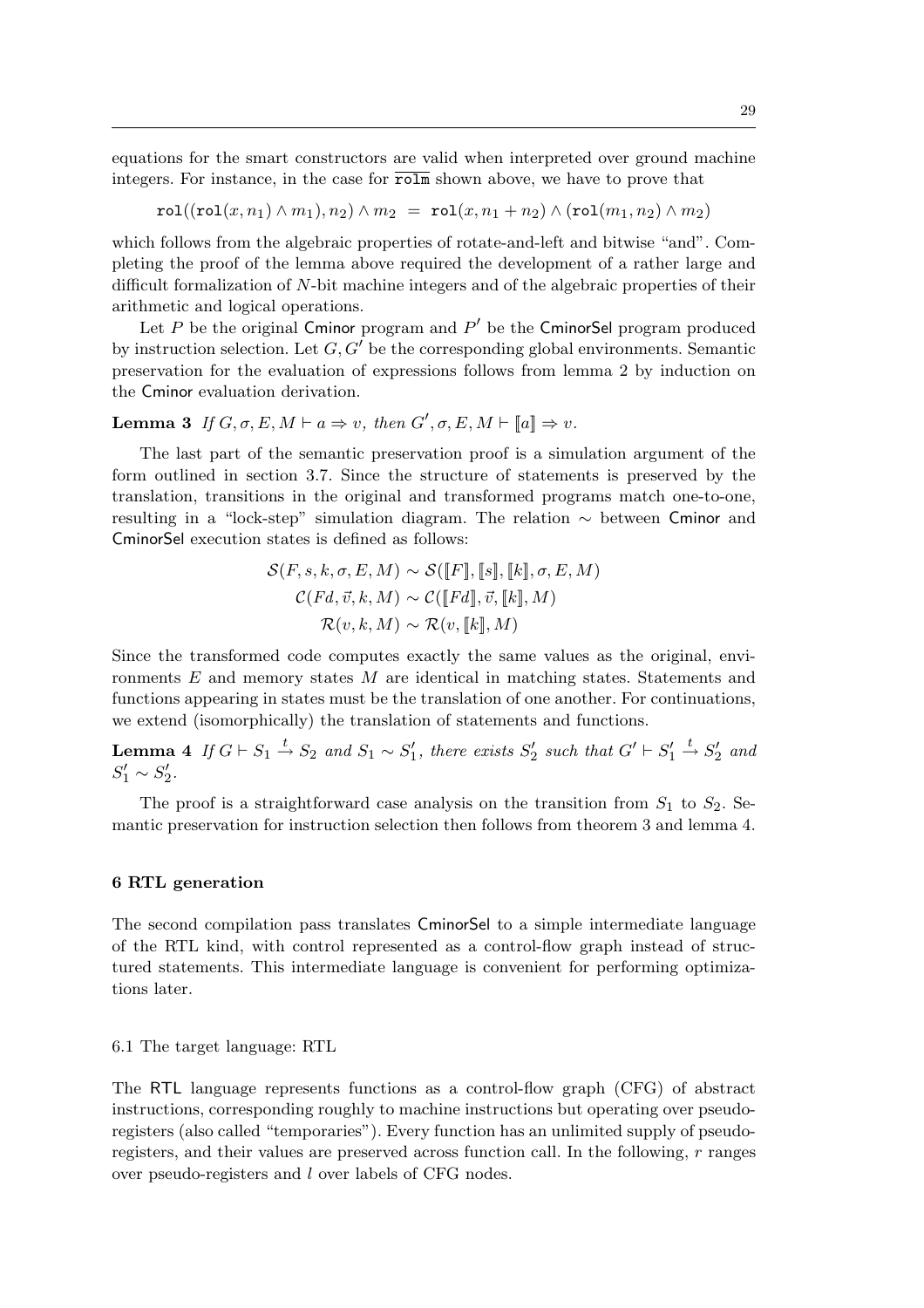| no operation (go to $l$ )                                        |
|------------------------------------------------------------------|
| $op(op, \vec{r}, r, l)$<br>arithmetic operation                  |
| $load(\kappa, mode, \vec{r}, r, l)$<br>memory load               |
| store $(\kappa, mode, \vec{r}, r, l)$<br>memory store            |
| call $(siq, (r   id), \vec{r}, r, l)$<br>function call           |
| tailcall $(sig, (r   id), \vec{r})$<br>function tail call        |
| $cond(cond, \vec{r}, l_{true}, l_{false})$<br>conditional branch |
| return   return(r)<br>function return                            |
| finite map                                                       |
| $F ::= \{ \text{sig} = sig;$                                     |
| params $= \vec{r}$ ;<br>parameters                               |
| size of stack data block<br>stacksize $=n$ ;                     |
| label of first instruction<br>entrypoint $=$ $l$ ;               |
| $code = q$<br>control-flow graph                                 |
|                                                                  |

Each instruction takes its arguments in a list of pseudo-registers  $\vec{r}$  and stores its result, if any, in a pseudo-register  $r$ . Additionally, it carries the labels of its possible successors. We use instructions rather than basic blocks as nodes of the control-flow graph because this simplifies semantics and reasoning over static analyses without significantly slowing compilation [50].

The dynamic semantics of RTL is defined by the labeled transition system shown in figure 10. Program states have the following form:

|                                      | Program states: $S ::= S(\Sigma, g, \sigma, l, R, M)$ | regular state  |
|--------------------------------------|-------------------------------------------------------|----------------|
|                                      | $\mathcal{C}(\Sigma, Fd, \vec{v}, M)$                 | call state     |
|                                      | $\mathcal{R}(\Sigma, v, M)$                           | return state   |
| Call stacks:                         | $\Sigma ::= (\mathcal{F}(r, F, \sigma, l, R))^*$      | list of frames |
| Register states: $R ::= r \mapsto v$ |                                                       |                |

In regular states, g is the CFG of the function currently executing,  $l$  a program point (CFG node label) within this function,  $\sigma$  its stack data block, and R an assignment of values for the pseudo-registers of F. All three states carry a call stack  $\Sigma$ , which is a list of frames  $F$  representing pending function calls and containing the corresponding per-function state  $F, \sigma, l, R$ .

The transition system in figure 10 is unsurprising. Transitions from a regular state discriminate on the instruction found at the current program point. To interpret arithmetic operations, conditions and addressing modes, we reuse the functions eval\_op, eval\_cond and eval\_mode of the CminorSel semantics. Other transitions follow the pattern described in section 3.6.

## 6.2 Relational specification of the translation

The translation from CminorSel to RTL is conceptually simple: the structured control is encoded as a CFG<sup>4</sup>; expressions are decomposed into sequences of RTL instructions;

 $4$  Since RTL currently has no instructions performing N-way branches (i.e. jump tables), this translation of control includes the generation of binary decision trees for Cminor switch statements. We do not describe this part of the translation in this article.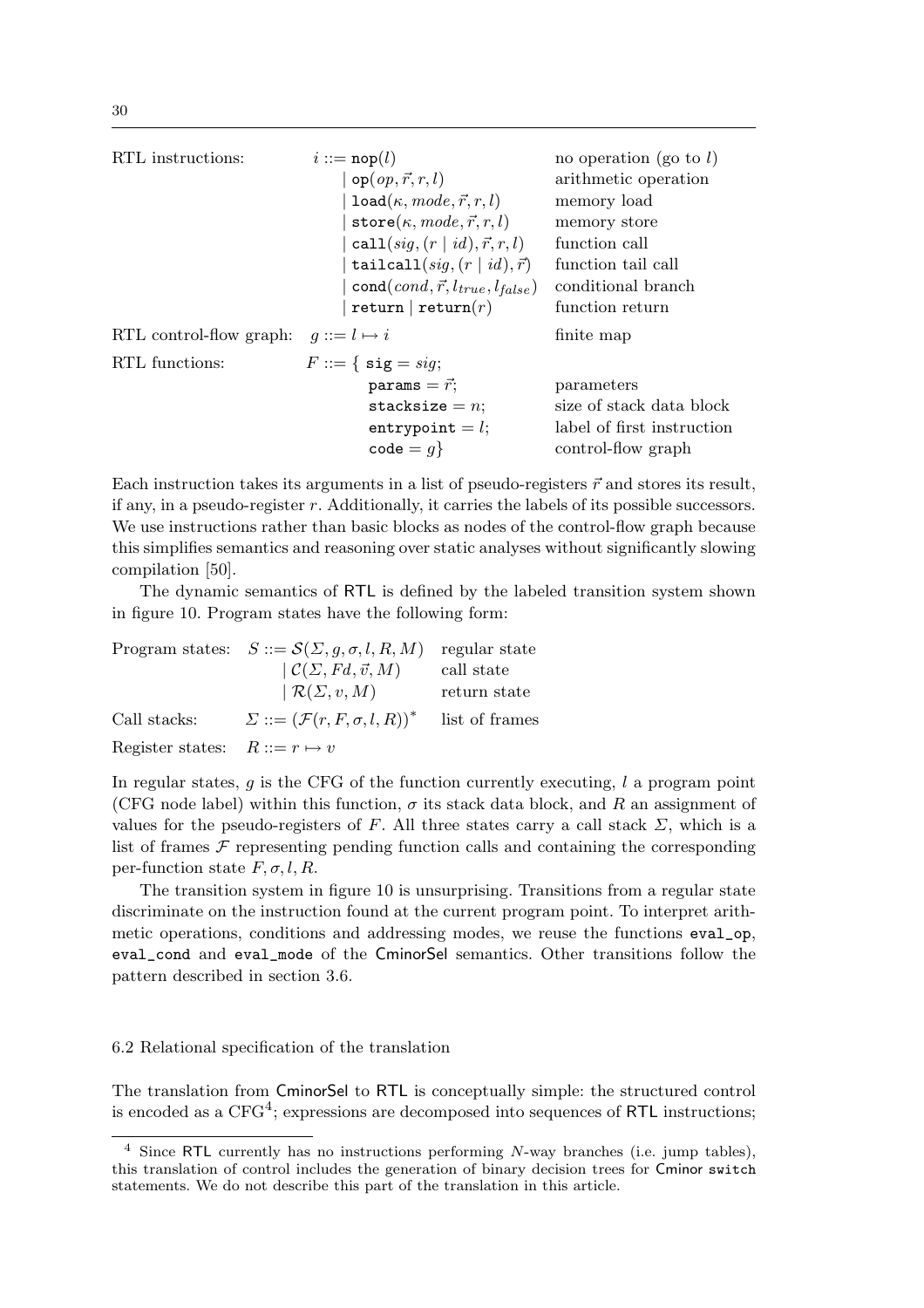$$
\frac{g(l) = \lfloor \text{np}(l') \rfloor}{G + S(\varSigma, g, \sigma, l, R, M) \xrightarrow{\epsilon} S(\varSigma, g, \sigma, l', R, M)}\n\frac{g(l) = \lfloor \text{pp}(op, \vec{r}, r, l') \rfloor \quad \text{eval\_op}(G, \sigma, op, R(\vec{r})) = \lfloor v \rfloor}{G + S(\varSigma, g, \sigma, l, R, M) \xrightarrow{\epsilon} S(\varSigma, g, \sigma, l', R(\tau - v), M)}\n\frac{g(l) = \lfloor \text{load}(\kappa, mode, \vec{r}, r, l') \rfloor}{G + S(\varSigma, g, \sigma, l, R, M) \xrightarrow{\epsilon} S(\varSigma, g, \sigma, l', R(\tau - v), M)}\n\text{eval\_mode}(G, \sigma, mode, R(\vec{r})) = \lfloor \text{ptr}(b, \delta) \rfloor \quad \text{load}(M, \kappa, b, \delta) = \lfloor v \rfloor\n\frac{G + S(\varSigma, g, \sigma, l, R, M) \xrightarrow{\epsilon} S(\varSigma, g, \sigma, l', R(\tau - v), M)}{G + S(\varSigma, g, \sigma, l, R, M) \xrightarrow{\epsilon} S(\varSigma, g, \sigma, l', R, M')}\n\text{eval\_mode}(G, \sigma, mode, R(\vec{r})) = \lfloor \text{ptr}(b, \delta) \rfloor \quad \text{fixed}(M, \kappa, b, \delta, R(\tau)) = \lfloor M' \rfloor\n\frac{G + S(\varSigma, g, \sigma, l, R, M) \xrightarrow{\epsilon} S(\varSigma, g, \sigma, l', R, M')}{G + S(\varSigma, g, \sigma, l, R, M) \xrightarrow{\epsilon} C(\mathcal{F}(\tau, g, \sigma, l', R, M')}, \varSigma, Fd, R(\vec{r}), M)}\n\frac{g(l) = \lfloor \text{call}(sign, r, \vec{r}) \rfloor \quad R(r_f) = \text{ptr}(b, 0) \quad \text{fund}(G, b) = \lfloor Fd \rfloor \quad Fd.\text{sig} = sig}{G + S(\varSigma, g, \sigma, l, R, M) \xrightarrow{\epsilon} C(\varSigma, Fd, R(\vec{r}), \text{free}(M, \sigma))}\n\frac{g(l) = \lfloor \text{cond}(cond, \vec{r}, l_{true}, l_{false}) \rfloor \quad \
$$

Fig. 10 Semantics of RTL.

pseudo-registers are generated to hold the values of CminorSel variables and intermediate results of expression evaluations. The decomposition of expressions is made trivial by the prior conversion to CminorSel: every operation becomes exactly one op instruction. However, implementing this translation in Coq is delicate: since Coq is a pure functional language, we cannot use imperative updates to build the CFG and generate fresh pseudo-registers and CFG nodes. Section 6.4 describes a solution, based (unsurprisingly) on the use of a monad.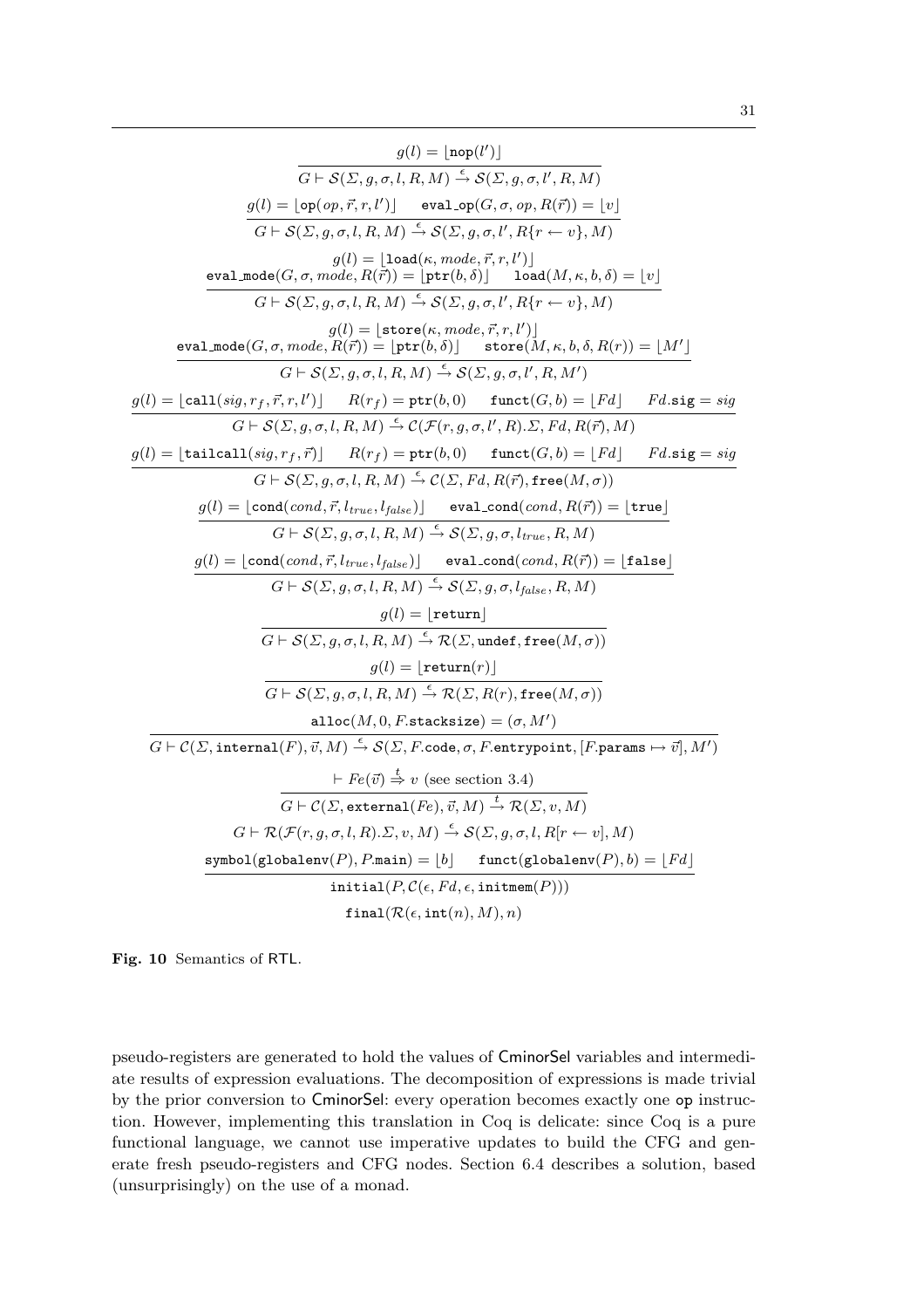

Fig. 11 Examples of correspondences between expressions/statements and sub-graphs of a CFG.

In the present section, we give a relational, non-executable specification of the translation: syntactic conditions under which a RTL function is an acceptable translation of a CminorSel function. The key intuition captured by this specification is that each subexpression or substatement of the CminorSel function should correspond to a sub-graph of the RTL control-flow graph. For an expression  $a$ , this sub-graph is identified by a start node  $l_1$  and an end node  $l_e$ . The instructions on the paths from  $l_1$  to  $l_e$  should compute the value of expression  $a$ , deposit it in a given destination register  $r_d$ , and preserve the values of a given set of registers. For a statement s, the subgraph has one start node but several end nodes corresponding to the multiple ways in which a statement can terminate (normally, by exit, or by goto). Figure 11 illustrates this correspondence. As depicted there, the sub-graph for a compound expression or compound statement such as  $s_1$ ;  $s_2$  contains sub-graphs for its components  $s_1$  and  $s_2$ , suitably connected. In other words, the relational specification of the translation describes a hierarchical decomposition of the CFG along the structure of statements and expressions of the original CminorSel code.

The specification for expressions is the predicate  $g, \gamma, \pi \vdash a$  in  $r_d \sim l_1, l_2$ , where g is the CFG,  $\gamma$  an injective mapping from CminorSel variables to the registers holding their values,  $\pi$  a set of registers that the instructions evaluating a must preserve (in addition to those in  $\text{Rng}(\gamma)$ , a the CminorSel expression,  $r_d$  the register where its value must be deposited, and  $l_1, l_2$  the start and end nodes in the CFG. The following rules give the flavor of the specification:

$$
\gamma(id) = \lfloor r_d \rfloor
$$
  

$$
g, \gamma, \pi \vdash id \text{ in } r_d \sim l_1, l_1
$$
  

$$
\gamma(id) = \lfloor r \rfloor \qquad g(l_1) = \lfloor \text{op}(\text{move}, r, r_d, l_2) \rfloor \qquad r_d \notin \text{Rng}(\gamma) \cup \pi
$$
  

$$
g, \gamma, \pi \vdash id \text{ in } r_d \sim l_1, l_2
$$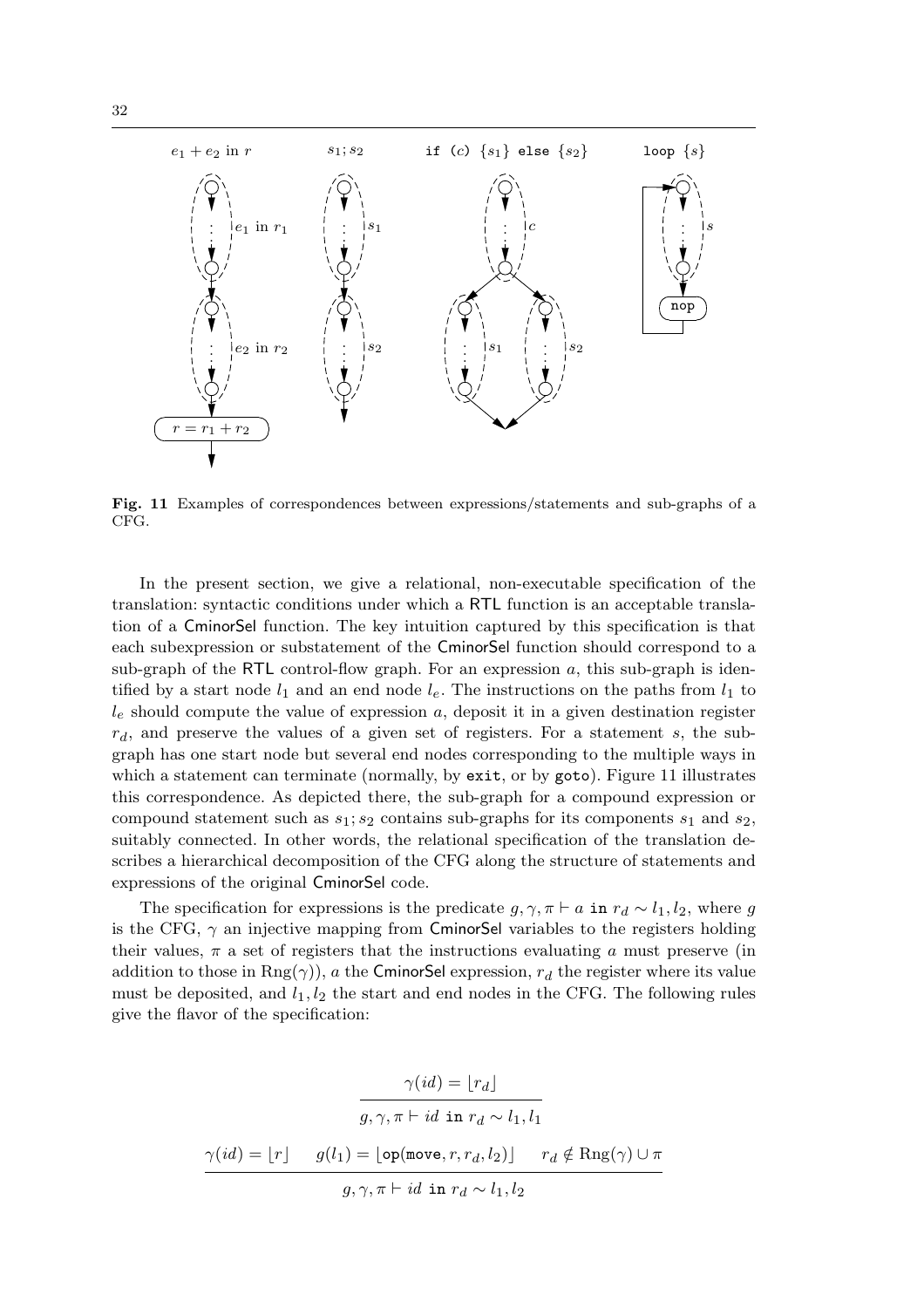$$
\frac{g, \gamma, \pi \vdash \vec{a} \text{ in } \vec{r} \sim l_1, l \qquad g(l) = \lfloor op(op, \vec{r}, r_d, l_2) \rfloor \qquad r_d \notin \text{Rng}(\gamma) \cup \pi}{g, \gamma, \pi \vdash op(\vec{a}) \text{ in } r_d \sim l_1, l_2}
$$
\n
$$
g, \gamma, \pi \vdash \epsilon \text{ in } \epsilon \sim l_1, l_1
$$
\n
$$
g, \gamma, \pi \vdash a \text{ in } r \sim l_1, l \qquad g, \gamma, \pi \cup \{r\} \vdash \vec{a} \text{ in } \vec{r} \sim l, l_2 \qquad r \notin \text{Rng}(\gamma) \cup \pi
$$
\n
$$
g, \gamma, \pi \vdash a. \vec{a} \text{ in } r. \vec{r} \sim l_1, l_2
$$

The freshness side-conditions  $r \notin \text{Rng}(\gamma) \cup \pi$  ensure that the temporary registers used to hold the values of subexpressions of  $a$  do not interfere with registers holding values of CminorSel variables  $(\text{Rng}(\gamma))$  nor with temporary registers holding values of previously computed subexpressions (e.g. in the expression  $add(a_1, a_2)$ , the value of  $a_1$  during the computation of the value of  $a_2$ ). The specification for conditional expressions is similar:  $g, \gamma, \pi \vdash c \sim l_1, l_{true}, l_{false}$ , but with two exit nodes,  $l_{true}$  and  $l_{false}$ . The instruction sequence starting at  $l_1$  should terminate at  $l_{true}$  if c evaluates to true and at  $l_{false}$  if c evaluates to false. Finally, the translation of statements is specified by the predicate  $g, \gamma \vdash s \sim l_1, l_2, l_e, l_g, l_r, r_r^2$ , where  $l_e$  is a list of nodes and  $l_g$  a mapping from CminorSel labels to nodes. The contract expressed by this complicated predicate is that the instruction sequence starting at  $l_1$  should compute whatever s computes and branch to node  $l_2$  if s terminates normally, to  $l_e(n)$  if s terminates by  $\text{exit}(n)$ , to  $l_q(lbl)$  if s performs goto lbl, and to  $l_r$  if s performs a return (after depositing the return value, if any, in register  $r_r^?$ ). For simplicity, figure 11 depicts only the  $l_2$  final node, and the following sample rules consider only the  $l_2$  and  $l_e$  final nodes.

$$
\frac{\gamma(id) = \lfloor r_d \rfloor \qquad g, \gamma, \emptyset \vdash a \text{ in } r_d \sim l_1, l_2}{g, \gamma \vdash (id = a) \sim l_1, l_2, l_e}
$$
\n
$$
\frac{\gamma(id) = \lfloor r \rfloor \qquad g, \gamma, \emptyset \vdash a \text{ in } r_d \sim l_1, l \qquad g(l) = \lfloor \text{op}(\text{move}, r_d, r, l_2) \rfloor}{g, \gamma \vdash (id = a) \sim l_1, l_2, l_e}
$$
\n
$$
\frac{g, \gamma \vdash s_1 \sim l_1, l, l_e \qquad g, \gamma \vdash s_2 \sim l, l_2, l_e}{g, \gamma \vdash (s_1; s_2) \sim l_1, l_2, l_e}
$$
\n
$$
\frac{g, \gamma, \emptyset \vdash c \sim l_1, l_{true}, l_{false}}{g, \gamma \vdash s_2 \sim l_{false}, l_2, l_e}
$$
\n
$$
\frac{g, \gamma \vdash s_1 \sim l_{true}, l_2, l_e \qquad g, \gamma \vdash s_2 \sim l_{false}, l_2, l_e}{g, \gamma \vdash \text{if}(c) \{s_1\} \text{ else } \{s_2\} \sim l_1, l_2, l_e}
$$
\n
$$
\frac{g(l_1) = \lfloor \text{nop}(l) \rfloor \qquad g, \gamma \vdash s \sim l, l_1, l_e}{g, \gamma \vdash \text{block} \{s\} \sim l_1, l_2, l_e}
$$
\n
$$
\frac{l_e(n) = \lfloor l_1 \rfloor}{g, \gamma \vdash \text{exit}(n) \sim l_1, l_2, l_e}
$$

The specification for the translation of CminorSel functions to RTL functions is, then: if  $\llbracket F \rrbracket = \llbracket F' \rrbracket$ , it must be the case that

$$
F'.\mathtt{code},\gamma\vdash F.\mathtt{body}\sim F'.\mathtt{entrypoint},l,\epsilon,l_g,l,r_r^?
$$

for some  $l, \, l_g$  and injective  $\gamma;$  moreover, the CFG node at  $l$  must contain a  $\texttt{return}(r^?_{r})$ instruction appropriate to the signature of F.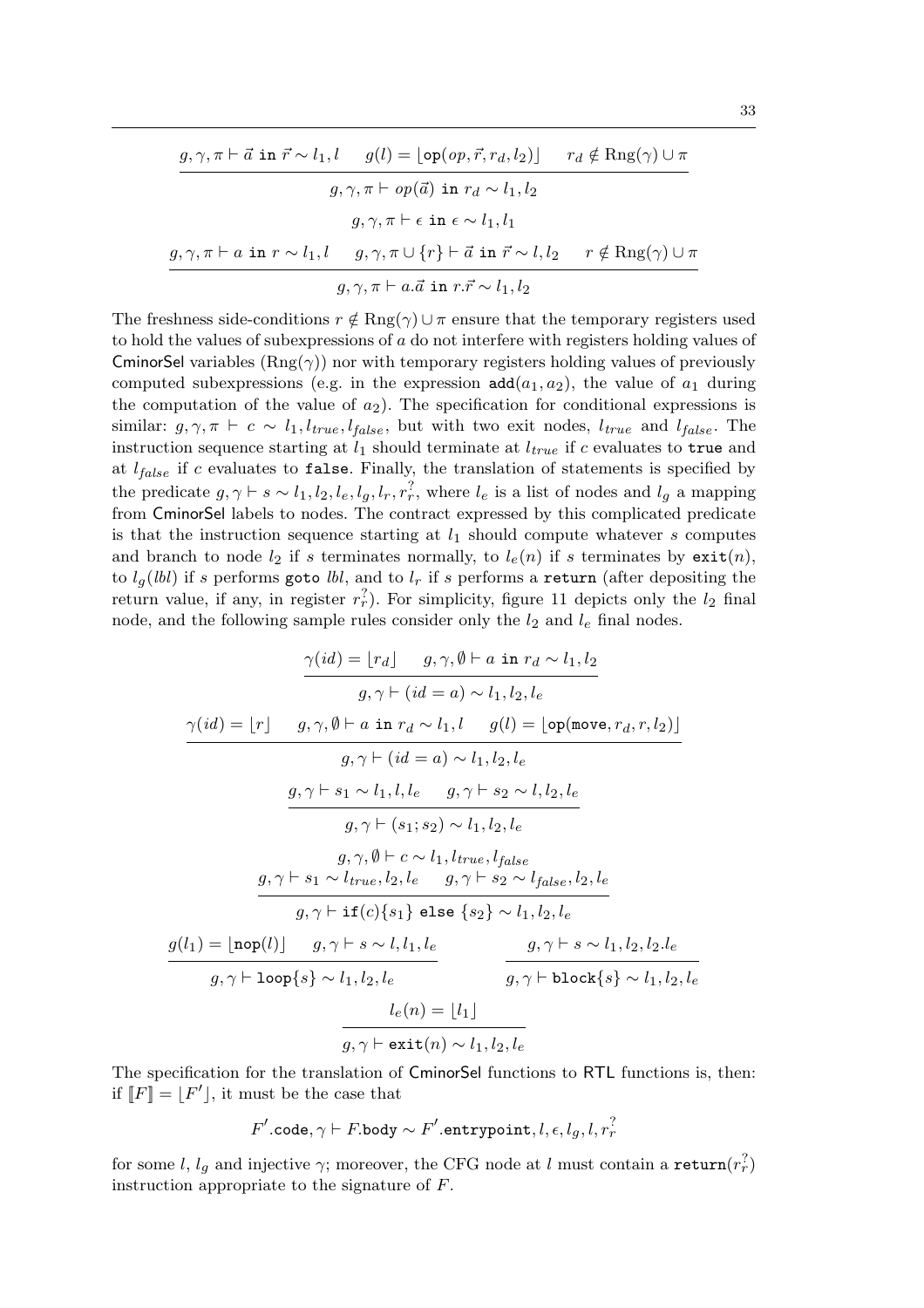6.3 Semantic preservation

We now outline the proof of semantic preservation for RTL generation. Consider a CminorSel program P and an RTL program  $P'$ , with  $G, G'$  being the corresponding global environments. Assuming that  $P'$  is an acceptable translation of P according to the relational specification of section 6.2, we show that executions of  $P$  are simulated by executions of  $P'$ . For the evaluation of CminorSel expressions, the simulation argument is of the form "if expression  $a$  evaluates to value  $v$ , the generated RTL code performs a sequence of transitions from  $l_1$  to  $l_2$ , where  $l_1, l_2$  delimit the sub-graph of the CFG corresponding to a, and leaves v in the given destination register  $r_d$ ". Agreement between a CminorSel environment E and an RTL register state R is written  $\gamma \vdash E \sim R$ and defined as  $R(\gamma(x)) = E(x)$  for all  $x \in \text{Dom}(\gamma)$ .

**Lemma 5** Assume F.code,  $\gamma$ ,  $\pi \vdash a$  in  $r_d \sim l_1, l_2$  and  $\gamma$  is injective. If  $G, \sigma, E, M \vdash a \Rightarrow v$  and  $\gamma \vdash E \sim R$ , there exists R' such that

1. The RTL code executes from  $l_1$  to  $l_2$ :

$$
G' \vdash \mathcal{S}(\Sigma, F, \sigma, l_1, R, M) \stackrel{\epsilon}{\rightarrow} \mathcal{S}(\Sigma, F, \sigma, l_2, R', M)
$$

- 2. Register  $r_d$  contains the value of v at the end of this execution:  $R'(r_d) = v$
- 3. The values of preserved registers are unchanged:  $R'(r) = R(r)$  for all  $r \in \text{Rng}(\gamma) \cup \pi$ . This implies  $\gamma \vdash E \sim R'$  in particular.

This lemma, along with a similar lemma for condition expressions, is proved by induction on the CminorSel evaluation derivation. To relate CminorSel and RTL execution states, we need to define a correspondence between CminorSel continuations and RTL call stacks. A continuation k interleaves two aspects that are handled separately in RTL. The parts of k that lie between returnto markers, namely the continuations  $s; k'$ and endblock $(k')$ , correspond to execution paths within the current function. These paths connect the several possible end points for the current statement with the final return of the function. Just as a statement s is associated with a "fan-out" subgraph of the CFG (one start point, several end points), this part of  $k$  is associated with a "fan-in" subgraph of the CFG (several start points, one end point corresponding to a return instruction). The other parts of  $k$ , namely the return to markers, are in one-toone correspondence with frames on the RTL call stack  $\Sigma$ . We formalize these intuitions using two mutually inductive predicates:  $g, \gamma \vdash k \sim l_2, l_e, l_g, l_r, r_r^?$ ,  $\Sigma$  for the local part of the continuation k, and  $k \sim S$  for call continuations k. The definitions are omitted for brevity. The invariant between CminorSel states and RTL states is, then, of the following form.

$$
\frac{g, \gamma \vdash s \sim l_1, l_2, l_e, l_g, l_r, r_r^? \qquad g, \gamma \vdash k \sim l_2, l_e, l_g, l_r, r_r^?, \Sigma \qquad \gamma \vdash E \sim R}{\mathcal{S}(F, s, k, \sigma, E, M) \sim \mathcal{S}(\Sigma, g, \sigma, l_1, R, M)}
$$
\n
$$
\frac{\llbracket Fd \rrbracket = \llbracket Fd' \rrbracket \qquad k \sim \Sigma \qquad k \sim \Sigma}{\mathcal{C}(Fd, \vec{v}, k, M) \sim \mathcal{C}(\Sigma, Fd', \vec{v}, M)} \qquad \frac{k \sim \Sigma}{\mathcal{R}(v, k, M) \sim \mathcal{R}(\Sigma, v, M)}
$$

The proof of semantic preservation for statements and functions is a simulation diagram of the "star" kind (see section 3.7). Several CminorSel transitions become nooperations in the translated RTL code, such as self assignments  $id = id$  and  $ext{ext}(n)$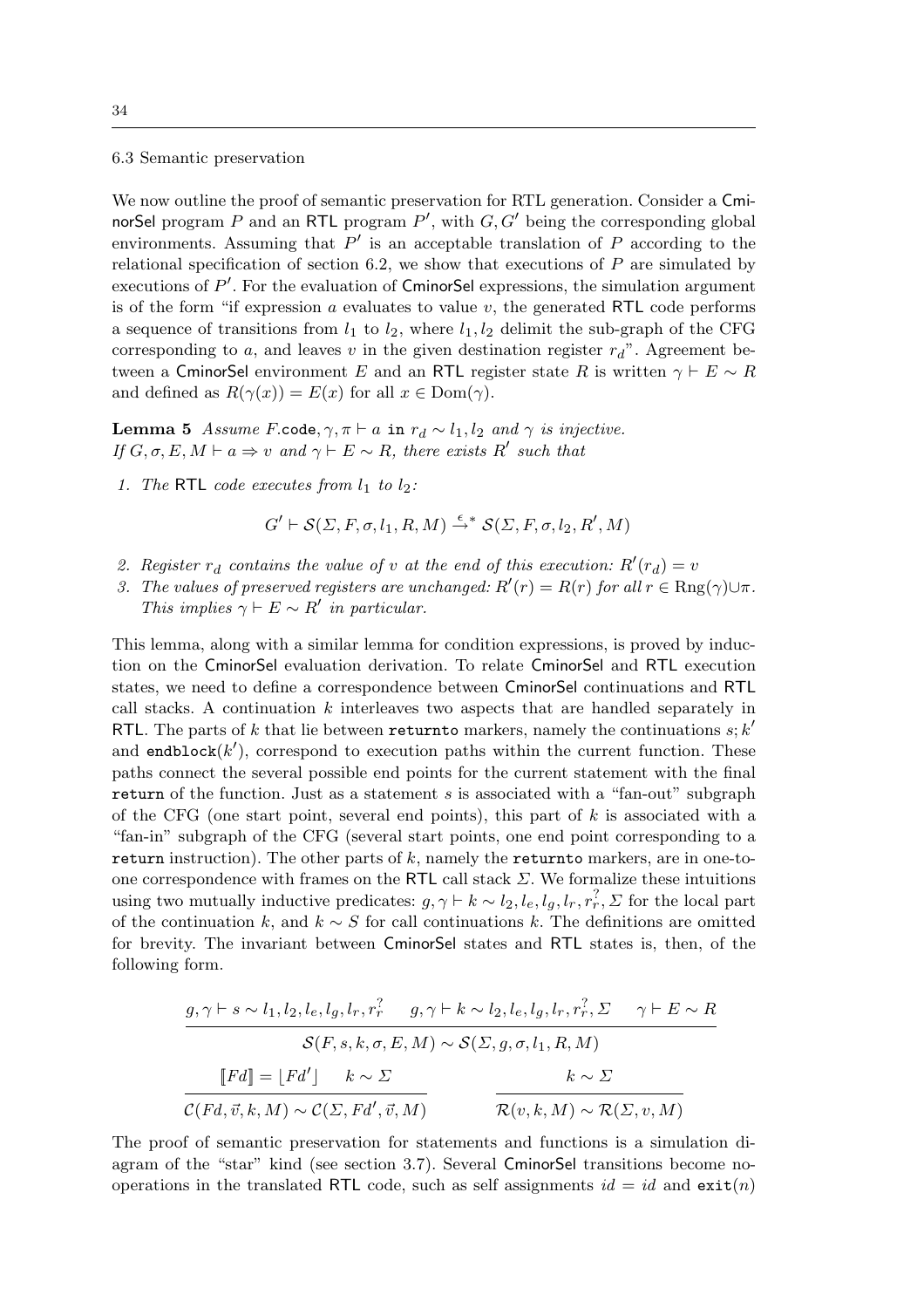constructs. We therefore need to define a measure over CminorSel states that decreases on such potentially stuttering steps. After trial and error, an appropriate measure for regular states is the lexicographically-ordered pair of nonnegative integers  $|S(F, s, k, \sigma, E, M)| = (|s| + |k|, |s|)$  where |s| is the number of nodes in the abstract syntax tree for s, and

 $|s; k| = 1 + |s| + |k|$  |endblock $(k) = 1 + |k|$   $|k| = 0$  otherwise.

The measure for call states and return states is  $(0, 0)$ .

**Lemma 6** If  $G \vdash S_1 \stackrel{t}{\rightarrow} S_2$  and  $S_1 \sim S_1'$ , either there exists  $S_2'$  such that  $G_1' \vdash S_1' \stackrel{t}{\rightarrow}^+$  $S'_2$  and  $S'_1 \sim S'_2$ , or  $|S_2| < |S_1|$  and there exists  $S'_2$  such that  $G' \vdash S'_1 \stackrel{t}{\rightarrow} S'_2$  and  $S_1^7 \sim S_2'.$ 

The proof is a long case analysis on the transition  $G \vdash S_1 \stackrel{t}{\to} S_2$ . Semantic preservation for RTL generation then follows from theorem 4.

6.4 Functional implementation of the translation

We now return to the question left open at the beginning of section 6.3: how to define the generation of RTL as a Coq function? Naturally, the translation proceeds by a recursive traversal of CminorSel expressions and statements, incrementally adding the corresponding instructions to the CFG and generating fresh temporary registers to hold intermediate results within expressions. Additionally, the translation may fail, e.g. if an undeclared local variable is referenced or a statement label is defined several times. This would cause no programming difficulties in a language featuring mutation and exceptions, but these luxuries are not available in Coq, which is a pure functional language. We therefore use a monadic programming style using the state-and-error monad. The compile-time state is a triple  $(q, l, r)$  where g is the current state of the CFG,  $l$  the next unused CFG node label, and  $r$  the next unused pseudo-register. Every translation that computes (imperatively) a result of type  $\alpha$  becomes a pure function with type  $\text{mon}(\alpha) =$  state  $\rightarrow$  Error | OK(state  $\times \alpha$ ). Besides the familiar ret and bind monadic combinators, the basic operations of this monad are:

- newreg : mon(reg) generates a fresh temporary register (by incrementing the  $r$ component of the state);
- add instr(i) : mon(node) allocates a fresh CFG node l, stores the instruction i in this node, and returns l;
- reserve instr : mon(node) allocates and returns a fresh CFG node, leaving it empty;
- update instr $(l, i)$ : mon(unit) stores instruction i in node l, raising an error if node l is not empty.

(The latter two operations are used when compiling loops and labeled statements.) The translation functions, then, are of the following form:

| transl_expr $(\gamma, a, r_d, l_2)$                             | : mon(node) |
|-----------------------------------------------------------------|-------------|
| transl_exprlist( $\gamma$ , $\vec{a}$ , $\vec{r_d}$ , $l_2$ )   | : mon(node) |
| transl_condition $(\gamma, c, l_{true}, l_{false})$ : mon(node) |             |
| transl_stmt $(\gamma, s, l_2, l_e, l_g, l_r, r_r^t)$            | : mon(node) |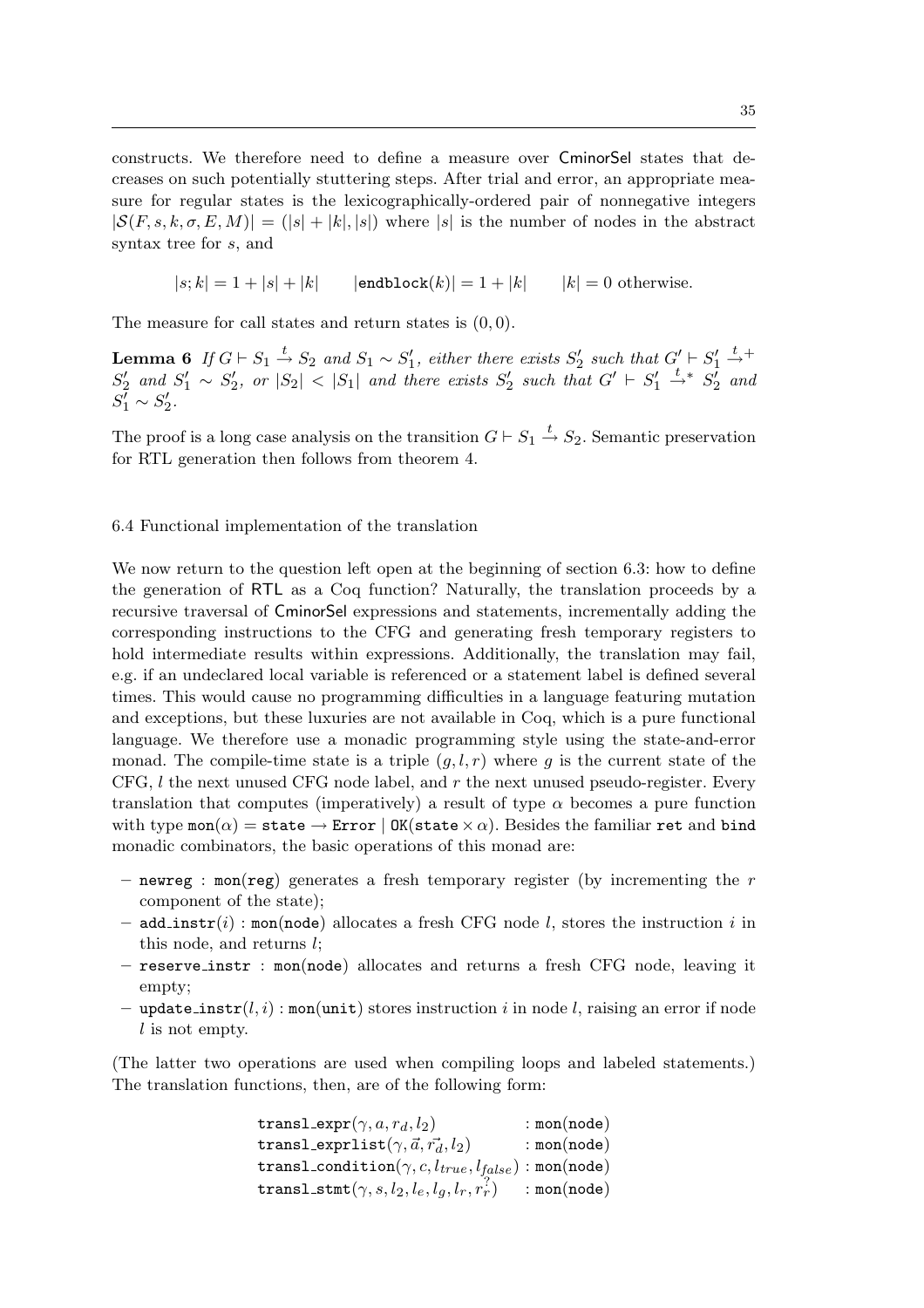These functions recursively add to the CFG the instructions that compute the given expression or statement and branch to the given end nodes  $l_2, l_e, \ldots$  Each call returns the node of the first instruction in this sequence (the node written  $l_1$  in the relational specification). The following Coq excerpts from transl\_stmt should give the flavor of the translation functions:

```
match s with
| Sskip =>
    ret l2
| Sassign v a =>
    do rd <- new_reg;
    do rv \leq find_var \gamma v;
    do l <- add_instr (Iop Omove (rd::nil) rv l2);
    transl_expr \gamma a rd l
| Sseq s1 s2 =>
    do l <- transl_stmt \gamma s2 12 lexit lgoto lret rret;
    transl_stmt \gamma s1 l lexit lgoto lret rret
| Sloop s =>
    do l <- reserve_instr;
    do l' <- transl_stmt \gamma s l lexit lgoto lret rret;
    do x <- update_instr l (Inop l');
    ret l
```
Inspired by Haskell, do  $x \leftarrow a; b$  is a user-defined Coq notation standing for bind a  $(\lambda x.b)$ . Two syntactic invariants of the state play a crucial role in proving the correctness of the generated CFG against the relational specification of section 6.2. First, in a compile-time state  $(g, l, r)$ , all CFG nodes above l must be empty:  $\forall l' \geq l$ ,  $g(l') = \emptyset$ . Second, the state evolves in a monotone way: nodes are only added to the CFG, but an already filled node is never modified; likewise, temporary registers are never reused. (If this were not the case, correct sub-graphs constructed by recursive invocations to the transl functions could become incorrect after later modifications of the CFG.) We define this monotonicity property as a partial order  $\preceq$  between states:

$$
(g_1, l_1, r_1) \preceq (g_2, l_2, r_2) \stackrel{\text{def}}{=} l_1 \le l_2 \land r_1 \le r_2 \land (\forall l, i, g_1(l) = \lfloor i \rfloor \Rightarrow g_2(l) = \lfloor i \rfloor)
$$

It is straightforward but tedious to show that these two invariants are satisfied by the monadic translation functions, since they hold for the basic operations of the monad and are preserved by monadic bind composition. However, we can avoid much proof effort by taking advantage of Coq's dependent types. The first invariant (of one state) can be made a part of the state itself, which becomes a dependent record type:

```
Record state: Set := mkstate {
  st_nextreg: reg;
  st_nextnode: node;
  st_code: graph;
  st_wf: forall (l: node), l > = st_nextnode \rightarrow st_code!l = None
}.
```
def

Note the  $4<sup>th</sup>$  field  $st_wf$ , which is a proof term that the first invariant holds. The second invariant (the partial order  $\prec$ ) is more difficult, as it involves two states. However, it can be expressed in the definition of the mon $(\alpha)$  type by turning the function type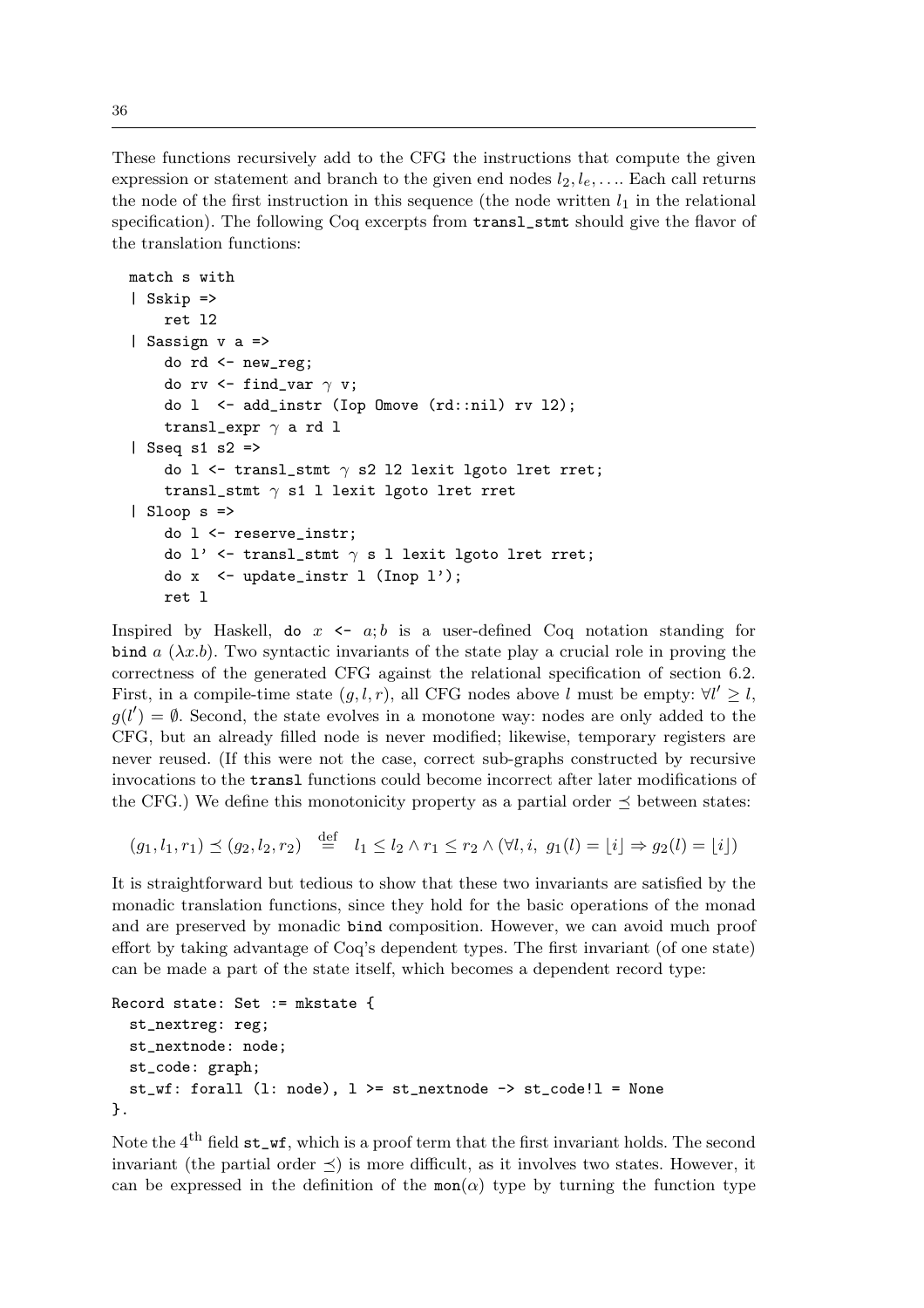state  $\rightarrow \dots$  into a dependent function type of the shape  $\Pi(x : \mathtt{state})$ .  $\{y \mid P \ x \ y\}$ . Here is the Coq definition of the dependently-typed monad:

Inductive res (A: Set) (s: state): Set := | Error: res A s | OK: A -> forall (s': state),  $s \prec s'$  -> res A s. Definition mon (A: Set) : Set := forall (s: state), res A s.

The result of a successful monadic computation of type  $\text{mon}(\alpha)$  starting in state s is  $OK(x, s', \pi)$  where  $x : \alpha$  is the return value, s' the final state, and  $\pi$  a proof term for the proposition  $s \leq s'$ . The two invariants need to be proved when defining the basic operations of the monad; for instance, in the case of ret and bind, the corresponding proofs amount to reflexivity and transitivity of  $\preceq$ . However, they then automatically hold for all computations in the dependently-typed monad.

### 7 Optimizations based on dataflow analysis

We now describe two optimization passes performed on the RTL form: constant propagation and common subexpression elimination. Both passes make use of a generic solver for dataflow inequations, which we describe first.

### 7.1 Generic solvers for dataflow inequations

We formalize forward dataflow analyses as follows. We are given a control-flow graph (as a function successors : node  $\rightarrow$  list(node)) and a transfer function T : node  $\times A \rightarrow A$ , where  $A$  is the type of abstract values (the results of the analysis), equipped with a partial order  $\geq$ . Intuitively,  $T(l)$  computes the abstract value "after" the instruction at point l as a function of the abstract value "before" this instruction. We are also given a set cstrs of pairs of a CFG node and an abstract value  $a : A$ , representing e.g. requirements on the CFG entry point. The result of forward dataflow analysis is a solution  $A : \text{node} \to \mathcal{A}$  to the following forward dataflow inequations:

$$
A(s) \geq T(l, A(l))
$$
 for all  $s \in \text{successors}(l)$   

$$
A(l) \geq a
$$
 for all  $(l, a) \in \text{estrs}$ 

We formalize dataflow analysis as inequations instead of the usual equations  $A(l) =$  $\{T(p, A(p)) \mid l \in \text{successors}(p)\}\$  because we are interested only in the correctness of the solutions, not in their optimality.

Two solvers for dataflow inequations are provided as Coq functors, that is, modules parameterized by a module defining the type  $A$  and its operations. The first solver implements Kildall's worklist algorithm [48]. It is applicable if the type  $\mathcal A$  is equipped with a decidable equality, a least element  $\perp$  and an upper bound operation  $\sqcup$ . (Again, since we are not interested in optimality of the results,  $\sqcup$  is not required to compute the least upper bound.) The second solver performs propagation over extended basic blocks, setting  $A(l) = \top$  in the solution for all points l that have several predecessors. The only requirement over the type  $A$  is that it possesses a greatest element  $\top$ . This propagation-based solver is useful in cases where upper bounds do not always exist or are too expensive to compute.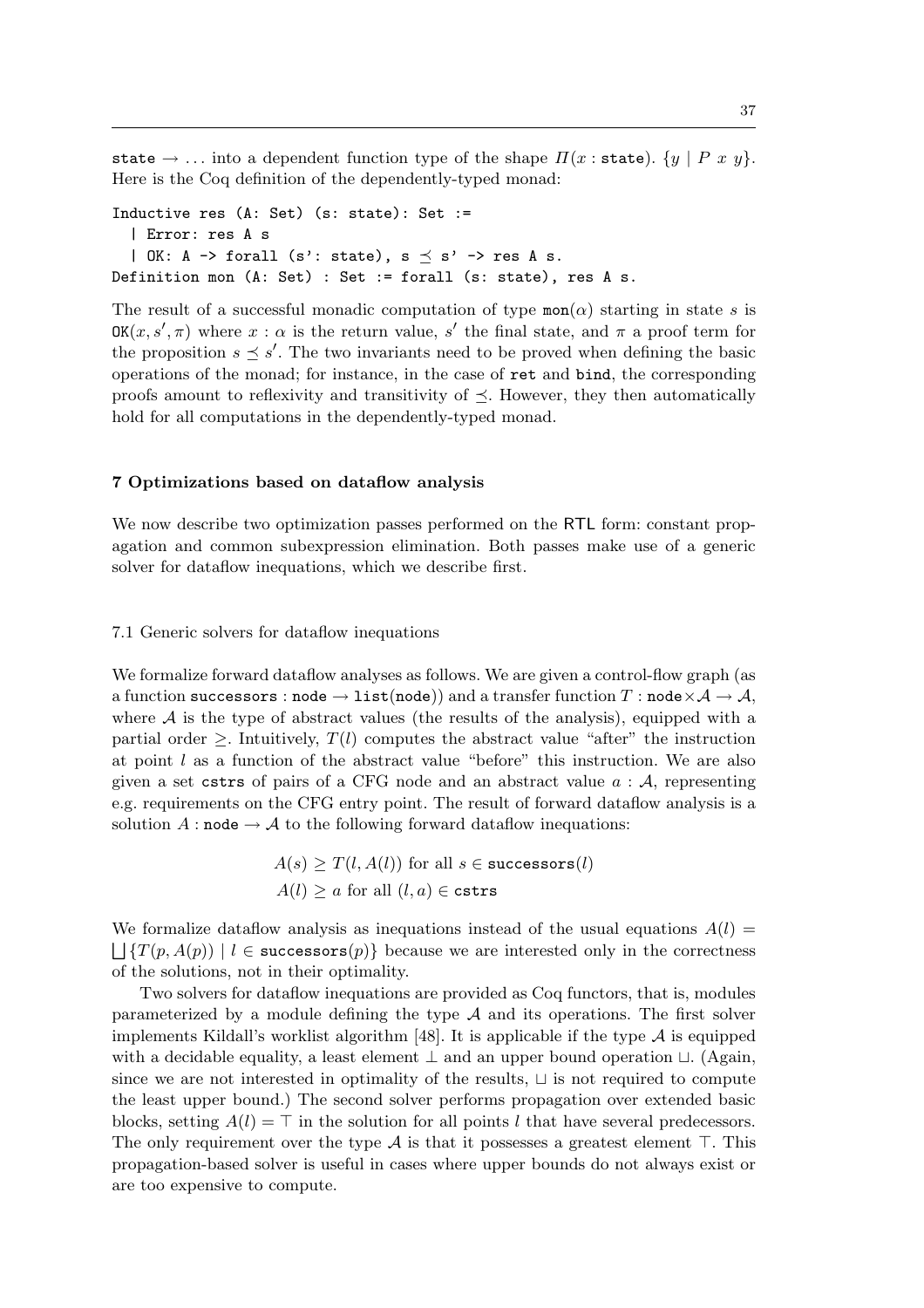Several mechanical verifications of Kildall's worklist algorithm have been published already [5, 26, 49, 12]. Therefore, we do not detail the correctness proofs for our solvers, referring the reader to the cited papers and to the Coq development for more details.

The solvers actually return an option type, with  $\emptyset$  denoting failure and  $|A|$  denoting success with solution A. For simplicity, we do not require that the CFG is finite, nor in the case of Kildall's algorithm that the  $\geq$  ordering over A is well founded (no infinite ascending chains). Consequently, we cannot guarantee termination of the solvers and must allow them to fail, at least formally. The implementations of the two solvers bound the number of iterations performed to find a fixed point, returning  $\emptyset$  if a solution cannot be found in  $N$  iterations, where  $N$  is a very large constant. Alternatively, unbounded iteration can be implemented using the approach of Bertot and Komendantsky [13], which uses classical logic and Tarski's theorem to model general recursion in Coq. Yet another alternative is to use the "verified validator" approach, where the computation of the solution is delegated to external, untrusted code, then verified a posteriori to satisfy the dataflow inequations. In all these approaches, if the static analysis fails, we can either abort the compilation process or simply turn off the corresponding optimization pass, returning the input code unchanged.

Solvers for backward dataflow inequations can be easily derived from the forward solvers by reversing the edges of the control-flow graph. In the backward case, the transfer function  $T(l)$  computes the abstract value "before" the instruction at point l as a function of the abstract value "after" this instruction. The solution A returned by the solvers satisfies the backward dataflow inequations:

$$
A(l) \ge T(s, A(s))
$$
 for all  $s \in \text{successors}(l)$   

$$
A(l) \ge a
$$
 for all  $(l, a) \in \text{cstrs}$ 

#### 7.2 Constant propagation

#### 7.2.1 Static analysis

Constant propagation for a given function starts with a forward dataflow analysis using the following domain of abstract values:

$$
\mathcal{A} \quad \stackrel{\text{def}}{=} \quad r \mapsto (\top \mid \bot \mid \text{Int}(n) \mid \text{Float}(f) \mid \text{Addressymbol}(id + \delta)
$$

That is, at each program point and for each register  $r$ , we record whether its value at this point is statically known to be equal to an integer  $n$ , a float  $f$ , or the address of a symbol id plus an offset  $\delta$ , or is unknown  $(\top)$ , or whether this program point is unreachable  $(\perp)$ . Kildall's algorithm is used to solve the dataflow inequations, with the additional constraint that  $A(F.\text{entrypoint}) \ge (r \mapsto \top)$ . If it fails to find a proper solution A, we take the trivial solution  $A(l) = (r \mapsto \top)$ , effectively turning off the optimization. For each function F of the program, we write **analyze**  $(F)$  for the solution (proper or trivial) of the dataflow equations for F.

The transfer function  $T_F$  is the obvious abstract interpretation of RTL's semantics on this domain:

$$
T_F(l,a) = \begin{cases} a\{r \leftarrow \overline{\texttt{eval\_op}}(op, a(\vec{r}))\} & \text{if } F.\texttt{code}(l) = \lfloor \texttt{op}(op, \vec{r}, r, l') \rfloor \\ a\{r \leftarrow \top\} & \text{if } F.\texttt{code}(l) = \lfloor \texttt{load}(\kappa, mode, \vec{r}, r, l') \rfloor \\ a\{r \leftarrow \top\} & \text{if } F.\texttt{code}(l) = \lfloor \texttt{call}(sig, \_, r, l') \rfloor \\ a & \text{otherwise} \end{cases}
$$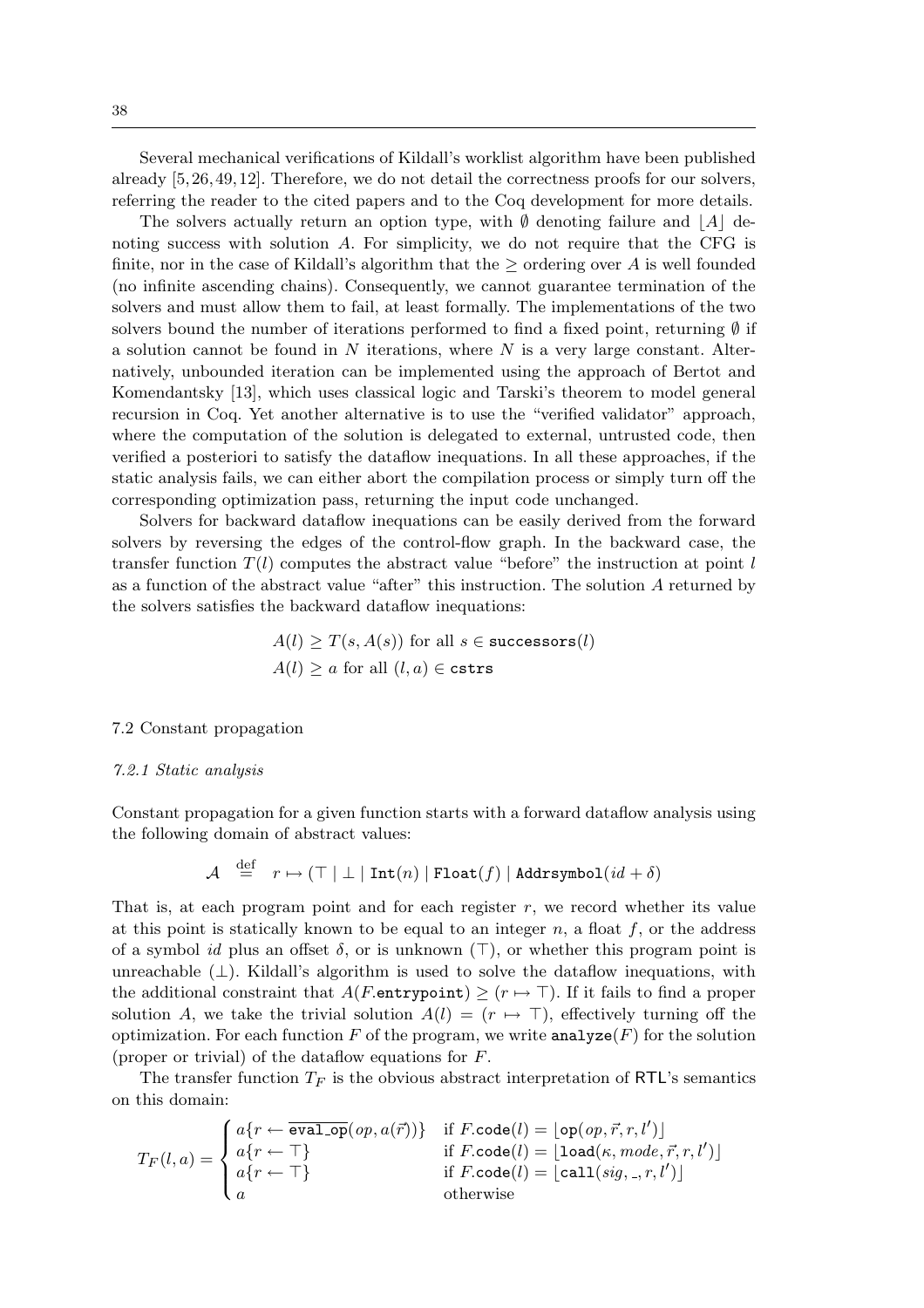Here,  $\overline{eval\_op}$  is the abstract interpretation over the domain  $A$  of the eval\_op function defining the semantics of operators. By lack of an alias analysis, we do not attempt to track constant values stored in memory; therefore, the abstract value of the result of a load is  $\top$ .

## 7.2.2 Code transformation

The code transformation exploiting the results of this analysis is straightforward: op instructions become "load constant" instructions if the values of all argument registers are statically known; cond instructions where the condition can be statically determined to be always true or always false are turned into nop instructions branching to the appropriate successor; finally, operators, conditions and addressing modes are specialized to cheaper immediate forms if the values of some of their arguments are statically known. The structure of the control-flow graph is preserved (no node is inserted nor deleted), making this transformation easy to express as a morphism over the CFG. Parts of the CFG can become unreachable as a consequence of statically resolving some cond instructions. The corresponding instructions, as well as the nop instructions that replace the statically-resolved cond instructions, will be removed later during branch tunneling and CFG linearization (sections 9 and 10).

### 7.2.3 Semantic preservation

The proof of semantic preservation for constant propagation is based on a "lock-step" simulation diagram. The central invariant of the diagram is the following: at every program point l within a function F, the concrete values  $R(r)$  of registers r must agree with the abstract values  $\texttt{analyze}(F)(l)(r)$  predicted by the dataflow analysis. Agreement between a concrete and an abstract value is written  $\models a : v$  and defined as follows.

$$
\models v : \top \qquad \models \texttt{int}(n) : \texttt{Int}(n) \qquad \models \texttt{float}(f) : \texttt{Float}(f)
$$
\n
$$
\texttt{symbol}(G, id) = \lfloor b \rfloor
$$
\n
$$
\models \texttt{ptr}(b, \delta) : \texttt{Addressymbol}(id + \delta)
$$

We write  $\models R : A$  to mean  $\models R(r) : A(r)$  for all registers r. The first part of the proof shows the correctness of the abstract interpretation with respect to this agreement relation. For example, if  $eval_op(op, \vec{v}) = |v|$  and  $\models \vec{v} : \vec{a}$ , we show that  $\models v : \vec{v}$  $\overline{\text{eval-op}}(op, \vec{a})$ . Likewise, we show that the specialized forms of operations, addressing modes and conditions produced by the code transformation compute the same values as the original forms, provided the concrete arguments agree with the abstract values used to determine the specialized forms. These proofs are large but straightforward case analyses. We then define the relation between pairs of RTL states that is invariant under execution steps.

$$
\begin{aligned}\n\llbracket F \rrbracket &= \lfloor F' \rfloor & \Sigma \sim \Sigma' & \models R : \text{analyze}(F)(l) \\
\hline\nS(\Sigma, F.\text{code}, \sigma, l, R, M) & \sim \mathcal{S}(\Sigma', F'.\text{code}, \sigma, l, R, M) \\
\llbracket Fd \rrbracket &= \lfloor Fd' \rfloor & \Sigma \sim \Sigma' & \Sigma \sim \Sigma' \\
\mathcal{C}(\Sigma, Fd, \vec{v}, M) & \sim \mathcal{C}(\Sigma', Fd', \vec{v}, M) & \overline{\mathcal{C}(\Sigma, v, M) \sim \mathcal{C}(\Sigma', v, M)}\n\end{aligned}
$$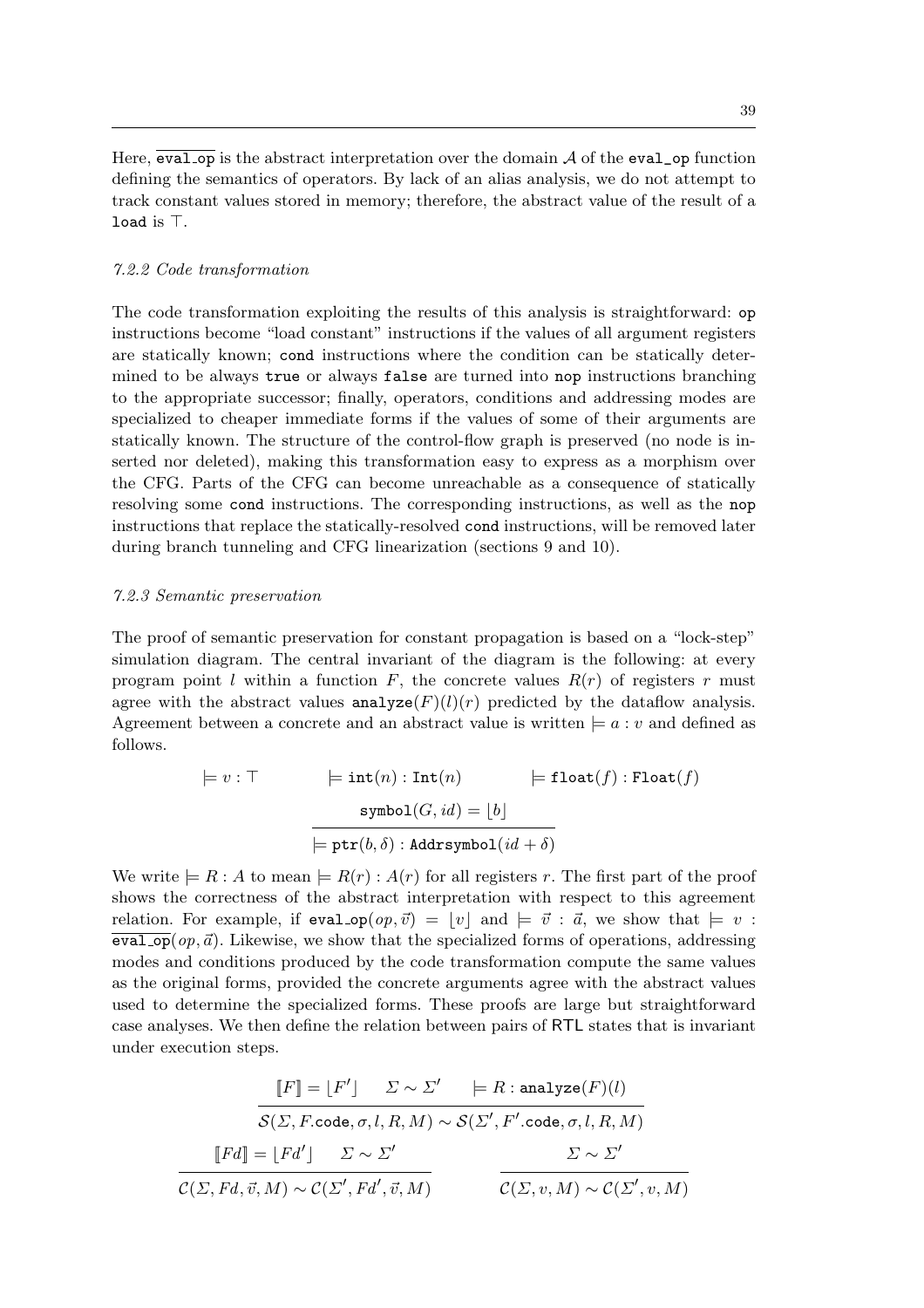$$
\epsilon \sim \epsilon \qquad \qquad \frac{\llbracket F \rrbracket = \lfloor F' \rfloor \quad \varSigma \sim \varSigma' \quad \forall v, \ \ \models R\{r \leftarrow v\} : \mathtt{analyze}(F)(l) \ \ \negthinspace \mathcal{F}(r, F.\mathtt{code}, \sigma, l, R).\varSigma \sim \mathcal{F}(r, F'.\mathtt{code}, \sigma, l, R).\varSigma'
$$

In the rule for stack frames,  $v$  stands for the value that will eventually be returned to the pending function call. Since it is unpredictable, we quantify universally over this return value. Semantic preservation for constant propagation follows by theorem 3 from the simulation lemma below.

**Lemma 7** If  $G \vdash S_1 \stackrel{t}{\rightarrow} S_2$  and  $S_1 \sim S_1'$ , there exists  $S_2'$  such that  $G' \vdash S_1' \stackrel{t}{\rightarrow} S_2'$  and  $S'_1 \sim S'_2,$ 

## 7.3 Common subexpression elimination

#### 7.3.1 Static analysis

Common subexpression elimination is implemented via local value numbering performed over extended basic blocks. Value numbers  $x$  are identifiers representing runtime values abstractly. A forward dataflow analysis associates to each program point l, F a pair  $(\phi, \eta)$  of a partial mapping  $\phi$  from registers to value numbers and a set  $\eta$ of equations between value numbers of the form  $x = op(\vec{x})$  or  $x = \kappa$ , mode $(\vec{x})$ . In a sense that will be made semantically precise below, the first equation form means that the operation op applied to concrete values matching the value numbers  $\vec{x}$  returns a concrete value that matches x; likewise, the second equation means that computing an address using the addressing mode mode applied to values matching  $\vec{x}$  and loading a quantity  $\kappa$  from this address in the current memory state returns a value matching x. In addition to  $\phi$  and  $\eta$ , the analysis result at each point also contains a supply of fresh value numbers and a proof that value numbers appearing in  $\phi$  and  $\eta$  are not fresh with respect to this supply. We omit these two additional components for simplicity. The transfer function  $T_F(l, A)$ , where  $A = (\phi, \eta)$  is the analysis result "before" point l, is defined as follows. If the instruction at l is a move  $op(\text{move}, r_s, r_d, l')$ , we record the equality  $r_d = r_s$  by returning  $(\phi\{r_d \leftarrow \phi(r_s)\}, \eta)$ . If the instruction at l is  $\mathsf{op}(op, \vec{r}, r, l'),$ we determine the value numbers  $\vec{x} = \phi(\vec{r})$ , associating fresh value numbers to elements of  $\vec{r}$  if needed. We then check whether  $\eta$  contains an equation of the form  $x = op(\vec{x})$  for some x. If so, the computation performed by this op operation has already been performed earlier in the program and the transfer function returns  $(\phi\{r \leftarrow x\}, \eta)$ . If not, we allocate a fresh value number  $x$  to stand for the result of this operation and return  $(\phi\{r\leftarrow x\},\eta\cup\{x=\text{op}(\vec{x})\})$  as the result of the transfer function. The definition of the transfer function is similar in the case of load instructions, using memory equalities  $x = \kappa$ , mode( $\vec{x}$ ) instead of arithmetic equalities  $x = op(\vec{x})$ . For store instructions, in the absence of nonaliasing information we must assume that the store can invalidate any of the memory equations that currently hold. The transfer function therefore removes all such equations from  $\eta$ . For call instructions, we remove all equations, since eliminating common subexpressions across function calls is often detrimental to the quality of register allocation. Other instructions keep  $(\phi, \eta)$  unchanged. We say that a value numbering  $(\phi, \eta)$  is satisfiable in a register state R and a memory state M, and we write  $R, M \models \phi, \eta$ , if there exists a valuation V associating concrete values to value numbers such that

1. If 
$$
\phi(r) = |x|
$$
, then  $R(r) = V(x)$ .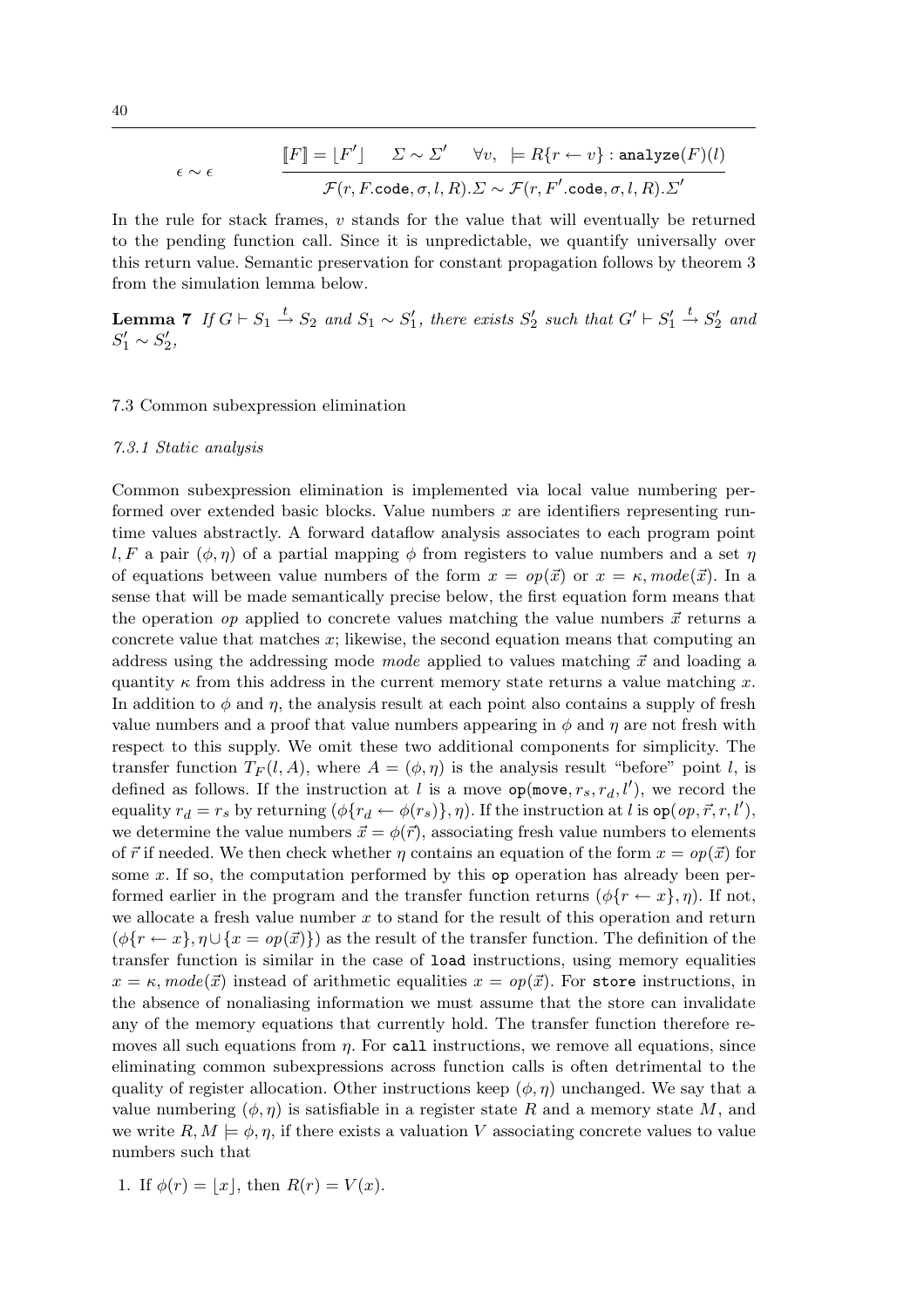- 2. If  $\eta$  contains the equation  $x = op(\vec{x})$ , then eval op $(op, V(\vec{x})) = |V(x)|$ .
- 3. If  $\eta$  contains the equation  $x = \kappa$ , mode( $\vec{x}$ ), then there exists b and  $\delta$  such that eval addressing( $mode, V(\vec{x})) = |\text{ptr}(b, \delta)|$  and load( $\kappa, M, b, \delta) = |V(x)|$ .

Using this notion of satisfaction, we order value numberings by entailment:  $(\phi', \eta') \geq$  $(\phi, \eta)$  if  $R, M \models \phi, \eta \Longrightarrow R, M \models \phi', \eta'$  for all  $R, M$ . Least upper bounds for this ordering are known to be difficult to compute efficiently [48, 38]. We sidestep this issue by solving the dataflow inequation using the approximate solver based on propagation described in section 7.1 instead of Kildall's algorithm.

# 7.3.2 Code transformation

The actual elimination of common subexpressions is simple. Consider an instruction  $i$  at point l, and let  $(\phi, \eta)$  be the results of the static analysis at point l. If i is  $\mathsf{op}(op, \vec{r}, r, l')$ or load( $\kappa$ , mode,  $\vec{r}$ ,  $\vec{r}$ ,  $\vec{l}'$ ), and there exists a register r' such that the equation  $\phi(r') =$  $op(\phi(\vec{r}))$  or respectively  $\phi(r') = \kappa$ , mode $(\phi(\vec{r}))$  is in  $\eta$ , we rewrite the instruction as a move  $\mathsf{op}(\mathsf{move}, r, r', l')$  from  $r'$  to r. This eliminates the redundant computation, reusing instead the result of the previous equivalent computation, which is still available in register  $r'$ . In all other cases, the instruction is unchanged.

# 7.3.3 Semantic preservation

The correctness proof for common subexpression elimination closely follows the pattern of the proof for constant propagation (see section 7.2.3), using a lock-step simulation diagram. The only difference is the replacement of the hypothesis  $\models R : A(l)$  in the invariant between states by the hypothesis  $R, M \models A(l)$ , meaning that at every program point the current register and memory states must satisfy the value numbering obtained by static analysis.

# 8 Register allocation

The next compilation pass performs register allocation by coloring of an interference graph.

8.1 The target language: LTL

The target language for register allocation is a variant of RTL called LTL (Location Transfer Language). Syntactically, the only difference between LTL and RTL is that the RTL pseudo-registers r appearing as arguments and results of instructions are replaced by locations  $\ell$ . A location is either a hardware register or an abstract designation of a stack slot.

Locations:  $\ell ::= r_m \mid s$ Machine registers:  $r_m ::= R3 | R4 | \dots$  PowerPC integer registers | F1 | F2 | ... PowerPC float registers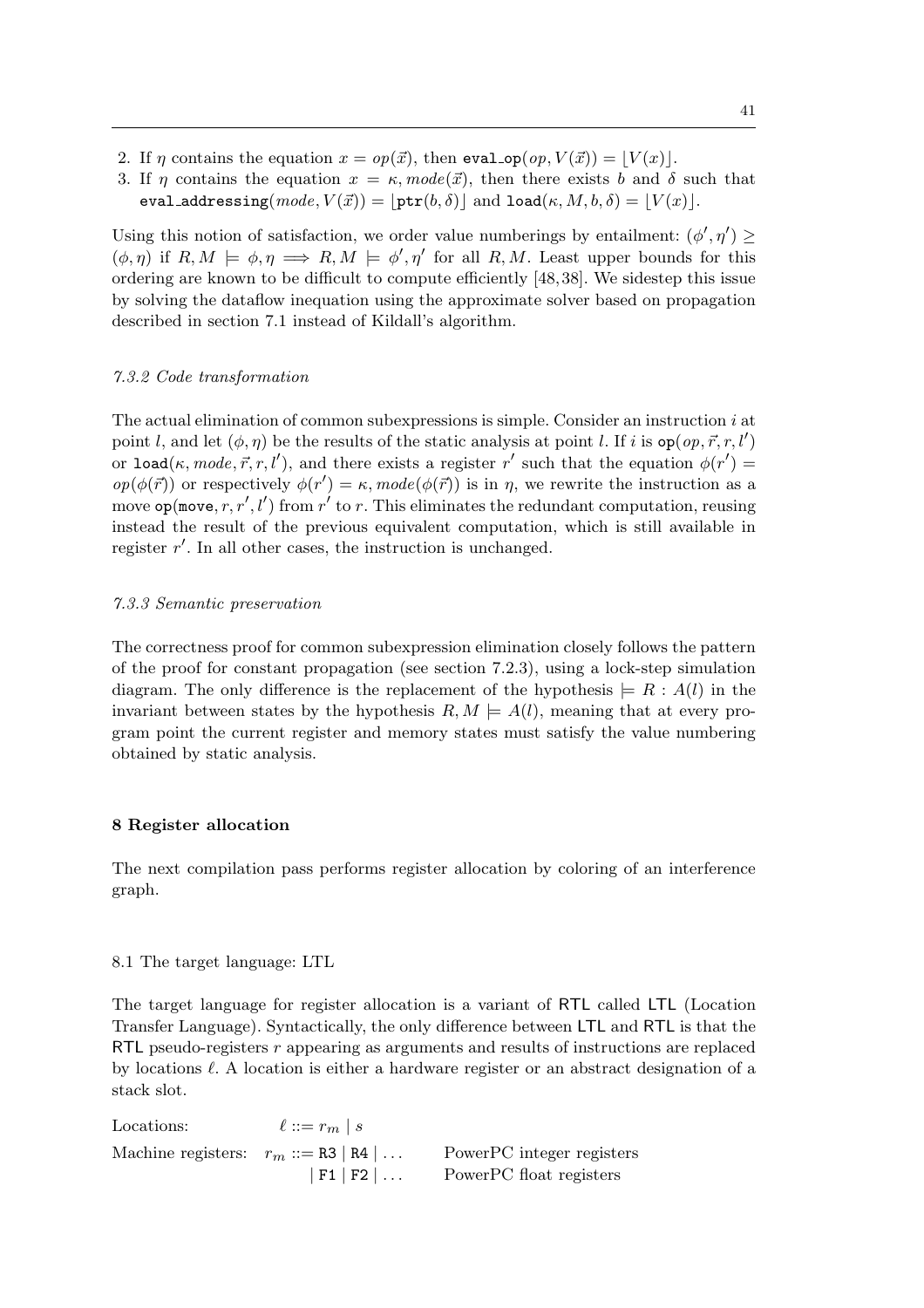$$
\frac{F.\mathtt{code}(l) = \lfloor \mathtt{call}(sig, \ell_f, \vec{\ell}, \ell, l') \rfloor \quad L(\ell_f) = \mathtt{ptr}(b, 0) \quad \mathtt{funct}(G, b) = \lfloor Fd \rfloor \quad Fd.\mathtt{sig} = sig}{G \vdash \mathcal{S}(\Sigma, F, \sigma, l, L, M) \xrightarrow{\epsilon} \mathcal{C}(\mathcal{F}(\ell, F, \sigma, l', \mathtt{postcall}(L)).\Sigma, Fd, L(\vec{\ell}), M)}
$$

Fig. 12 Semantics of LTL. The transitions not shown are similar to those of RTL.

| Stack slots:                  | $s ::= local(\tau, \delta)$ | local variables |
|-------------------------------|-----------------------------|-----------------|
| <b>incoming(\tau, \delta)</b> | incoming parameters         |                 |
| <b>outgoing(\tau, \delta)</b> | outgoing arguments          |                 |

In stack slots,  $\tau$  is the intended type of the slot (int or float) and  $\delta$  an integer representing a word offset in one of the three areas of the activation record (local, incoming and outgoing).

In LTL, stack slots are not yet mapped to actual memory locations. Their values, along with those of the machine registers, are recorded in a mapping  $L :$  loc  $\rightarrow$  val similar to the mapping  $R : \text{reg} \to \text{val}$  used in the RTL semantics and disjoint from the memory state  $M$ . However, the LTL semantics treats locations in a way that anticipates their behaviors once they are later mapped to actual memory locations and processor registers. In particular, we account for the possible overlap between distinct stack slots once they are mapped to actual memory areas. For instance,  $\text{outgoing}(\text{float}, 0)$  overlaps with outgoing(int, 0) and outgoing(int, 1): assigning to one of these locations invalidates the values of the other two. This is reflected in the weak "good variable" property for location maps L:

$$
(L\{\ell_1 \leftarrow v\})(\ell_2) = \begin{cases} v & \text{if } \ell_1 = \ell_2; \\ L(\ell_2) & \text{if } \ell_1 \text{ and } \ell_2 \text{ do not overlap;} \\ \text{undef} & \text{if } \ell_1 \text{ and } \ell_2 \text{ partially overlap.} \end{cases}
$$

Contrast with the standard "good variable" property for register maps  $R$ :

$$
(R\{r_1 \leftarrow v\})(r_2) = \begin{cases} v & \text{if } r_1 = r_2; \\ R(r_2) & \text{if } r_1 \neq r_2. \end{cases}
$$

The dynamic semantics of LTL is illustrated in figure 12. Apart from the use of location maps L and overlap-aware update instead of register maps R and normal updates, the only significant difference with the semantics of RTL is the semantics of call instructions. In preparation for enforcing calling conventions as described later in section 11, processor registers that are temporary or caller-save according to the calling conventions are set to undef in the location state of the caller, using the function postcall defined as

postcall(
$$
L
$$
)( $\ell$ ) =  $\begin{cases} \text{undef} & \text{if } \ell \text{ is a temporary or caller-save register;} \\ L(\ell) & \text{otherwise.} \end{cases}$ 

This forces the LTL producer, namely the register allocation pass, to ensure that no value live across a function call is stored in a caller-save register.

## 8.2 Code transformation

For every function, register allocation is performed in four steps, which we now outline.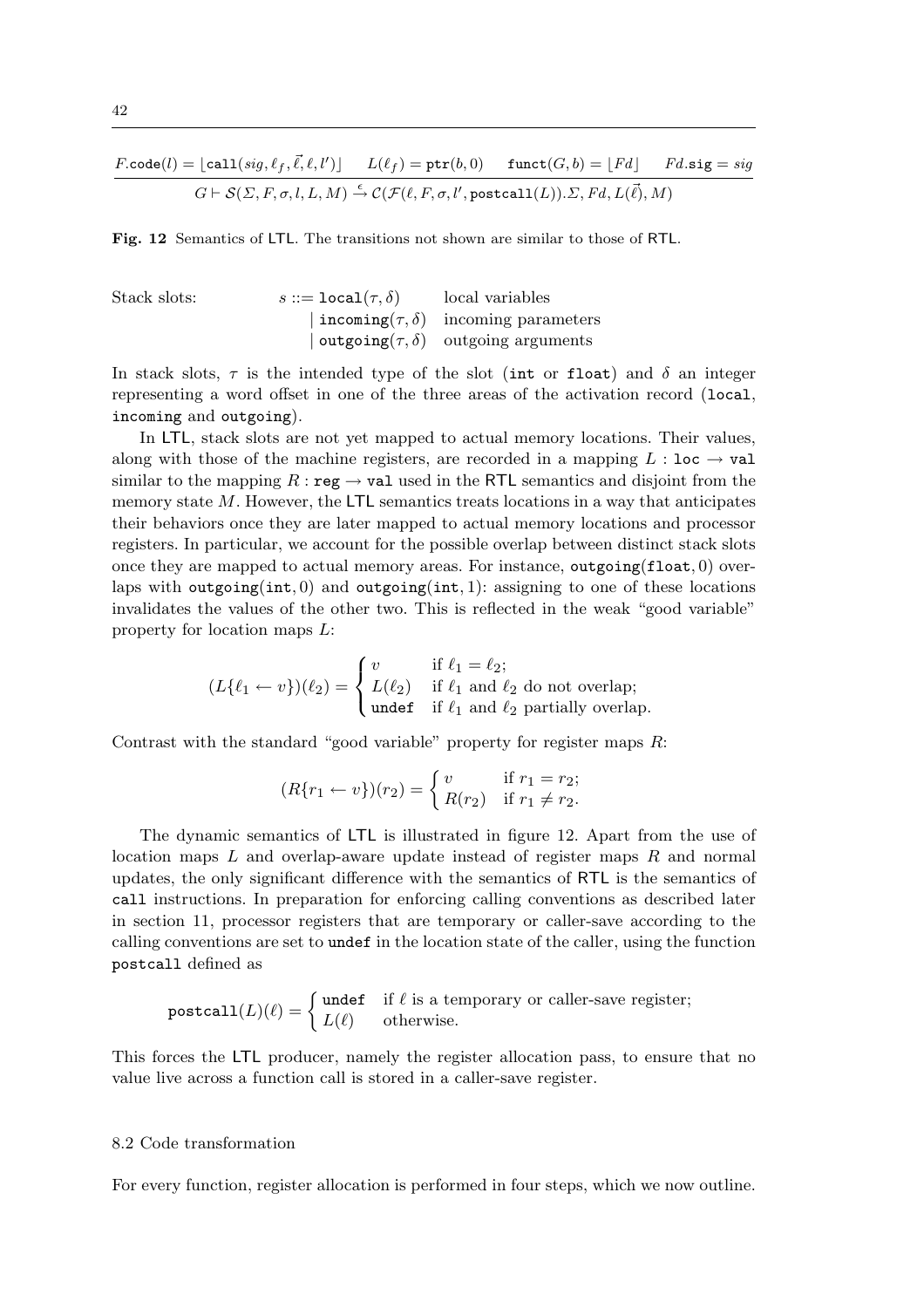## 8.2.1 Type reconstruction for RTL

The first step performs type reconstruction for the RTL source function in a trivial "int-or-float" type system similar to that of Cminor (see section 4.3). To each RTL pseudo-register we assign a type int or float, based on its uses within the function. The resulting type assignment  $\Gamma : r \mapsto \tau$  will guide the register allocator, making sure a machine register or stack location of the correct kind is assigned to each pseudoregister.

All operators, addressing modes and conditions are monomorphic (each of their arguments has only one possible type, either int or float), except the move operation which is polymorphic with type  $\forall \tau$ .  $\tau \rightarrow \tau$ . Type reconstruction can therefore be performed by trivial unification. We use the verified validator approach: a candidate type assignment  $\Gamma$  is computed by untrusted Caml code, using in-place unification, then verified for correctness by a simple type-checker, written and proved correct in Coq.

### 8.2.2 Liveness analysis

We compute the set  $A(l)$  of pseudo-registers live "after" every program point l. These sets are a solution of the following backward dataflow inequations:

 $A(l) \supseteq T(s, A(s))$  for all s successor of l

The transfer function  $T$  computes the set of live pseudo-registers "before" an instruction, as a function of this instruction and the set of live pseudo-registers "after" it. Classically, it removes the registers defined by the instruction, then adds the registers used. A special case is made for op or load instructions whose result register is not live "after" the instruction, since these instructions will later be eliminated as dead code. For instance, if the instruction at l in F is  $op(op, \vec{r}, r, l')$ , then

$$
T(l, A) = \begin{cases} (A \setminus \{r\}) \cup \vec{r} & \text{if } r \in A; \\ A & \text{if } r \notin A. \end{cases}
$$

Liveness information is computed by Kildall's algorithm, using the generic dataflow solver described in section 7.1.

#### 8.2.3 Construction of the interference graph

Based on the results of liveness analysis, an interference graph is built following Chaitin's construction [20]. Two kinds of interferences are recorded: between two pseudo-registers  $(r, r')$  and between a pseudo-register r and a machine register  $r_m$ . To enable coalescing during allocation, register affinities arising from moves (either explicit or implicit through calling conventions) are also recorded. (Affinities do not affect the correctness of the generated code but have a considerable impact on its performance.)

The interference graph is represented by sets of edges: either unordered pairs  $(r, r')$ or ordered pairs  $(r, r<sub>m</sub>)$ . The graph is constructed incrementally by enumerating every RTL instruction and adding interference edges between the defined register  $r$  (if any) and the registers  $r' \in A(l) \setminus \{r\}$  live "across" the instruction. For move instructions l: op(move,  $r_s$ ,  $r_d$ , l'), we avoid adding an edge between  $r_s$  and  $r_d$ , as proposed by Chaitin [20]. Finally, for call instructions, additional interference edges are introduced pairwise between the registers live across the call and the caller-save machine registers.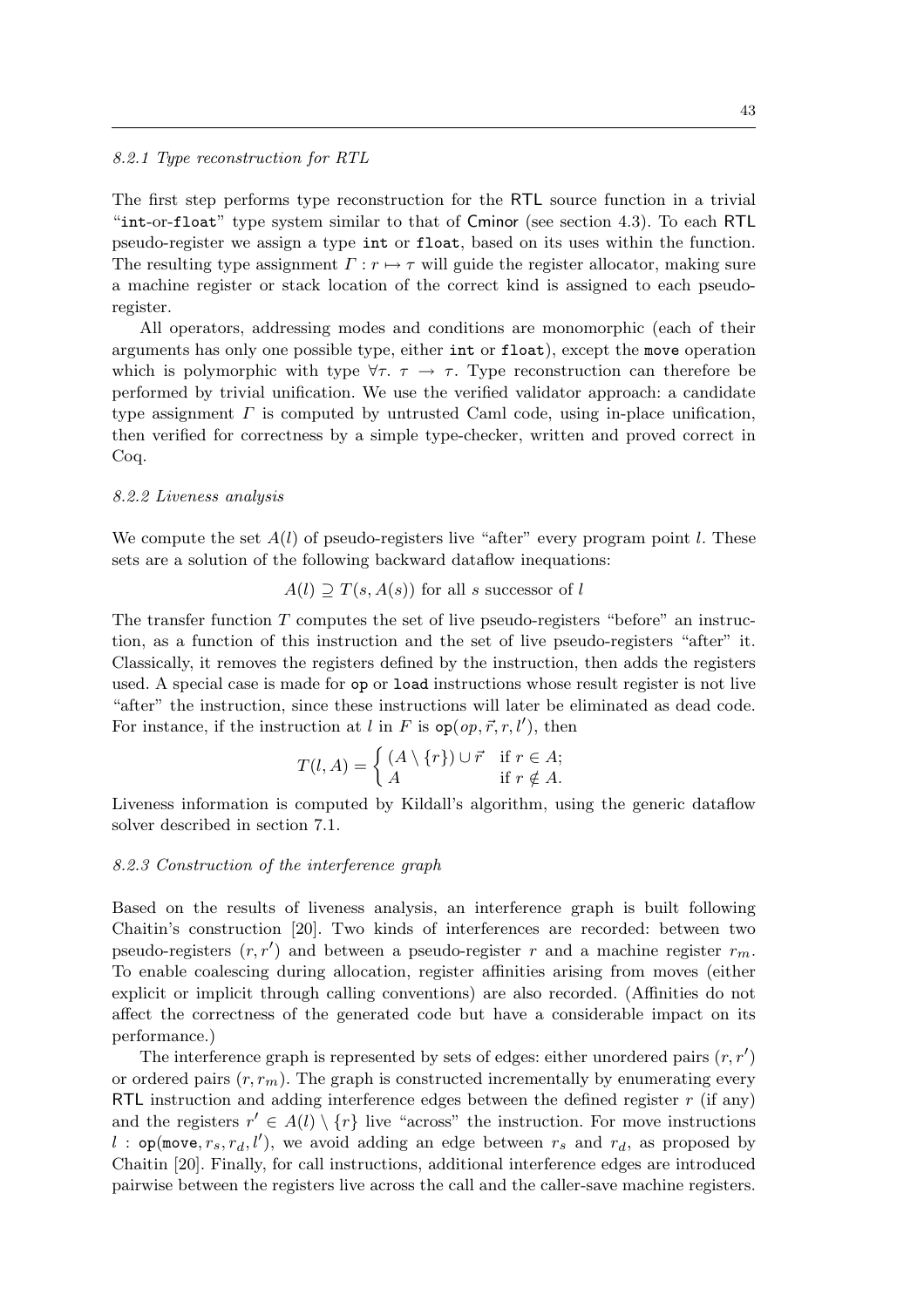### 8.2.4 Coloring of the interference graph

To color the interference graph, we use the iterated coalescing algorithm of George and Appel [35]. The result is a mapping  $\Phi : r \mapsto \ell$  from pseudo-registers to locations. Following once more the verified validator approach, the actual coloring is performed by an untrusted implementation of the George-Appel algorithm written in Caml and using imperative doubly-linked lists for efficiency. The candidate coloring returned is then verified by a simple validator written and proved correct in Coq. Like many NPcomplete problems, graph coloring is a paradigmatic example of an algorithm that is significantly easier to validate a posteriori than to prove correct. Validation proceeds by enumerating the nodes and edges of the interference graph, checking the following properties:

- 1. Correct colors:  $\Phi(r) \neq \Phi(r')$  for all edges  $(r, r')$  of the interference graph; likewise,  $\Phi(r) \neq r_m$  for all interference edges  $(r, m)$ .
- 2. Register class preservation: the type of the location  $\Phi(r)$  is equal to  $\Gamma(r)$  for all pseudo-registers r.
- 3. Validity of locations: for all r, the location  $\Phi(r)$  is either a local stack slot or a non-temporary machine register<sup>5</sup>.

## 8.2.5 LTL generation

Finally, the actual code transformation from RTL to LTL is a trivial per-instruction rewriting of the CFG where each mention of a pseudo-register  $r$  is replaced by the location  $\Phi(r)$  allocated to r. For instance, the RTL instruction  $l : op(op, \vec{r}, r, l')$  becomes the LTL instruction  $l : op(op, \Phi(\vec{r}), \Phi(r), l')$ . There are two exceptions to this rule. First, a move instruction  $l : op(\text{move}, r_s, r_d, l')$  such that  $\Phi(r_s) = \Phi(r_d)$  is turned into a nooperation  $l : \text{nop}(l')$ , therefore performing one step of coalescing. Second, an op or load instruction whose result register is not live after the instruction is similarly turned into a nop instruction, therefore performing dead-code elimination.

#### 8.3 Semantic preservation

The proof that register allocation preserves program behaviors is, once more, based on a lock-step simulation diagram. The invariant between states is, however, more complex than those used for constant propagation or common subexpression elimination. For these two optimizations, the register state  $R$  was identical between matching states, because the same values would be computed (by possibly different instructions) in the original and transformed program and would be stored in the same registers. This assumption no longer holds in the case of register allocation.

A value computed by the original RTL program and stored in pseudo-register  $r$  is stored in location  $\Phi(r)$  in the transformed LTL program. Naively, we could relate the RTL register state R and the LTL location state L by  $R(r) = L(\Phi(r))$  for all pseudoregisters  $r$ . However, this requirement is too strong, as it essentially precludes sharing a location between several pseudo-registers.

<sup>5</sup> We reserve 2 integer and 3 float machine registers as temporaries to be used later for spilling and reloading. These temporary registers must therefore not be used by the register allocator.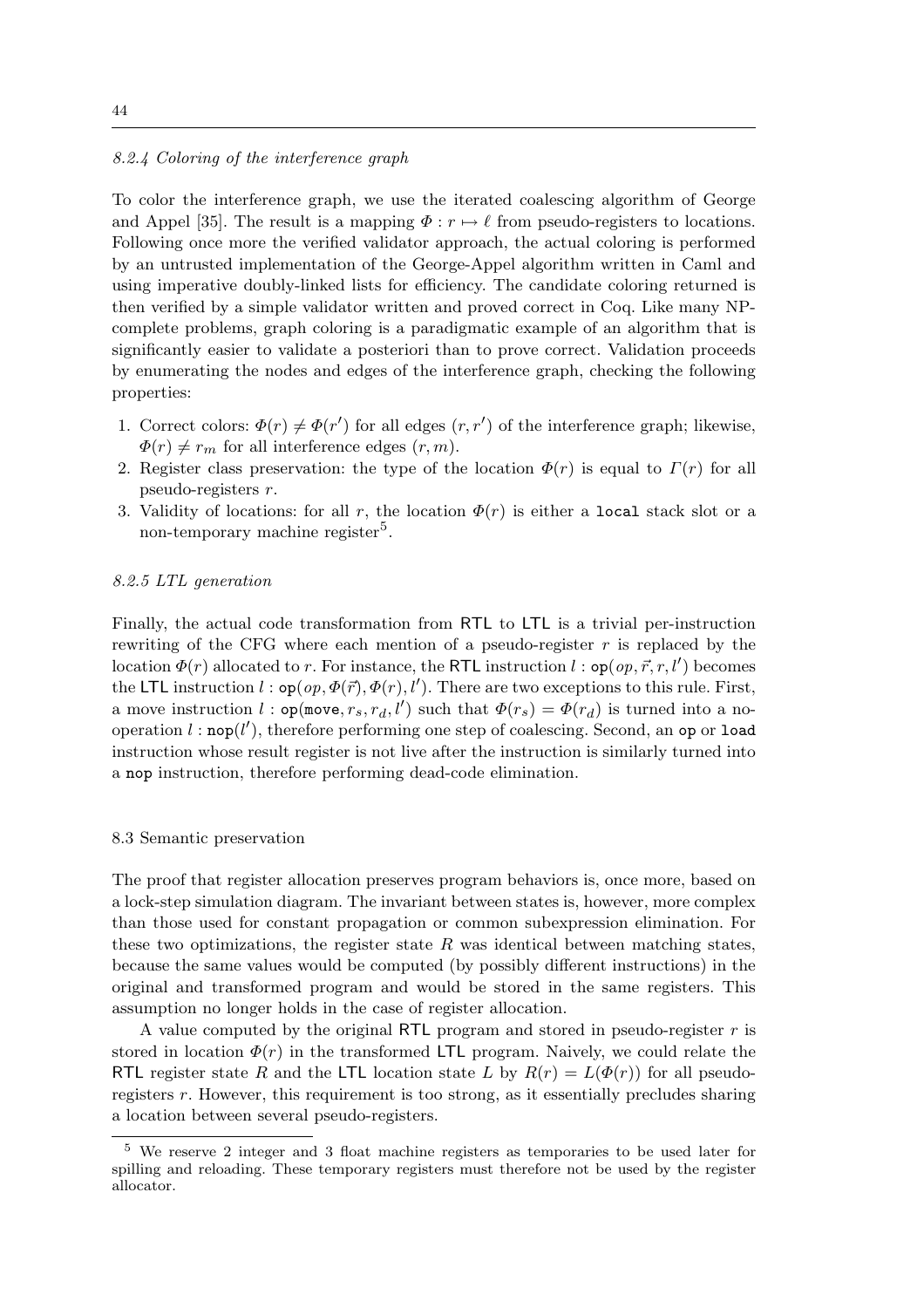To progress towards the correct invariant, consider the semantic interpretation of live and dead pseudo-registers. If a pseudo-register  $r$  is dead at point  $l$  in the original RTL code, then its value  $R(r)$  has no impact on the remainder of the program execution: either r will never be used again, or it will be redefined before being used; in either case, its value  $R(r)$  could be replaced by any other value without any harm. A better relation between the values of pseudo-registers R and locations L at point l is therefore

$$
R(r) = L(\Phi(r))
$$
 for all pseudo-registers  $r \in T(l, A(l))$ 

In other words, at each program point  $l$ , register allocation must preserve the values of all registers live "before" executing the instruction at this point. This property that we have never seen spelled out explicitly in compiler literature captures concisely and precisely the essence of register allocation.

The invariant between RTL and LTL states is, then:

$$
\Sigma \sim \Sigma' \quad [F] = [F'] \quad R(r) = L(\Phi(r)) \text{ for all } r \in T(l, A(l))
$$
  
typecheck(F) = [I] analyze(F) = [A]  $regalloc(F, A, \Gamma) = [\Phi]$   

$$
S(\Sigma, F, code, \sigma, l, R, M) \sim S(\Sigma', F', \sigma, l, L, M)
$$
  

$$
\Sigma \sim \Sigma' \quad [Fd] = [Fd'] \quad \Sigma \sim \Sigma'
$$
  

$$
C(\Sigma, Fd, \vec{v}, M) \sim C(\Sigma', Fd', \vec{v}, M) \quad \mathcal{R}(\Sigma, v, M) \sim \mathcal{R}(\Sigma', v, M)
$$

The invariant relating frames in the call stacks is similar to that relating regular states, with a universal quantification on the return value, as in section 7.2.3. The proof of the lock-step simulation diagram makes heavy use of the definition of the transfer function T for liveness analysis, combined with the following characterization of the register allocation  $\Phi$  with respect to the results A of liveness analysis:

- For a move instruction  $l$ :  $op(\text{move}, r_s, r_d, l')$ , we have  $\Phi(r_d) \neq \Phi(r')$  for all  $r' \in$  $A(l) \setminus \{r_s, r_d\}.$
- For other op, load or call instructions at  $l$  with destination register  $r$ , we have  $\Phi(r) \neq \Phi(r')$  for all  $r' \in A(l) \setminus \{r\}.$
- For call instructions  $l : \text{call}(sig, (r_f | id), \vec{r}, r_d, l')$ , we additionally have  $\Phi(r') \neq r_m$ for all  $r' \in A(l) \setminus \{r_d\}$  and all callee-save registers  $r_m$ .

## 9 Branch tunneling and no-op elimination

Register coalescing and dead-code elimination, performed in the course of register allocation, generate a number of nop instructions. Now is a good time to "short-circuit" them, rendering them unreachable and making them candidates for removal during CFG linearization (section 10). Since nop in a CFG representation also encodes unconditional branches, this transformation also performs branch tunneling: the elimination of branches to branches.

## 9.1 Code transformation

Branch tunneling rewrites the LTL control-flow graph, replacing each successor, i.e. the l' and l'' in instructions such as  $op(op, \vec{\ell}, \ell, l')$  or cond(cond,  $\vec{\ell}, l', l''$ ), by its effective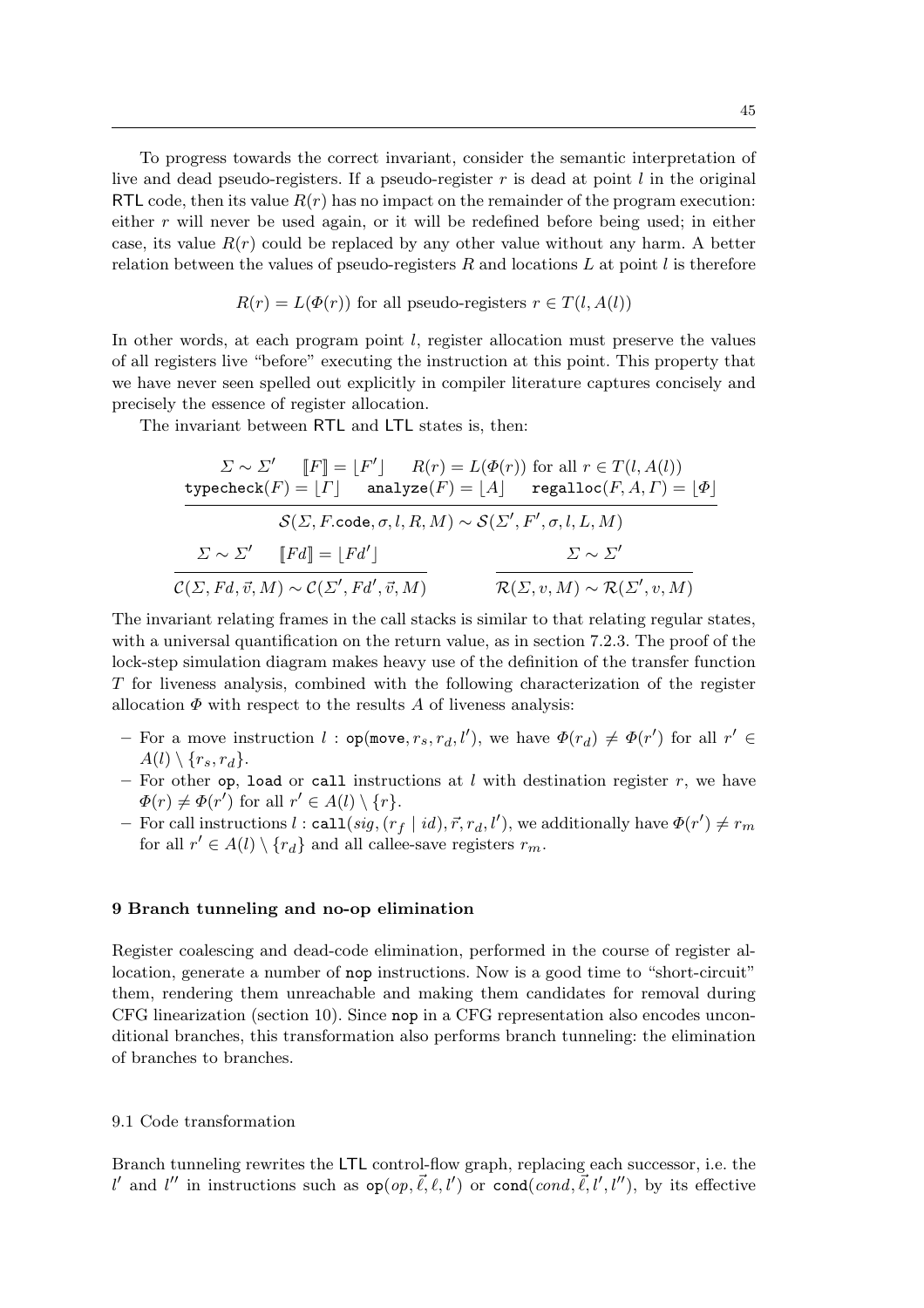destination  $D_F(l')$ . Naively, the effective destination is computed by chasing down sequences of nop instructions, stopping at the first non-nop instruction:

$$
D_F(l) = \begin{cases} D_F(l') & \text{if } F.\texttt{code}(l) = \lfloor \texttt{nop}(l') \rfloor; \\ l & \text{otherwise.} \end{cases}
$$

This is not a proper definition: if the control-flow graph contains cycles consisting only of nop instructions, such as  $l : \text{nop}(l)$ , the computation of  $D<sub>F</sub>(l)$  fails to terminate.

A simple solution is to bound the recursion depth when computing  $D_F(l)$ , returning  $l$  when the counter reaches 0. The initial value N can be chosen at will; the number of instructions in the code of function  $F$  is a good choice.

A more elegant solution, suggested by an anonymous reviewer, uses a union-find data structure  $U_F$ . A first scan of the control-flow graph populates  $U_F$  by adding an edge from l to l' for each instruction  $l : \text{nop}(l')$ , provided l and l' are not already in the same equivalence class. The effective destination  $D_F(l)$ , then, is defined as the canonical representative of l in the union-find structure  $U_F$ .

#### 9.2 Semantic preservation

Semantic preservation for branch tunneling follows from a simulation diagram of the "option" kind (see figure 4). Intuitively, the execution of a non-call, non-return instruction that causes a transition from point  $l_1$  to point  $l_2$  in the original code corresponds to the execution of zero or one instructions in the tunneled code, from point  $D_F(l_1)$ to point  $D_F(l_2)$ . The "zero" case can appear for example when the instruction at  $l_1$  is  $\text{nop}(l_2)$ . The definition of the invariant between execution states is therefore

$$
[F] = [F'] \quad \Sigma \sim \Sigma'
$$

$$
\mathcal{S}(\Sigma, F, \sigma, l, L, M) \sim \mathcal{S}(\Sigma, F', \sigma, D_F(l), L, M)
$$

for regular states, with the obvious definitions for call states, return states, and stack frames. For simulation diagrams of the "option" kind, we must provide a measure to show that it is not possible to take infinitely many "or zero" cases. For branch tunneling, a suitable measure is the number of nop instructions that are skipped starting with the current program point:

$$
|S(\Sigma, F, sp, l, L, M)| = \text{#nop}_F(l)
$$
  
\n
$$
\text{#nop}_F(l) = \begin{cases} 1 + \text{#nop}_F(l') & \text{if } F.\text{code}(l) = \lfloor \text{nop}(l') \rfloor \text{ and } D_F(l) \neq l; \\ 0 & \text{otherwise.} \end{cases}
$$

This definition is well founded because of the way  $D_F$  is constructed from the unionfind structure  $U_F$ . The crucial property of the D and  $\#$ nop functions is that, for all program points  $l$ ,

$$
D_F(l)=l \ \lor \ \exists l', \ F.\mathtt{code}(l) = \lfloor \mathtt{nop}(l') \rfloor \land D_F(l') = D_F(l) \land \# \mathtt{nop}_F(l') < \# \mathtt{nop}_F(l)
$$

**Theorem 6** If  $S_1 \sim S_2$  and  $G \vdash S_1 \stackrel{t}{\rightarrow} S'_1$ , either there exists  $S'_2$  such that  $G' \vdash S_2 \stackrel{t}{\rightarrow}$  $S'_2$  and  $S'_1 \sim S'_2$ , or  $|S'_1| < |S_1|$  and  $t = \epsilon$  and  $S'_1 \sim S_2$ .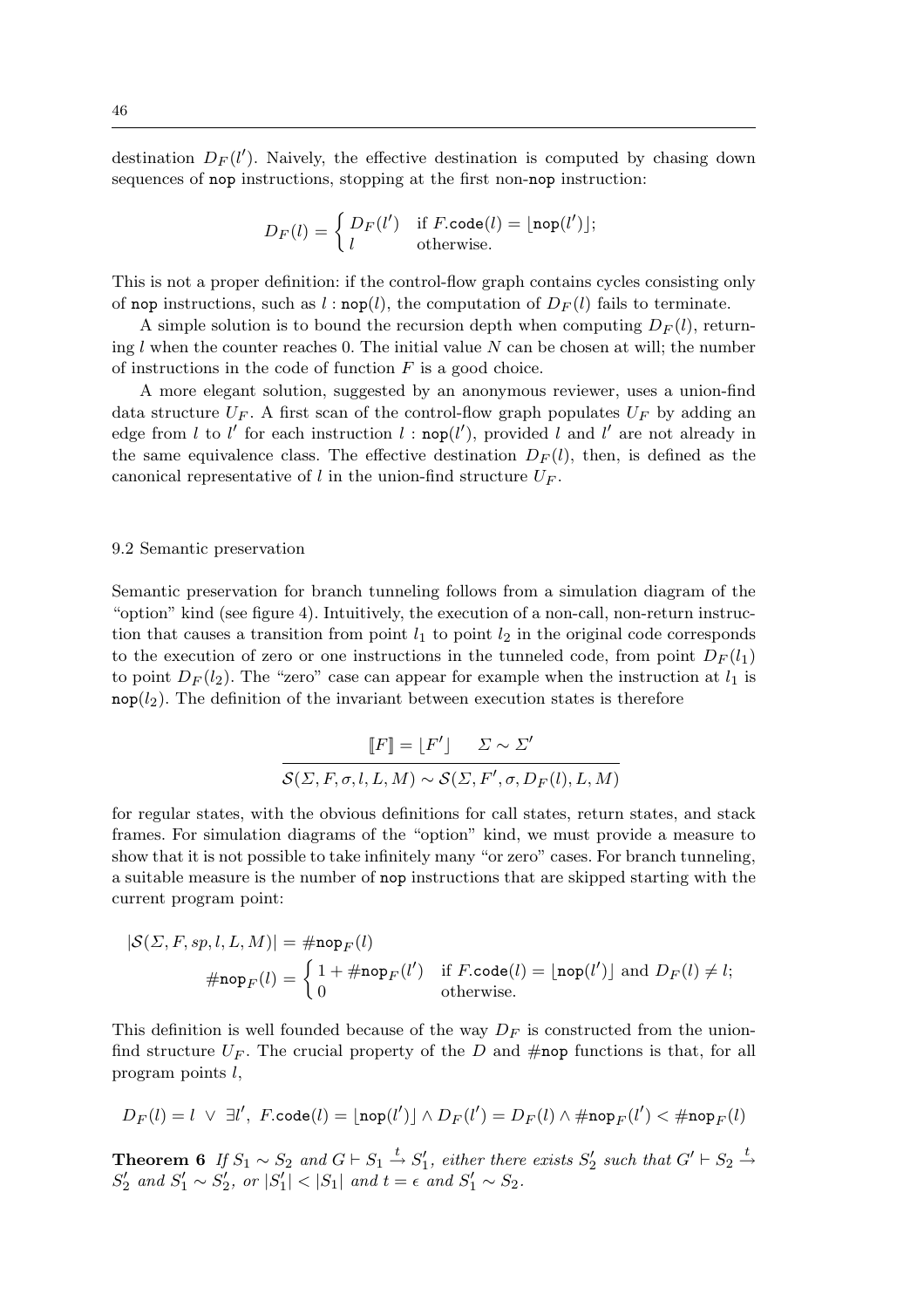## 10 Linearization of the control-flow graph

The next compilation step linearizes the control-flow graphs of LTL, replacing them by lists of instructions with explicit labels and unconditional and conditional branches to labels, in the style of assembly code. While the CFG representation of control is very convenient for performing dataflow analyses, the linearized representation makes it easier to insert new instructions, as needed by some of the subsequent passes.

Discussions of linearization in the literature focus on trace picking heuristics that reduce the number of jumps introduced, but consider the actual production of linearized code trivial. Our first attempts at proving directly the correctness of a trace picking algorithm that builds linearized code and performs branch tunneling on the fly showed that this is not so trivial. We therefore perform tunneling in a separate pass (see section 9), then implement CFG linearization in a way that clearly separates heuristics from the actual production of linearized code.

#### 10.1 The target language: LTLin

The target language for CFG linearization is LTLin, a variant of LTL where control-flow graphs are replaced by lists of instructions.

```
LTLin instructions:
```

| $i ::= \mathsf{op}(op, \vec{\ell}, \ell)$     | arithmetic operation      |
|-----------------------------------------------|---------------------------|
| load $(\kappa,\textit{mode},\vec{\ell},\ell)$ | memory load               |
| store $(\kappa, mode, \vec{\ell}, \ell)$      | memory store              |
| call $(sig, (\ell   id), \vec{\ell}, \ell)$   | function call             |
| tailcall $(sig, (\ell   id), \vec{\ell})$     | function tail call        |
| cond(cond, $\ell$ , $l_{true}$ )              | conditional branch        |
| $ $ goto $(l)$                                | unconditional branch      |
| label(l)                                      | definition of the label l |
| return   return $(\ell)$                      | function return           |
| LTLin code sequences:                         |                           |
| $c ::= i_1 \dots i_n$                         | list of instructions      |
| LTLin functions:                              |                           |
| $F ::= \{ \text{sig} = sig;$                  |                           |
| params $= \vec{l}$ ;                          | parameters                |
| stacksize $=n$ ;                              | size of stack data block  |
| $\text{code} = c$                             | instructions              |
|                                               |                           |

The dynamic semantics of LTLin is similar to that of LTL as far as the handling of data is concerned. In execution states, program points within a function  $F$  are no longer represented by CFG labels  $l$ , but instead are represented by code sequences  $c$ that are suffixes of  $F.\text{code}$ . The first element of  $c$  is the instruction to execute next. As shown in figure 13, most instructions have "fall-through" behavior: they transition from *i.c* to *c*. To resolve branches to a label l, we use the auxiliary function findlabel( $F, l$ ) that returns the maximal suffix of  $F$  code that starts with label( $l$ ), if it exists.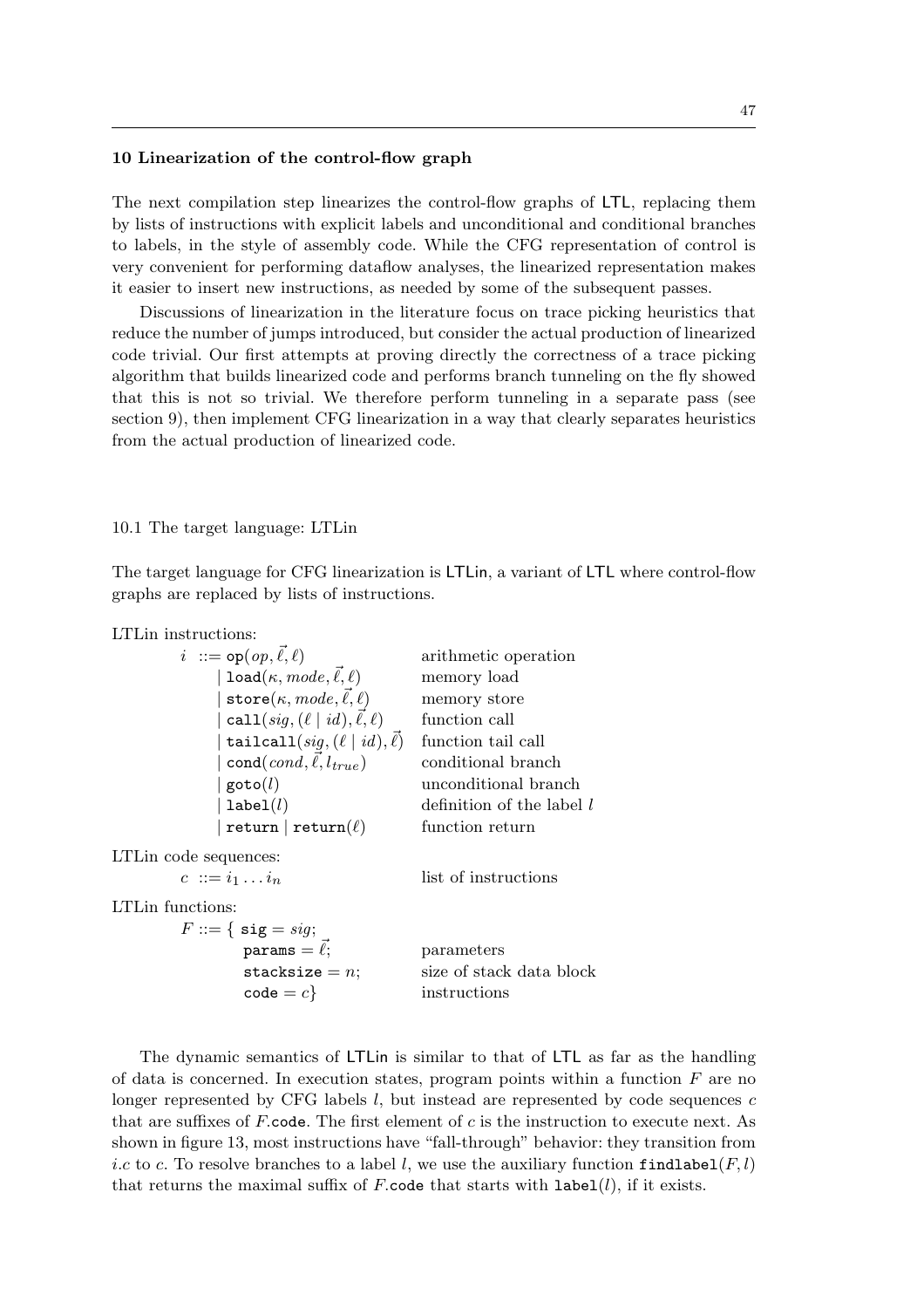

Fig. 13 Semantics of LTLin (selected rules).

#### 10.2 Code transformation

CFG linearization is performed in two steps that clearly separate the heuristic, correctness-irrelevant part of linearization from the actual, correctness-critical code generation part [1, chap. 8]. We first compute an enumeration  $l_1 \ldots l_n$  of the labels of the CFG nodes reachable from the entry node. The order of labels in this enumeration dictates the positions of the corresponding instructions in the list of LTLin instructions that we will generate. Following the verified validator approach, this enumeration of CFG nodes is computed by untrusted code written in Caml. It can implement any of the textbook heuristics for picking "hot" traces that should execute without branches, including static branch prediction. This enumeration is validated by a validator written in Coq that checks the following two conditions:

- 1. No node l appears twice in the enumeration.
- 2. All nodes l reachable from the function entry point appear in the enumeration.

For condition 2, the validator precomputes the set of reachable nodes using a trivial forward dataflow analysis, where the abstract domain is {false, true} and the transfer function is  $T(l, a) = a$ . (By definition, all successors of a reachable node are reachable).

To generate LTLin code, we then concatenate the instructions of the control-flow graph in the order given by the enumeration  $l_1, \ldots, l_n$ . Each instruction is preceded by label $(l_i)$  and followed by a goto to its successor, unless this goto is unnecessary because it would branch to an immediately following label. Formally, the basic code generation function is of the form  $C(i, c)$  and returns a sequence c' of instructions obtained by prepending the translation of the LTL instruction  $i$  to the initial instruction sequence c. Here are some representative cases:

 $C(\text{op}(op, \vec{\ell}, \ell, l'), c) = \text{op}(op, \vec{\ell}, \ell).c$  if c starts with label(*l'*);  $C(\text{op}(op, \vec{\ell}, \ell, l'), c) = \text{op}(op, \vec{\ell}, \ell)$ .goto $(l').c$  otherwise.  $C({\tt cond}(cond, \vec{\ell}, l_{true}, l_{false}), c) = {\tt cond}(cond, \vec{\ell}, l_{true}).c$ if c starts with  $label(l_{false})$ ;  $C({\tt cond}(cond, \vec{\ell}, l_{true}, l_{false}), c) = {\tt cond}(\neg cond, \vec{\ell}, l_{false}).c$ if c starts with  $label(l_{true})$ ;  $C({\tt cond}(cond, \vec{\ell}, l_{true}, l_{false}), c) = {\tt cond}(cond, \vec{\ell}, l_{true}). {\ttgoto}(l_{false}).c$ otherwise.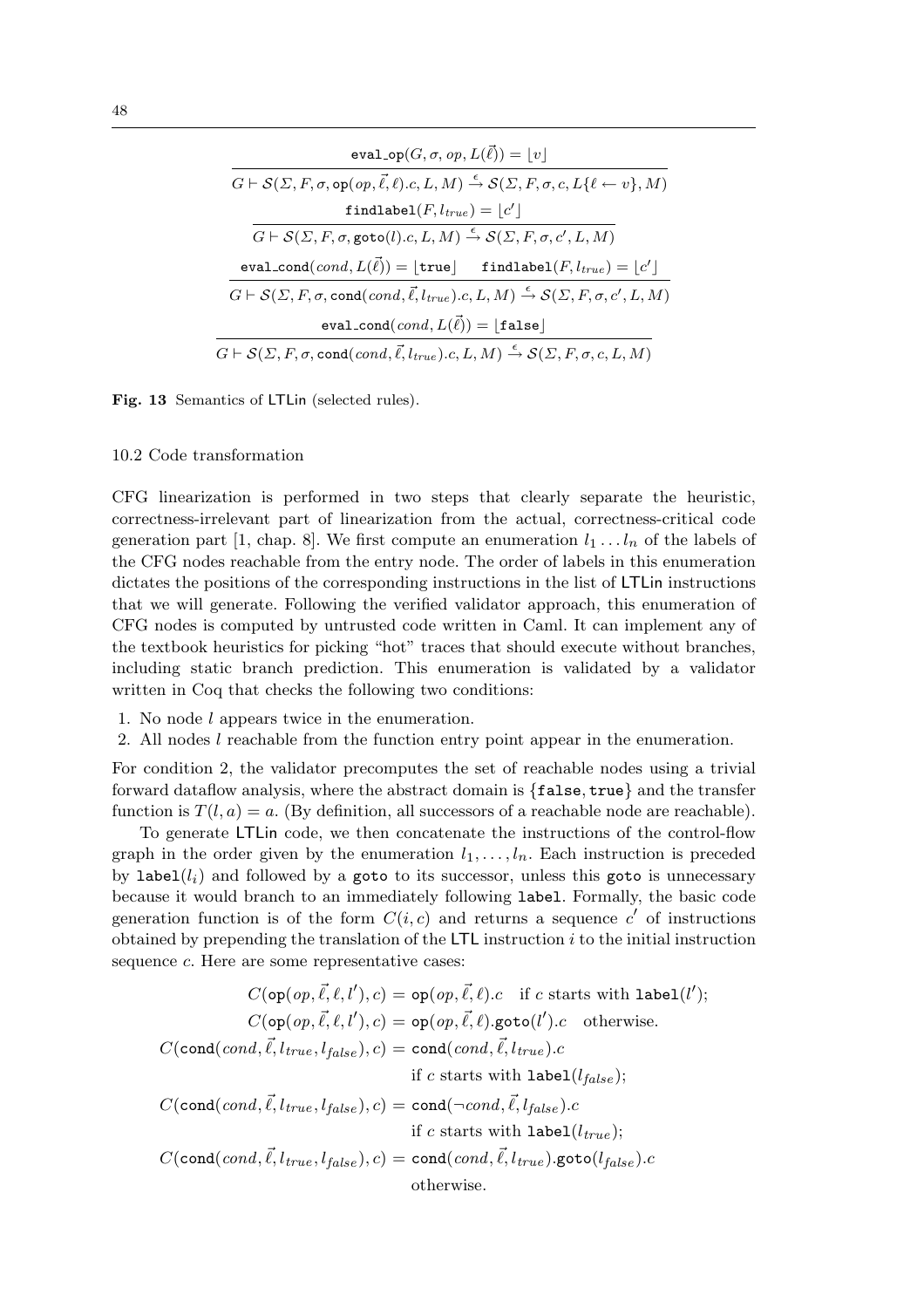This function is then iterated over the enumeration  $\vec{l}$  of CFG nodes, inserting the appropriate label instructions:

$$
C(F, \epsilon) = \epsilon
$$
  

$$
C(F, l.\vec{l}) = \texttt{label}(l).C(i, C(F, \vec{l})) \text{ if } F.\texttt{code}(l) = \lfloor i \rfloor
$$

#### 10.3 Semantic preservation

Each intra-function transition in the original LTL code corresponds to 2 or 3 transitions in the generated LTLin code: one to skip the label instruction, one to execute the actual instruction, and possibly one to perform the goto to the successor. The proof of semantic preservation is therefore based on a simulation diagram of the "plus" kind. The main invariant is: whenever the LTL program is at program point  $l$  in function  $F$ , the LTLin program is at the instruction sequence  $\texttt{findlabel}(F',l)$  in the translation  $F'$  of  $F$ .

$$
\llbracket F \rrbracket = \lfloor F' \rfloor \quad \Sigma \sim \Sigma'
$$
\n
$$
\text{findlabel}(F', l) = \lfloor c \rfloor \quad l \text{ is reachable from } F.\text{entropy} \text{int}
$$
\n
$$
\mathcal{S}(\Sigma, F, \sigma, l, L, M) \sim \mathcal{S}(\Sigma', F', \sigma, c, L, M)
$$

A pleasant surprise is that the simulation proof goes through under very weak assumptions about the enumeration of CFG nodes produced by the external heuristics: conditions (1) and (2) of section 10.2 are all it takes to guarantee semantic preservation. This shows that our presentation of linearization is robust: many trace picking heuristics can be tried without having to redo any of the semantic preservation proofs.

### 11 Spilling, reloading, and materialization of calling conventions

The next compilation pass finishes the register allocation process described in section 8 by inserting explicit "spill" and "reload" operations around uses of pseudo-registers that have been allocated stack slots. Additionally, calling conventions are materialized in the generated code by inserting moves to and from the conventional locations used for parameter passing around function calls.

### 11.1 The target language: Linear

Linear, the target language for this pass, is a variant of LTLin where the operands of arithmetic operations, memory accesses and conditional branches are restricted to machine registers instead of arbitrary locations. This is consistent with the RISC instruction set of our target processor. (Machine registers, written  $r_m$  so far, will now be written  $r$  for simplicity.) Two instructions getstack and setstack are provided to move data between machine registers and stack slots s.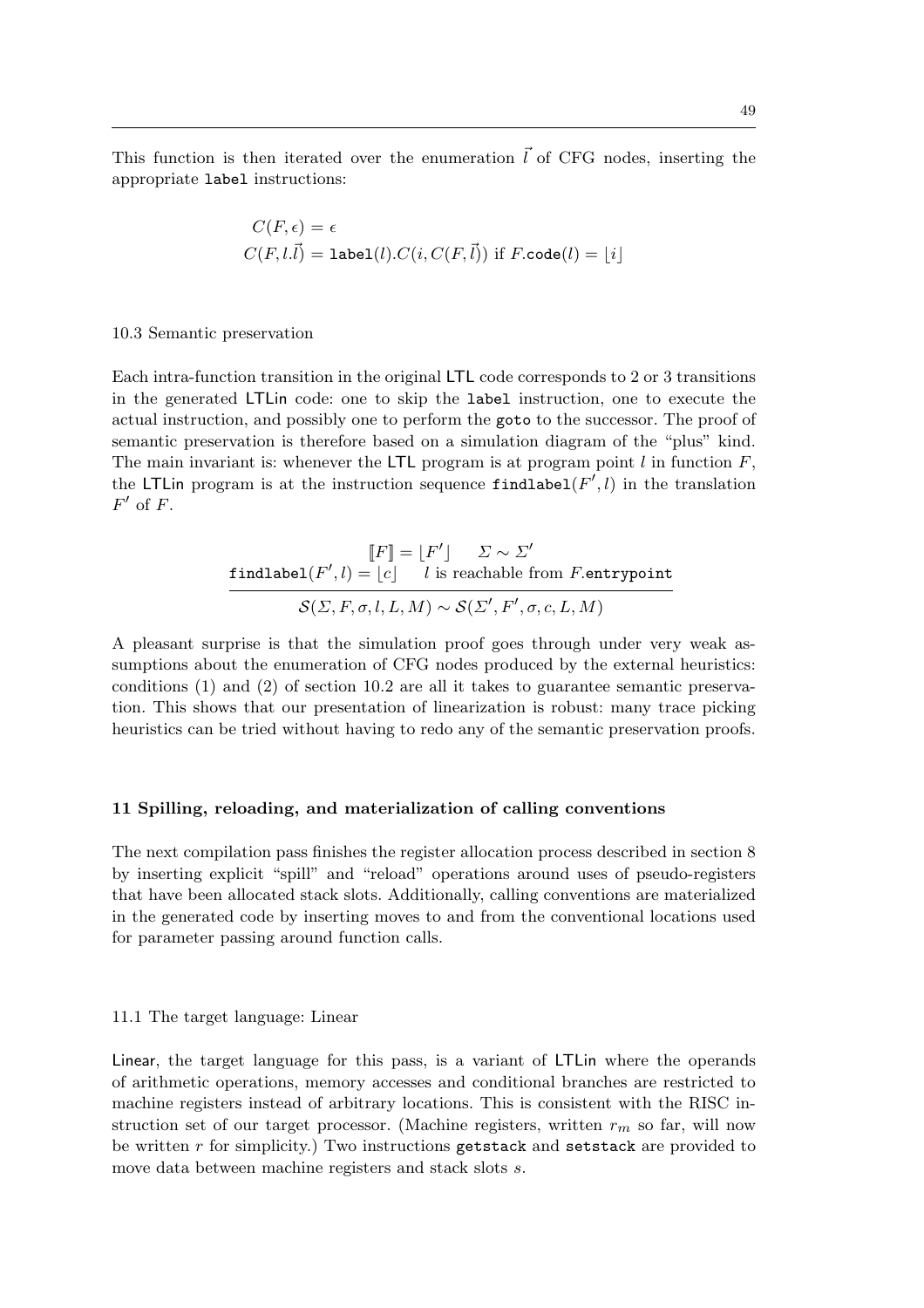Linear instructions:

|                        | $i$ : = getstack $(s,r)$   setstack $(r,s)$ | reading, writing a stack slot |
|------------------------|---------------------------------------------|-------------------------------|
|                        | $op(p, \vec{r}, r)$                         | arithmetic operation          |
|                        | $load(\kappa, mode, \vec{r}, r)$            | memory load                   |
|                        | store $(\kappa, mode, \vec{r}, r)$          | memory store                  |
|                        | call $(sig, (r   id))$                      | function call                 |
|                        | tailcall $(sig, (r   id))$                  | function tail call            |
|                        | cond(cond, $\vec{r}$ , $l_{true}$ )         | conditional branch            |
|                        | $\texttt{goto}(l)$                          | unconditional branch          |
|                        | label(l)                                    | definition of the label l     |
|                        | return                                      | function return               |
| Linear code sequences: |                                             |                               |
|                        | $c ::= i_1 \dots i_n$                       | list of instructions          |
| Linear functions:      |                                             |                               |
|                        | $F ::= \{ \text{sig} = sig;$                |                               |
|                        | stacksize $=n$ ;                            | size of stack data block      |
|                        | $code = c$                                  | instructions                  |
|                        |                                             |                               |

Another novelty of Linear is that call, tailcall and return instructions, as well as function definitions, no longer carry a list of locations for their parameters or results: the generated Linear code contains all the necessary move instructions to ensure that these parameters and results reside in the locations determined by the calling conventions. Correspondingly, call states and return states no longer carry lists of values: instead, they carry full location maps L where the values of arguments and results can be found at conventional locations, determined as a function of the signature of the called function.

|              | Program states: $S ::= \mathcal{S}(\Sigma, F, \sigma, c, L, M)$ | regular state  |
|--------------|-----------------------------------------------------------------|----------------|
|              | $\mathcal{C}(\Sigma, Fd, L, M)$                                 | call state     |
|              | $\mathcal{R}(\Sigma, L, M)$                                     | return state   |
| Call stacks: | $\Sigma ::= (\mathcal{F}(F, \sigma, c, L))^*$                   | list of frames |

As shown in the dynamic semantics for Linear (see figure 14), the behavior of locations across function calls is specified by two functions:  $\text{entryfun}(L)$  determines the locations on entrance to the callee as a function of the locations  $L$  before the call, and  $\texttt{exitfun}(L, L')$  determines the locations in the callee when the call returns as a function of the caller's locations before the call,  $L$ , and the callee's locations before the return,  $L'$ . In summary, processor registers are global, but some are preserved by the callee; local and incoming slots of the caller are preserved across the call; and the incoming slots on entrance to the callee are the outgoing slots of the caller.

| Location $l$                  | entryfun(L)(l)                     | $ext{fun}(L, L')(l)$                 |
|-------------------------------|------------------------------------|--------------------------------------|
|                               | L(r)                               | $L(r)$ if r is callee-save           |
|                               |                                    | $L'(r)$ if r is caller-save          |
| $local(\tau, \delta)$         | undef                              | $L(\texttt{local}(\tau, \delta))$    |
| incoming( $\tau$ , $\delta$ ) | $L(\text{outgoing}(\tau, \delta))$ | $L(\texttt{incoming}(\tau, \delta))$ |
| outgoing $(\tau, \delta)$     | undef                              | $L'(\text{incoming}(\tau, \delta))$  |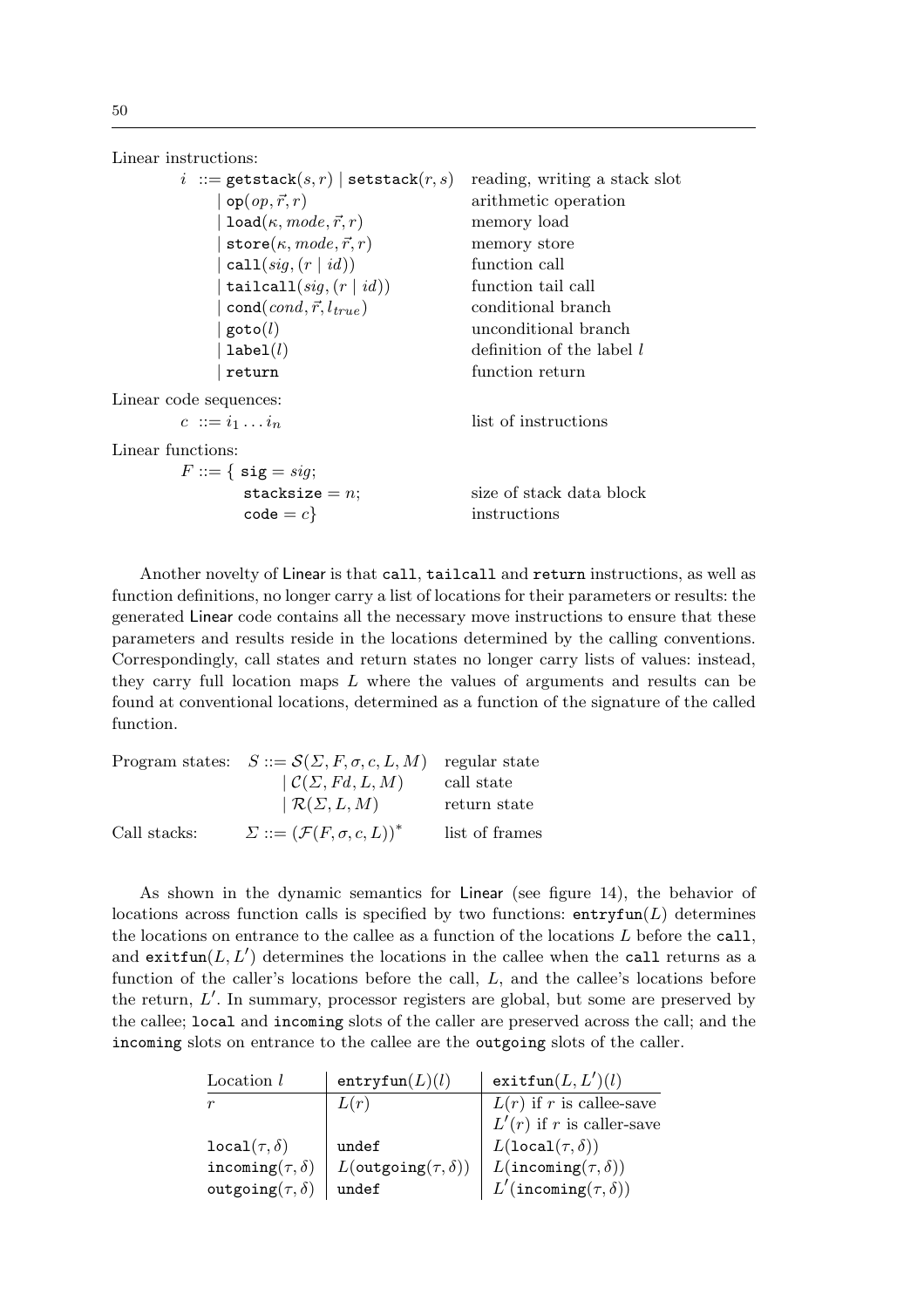eval\_op
$$
(G, \sigma, op, L(\vec{r})) = \lfloor v \rfloor
$$
  
\n
$$
\overline{G \vdash S(\Sigma, F, \sigma, op(op, \vec{r}, r).c, L, M) \stackrel{\epsilon}{\rightarrow} S(\Sigma, F, \sigma, c, L\{r \leftarrow v\}, M)}
$$
\n
$$
L(r) = \text{ptr}(b, 0) \quad \text{funct}(G, b) = \lfloor Fd \rfloor \quad Fd.\text{sig} = sig
$$
\n
$$
\overline{G \vdash S(\Sigma, F, \sigma, \text{call}(sig, r).c, L, M) \stackrel{\epsilon}{\rightarrow} C(\mathcal{F}(F, \sigma, c, L). \Sigma, Fd, L, M)}
$$
\n
$$
\underline{L(r)} = \text{ptr}(b, 0) \quad \text{funct}(G, b) = \lfloor Fd \rfloor \quad Fd.\text{sig} = sig \quad L' = \text{exitfun}(\Sigma.\text{top}.L, L)
$$
\n
$$
G \vdash S(\Sigma, F, \sigma, \text{tailcall}(sig, r).c, L, M) \stackrel{\epsilon}{\rightarrow} C(\Sigma, Fd, L', M)
$$
\n
$$
L' = \text{exitfun}(\Sigma.\text{top}.L, L)
$$
\n
$$
\overline{G \vdash S(\Sigma, F, \sigma, \text{return.c}, L, M) \stackrel{\epsilon}{\rightarrow} R(\Sigma, L', \text{free}(M, \sigma))}
$$
\n
$$
\text{alloc}(M, 0, F.\text{stacksize}) = (\sigma, M') \quad L' = \text{entryfun}(L)
$$
\n
$$
\overline{G \vdash C(\Sigma, \text{internal}(F), L, M) \stackrel{\epsilon}{\rightarrow} S(\Sigma, F.\text{code}, \sigma, F.\text{code}, L', M')}
$$
\n
$$
\underline{F \vdash F e(\vec{v}) \stackrel{\epsilon}{\Rightarrow} v} \quad \overline{v} = L(\text{loc\_arguments}(Fe.\text{sig})) \quad L' = L\{\text{loc\_result}(Fe.\text{sig}) \leftarrow v\}
$$
\n
$$
G \vdash C(\Sigma, \text{external}(F), L, M) \stackrel{\epsilon}{\rightarrow} R(\Sigma, L', M)
$$
\n
$$
G \vdash R(\mathcal{F}(F, \sigma, c, L_0). \Sigma, L, M) \stackrel{\epsilon}{\rightarrow} S(\Sigma, F, \sigma, c, L, M)
$$

Fig. 14 Semantics of Linear. The transitions not shown are similar to those of LTLin.

In other words, the entryfun and exitfun anticipate, at the level of the Linear semantics, the effect of future transformations (placement of stack slots in memory and insertion of function prologues and epilogues to save and restore callee-save registers) performed in the next compilation pass (section 12).

In the rules for tailcall and return of figure 14, the notation  $\Sigma$  top. L stands for the L component of the top frame in stack  $\Sigma$ . A suitable default is defined for an empty stack.

$$
(\mathcal{F}(F,\sigma,c,L).\Sigma).\mathtt{top}.L = L \qquad \epsilon.\mathtt{top}.L = (\ell \mapsto \mathtt{under})
$$

### 11.2 Code transformation

Our strategy for spilling and reloading is simplistic: each use of a spilled pseudo-register is preceded by a getstack instruction to reload the pseudo-register in a machine register, and each definition is followed by a setstack instruction that spills the result. No attempt is made to reuse a reloaded value, nor to delay spilling. We reserve 3 integer registers and 3 float registers to hold reloaded values and results of instructions before spilling. (This does not follow compiler textbooks, which prescribe re-running register allocation to assign registers to reload and spill temporaries. However, it is difficult to prove termination for this practice, and moreover it requires semantic reasoning about partially-allocated code.) The following case should give the flavor of the transformation:

$$
[\![\texttt{op}(\mathit{op},\vec{\ell},\ell).\mathit{c}]\!] = \texttt{let} \ \vec{r} = \texttt{regs\_for}(\vec{\ell}) \ \texttt{and} \ r = \texttt{reg\_for}(\ell) \ \texttt{in} \\ \texttt{reloads}(\vec{\ell},\vec{r}).\texttt{op}(\mathit{op},\vec{r},r).\texttt{spill}(r,\ell).[\![c]\!]
$$

reg for $(\ell)$  returns r if the location  $\ell$  is a machine register r, or a temporary register of the appropriate type if  $\ell$  is a stack slot. regs\_for( $\vec{\ell}$ ) does the same for a list of locations, using different temporary registers for each location.  $\text{spill}(r, \ell)$  generates the move or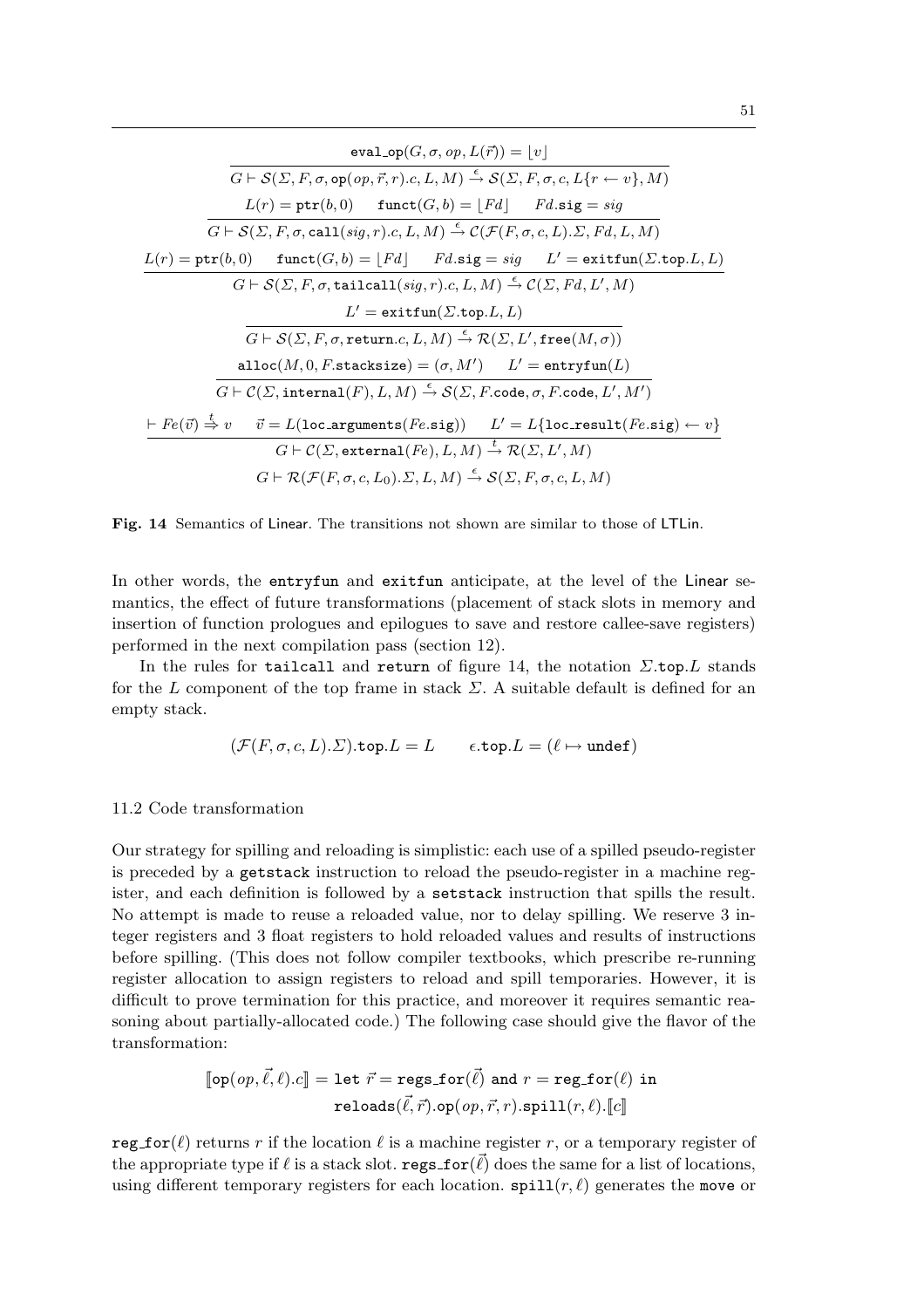setstack operation that sets  $\ell$  to the value of register  $r$ . Symmetrically,  $\mathsf{reloads}(\vec{\ell}, \vec{r})$ generates the move or getstack operations that set  $\vec{r}$  to the values of locations  $\vec{l}$ .

For call and tailcall instructions with signature sig and arguments  $\vec{l}$ , we insert moves from  $\vec{\ell}$  to the locations dictated by the calling conventions. These locations (a mixture of processor register and outgoing stack slots) are determined as a function  $\texttt{loc-arguments}(sig)$  of the signature sig of the called function. Likewise, the result of the call, which is passed back in the conventional location  $loc\_result(*sig*)$ , is moved to the result location of the call.

$$
\llbracket \texttt{call}(sig, id, \vec{\ell}, \ell).c \rrbracket = \texttt{parallel\_move}(\vec{\ell}, \texttt{loc\_arguments}(sig)).
$$
  

$$
\texttt{call}(sig, id). \texttt{spill}(\texttt{loc\_result}(sig), \ell). \llbracket c \rrbracket
$$

Symmetrically, at entry to a function  $F$ , we insert moves from  $\texttt{loc\_parameters}(F.\texttt{sig})$ to F.params. (loc\_parameters(sig) is loc\_arguments(sig) where outgoing slots are replaced by incoming slots.)

The moves inserted for function arguments and for function parameters must implement a parallel assignment semantics: some registers can appear both as sources and destinations, as in  $(r_1, r_2, r_3) := (r_2, r_1, r_4)$ . It is folklore that such parallel moves can be implemented by a sequence of elementary moves using at most one temporary register of each kind. Formulating the parallel move algorithm in Coq and proving its correctness was a particularly difficult part of this development. The proof is detailed in a separate paper [85].

#### 11.3 Semantic preservation

The correctness proof for the spilling pass is surprisingly involved because it needs to account for the fact that the location states  $L$  and memory states  $M$  differ significantly between the original LTLin code and the generated Linear code. An inessential source of difference is that the Linear code makes use of temporary registers and outgoing and incoming stack locations while the LTLin code does not. A deeper difference comes from the fact that, in LTLin, locations other than function parameters are consistently initialized to the undef value, while in Linear some of these locations (e.g. processor registers) just keep whatever values they had in the caller before the call instruction. Performing arithmetic over this undef value would cause the original LTLin program to go wrong, but it can still pass this value around, store it in memory locations, and read it back. Therefore, some undef values found in LTLin register and memory states can become any other value in the corresponding Linear location and memory states. To capture this fact, we use the "less defined than" ordering  $\leq$  between values defined by

$$
v \leq v' \stackrel{\text{def}}{=} v = v' \text{ or } v = \text{under}
$$

and extended to memory states as follows:

$$
M \leq M' \stackrel{\text{def}}{=} \forall \kappa, b, \delta, v, \texttt{load}(\kappa, M, b, \delta) = \lfloor v \rfloor \\ \Rightarrow \exists v', \texttt{load}(\kappa, M', b, \delta) = \lfloor v' \rfloor \land v \leq v'
$$

Leroy and Blazy [59, section 5.3] study the properties of this relation between memory states. It commutes nicely with the store, alloc and free operations over memory states.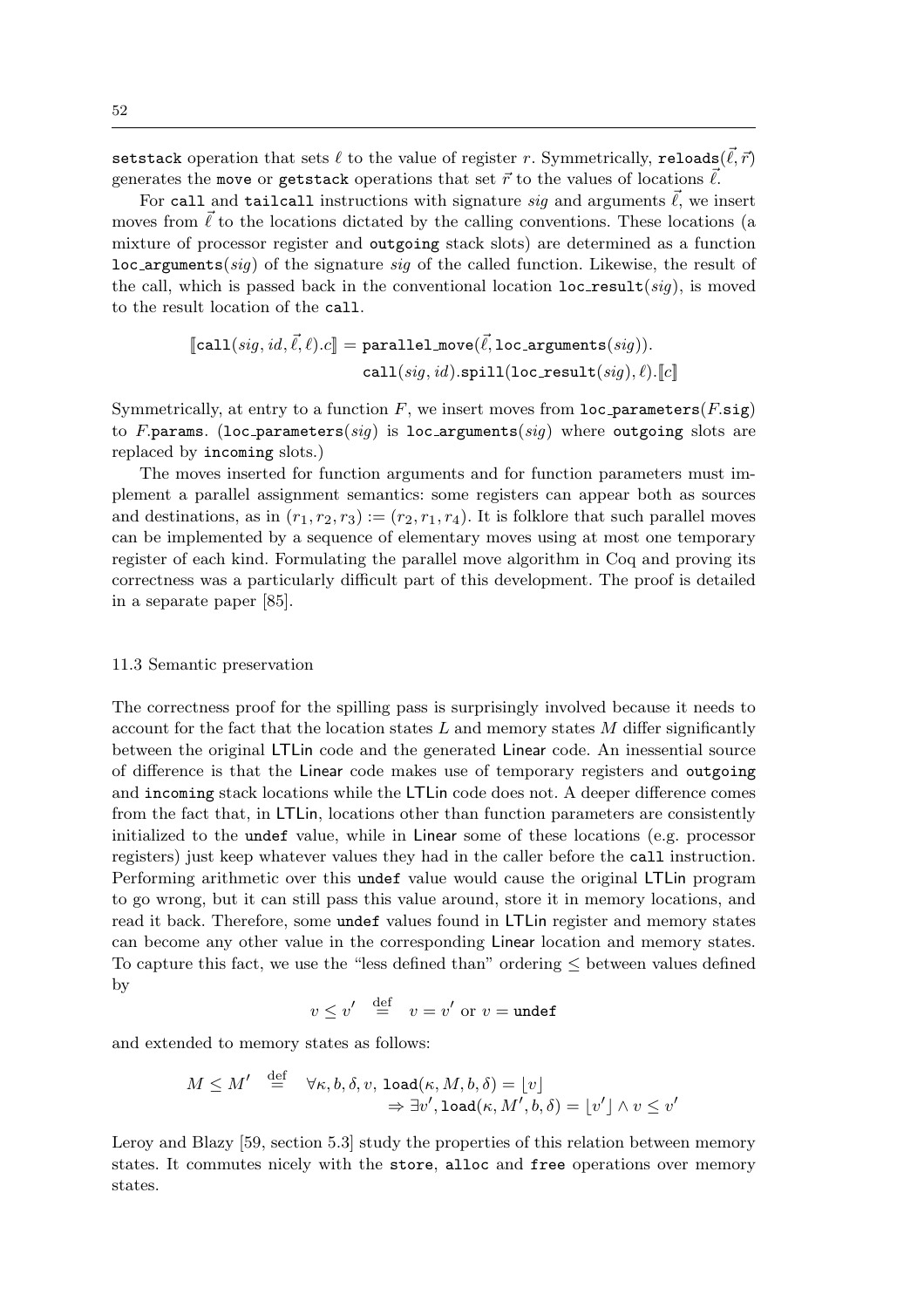Putting it all together, we define agreement  $L \leq L'$  between a LTLin location state  $L$  and a Linear location state  $L'$  as

 $L \leq L' \stackrel{\text{def}}{=} L(\ell) \leq L'(\ell)$  for all non-temporary registers or local stack slots  $\ell$ 

and define the invariant relating LTLin and Linear execution states as follows.

$$
\frac{\Sigma \sim \Sigma' : F.\texttt{sig} \quad L \le L' \quad M \le M'}{\mathcal{S}(\Sigma, F, \sigma, c, L, M) \sim \mathcal{S}(\Sigma', [\![F]\!], \sigma, [\![c]\!], L', M')}
$$
\n
$$
\frac{\Sigma \sim \Sigma' : Fd.\texttt{sig} \quad \vec{v} \le L'(\texttt{loc-arguments}(Fd.\texttt{sig})) \quad L' \approx \Sigma.\texttt{top}.L \quad M \le M'}{\mathcal{C}(\Sigma, Fd, \vec{v}, M) \sim \mathcal{C}(\Sigma', Fd, L', M')}
$$
\n
$$
\frac{\Sigma \sim \Sigma' : sig \quad v \le L'(\texttt{loc\_result}(sig)) \quad L' \approx \Sigma.\texttt{top}.L \quad M \le M'}{\mathcal{R}(\Sigma, v, M) \sim \mathcal{R}(\Sigma', L', M')}
$$

For call states and return states, the second premises capture the fact that the argument and return values can indeed be found in the corresponding locations dictated by the calling conventions, modulo the  $\leq$  relation between values. The third premises  $L' \approx \Sigma$  top. L say that the current location state  $L'$  and that of the caller  $\Sigma$  top. L assign the same values to any callee-save location. Finally, in the invariant  $\Sigma \sim \Sigma'$  : sig relating call stacks, a call signature  $sig$  is threaded through the call stack to make sure that the caller and the callee agree on the result type of the call, and therefore on the location used to pass the return value.

$$
\frac{sig.\texttt{res} = \lfloor \texttt{int} \rfloor}{\epsilon \sim \epsilon : sig}
$$
\n
$$
\frac{\Sigma \sim \Sigma' : F.\texttt{sig} \quad c' = \texttt{spill}(\texttt{loc\_result}(sig), \ell).[c]}{\mathcal{F}(\ell, F, \sigma, \texttt{postcall}(L), c). \Sigma \sim \mathcal{F}(\llbracket F \rrbracket, \sigma, L', c'). \Sigma' : sig}
$$

Armed with these definitions and the proof of the parallel move algorithm of [85], we prove semantic preservation for this pass using a simulation diagram of the "star" kind. The only part of the transformation that could cause stuttering is the elimination of a redundant move from  $\ell$  to  $\ell$ . To prove that stuttering cannot happen, it suffices to note that the length of the LTLin instruction sequence currently executing decreases in this case.

## 12 Construction of the activation record

The penultimate compilation pass lays out the activation record for each function, allocating space for stack slots and turning accesses to slots into memory loads and stores. Function prologues and epilogues are added to preserve the values of callee-save registers.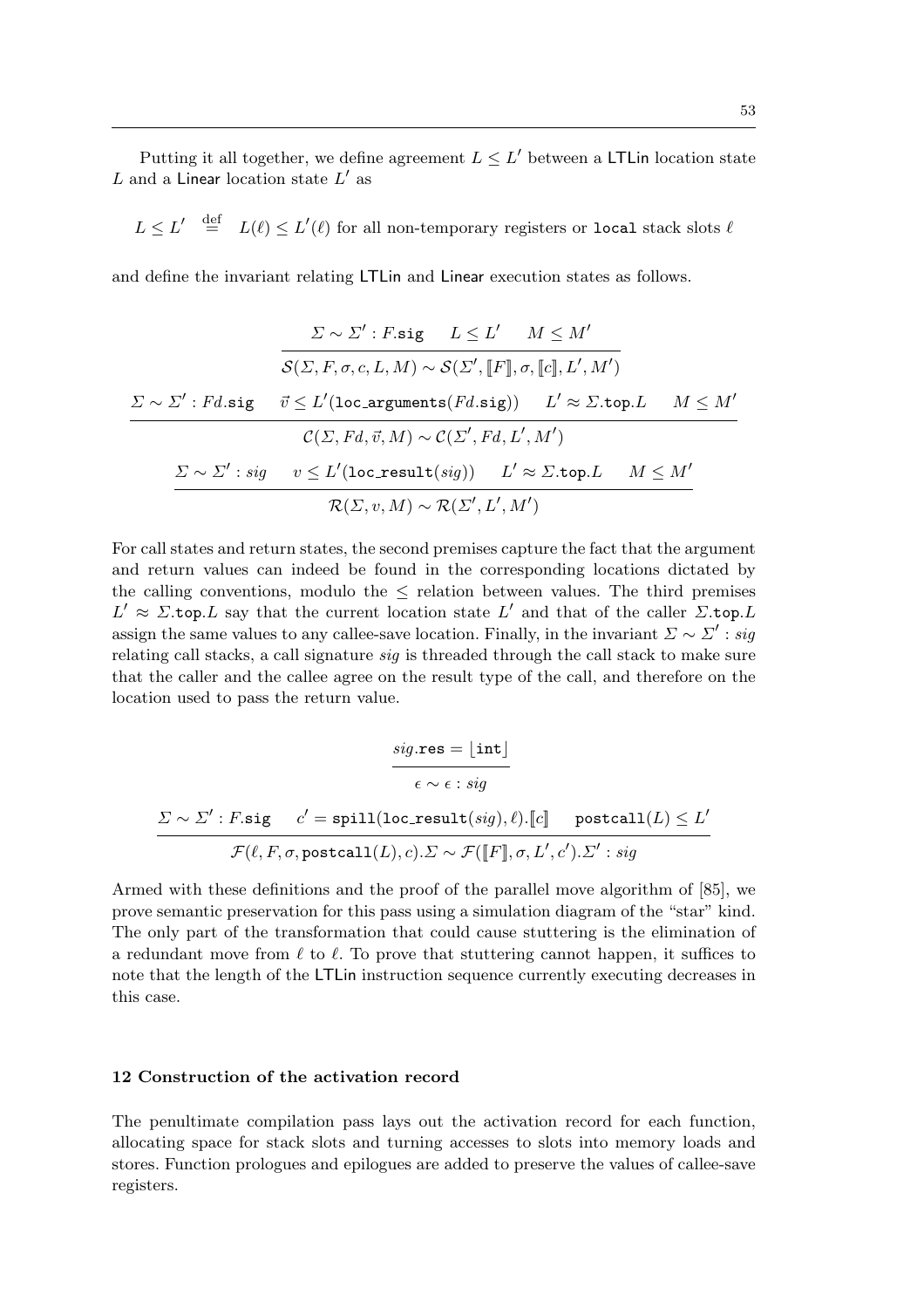12.1 The target language: Mach

The last intermediate language in our gentle descent towards assembly language is called Mach. It is a variant of Linear where the three infinite supplies of stack slots (local, incoming and outgoing) are mapped to actual memory locations in the stack frames of the current function (for local and outgoing slots) or the calling function (for incoming slots).

| Mach instructions: $i ::=$ setstack $(r, \tau, \delta)$ register to stack move |                                                                  |
|--------------------------------------------------------------------------------|------------------------------------------------------------------|
|                                                                                | $\mathbf{g}$ getstack $(\tau, \delta, r)$ stack to register move |
|                                                                                | getparent $(\tau, \delta, r)$ caller's stack to register move    |
| $\left  \ldots \right $                                                        | as in Linear                                                     |

In the three new move instructions,  $\tau$  is the type of the data moved and  $\delta$  its word offset in the corresponding activation record.

|                              | list of instructions                                                  |
|------------------------------|-----------------------------------------------------------------------|
|                              |                                                                       |
|                              | stack_high = n; upper bound of stack data block                       |
| stack_low = $n$ ;            | lower bound of stack data block                                       |
| $\mathtt{retaddr} = \delta;$ | offset of saved return address                                        |
| $\mathtt{link} = \delta;$    | offset of back link                                                   |
| $code = c$                   | instructions                                                          |
|                              | $c ::= i_1 \dots i_n$<br>Mach functions: $F ::= \{ \text{sig} = sig;$ |

Functions carry two byte offsets, retaddr and link, indicating where in the activation record the function prologue should save the return address into its caller and the back link to the activation record of its caller, respectively.

|              | Program states: $S ::= \mathcal{S}(\Sigma, F, \sigma, c, R, M)$ | regular states |
|--------------|-----------------------------------------------------------------|----------------|
|              | $\mathcal{C}(\Sigma, Fd, R, M)$                                 | call states    |
|              | $\mathcal{R}(\Sigma, R, M)$                                     | return states  |
| Call stacks: | $\Sigma ::= (\mathcal{F}(F, \sigma, ra, c))^*$                  | list of frames |

Semantically, the main difference between Linear and Mach is that, in Mach, the register state  $R$  mapping processor registers to values is global and shared between caller and callee. In particular,  $R$  is not saved in the call stack, and as shown in figure 15, there is no automatic restoration of callee-save registers at function return; instead, the Mach code generator produces appropriate setstack and getstack instructions to save and restore used callee-save registers at function prologues and epilogues.

The setstack and getstack instructions are interpreted as memory stores and loads relative to the stack pointer. We write  $\kappa(\tau)$  for the memory quantity appropriate for storing a value of type  $\tau$  without losing information, namely  $\kappa(int) = int32$  and  $\kappa$ (float) = float64. For the getparent instruction, we recover a pointer to the caller's stack frame by loading from the link location of our stack frame, then load from this pointer. This additional indirection is needed since, in our memory model, the callee's stack frame is not necessarily adjacent to that of the caller. This linking of stack frames is implemented by the rule for function entry.

The rules for call and function entry also make provisions for saving a return address within the caller's function code in the retaddr location of the activation record. This return address (a pointer to an instruction within a code block) becomes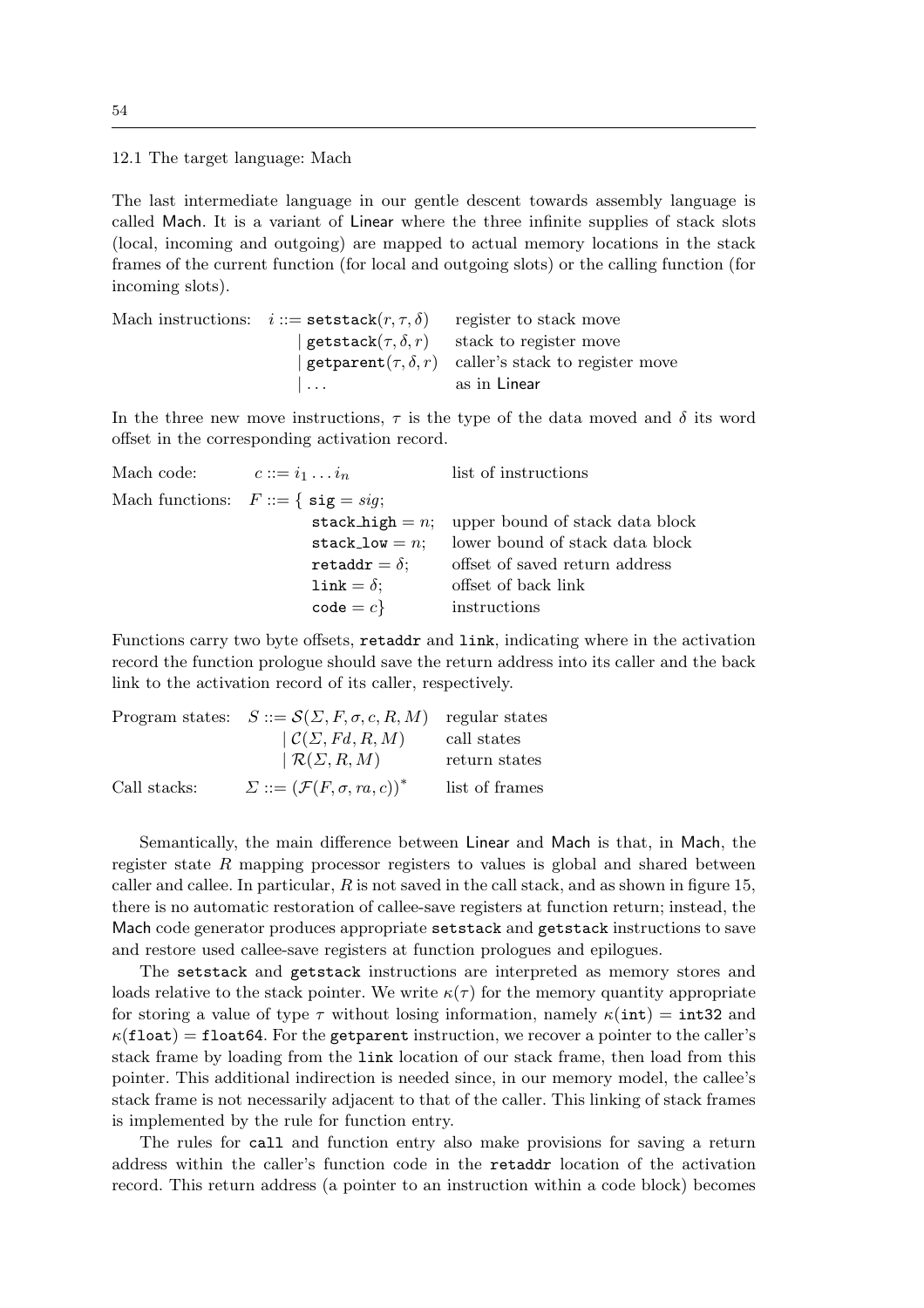| $\mathtt{loadstack}(\tau, M, \sigma, \delta) = \left\{ \begin{matrix} \mathtt{load}(\kappa(\tau), M, b, \delta' + \delta) & \text{if } \sigma = \mathtt{ptr}(b, \delta') \\ \emptyset & \text{otherwise} \end{matrix} \right.$                                                                      |
|-----------------------------------------------------------------------------------------------------------------------------------------------------------------------------------------------------------------------------------------------------------------------------------------------------|
| $\texttt{storestack}(\tau,M,\sigma,\delta,v) = \Big\{ \substack{\texttt{store}(\kappa(\tau),M,b,\delta'+\delta,v)} \quad \text{if} \ \sigma = \texttt{ptr}(b,\delta') \Big\}$<br>otherwise                                                                                                          |
| storestack $(\tau, M, \sigma, \delta, R(r)) =  M' $                                                                                                                                                                                                                                                 |
| $G \vdash \mathcal{S}(\Sigma, F, \sigma, \mathtt{setstack}(r, \tau, \delta).c, R, M) \stackrel{\epsilon}{\rightarrow} \mathcal{S}(\Sigma, F, \sigma, c, R, M')$                                                                                                                                     |
| loadstack $(\tau, M, \sigma, \delta) =  v $                                                                                                                                                                                                                                                         |
| $G \vdash \mathcal{S}(\Sigma, F, \sigma, \mathsf{getstack}(\tau, \delta, r).c, R, M) \stackrel{\epsilon}{\rightarrow} \mathcal{S}(\Sigma, F, \sigma, c, R\{r \leftarrow v\}, M)$                                                                                                                    |
| loadstack(int, M, $\sigma$ , F.link) = $ \sigma' $ loadstack( $\tau$ , M, $\sigma'$ , $\delta$ ) = $ v $                                                                                                                                                                                            |
| $G \vdash \mathcal{S}(\Sigma, F, \sigma, \texttt{getparent}(\tau, \delta, r).c, R, M) \stackrel{\epsilon}{\rightarrow} \mathcal{S}(\Sigma, F, \sigma, c, R\{r \leftarrow v\}, M)$                                                                                                                   |
| $R(r) = \text{ptr}(b,0)$ funct $(G,b) =  Fd $ $Fd.sig = sig$ retaddr $(F, c, ra)$                                                                                                                                                                                                                   |
| $G \vdash \mathcal{S}(\Sigma, F, \sigma, \text{call}(sig, r).c, R, M) \stackrel{\epsilon}{\rightarrow} \mathcal{C}(\mathcal{F}(F, \sigma, ra, c). \Sigma, Fd, R, M)$                                                                                                                                |
| $R(r) = \text{ptr}(b,0)$ funct $(G,b) =  Fd $ $Fd.\text{sig} = sig$<br>$\mathtt{loadstack(int, M, \sigma, F.1ink)} =  \Sigma.\mathtt{top.}\sigma  \quad \mathtt{loadstack(int, M, \sigma, F.retaddr)} =  \Sigma.\mathtt{top.}ra $                                                                   |
| $G \vdash \mathcal{S}(\Sigma, F, \sigma, \mathtt{tailcall}(sig, r).c, R, M) \stackrel{\epsilon}{\rightarrow} \mathcal{C}(\Sigma, Fd, R, M)$                                                                                                                                                         |
| $\mathtt{loadstack(int, M, \sigma, F.1ink)} = \lfloor \varSigma.\mathtt{top}.\sigma \rfloor \quad \mathtt{loadstack(int, M, \sigma, F.retaddr)} = \lfloor \varSigma.\mathtt{top}.ra \rfloor$                                                                                                        |
| $G \vdash \mathcal{S}(\Sigma, F, \sigma, \mathtt{return.c, R, M) \stackrel{\epsilon}{\rightarrow} \mathcal{R}(\Sigma, R, M)$                                                                                                                                                                        |
| $\mathtt{alloc}(M, F.\mathtt{stack\_low}, F.\mathtt{stack\_high}) = (b, M_1) \quad \sigma = \mathtt{ptr}(b, F.\mathtt{stack\_low})$<br>storestack(int, $M_1, \sigma, F.$ link, $\Sigma$ .top. $\sigma$ ) = $ M_2 $<br>storestack(int, $M_2$ , $\sigma$ , F.retaddr, $\Sigma$ .top. $ra$ ) = $ M_3 $ |
| $G \vdash \mathcal{C}(\Sigma, \texttt{internal}(F), R, M) \stackrel{\epsilon}{\to} \mathcal{S}(\Sigma, F, \sigma, F.\texttt{code}, R, M_3)$                                                                                                                                                         |

Fig. 15 Semantics of Mach (selected rules).

relevant in the next compilation pass (generation of assembly code), but it is convenient to reflect it in the semantics of Mach. To this end, the semantics is parameterized by a predicate retaddr( $F, c, ra$ ) that relates this return address ra with the caller's function  $F$  and the code sequence  $c$  that immediately follows the call instruction. In section 14.2, we will see how to define this predicate in a way that accurately characterizes the return address. The rules for return and tailcall contain premises that check that the values contained in the retaddr and link locations of the activation record were preserved during the execution of the function.

## 12.2 Code transformation

The translation from Linear to Mach proceeds in two steps. First, the Linear code is scanned to determine which stack slots and callee-save registers it uses. Based on this information, the activation record is laid out following the general shape pictured in figure 16. The total size of the record and the byte offsets for each of its areas are determined. From these offsets, we can define a function  $\Delta$  mapping callee-save registers, local and outgoing stack slots to byte offsets, as suggested in figure 16. (Note that these offsets are negative, while positive offsets within the activation frame correspond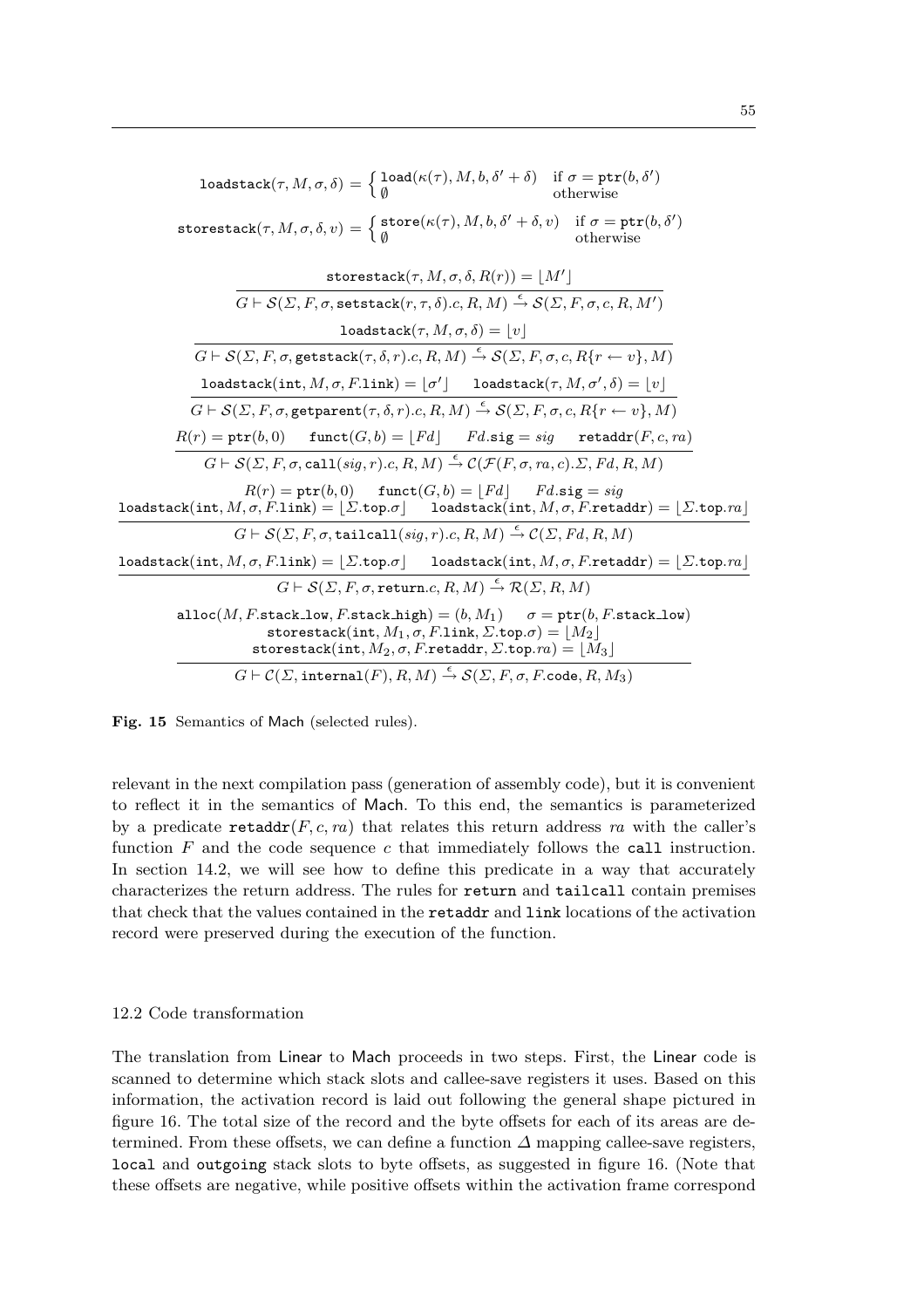

Fig. 16 Layout of Mach activation frames; mapping from Linear stack slots to frame locations.

to Cminor stack data. This choice is compatible with our pointer and memory model, where offsets in pointers are signed integers, and it simplifies the soundness proof.)

The generation of Mach code is straightforward. getslot and setslot Linear instructions are rewritten as follows:

> $[\text{getslot}(\text{local}(\tau, \delta), r)]] = \text{getstack}(\tau, \Delta(\text{local}(\tau, \delta)), r)$  $[\text{getsbot}(\text{outgoing}(\tau, \delta), r)] = \text{getstack}(\tau, \Delta(\text{outgoing}(\tau, \delta)), r)$  $[\text{getsbot}(incoming(\tau, \delta), r)] = \text{getparent}(\tau, \Delta(\text{outgoing}(\tau, \delta)), r)$  $[\textsf{setslot}(r, \textsf{local}(\tau, \delta))] = \textsf{setstack}(r, \tau, \Delta(\textsf{local}(\tau, \delta)))$  $[\textsf{setslot}(r, \textsf{outgoing}(\tau, \delta))] = \textsf{setstack}(r, \tau, \Delta(\textsf{outgoing}(\tau, \delta)))$

Moreover, instructions to save and restore the callee-save registers  $r_1, \ldots, r_n$  used in the function are inserted as function epilogue and prologue:

$$
\llbracket \texttt{return} \rrbracket = \dots \texttt{getstack}(\tau(r_i), \Delta(r_i), r_i) \dots \texttt{return}
$$

$$
\llbracket F \rrbracket = \{\texttt{code} = \dots \texttt{setstack}(r_i, \tau(r_i), \Delta(r_i)) \dots \llbracket F.\texttt{code} \rrbracket; \dots \}
$$

Moreover, the translation of a function  $||F||$  must fail if the "frame" part of the activation record (everything except the Cminor stack data) is bigger than  $2^{31}$  bytes. Indeed, in this case the signed integer offsets used to access locations within the activation record would overflow, making it impossible to access some frame components.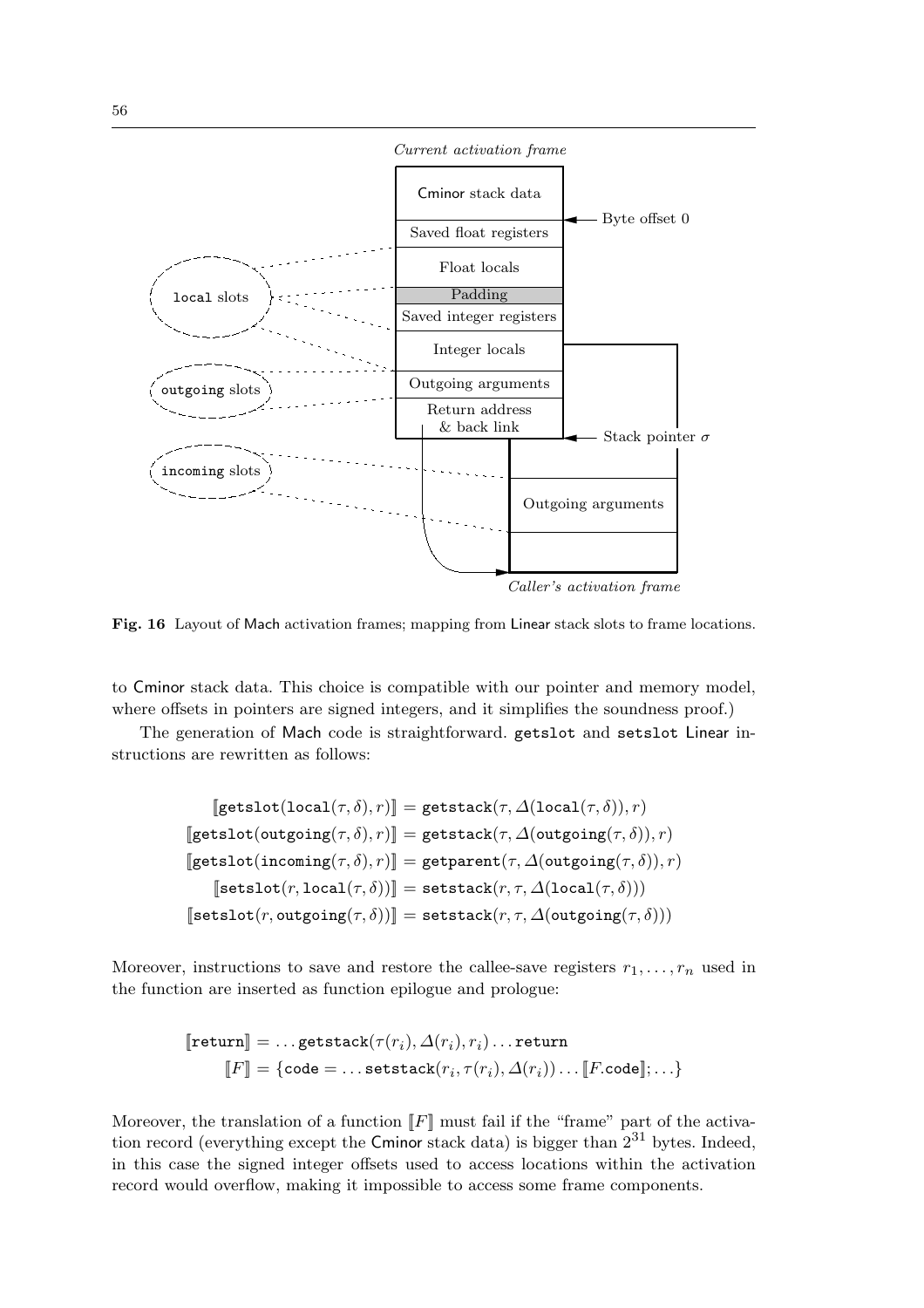### 12.3 Semantic preservation

While the code transformation outlined above is simple, its proof of correctness is surprisingly difficult, mostly because it entails reasoning about memory separation properties (between areas of the activation record and between different activation records). To manage this complexity, we broke the proof in two sub-proofs, using an alternate semantics for Mach to connect them.

In this alternate semantics, the "frame" part of activation records does not reside in memory; instead, its contents are recorded separately in a component  $\Phi$  of regular states. This environment  $\Phi$  maps (type, byte offset) pairs to values, taking overlap into account in the style of the maps L from locations to values introduced in section 8.1. Each function activation has its own frame environment  $\Phi$ , saved and restored from the call stack  $\Sigma$ . In the alternate semantics for Mach, the getstack and setstack instructions are reinterpreted as accesses and updates to  $\Phi$ , and get parent instructions as accesses to  $\Sigma$ .top. $\Phi$ .

The first part of the proof shows a simulation diagram of the "plus" kind between executions of the original Linear code and executions of the generated Mach code using the alternate semantics outlined above. Thanks to the alternate semantics, memory states are identical between pairs of matching Linear and Mach states. The main invariant to be enforced is agreement between, on the Linear side, the location states L and  $\Sigma$ .top. L of the current and calling functions and, on the Mach side, the register state R and the frame states  $\Phi$  and  $\Sigma'$ .top. $\Phi$ . This agreement captures the following conditions:

- $-L(r) = R(r)$  for all registers r;
- $L(s) = \Phi(\tau, \Delta(s))$  for all local and outgoing stack slots s of type  $\tau$  used in the current function;
- $-L(s) = \Sigma'.top.\Phi(\tau, \Delta(s))$  for all incoming slots s of type  $\tau$  used in the current function;
- Σ.top.  $L(r) = \Phi(\tau, \Delta(r))$  for all callee-save registers r of type  $\tau$  used in the current function;
- $\Sigma$  top.  $L(r) = R(r)$  for all callee-save registers r not used in the current function.

The preservation of agreement during execution steps follows mainly from separation properties between the various areas of activation records.

The second part of the proof shows a lock-step simulation result between executions of Mach programs that use the alternate and standard semantics, respectively. Here, the memory states M (of the alternate semantics) and  $M'$  (of the standard semantics) differ: for each activation record b, the block  $M'(b)$  is larger than the block  $M(b)$  (because it contains additional "frame" data), but the two blocks have the same contents on byte offsets valid for  $M(b)$  (these offsets correspond to the Cminor stack data). We capture this connection between memory states by the "memory extension" ordering  $M \leq M'$ :

$$
M\leq M'\ \stackrel{\mathrm{def}}{=}\ \forall \kappa, b, \delta, v,\ \mathtt{load}(\kappa, M, b, \delta) = \lfloor v\rfloor \Longrightarrow \mathtt{load}(\kappa, M', b, \delta) = \lfloor v\rfloor
$$

Leroy and Blazy [59, section 5.2] study the properties of this relation between memory states and shows that it commutes nicely with the store, alloc and free operations over memory states.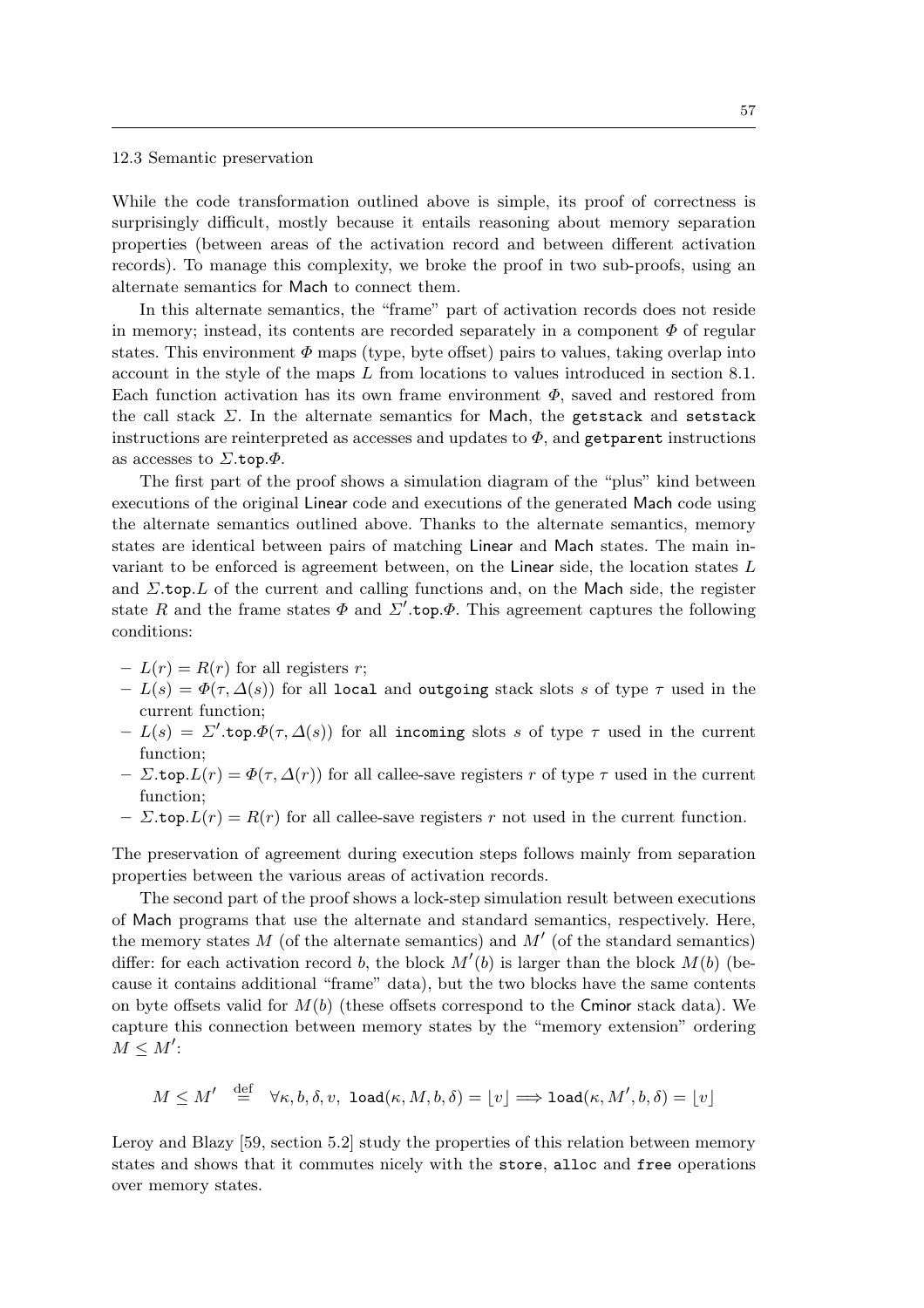Another invariant that we must maintain is that the contents of the block  $M'(b)$ agree with the frame state  $\Phi$  of the alternate Mach semantics:

$$
F, M, M' \models \Phi \sim b, \delta \stackrel{\text{def}}{=} \begin{array}{c} b \text{ is valid in } M \wedge \mathcal{L}(M, b) = 0 \\ \wedge \mathcal{L}(M', b) = F.\text{stack\_low } \wedge \mathcal{H}(M', b) \ge 0 \\ \wedge \delta = F.\text{stack\_low mod } 2^{32} \\ \wedge \forall \tau, n, \quad F.\text{stack\_low } \le n \wedge n + |\tau| \le 0 \Longrightarrow \\ \text{load}(\kappa(\tau), M', b, n) = |\Phi(\tau, n)| \end{array}
$$

The invariant between alternate Mach states and standard Mach states is, then, of the following form:

$$
\frac{\Sigma \sim \Sigma' \quad F, M, M' \models \Phi \sim \sigma, \delta \quad M \le M' \quad \Sigma' \prec \sigma}{\mathcal{S}(\Sigma, F, \text{ptr}(\sigma, \delta), c, R, \Phi, M) \sim \mathcal{S}(\Sigma', F, \text{ptr}(\sigma, \delta), c, R, M')}
$$

The notation  $\mathcal{L}' \prec \sigma$  means that the stack blocks  $\sigma_1, \ldots, \sigma_n$  appearing in the call stack  $\Sigma'$  are such that  $\sigma > \sigma_1 > \ldots > \sigma_n$  and are therefore pairwise distinct. To complete the proof of simulation between the alternate and standard semantics for Mach, we need to exploit well-typedness properties. The frame environments  $\Phi$  used in the alternate semantics of Mach satisfy the classic "good variable" property  $\Phi\{(\tau,\delta) \leftarrow v\}(\tau,\delta) = v$ regardless of whether the value v matches the claimed type  $\tau$ . However, once frames are mapped to memory locations, writing e.g. a float value with memory quantity int32 and reading it back with the same memory quantity results in undef, not the stored value. More precisely:

**Lemma 8** Assume storestack $(\tau, M, \sigma, \delta, v) = |M'|$ . Then, loadstack $(\tau, M', \sigma, \delta) = |v|$  if and only if  $v : \tau$  (as defined in section 3.2).

Therefore, we need to exploit the well-typedness of the Mach code in a trivial int-orfloat type system in the style of section 4.3 to ensure that the values  $v$  stored in a stack location of type  $\tau$  always semantically belong to type  $\tau$ . We say that a Mach alternate execution state  $S$  is well typed if

- $-$  all functions and code sequences appearing in S are well typed;
- all abstract frames Φ appearing in S are such that ∀τ, δ, Φ(τ, δ) : τ ;
- all register states R appearing in S are such that  $\forall r, R(r) : \tau(r)$ .

We can then prove a "subject reduction" lemma showing that well-typedness is preserved by transitions.

**Lemma 9** If  $G \vdash S \stackrel{t}{\rightarrow} S'$  in the Mach abstract semantics and S is well typed, then S' is well typed.

Combining this well-typedness property with the invariant between alternate and standard Mach states, we prove the following lock-step simulation result between the two Mach semantics.

**Lemma 10** If  $G \vdash S_1 \stackrel{t}{\rightarrow} S'_1$  in the Mach abstract semantics and  $S_1$  is well typed and  $S_1 \sim S_2$ , there exists  $S_2'$  such that  $G \vdash S_2 \stackrel{t}{\rightarrow} S_2'$  in the standard semantics and  $S'_1 \sim S'_2$ .

Semantic preservation for the compiler pass that constructs activation records then follows from the two sub-proofs of simulation outlined above.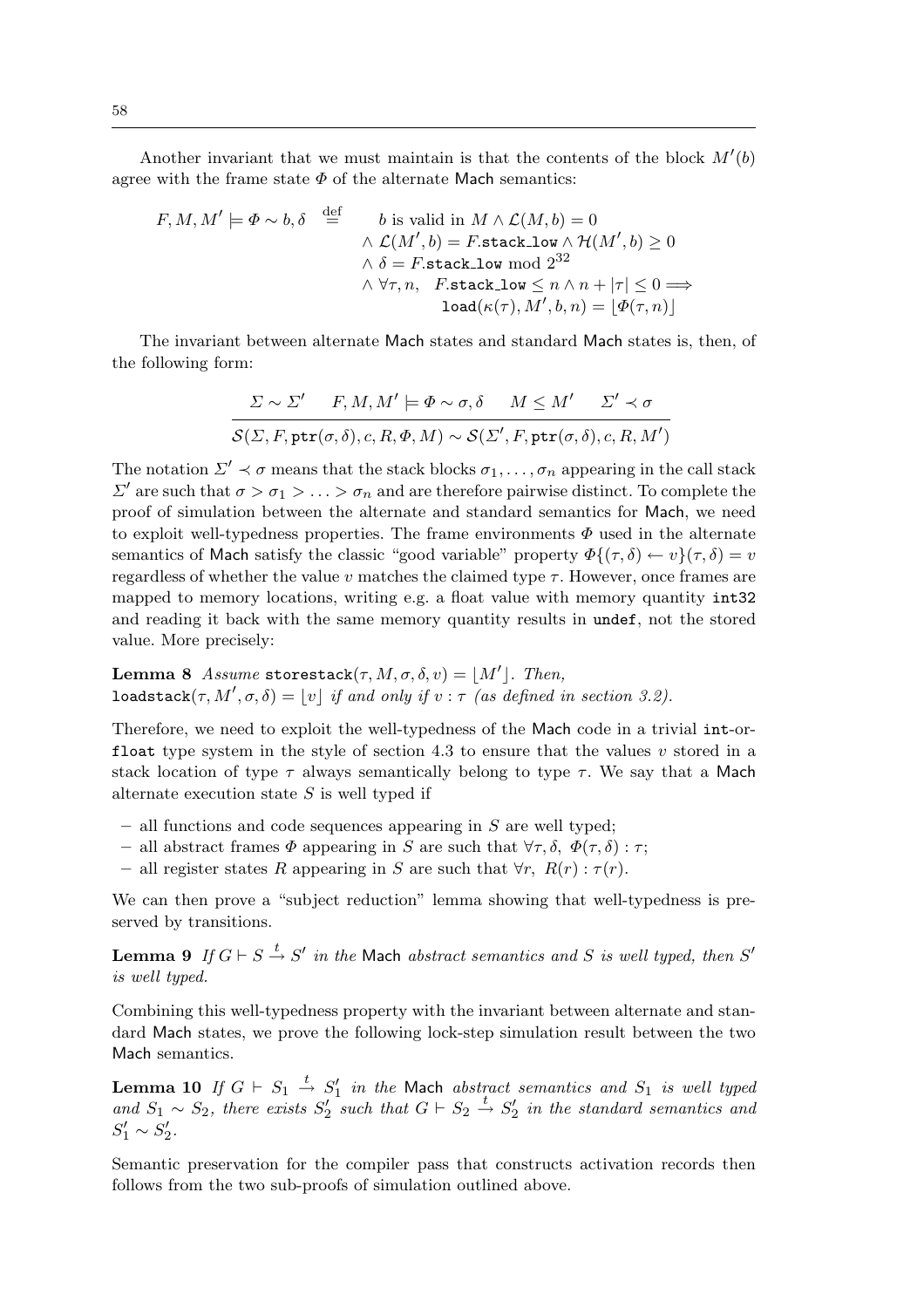| Machine instructions: |        |       |       |        |        |
|-----------------------|--------|-------|-------|--------|--------|
| add                   | blr    | fcmpu | lfsx  | nand   | stfdx  |
| addi                  | bt     | fdiv  | lha   | nor    | stfs   |
| addis                 | cmp1w  | fmadd | lhax  | or     | stfsx  |
| addze                 | cmplwi | fmr   | lhz   | orc    | sth    |
| and.                  | cmpW   | fmsub | lhzx  | ori    | sthx   |
| andc                  | cmpwi  | fmul  | lwz   | oris   | stw    |
| andi.                 | cror   | fneg  | lwzx  | rlwinm | stwx   |
| andis.                | divw   | frsp  | mfcr  | slw    | subfc  |
| b                     | divwu  | fsub  | mflr  | sraw   | subfic |
| bctr                  | eqv    | 1bz   | m r   | srawi  | xor    |
| bctrl                 | extsb  | lbzx  | mtctr | srw    | xori   |
| bf                    | extsh  | lfd   | mtlr  | stb    | xoris  |
| bl                    | fabs   | lfdx  | mulli | stbx   |        |
| bs                    | fadd   | lfs   | mullw | stfd   |        |

Macro-instructions:

allocframe, freeframe: allocation and deallocation of a stack frame lfi: load a floating-point constant in a float register fcti, fctiu: conversion from floats to integers ictf, iuctf: conversion from integers to floats

Fig. 17 The subset of PowerPC instructions used in Compcert.

## 13 The output language: PowerPC assembly language

The target language for our compiler is PPC, an abstract syntax for a subset of the PowerPC assembly language [47], comprising 82 of the 200+ instructions of this processor, plus 7 macro-instructions. The supported instructions are listed in figure 17.

13.1 Syntax

The syntax of PPC has the following shape:

| Integer registers: | $r_i ::=$ RO   R1      R31                                                                                                                                     |
|--------------------|----------------------------------------------------------------------------------------------------------------------------------------------------------------|
| Float registers:   | $r_f ::=$ F0   F1      F31                                                                                                                                     |
| Condition bits:    | $r_c ::=$ CRO   CR1   CR2   CR3                                                                                                                                |
| Constants:         | $cst ::= n \mid \texttt{lo16}(id + \delta) \mid \texttt{hi16}(id + \delta)$                                                                                    |
| Instructions:      | $i ::=$ label $(lbl)  $ bt $(r_c, lbl)$<br>$\mid \mathtt{add}(r_i,r'_i,r''_i)\mid \mathtt{addi}(r_i,r'_i,cst)$<br>$ \operatorname{fadd}(r_f,r_f',r_f'') \dots$ |
|                    |                                                                                                                                                                |

Internal functions:  $F ::= i^*$ 

PPC is an assembly language, not a machine language. This is apparent in the use of symbolic labels in branch instructions such as bt, and in the use of symbolic constants  $\text{Lo16}(id + \delta)$  and  $\text{hi16}(id + \delta)$  as immediate operands of some instructions. (These constants, resolved by the linker, denote the low-order and high-order 16 bits of the memory address of symbol *id* plus offset  $\delta$ .)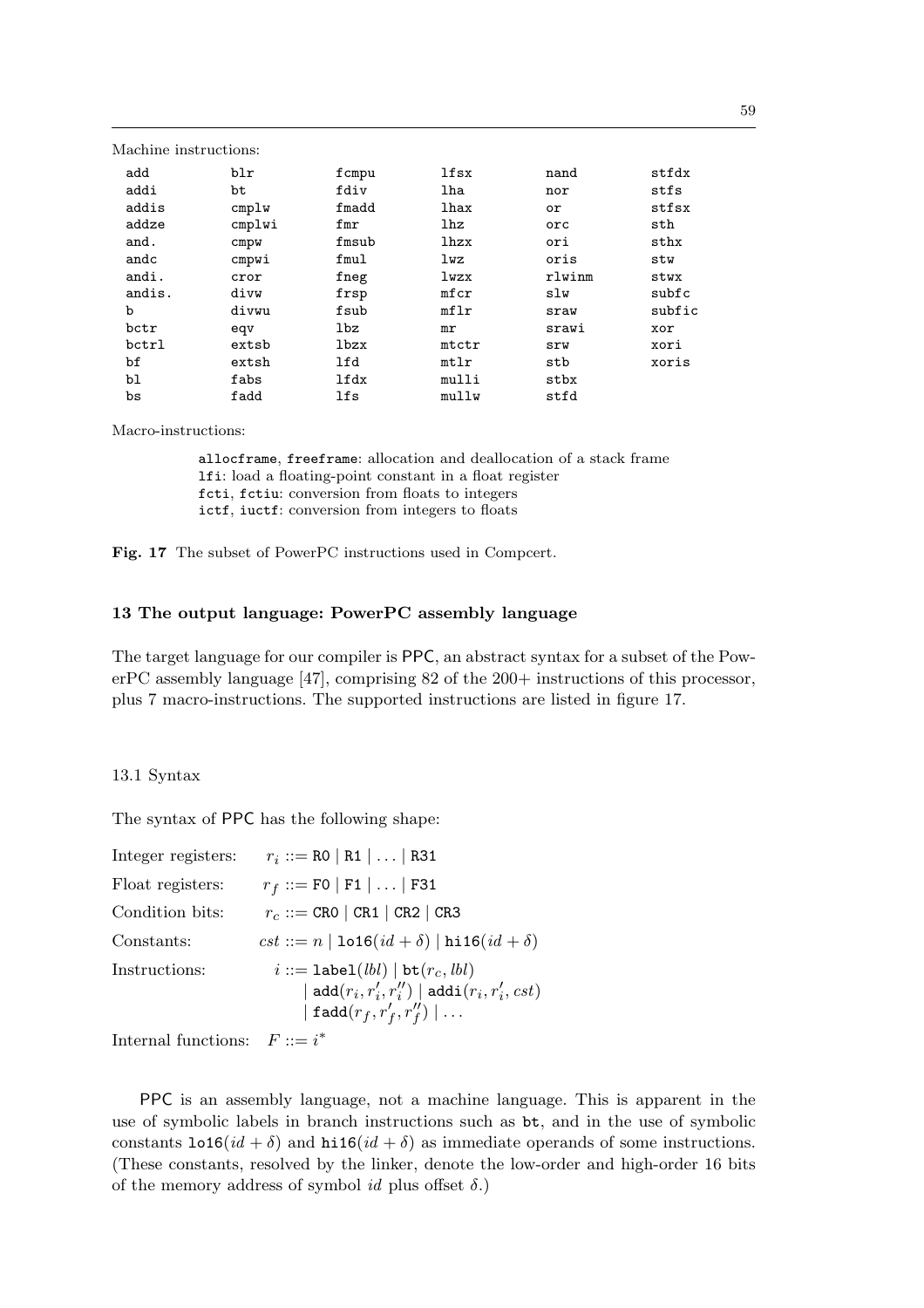60

Moreover, PPC features a handful of macro-instructions that expand to canned sequences of actual instructions during pretty-printing of the abstract syntax to concrete assembly syntax. These macro-instructions include allocation and deallocation of the stack frame (mapped to arithmetic on the stack pointer register), conversions between integers and floats (mapped to memory transfers and complicated bit-level manipulations of IEEE floats), and loading of a floating-point literal (mapped to a load from a memory-allocated constant). The reason for treating these operations as basic instructions is that the memory model and the axiomatization of IEEE float arithmetic that we use are too abstract to verify the correctness of the corresponding canned instruction sequences. (For example, our memory model cannot express that two abstract stack frames are adjacent in memory.) We leave this verification to future work, but note that these canned sequences of instructions are identical to those used by GCC and other PowerPC compilers and therefore have been tested extensively.

#### 13.2 Semantics

Program states in PPC are pairs  $S ::= (R, M)$  of a memory state M and a register state R associating values to the processor registers that we model, namely integer registers  $r_i$ , floating-point registers  $r_f$ , bits 0 to 3 of the condition register CR, the program counter PC, and the special "link" and "counter" registers LR and CTR.

The core of PPC's operational semantics is a transition function  $T(i, S) = |S'|$  that determines the state  $S'$  after executing instruction i in initial state S. In particular, the program counter PC is incremented (for fall-through instructions) or set to the branch target (for branching instructions). We omit the definition of T in this article, as it is a very large case analysis, but refer the reader to the Coq development for more details. The semantics of PPC, then, is defined by just two transition rules:

$$
R(\text{PC}) = \text{ptr}(b, n) \qquad G(b) = \lfloor \text{internal}(c) \rfloor \qquad c \#n = \lfloor i \rfloor
$$
\n
$$
T(i, (R, M)) = \lfloor (R', M') \rfloor
$$
\n
$$
G \vdash (R, M) \stackrel{\epsilon}{\to} (R', M')
$$
\n
$$
R(\text{PC}) = \text{ptr}(b, 0) \qquad G(b) = \lfloor \text{external}(Fe) \rfloor
$$
\n
$$
\text{extcall arguments}(R, M, Fe.\text{sig}) = \lfloor \vec{v} \rfloor \qquad Fe(\vec{v}) \stackrel{t}{\to} v
$$
\n
$$
R' = R\{\text{PC} \leftarrow R(\text{LR}), \text{ extend result}(Fe.\text{sig}) \leftarrow v\}
$$
\n
$$
G \vdash (R, M) \stackrel{t}{\to} (R', M)
$$

The first rule describes the execution of one PPC instruction within an internal function. The notation  $c\#n$  denotes the  $n^{\text{th}}$  instruction in the list c. The first three premises model abstractly the act of reading and decoding the instruction pointed to by the program counter PC. For simplicity, we consider that all instructions occupy one byte in memory, so that incrementing the program counter corresponds to branching to the next instruction. It would be easy to account for variable-length instructions (e.g. 4 bytes for regular instructions, 0 for labels, and 4n bytes for macro-instructions). The second rule describes the big-step execution of an invocation of an external function. The extcall\_arguments function extracts the arguments to the call from the registers and stack memory locations prescribed by the signature of the external call; likewise, extcall\_result denotes the register where the result must be stored. Conventionally,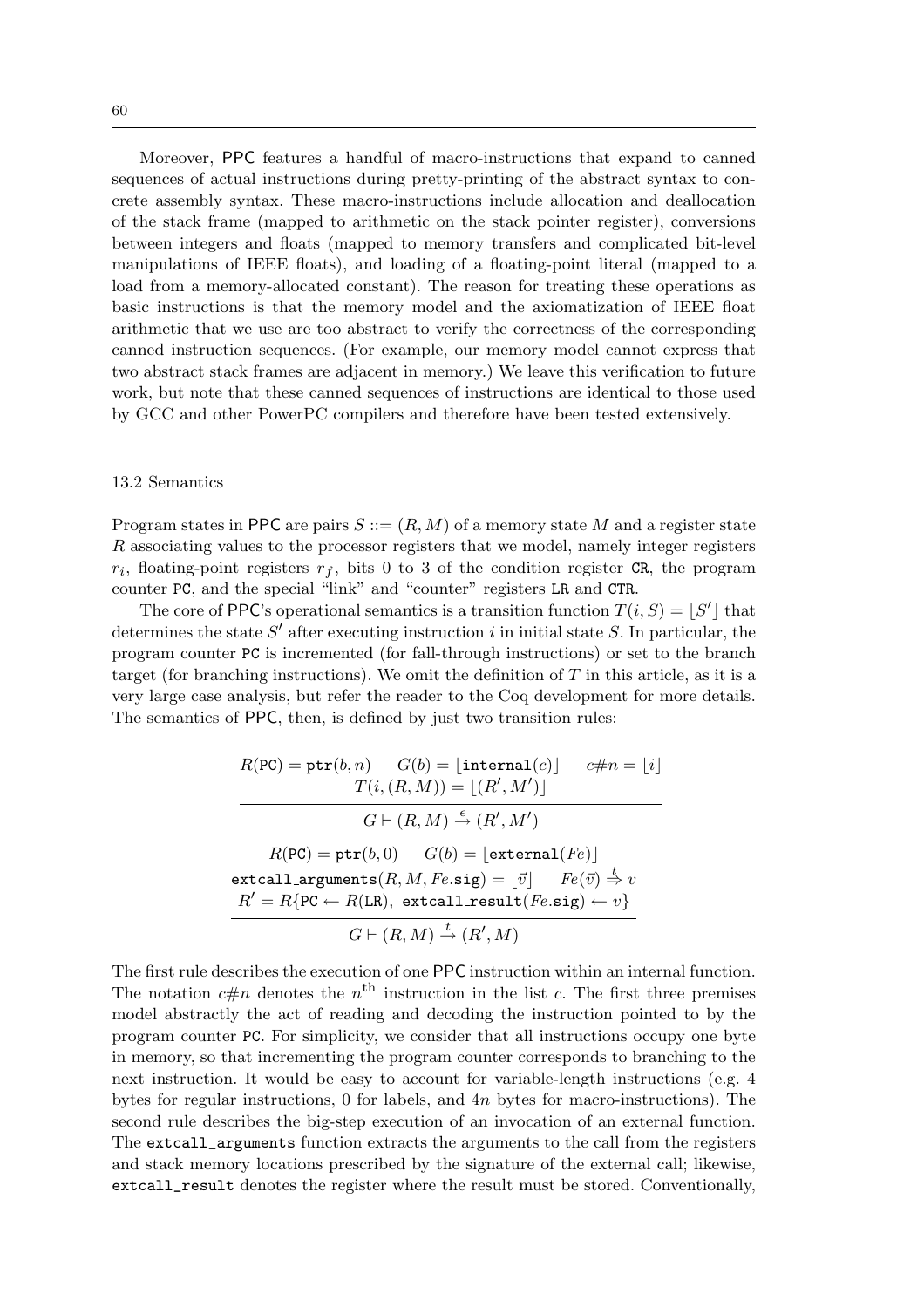the address of the instruction following the call is found in register LR; setting PC to  $R(LR)$  therefore returns to the caller.

#### 13.3 Determinism

Determinism of the target language plays an important role in the general framework described in section 2. It is therefore time to see whether the semantics of PPC is deterministic. In the general case, the answer is definitely "no": in the rule for external function calls, the result value  $v$  of the call is unconstrained and can take any value, resulting in different executions for the same PPC program. However, this is a form of external nondeterminism: the choice of the result value  $v$  is not left to the program, but is performed by the "world" (operating system, user interaction, . . . ) in which the program executes. As we now formalize, if the world is deterministic, so is the semantics of PPC. A deterministic world is modeled as a partial function  $W$  taking the identifier of an external call and its argument values and returning the result value of the call as well as an updated world W'. A finite trace t or infinite trace T is legal in a world W, written  $W \models t$  or  $W \models T$ , if the result values of external calls recorded in the trace agree with what the world  $W$  imposes:

$$
W \models \epsilon \qquad \frac{W(id, \vec{v}) = \lfloor v, W' \rfloor \quad W' \models t}{W \models id(\vec{v} \mapsto v).t}
$$

$$
\frac{W(id, \vec{v}) = \lfloor v, W' \rfloor \quad W' \models T}{W \models id(\vec{v} \mapsto v).T}
$$

We extend this definition to program behaviors in the obvious way:

$$
\cfrac{W \models t}{W \models \text{converges}(t,n)} \qquad \cfrac{W \models T}{W \models \text{diverges}(T)} \qquad \cfrac{W \models t}{W \models \text{goeswrong}(t)}
$$

We could expect that a PPC program has at most one behavior  $B$  that is legal in a deterministic initial world  $W$ . This is true for terminating behaviors, but for diverging behaviors a second source of apparent nondeterminism appears, caused by the coinductive definition of the infinite closure relation  $G \vdash S \stackrel{T}{\to} \infty$  in section 3.5. Consider a program P that diverges silently, such as an infinite empty loop. According to the definitions in section 3.5, this program has behaviors  $diverges(T)$  for any finite or infinite trace T, not just  $T = \epsilon$  as expected. Indeed, no finite observation of the execution of P can disprove the claim that it executes with a trace  $T \neq \epsilon$ . However, using classical logic (the axiom of excluded middle), it is easy to show that the set of possible traces admits a minimal element for the prefix ordering between traces T. This minimal trace is infinite if the program is reactive (performs infinitely many I/O operations separated by finite numbers of internal computation steps) and finite otherwise (if the program eventually loops without performing any  $I/O$ ). By restricting observations to legal behaviors with minimal traces, we finally obtain the desired determinism property for PPC.

**Theorem 7** Let P be a PPC program, W be a deterministic initial world, and  $P \Downarrow B$ and  $P \Downarrow B'$  be two executions of P. If  $W \models B$  and  $W \models B'$  and moreover the traces of B and B' are minimal, then  $B' = B$  up to bisimilarity of infinite traces.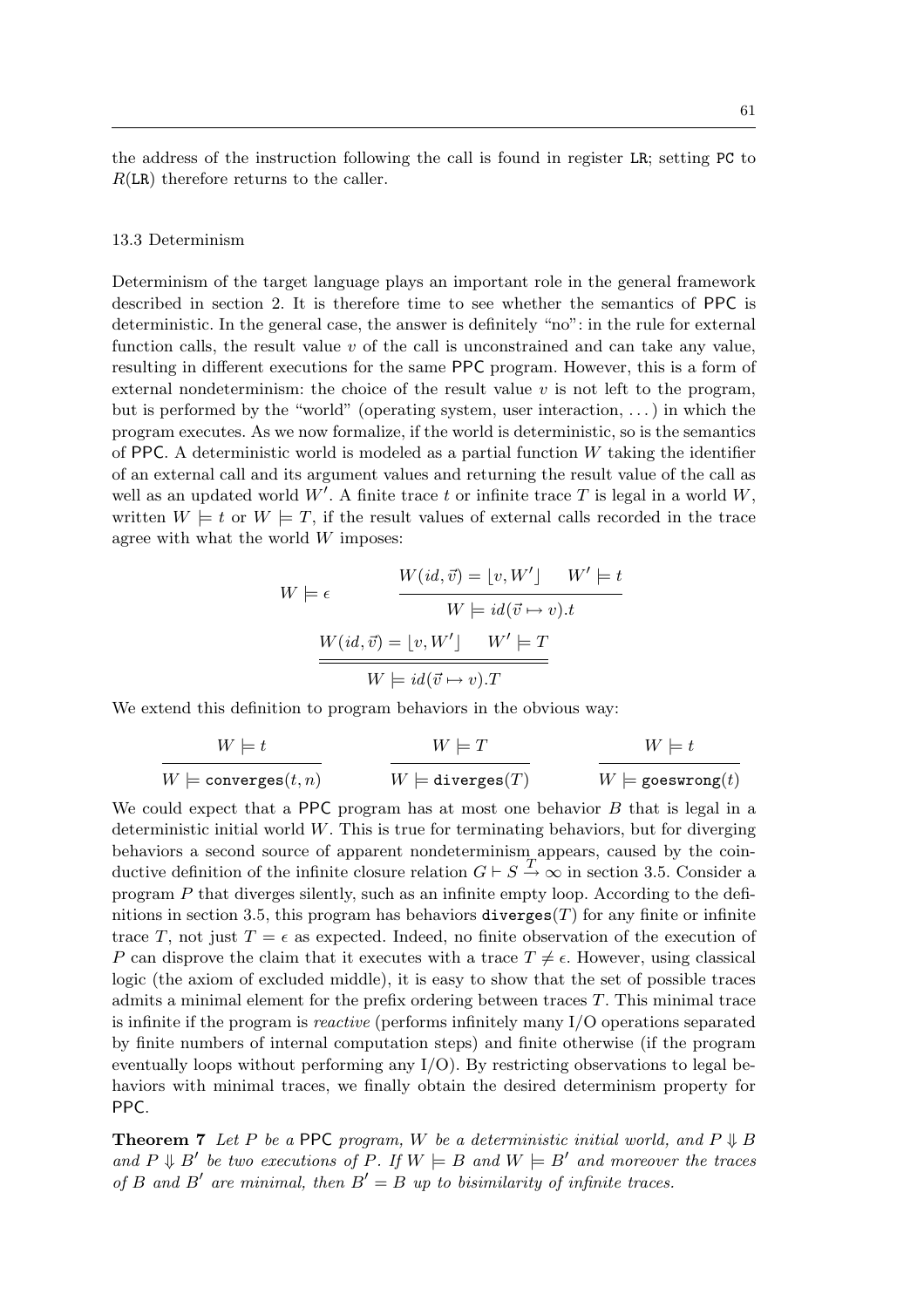# 14 Generation of PowerPC assembly language

#### 14.1 Code generation

The final compilation pass of Compcert translates from Mach to PPC by expanding Mach instructions into canned sequences of PPC instructions. For example, a Mach conditional branch cond(cond,  $\vec{r}$ ,  $l_{true}$ ) becomes a cmplw, cmplwi, cmpw, cmpwi or fcmp instruction that sets condition bits, followed in some cases by a cror instruction to merge two condition bits, followed by a bt or bf conditional branch. Moreover, Mach registers are injected into PPC integer or float registers.

The translation deals with various idiosyncrasies of the PowerPC instruction set, such as the limited range for immediate arguments to integer arithmetic operations, and the fact that register R0 reads as 0 when used as argument to some instructions. Two registers (R2 and F13) are reserved for these purposes. The translation is presented as a number of "smart constructor" functions that construct and combine sequences of PPC operations. To give the flavor of the translation, here are the smart constructors for "load integer immediate" and "add integer immediate". The functions  $\text{low}(n)$  and high(n) compute the signed 16-bit integers such that  $n = \text{high}(n) \times 2^{16} + \text{low}(n)$ .

$$
\texttt{loadimm}(r,n) = \left\{ \begin{array}{ll} \texttt{addi}(r,\texttt{RO},n) & \text{if $\texttt{high}(n) = 0$;} \\ \texttt{addis}(r,\texttt{RO},\texttt{high}(n)) & \text{if $\texttt{low}(n) = 0$;} \\ \texttt{addis}(r,\texttt{RO},\texttt{high}(n)); \texttt{ori}(r,r,\texttt{low}(n)) & \text{otherwise} \end{array} \right.
$$
\n
$$
\texttt{addimm}(r_d,r_s,n) = \left\{ \begin{array}{ll} \texttt{loadimm}(\texttt{R2},n); \texttt{add}(r_d,r_s,\texttt{R2}) & \text{if $r_d = \texttt{RO}$ or $r_s = \texttt{RO}$;} \\ \texttt{addi}(r_d,r_s,n) & \text{if $\texttt{high}(n) = 0$;} \\ \texttt{addis}(r_d,r_s,\texttt{high}(n)); \texttt{addi}(r_d,r_d,\texttt{low}(n)) & \text{otherwise} \end{array} \right.
$$

Just as the generation of Mach code must fail if the activation record is too large to be addressed by machine integers (section 12.2), the PPC generator must fail if the translation of a function contains  $2^{31}$  or more instructions, since it would then be impossible to address some of the instructions via a signed 32-bit offset from the beginning of the function.

#### 14.2 Semantic preservation

Semantic preservation for PPC generation is proved using a simulation diagram of the "option" type. The two main invariants to be preserved are:

1. The PC register contains a pointer  $ptr(b, \delta)$  that corresponds to the Mach function  $F$  and code sequence  $c$  currently executing:

def

$$
F, c \sim \texttt{ptr}(b, \delta) \stackrel{\text{def}}{=} G(b) = |\texttt{internal}(F)| \ \land \ [c] = \texttt{suffix}(\llbracket F \rrbracket, \delta)
$$

2. The Mach register state R and stack pointer  $\sigma$  agree with the PPC register state  $R'$ :  $\overline{1}$ 

$$
R, \sigma \sim R'
$$
  $\stackrel{\text{def}}{=} R'(\texttt{R1}) = \sigma \land \forall r, R(r) = R'(\overline{r})$ 

where  $\bar{r}$  denotes the PPC register associated with the Mach register r. (Conventionally, the R1 register is used as the stack pointer.)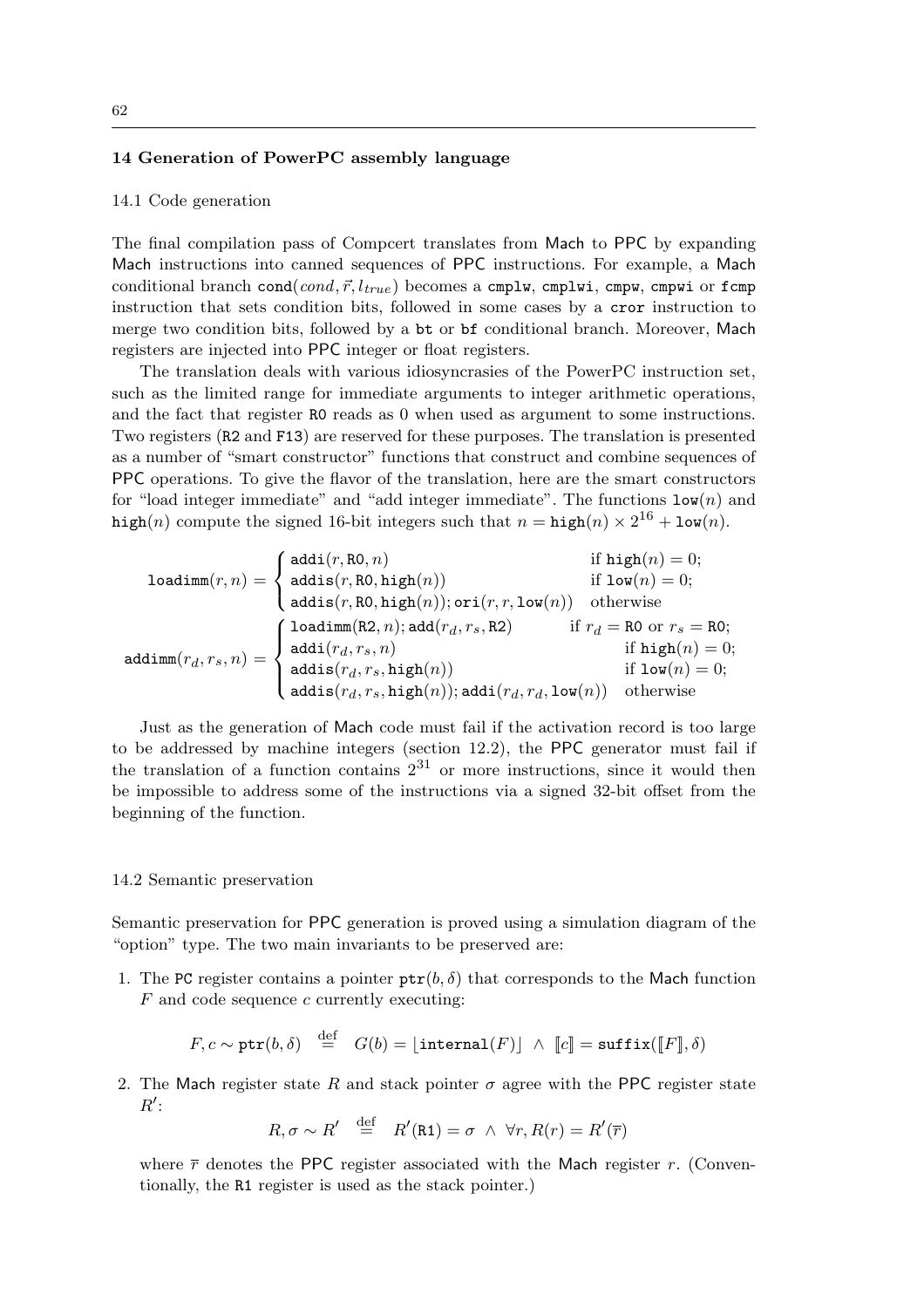More precisely, matching between a Mach execution state and a PPC execution state is defined as follows:

$$
\frac{\sum \text{wf} \quad F, c \sim R'(\text{PC}) \quad R, \sigma \sim R'}{\mathcal{S}(\Sigma, F, \sigma, c, R, M) \sim (R', M)}
$$
\n
$$
\frac{\sum \text{wf} \quad R'(\text{PC}) = \text{ptr}(b, 0) \quad G(b) = \lfloor Fd \rfloor \quad R'(\text{LR}) = \Sigma.\text{top.}ra \quad R, \Sigma.\text{top.}\sigma \sim R'}{\mathcal{C}(\Sigma, Fd, R, M) \sim (R', M)}
$$
\n
$$
\frac{\sum \text{wf} \quad R'(\text{PC}) = \Sigma.\text{top.}ra \quad R, \Sigma.\text{top.}\sigma \sim R'}{\mathcal{R}(\Sigma, R, M) \sim (R', M)}
$$

The invariant  $\Sigma$  wf over Mach call stacks is defined as  $F, c \sim ra$  for all  $\mathcal{F}(F, \sigma, ra, c) \in$  $\Sigma$ . The case for call states reflects the convention that the caller saves its return address in register LR before jumping to the first instruction of the callee. As mentioned in section 12.1, the Mach semantics is parameterized by an oracle retaddr( $F, c, ra$ ) that guesses the code pointer ra pointing to the PPC code corresponding to the translation of Mach code c within function  $F$ . We construct a suitable oracle by noticing that the translation of a Mach code  $i_1 \ldots i_n$  is simply the concatenation  $\llbracket i_1 \rrbracket \ldots \llbracket i_n \rrbracket$  of the translations of the instructions. Therefore, the offset of the return address  $ra$  is simply the position of the suffix  $\llbracket c \rrbracket$  of  $\llbracket F \rrbracket$ . It is always uniquely defined if c is a suffix of F.code, which the Mach semantics guarantees. The simulation diagram is of the "star" kind because Mach transitions from return states  $\mathcal R$  to regular states  $\mathcal S$  correspond to zero transitions in the generated PPC code. The absence of infinite stuttering is trivially shown by associating measure 1 to return states and measure 0 to regular and call states. The proof of the simulation diagram is long because of the high number of cases to consider but presents no particular difficulties. To reason more easily about the straight-line execution of a sequence of non-branching PPC instructions, we make heavy use of the following derived execution rule:

$$
R_0(\text{PC}) = \text{ptr}(b, \delta) \qquad G(b) = \lfloor \text{internal}(c) \rfloor \qquad \text{suffix}(c, \delta) = i_1 \dots i_n.c' \qquad n > 0
$$
\n
$$
\text{for all } k \in \{1, \dots, n\}, \ T(i_k, (R_{k-1}, M_{k-1})) = \lfloor (R_k, M_k) \rfloor \text{ and } R_k(\text{PC}) = R_{k-1}(\text{PC}) + 1
$$
\n
$$
G \vdash (R_0, M_0) \xrightarrow{\epsilon}^+ (R_n, M_n)
$$

### 15 The Coq development

We now discuss the Coq implementation of the algorithms and proofs described in this paper.

#### 15.1 Specifying in Coq

The logic implemented by Coq is the Calculus of Inductive and Coinductive Constructions (CICC), a very powerful constructive logic. It supports equally well three familiar styles of writing specifications: by functions and pattern-matching, by inductive or coinductive predicates representing inference rules, and by ordinary predicates in first-order logic. All three styles are used in the Compcert development, resulting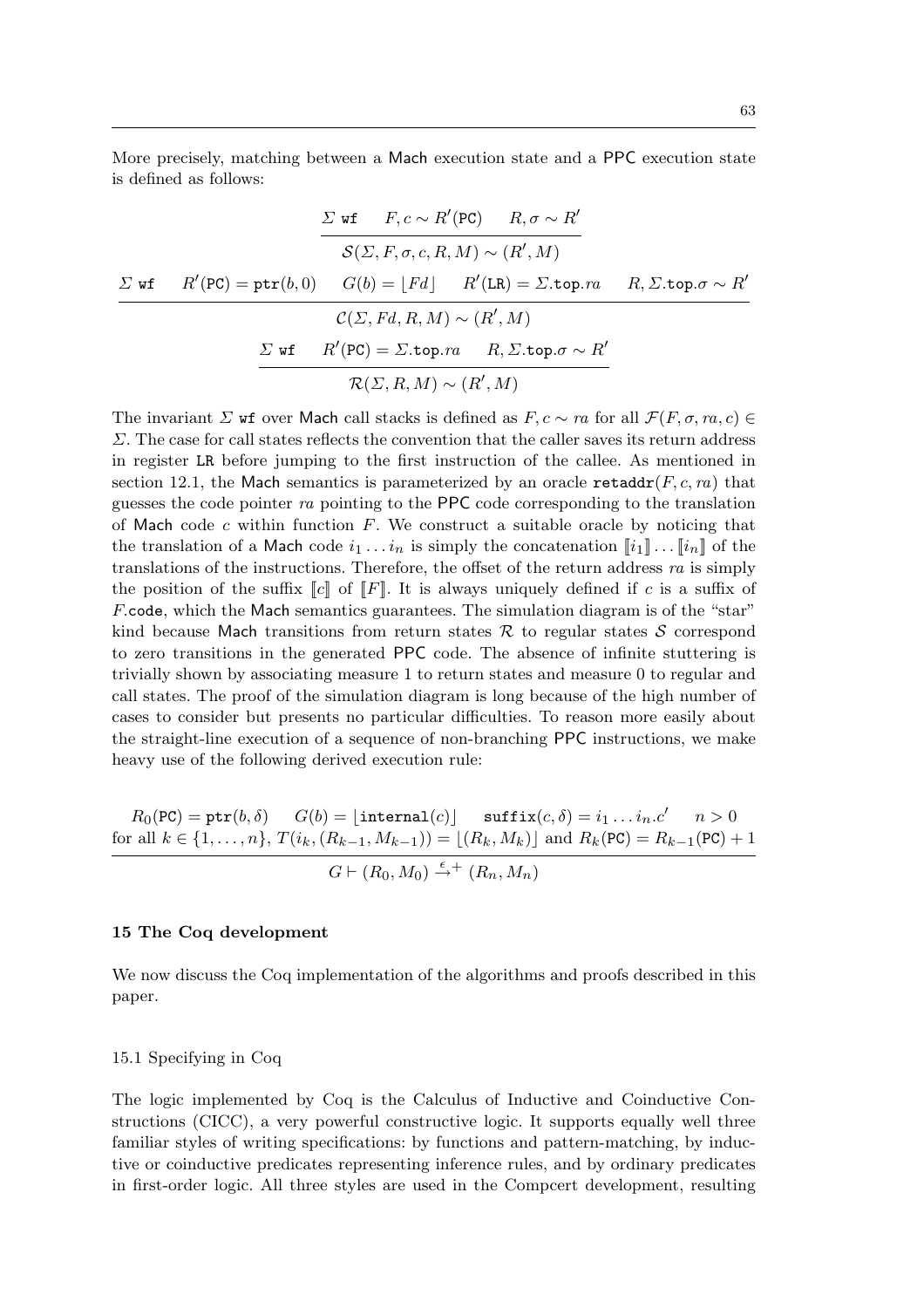in specifications and statements of theorems that remain quite close to what can be found in programming language research papers.

CICC also features higher-order logic, dependent types, a hierarchy of universes to enforce predicativity, and an ML-style module system. These advanced logical features are used sparingly in our development: higher-order functions and predicates are used for iterators over data structures and to define generic closure operations; simple forms of dependent types are used to attach logical invariants to some data structures and some monads (see section 6.4); coinduction is used to define and reason about infinite transition sequences; parameterized modules are used to implement the generic dataflow solvers of section 7.1. Most of our development is conducted in first-order logic, however.

Two logical axioms (not provable in Coq) are used: function extensionality (if  $\forall x, f(x) = g(x)$ , then the functions f and g are equal) and proof irrelevance (any two proof terms of the same proposition  $P$  are equal). It might be possible to avoid using these two axioms, but they make some proofs significantly easier. The proofs of the semantic preservation theorems are entirely constructive. The only place where classical logic is needed, under the form of the axiom of excluded middle, is to show the existence of minimal traces for infinite executions (see section 13.3). This set of three axioms is consistent with the predicative version of Coq's logic that we use.

### 15.2 Proving in Coq

While Coq proofs can be checked a posteriori in batch mode, they are developed interactively using a number of tactics as elementary proof steps. The sequence of tactics used constitutes the proof script. Building such scripts is surprisingly addictive, in a videogame kind of way, but reading them is notoriously difficult. We were initially concerned that adapting and reusing proof scripts when specifications change could be difficult, forcing many proofs to be rewritten from scratch. In practice, careful decomposition of the proofs in separate lemmas enabled us to reuse large parts of the development even in the face of major changes in the semantics, such as switching from the "mixed-step" semantics described in [57] to the small-step transition semantics described in this paper.

Our proofs frequently use the basic proof automation facilities provided by Coq, mostly eauto (Prolog-style resolution), omega (Presburger arithmetic) and congruence (a decision procedure for ground equalities with uninterpreted symbols). However, these tactics do not combine automatically, and significant manual massaging of the goals is necessary before they apply. The functional induction and functional inversion mechanisms of Coq 8.1 [6] helped reason about functions defined by complex patternmatching.

Coq also provides a dedicated Ltac language for users to define their own tactics. We used this facility occasionally, for instance to define a "monadic inversion" tactic that recursively simplifies hypotheses of the form (do  $x \leq a$ ; b)  $s = \text{OK}(s', r)$  into  $\exists s_1. \exists x. \ a \ s = \mathtt{OK}(s_1, x) \land b \ s_1 = \mathtt{OK}(s', r)$ . There is no doubt that a Coq expert could have found more opportunities for domain-specific tactics and could have improved significantly our proof scripts.

As mentioned earlier, most of the development is conducted in first-order logic, suggesting the possibility of using automated theorem provers such as SMT solvers. Preliminary experiments with using SMT solvers to prove properties of the Compcert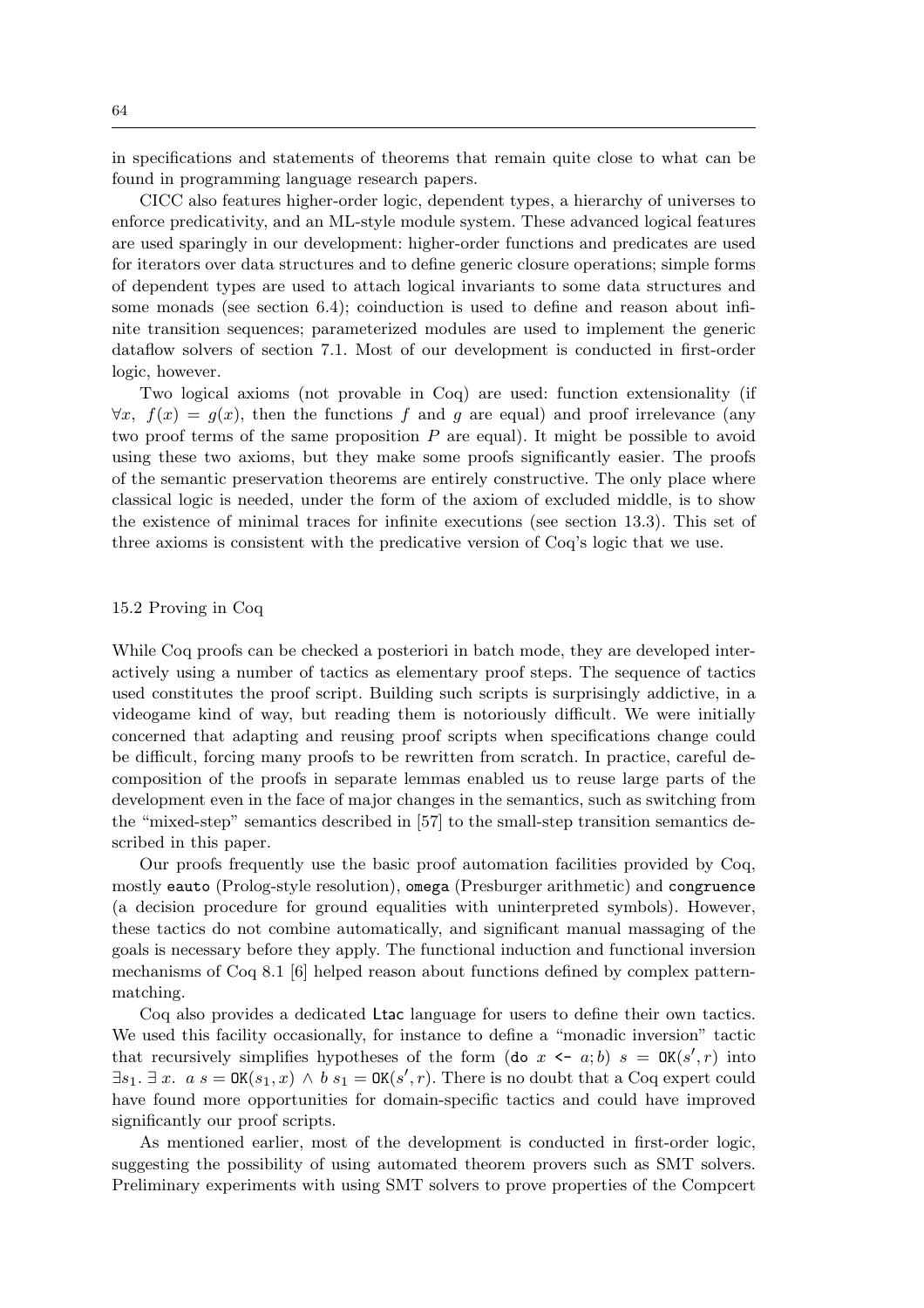|                                           | Code (in Coq)    | Can<br>$\lim_{h \to 0}$<br>Code | Specifications           | Statements | Proof scripts  | Directives | Total |
|-------------------------------------------|------------------|---------------------------------|--------------------------|------------|----------------|------------|-------|
| Data structures, proof auxiliaries        | $\overline{413}$ | 83                              | $\overline{a}$           | 471        | 1127           | 336        | 2430  |
| Integers, floats, values, memory model    | 850              | 21                              |                          | 1196       | 2819           | 119        | 5005  |
| Common syntactic and semantic definitions | 122              | $\overline{\phantom{0}}$        | 111                      | 439        | 775            | 517        | 1964  |
| Cminor semantics                          |                  | $\overline{\phantom{0}}$        | 563                      | 39         | 186            | 85         | 873   |
| CminorSel semantics, operators            |                  | $\overline{\phantom{0}}$        | 639                      | 88         | 221            | 85         | 1033  |
| Instruction selection, reassociation      | 838              | $\overline{\phantom{0}}$        |                          | 399        | 755            | 82         | 2074  |
| RTL semantics                             |                  |                                 | 403                      | 62         | 198            | 69         | 732   |
| RTL generation                            | 413              | 55                              | $\overline{\phantom{0}}$ | 931        | 1237           | 161        | 2797  |
| Dataflow optimizations over RTL           | 1162             |                                 |                          | 596        | 1586           | 282        | 3626  |
| Calling conventions                       | 117              |                                 |                          | 127        | 315            | 37         | 596   |
| LTL semantics                             | $\theta$         | $\overline{0}$                  | 414                      | 48         | 129            | 40         | 631   |
| Register allocation                       | 303              | 544                             | $\Omega$                 | 564        | 975            | 190        | 2576  |
| LTLin semantics                           | $\Omega$         | $\Omega$                        | 243                      | 5          | 10             | 27         | 285   |
| Branch tunneling and code linearization   | 137              | 52                              | $\Omega$                 | 349        | 674            | 97         | 1309  |
| Linear semantics                          | $\Omega$         | $\theta$                        | 280                      | 3          | $\overline{4}$ | 27         | 314   |
| Spilling and reloading                    | 333              | $\Omega$                        | $\Omega$                 | 763        | 1669           | 171        | 2936  |
| Mach semantics                            |                  | $\overline{\phantom{0}}$        | 545                      | 38         | 106            | 73         | 762   |
| Layout of the activation record           | 236              |                                 |                          | 801        | 1510           | 203        | 2750  |
| <b>PPC</b> semantics                      |                  |                                 | 520                      | 6          | 7              | 29         | 562   |
| PPC generation                            | 424              |                                 |                          | 832        | 1904           | 171        | 3331  |
| Compiler driver, PPC printer              | 34               | 290                             |                          | 223        | 336            | 101        | 984   |
| Total                                     | 5382             | 1045                            | 3718                     | 7980       | 16543          | 2902       | 37570 |
|                                           | 14%              | $3\%$                           | 10%                      | 21%        | 44%            | $8\%$      |       |

Fig. 18 Size of the development (in non-blank, non-comment lines of code).

memory model [59] indicate that many but not all of the lemmas can be proved automatically. While fully automated verification of a program like Compcert appears infeasible with today's technology, we expect that our interactive proof scripts would shrink significantly if Coq provided a modern SMT solver as one of its tactics.

### 15.3 Size of the development

The size of the Coq development can be estimated from the line counts given in figure 18. The whole development represents approximately 37000 lines of Coq (excluding comments and blank lines) plus 1000 lines of code directly written in Caml. The overall effort represents approximately 2 person-years of work.

The Coq datatype and function definitions that implement the compiler itself (column "Code in Coq" in figure 18) account for 14% of the source. In other terms, the Coq verification is about 6 times larger than the program being verified. The remaining 86% comprise 10% of specifications (mostly, the operational semantics for the source, target and intermediate languages), 21% of statements of lemmas, theorems and supporting definitions, 44% of proof scripts and 8% of directives, module declarations, and custom proof tactics.

The sizes of individual passes are relatively consistent: the most difficult passes (RTL generation, register allocation, spilling and reloading, and layout of the activa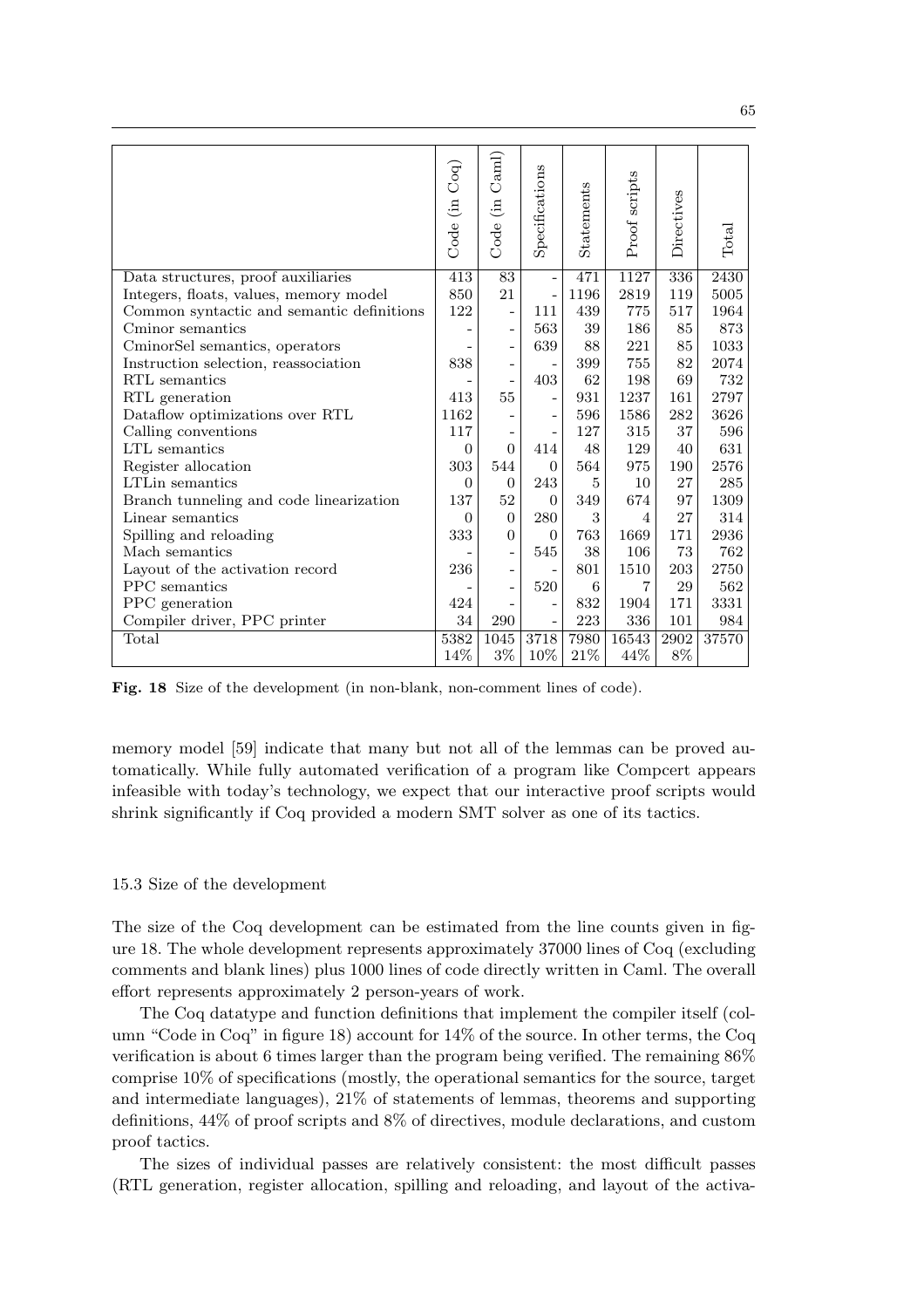tion record) take between 2000 and 3000 lines each, while simpler passes (constant propagation, CSE, tunneling, linearization) take less than 1500 lines each. One outlier is the PPC code generation pass which, while conceptually simple, involves large definitions and proofs by case analysis, totaling more than 3300 lines. Among the supporting libraries, the formalizations of machine integer arithmetic and of the memory model are the largest and most difficult, requiring 1900 and 2300 lines respectively.

Checking all the proofs in the development takes about 7.5 minutes of CPU time on a 2.4 GHz Intel Core 2 processor equipped with 4 Gb of RAM and running 64 bit Linux. The version of Coq used is 8.1pl3. Parallel make with 2 cores results in a wall-clock time of 4.5 minutes.

#### 16 Experimental results

16.1 Extracting an executable compiler

As mentioned in the Introduction, the verified parts of the Compcert compiler are programmed directly in Coq, then automatically translated to executable Caml code using Coq's extraction facility [61, 62]. To obtain an executable compiler, this extracted Caml code is combined with:

- A compiler front-end, translating the Clight subset of C to Cminor. This front-end is itself extracted from a Coq development. An earlier version of this front-end compiler is described in [15].
- A parser for C that generates Clight abstract syntax. This parser is built on top of the CIL library [77].
- Hand-written Caml implementations of the heuristics that we validate a posteriori (graph coloring, RTL type reconstruction, etc), of the pretty-printer for PowerPC assembly code, and of a cc-style compiler driver.

The resulting compiler runs on any platform supported by Caml and generates PowerPC code that runs under MacOS X. While the soundness proof for Compcert does not account for separate compilation and assumes that whole programs are compiled at once, the compiler can be used to separately compile C source files and link them with precompiled libraries, which is convenient for testing. (The calling conventions implemented by Compcert are compatible enough with the standard PowerPC ABI to support this.)

Program extraction performs two main tasks. First, it eliminates the parts of Coq terms that have no computational content, by a process similar to program slicing. For instance, if a data structure carries a logical invariant, every instance of this structure contains a proof term showing that the invariant is satisfied. This subterm does not contribute to the final result of the program, only to its correctness, and is therefore eliminated by extraction. The second task is to bridge the gap between Coq's rich type system and Caml's simpler Hindley-Milner type system. Uses of first-class polymorphism or general dependent types in Coq can lead to programs that are not typeable in Caml; extraction works around this issue by inserting unsafe Caml coercions, locally turning off Caml's type checking. This never happens in Compcert, since the source Coq code is written in pedestrian ML style, using only Hindley-Milner types.

Generally speaking, the Caml code extracted from the Compcert development looks like what a Caml programmer would write if confined to the purely functional subset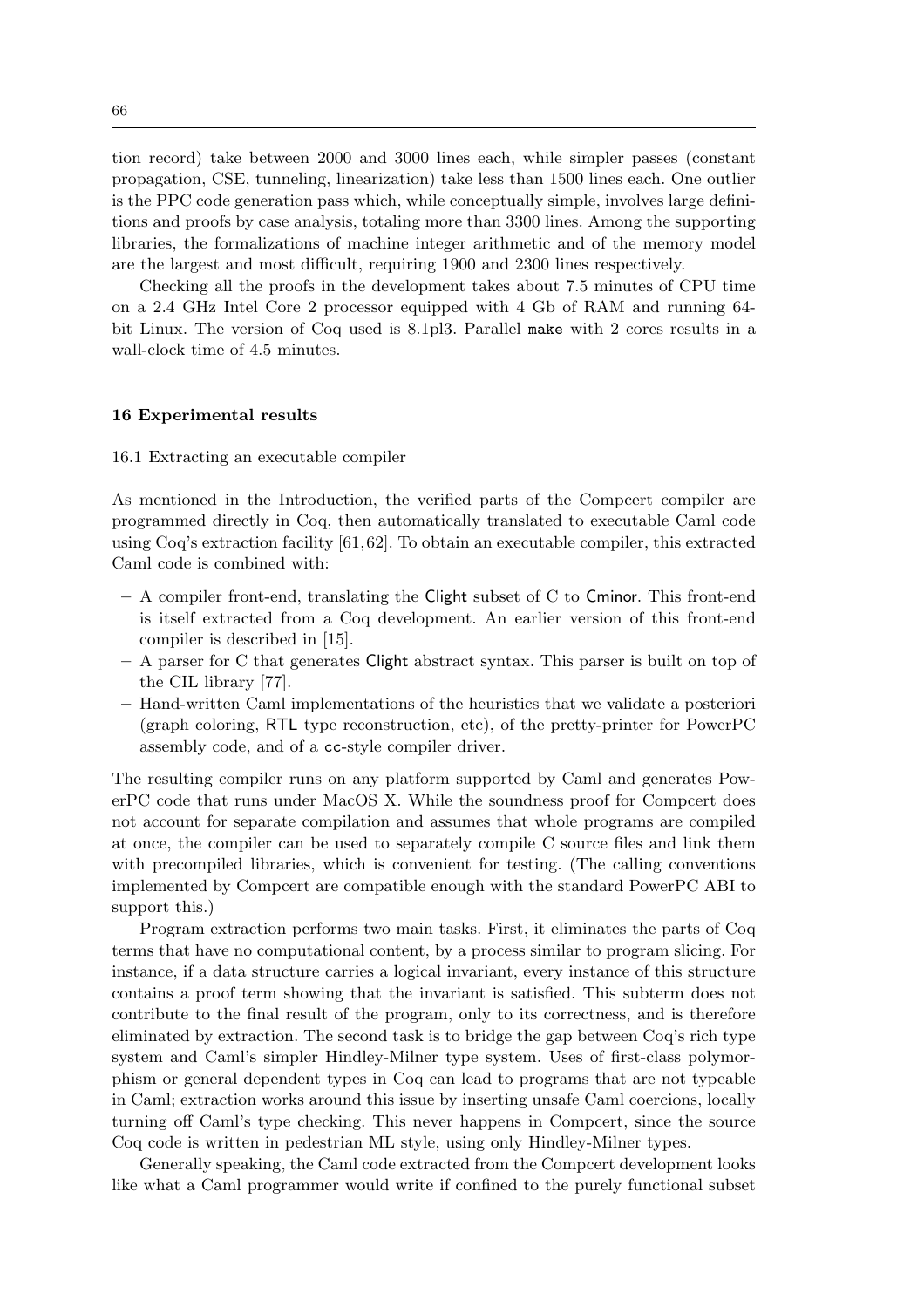| Test program      | gcc<br>$-00$      | $Comp-$<br>-cert | gcc<br>$-01$  | gcc<br>$-02$               |
|-------------------|-------------------|------------------|---------------|----------------------------|
|                   | $\Box$            |                  | <b>The Co</b> | $\mathcal{L}(\mathcal{A})$ |
| AES cipher        | 6.00s             | 39.2%            | 29.4%         | 25.5%                      |
| Almabench         | 1.22s             | 90.4%            | 83.5%         | 84.5%                      |
| Arithmetic coding | 8.00 <sub>s</sub> | 52.6%            | 39.8%         | 38.8%                      |
| Binary trees      | 14.08s            | 74.4%            | 78.6%         | 78.1%                      |
| Fannkuch          | 2.23s             | 31.6%            | 27.7%         | 25.6%                      |
| <b>FFT</b>        | 0.52s             | 85.1%            | 82.6%         | 81.5%                      |
| K-nucleotide      | 0.21s             | 75.3%            | 74.4%         | 74.9%                      |
| Lempel-Ziv        | 79.43s            | 20.2%            | 14.5%         | 14.5%                      |
| Lempel-Ziv-Welch  | 26.67s            | 25.5%            | 22.5%         | 21.5%                      |
| Mandelbrot        | 8.93s             | 33.6%            | 28.3%         | 29.6%                      |
| N-body            | 34.00s            | 37.7%            | 44.9%         | 31.6%                      |
| Number sieve      | 1.06s             | 64.0%            | $61.7\%$      | 60.1%                      |
| Quicksort         | 1.36s             | 41.0%            | 35.7%         | 36.0%                      |
| Ray tracer        | 11.57s            | 47.6%            | 41.7%         | 39.9%                      |
| SHA1 hash         | 4.17s             | 23.7%            | 24.0%         | 22.1%                      |
| Spectral test     | 17.01s            | 55.2%            | 54.9%         | 53.3%                      |
| Virtual machine   | 42.50s            | 24.4%            | 37.1%         | 35.0%                      |
| Geometric mean    |                   | 43.8%            | 40.8%         | 38.9%                      |

Fig. 19 Execution times of compiled code. Times are given relative to those obtained with gcc -O0. Lower percentages and shorter bars mean faster.

of the language. There are two exceptions. The first is related to the handling of default cases in Coq pattern-matching. Consider a data type with 5 constructors A to E, and a pattern-matching  $(A, A) \rightarrow x \mid (-, -) \rightarrow y$ . Internally, Coq represents this definition by a complete matching having  $5 \times 5$  cases, 24 of which are y. Extraction does not yet re-factor the default case, resulting in 24 copies of the code y. On large data types, this can lead to significant code explosion, which we limited on a case by case basis, often by introducing auxiliary functions.

The other problem with extraction we encountered is the  $\eta$ -expansions that extraction sometimes performs in the hope of exposing more opportunities for program slicing. These expansions can introduce inefficiencies by un-sharing computations. Consider for example a curried function of two arguments  $x$  and  $y$  that takes  $x$ , performs an expensive computation, then returns a function  $\lambda y$ ... After  $\eta$ -expansion, this expensive computation is performed every time the second argument is passed. We ran into this problem twice in Compcert. Manual patching of the extracted Caml code was necessary to undo this "optimization".

67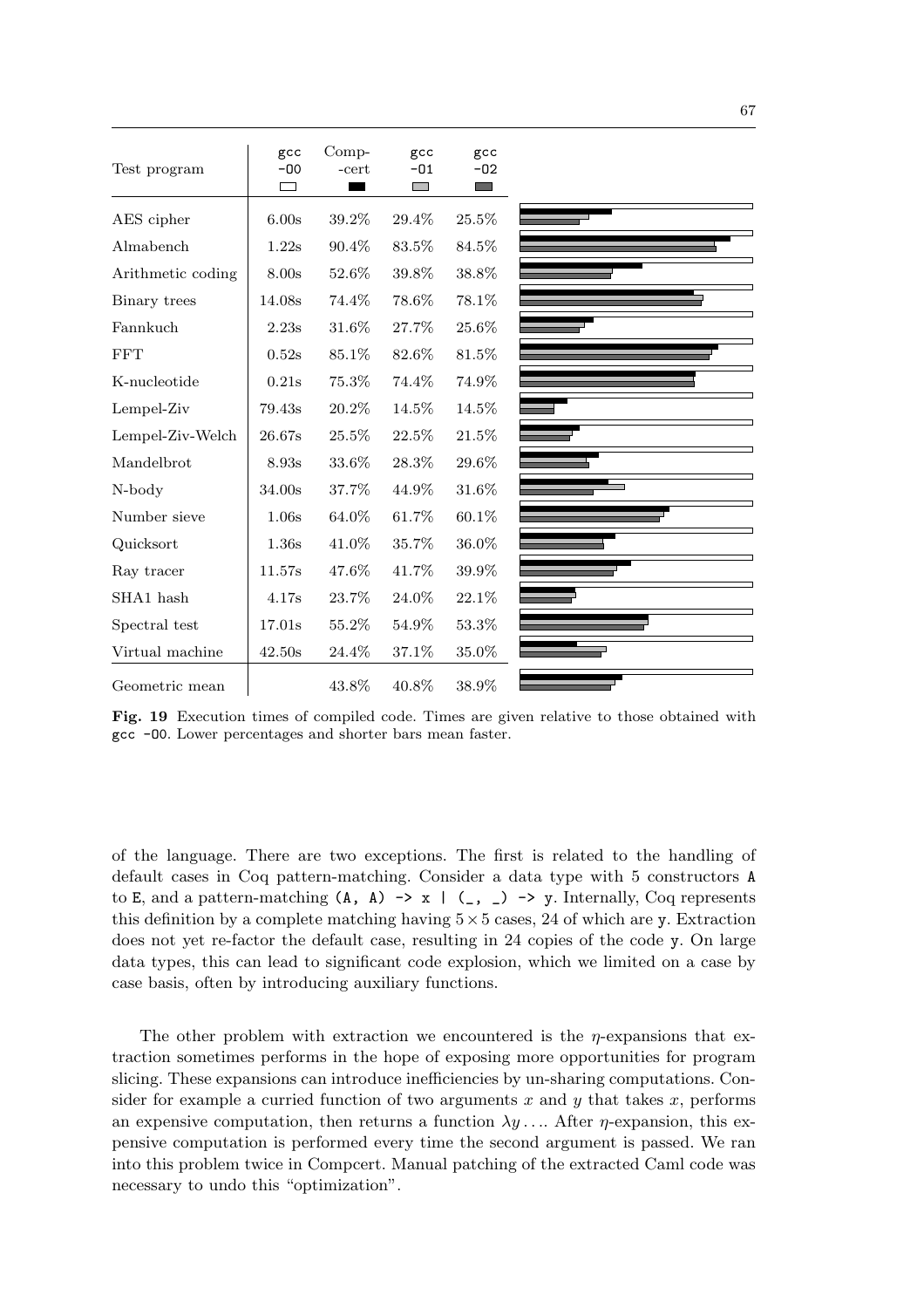## 16.2 Benchmarks

Performance of the generated code can be estimated from the timings given in figure 19. Since Compcert accepts only a subset of the C language (excluding variadic functions and long long arithmetic types, for instance), standard benchmark suites cannot be used, and we reverted to a small home-grown test suite. The test programs range from 50 to 3000 lines of C code, and include computational kernels (FFT, Nbody, etc.), cryptographic primitives (AES, SHA1), text compression algorithms, a virtual machine interpreter, and a ray tracer derived from the ICFP 2000 programming contest. The PowerPC code generated by Compcert was benchmarked against the code generated by GCC version 4.0.1 at optimization levels 0, 1 and 2. (Higher GCC optimization levels make no significant differences on this test suite.) For the purpose of this benchmark, Compcert was allowed to recognize the fused multiply-add and multiply-sub PowerPC instructions. (These instructions are normally not used in Compcert because they produce results different from a multiply followed by an add or sub, but since GCC uses them nonetheless, it is fair to allow Compcert to do so as well.) Measurements were performed on an Apple PowerMac workstation with two 2.0 GHz PowerPC 970 (G5) processors and 6 Gb of RAM, running MacOS 10.4.11.

As the timings in figure 19 show, Compcert generates code that is more than twice as fast as that generated by GCC without optimizations, and competitive with GCC at optimization levels 1 and 2. On average, Compcert code is only 7% slower than gcc  $-01$  and  $12\%$  slower than gcc  $-02$ . The test suite is too small to draw definitive conclusions, but these results strongly suggest that while Compcert is not going to win any prize in high performance computing, the performance of generated programs is adequate for critical embedded code.

Compilation times are higher for Compcert than for GCC but remain acceptable: to compile the 3000-line ray tracer, Compcert takes 4.6 s while gcc -O1 takes 2.7 s. There are several possible reasons for this slowdown. One is that Compcert proceeds in a relatively high number of passes, each of which reconstructs entirely the representation of the function being compiled. Another is the use of purely functional data structures (balanced trees) instead of imperative data structures (bitvectors, hash tables). We were careful, however, to use functional data structures with good asymptotic complexity (mainly AVL trees and radix-2 trees), which cost only a logarithmic factor compared with imperative data structures.

### 17 Discussion and perspectives

We now discuss some of the design choices and limitations of our work and outline directions for future work.

### 17.1 On Cminor as a target language

The Cminor intermediate language was designed to allow relatively direct translation of a large subset of the C language. In particular, the memory model closely matches that of C, and the block/exit mechanism makes it easy to translate C loops (including break and continue) in a compositional manner. The C feature that appears most diffi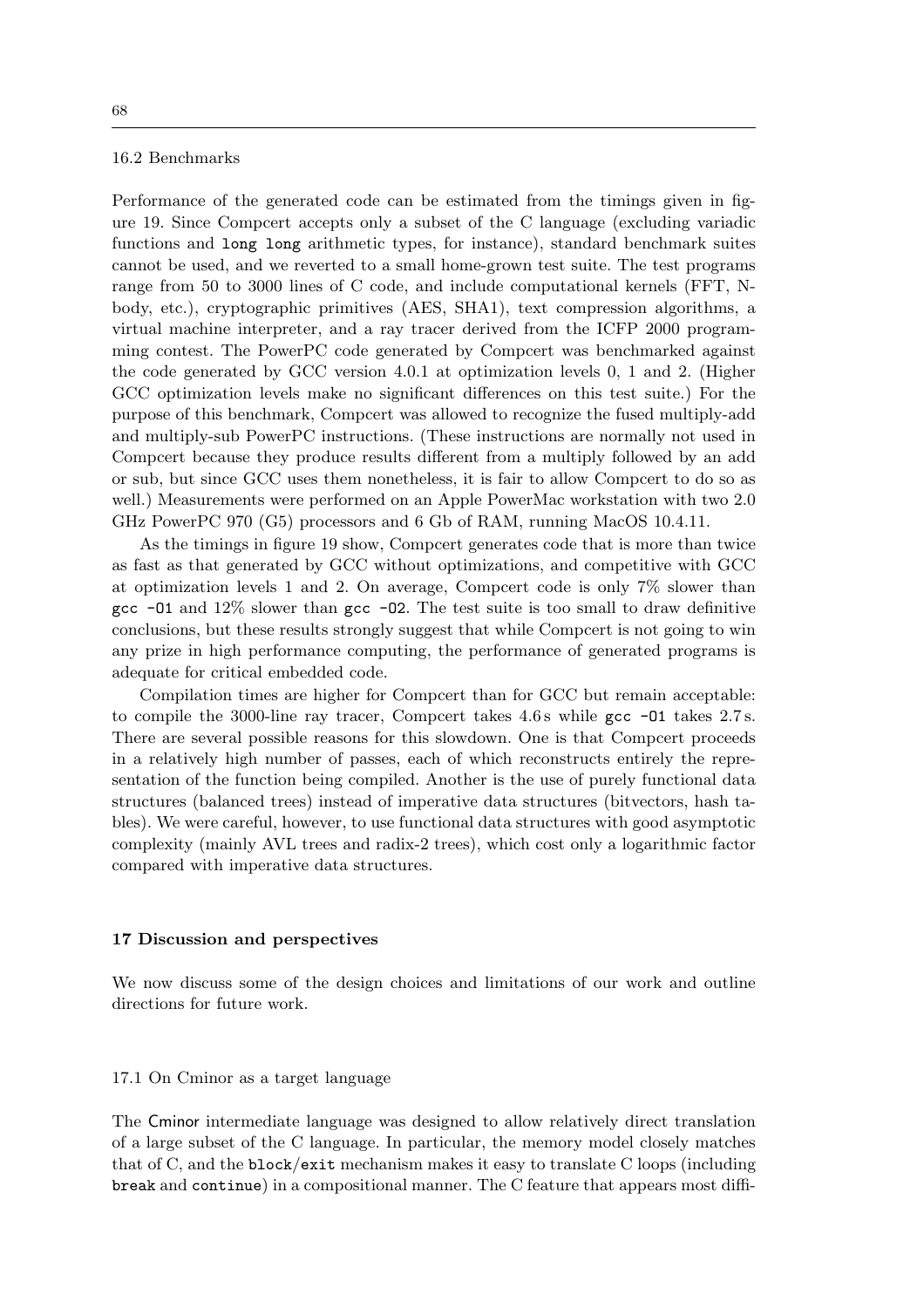cult to support is variadic functions; this is not surprising given that variadic functions account for most of the complexity of function calling conventions in C compilers.

Other features of C could be supported with small extensions to Cminor and the Compcert back-end. For instance, Cminor currently performs all floating-point arithmetic in double precision, but it is planned to add single-precision float operators to better support ISO C's floating-point semantics. Also, large switch statements could be compiled more efficiently if multi-way branches (jump tables) were added to RTL and later intermediate languages.

Less obviously, Cminor can also be used as a target language when compiling higherlevel source languages. Function pointers and tail-call optimization are supported, enabling the compilation of object-oriented and functional languages. Exceptions in the style of ML, C++ or Java are not supported natively in Cminor but could be encoded (at some run-time cost) either as special return values or using continuation-passing style. For the former approach, it could be worthwhile to add functions with multiple return values to Cminor.

For languages with automatic memory management, Cminor provides no native support for accurate garbage collection: mechanisms for tracking GC roots through register and stack allocation in the style of C-- [81] are not provided and appear difficult to specify and prove correct. However, the Cminor producer can explicitly register GC roots in Cminor stack blocks, in the style of Henderson [42]. Zaynah Dargaye has prototyped a verified front-end compiler from the mini-ML functional language to Cminor that follows this approach [27].

## 17.2 On retargeting

While some parts of the Compcert back-end are obviously specific to the PowerPC (e.g. generation of assembly language, section 14), most parts are relatively independent of the target processor and could conceivably be reused for a different target. To make this claim more precise, we experimented with retargeting the Compcert back-end for the popular ARM processor. The three aspects of this port that required significant changes in the back-end and in its proof are:

- Reflecting the differences in instruction sets, the types and semantics of machinespecific operators, addressing modes and conditions (section 5.1) change. This impacts the instruction selection pass (section 5) but also the abstract interpretation of these operators performed by constant propagation (section 7.2).
- Calling conventions and stack layout differ. Most differences are easy to abstract over, but the standard ARM calling convention could not be supported: it requires that floats are passed in pairs of integer registers, which our value and memory model cannot express yet. Nonstandard calling conventions, using float registers to pass floats, had to be used instead.
- ARM has fewer registers than PowerPC (16 integer registers and 8 float registers instead of 32 and 32). Consequently, we had to reduce the number of registers reserved to act as temporary registers. This required some changes in the spilling and reloading pass (section 11).

Overall, the port of Compcert and its proof to the ARM processor took about 3 weeks. Three more weeks were needed to revise the modular structure of the Coq development.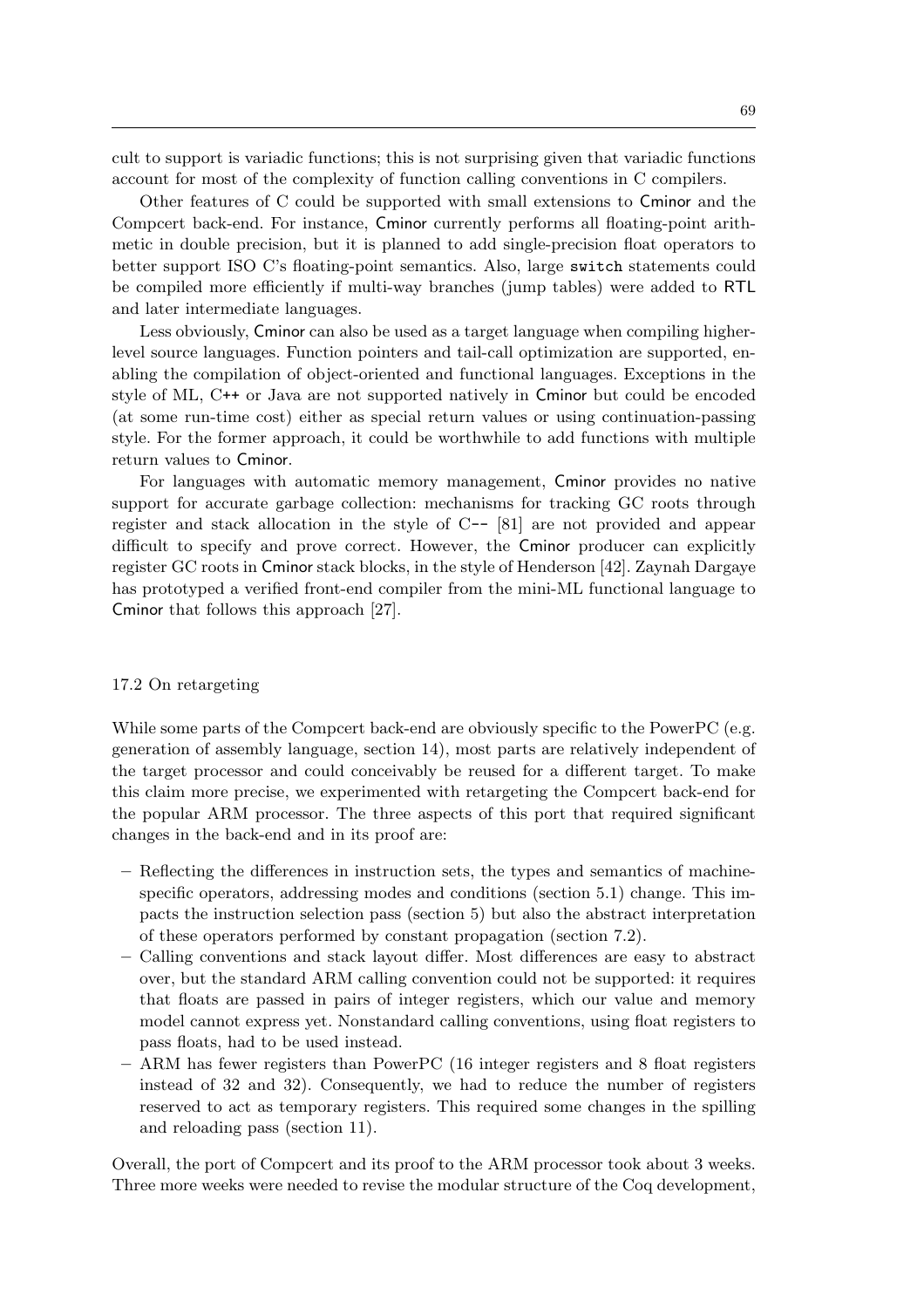separating the processor-specific parts from the rest, adapting the PowerPC and ARMspecific parts so that they have exactly the same interface, and making provisions for supporting other target processors in the future. Among the 37500 lines of the initial development, 28000 (76%) were found to be processor-independent and 8900 (24%) ended up in PowerPC-specific modules; an additional 8800 lines were added to support the ARM processor.

#### 17.3 On optimizations

As mentioned in the Introduction, the main objective for the Compcert project was to prove end-to-end semantic preservation. This led us to concentrate on non-optimizing transformations that are required in a compiler and to spend less time on optimizations that are optional. Many interesting optimizations [73, 1] remain to be proved correct and integrated in Compcert.

In separate work not yet part of Compcert, Jean-Baptiste Tristan verified two additional optimizations: instruction scheduling by list scheduling and trace scheduling [32] and lazy code motion (LCM) [51]. These optimizations are more advanced than those described in section 7, since they move instructions across basic blocks and even across loop boundaries in the case of LCM. In both cases, Tristan used a translation validation approach (see section 2.2.2) where the code transformation is performed by untrusted Caml code, then verified a posteriori using a verifier that is formally proved correct in Coq. In the case of instruction scheduling, validation is performed by symbolic execution of extended basic blocks [93]. For LCM, validation exploits equations between program variables obtained by an available expressions analysis, combined with an anticipability analysis [94]. On these two examples, the verified translation validation approach was effective, resulting in relatively simple semantic correctness proofs that are insensitive to the many heuristics decisions taken by these two optimizations. We conjecture that for several other optimizations, the verified translation validation approach is simpler than proving directly the correctness of the optimization.

Many advanced optimizations are formulated in terms of static single assignment (SSA) representation rather than over classic intermediate representations like those currently used in Compcert. SSA enables more efficient static analyses and sometimes simpler code transformations. A typical SSA-based optimization that interests us is global value numbering [88]. Since the beginning of Compcert we have been considering using SSA-based intermediate languages, but were held off by two difficulties. First, the dynamic semantics for SSA is not obvious to formalize (see [17,10, 84] for various approaches). Second, the SSA property is global to the code of a whole function and not straightforward to exploit locally within proofs. Functional representations such as A-normal forms could offer some of the benefits of SSA with clearer semantics. In a translation validation setting, it might not be necessary to reason directly over the SSA form: the untrusted optimizations could convert to SSA, use efficient SSA-based algorithm and convert out of SSA; the validator, which is the only part that needs proving, can still use conventional RTL-like representations.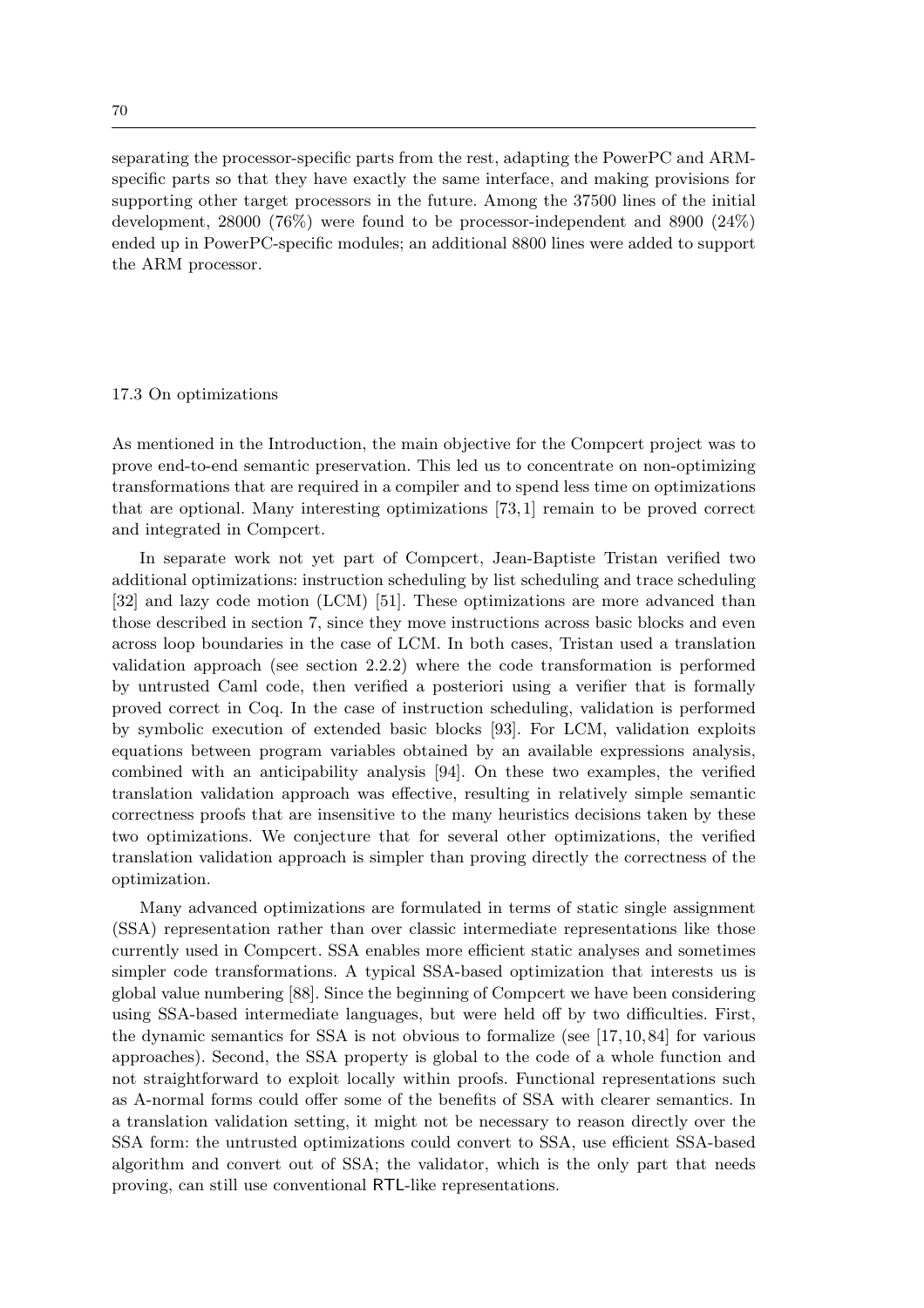## 17.4 On memory

Whether to give formal semantics to imperative languages or to reason over pointerbased programs and transformations over these programs, the memory model is a crucial ingredient. The formalization of memory used in Compcert can be extended and refined in several directions.

The first is to add memory allocation and deallocation primitives to Cminor, in the style of C's malloc and free. Both can be implemented in Cminor by carving sub-blocks out of a large global array, but primitive support for these operations could facilitate reasoning over Cminor programs. Supporting dynamic allocation is easy since it maps directly to the alloc function of our memory model. (This model does not assume that allocations and deallocations follow a stack-like discipline.) Dynamic, programmercontrolled deallocation requires more care: mapping it to the free operation of our memory model opens up the possibility that a Cminor function explicitly deallocates its own stack block. This could invalidate semantic preservation: if the Cminor function does not use its stack block and does not terminate, nothing wrong happens, but if some of its variables are spilled to memory, the corresponding Mach code could crash when accessing a spilled variable. Explicit deallocation of stack frames must therefore be prevented at the Cminor level, typically by tagging memory blocks as belonging to the stack or to the heap.

Another limitation of our memory model is that it completely hides the bytelevel representation of integers and floats in memory. This makes it impossible to express in Cminor some C programming idioms of dubious legality but high practical usefulness such as copying byte-per-byte an arbitrary data structure to another of the same layout (in the style of memmove). Doing so in Cminor would fill the destination structure with undef values. As mentioned in section 13.1, this feature of our memory model also prevents us from reasoning about machine code that manipulates the IEEE representation of floats at the bit level. As discussed in [59, section 7], a strong reason for hiding byte-level in-memory representations is to ensure that pointer values cannot be forged from integers or floats; this guarantee plays a crucial role in proving semantic preservation for certain memory transformations. A topic for future work is to refine the memory model to obtain the best of both worlds: unforgeable pointers and byte-level access to the representations of integers and floats.

Compared with "real" memory implementations or even with the version of our memory model presented in [59], the memory model currently used in Compcert makes two simplifying assumptions: (1) free never fails, therefore allowing repeated deallocation of a given block; (2) alloc never fails, therefore modeling an infinite memory. Assumption (1) is not essential, and our proofs extend straightforwardly to showing that the compiler never inserts a double free operation. Assumption (2) on infinite memory is more difficult to remove, because in general a compiler does not preserve the stack memory consumption of the program it compiles. It is easy to show that the generated code performs exactly the same dynamic allocations and deallocations as the source program; therefore, heap memory usage is preserved. However, in Compcert, the sizes of stack blocks can increase arbitrarily between Cminor and PPC, owing to the spilling of Cminor variables to the stack described in section 12. A Cminor program that executes correctly within  $N$  bytes of stack space can therefore be translated to a PPC program that runs out of stack, significantly weakening the semantic preservation theorems that we proved.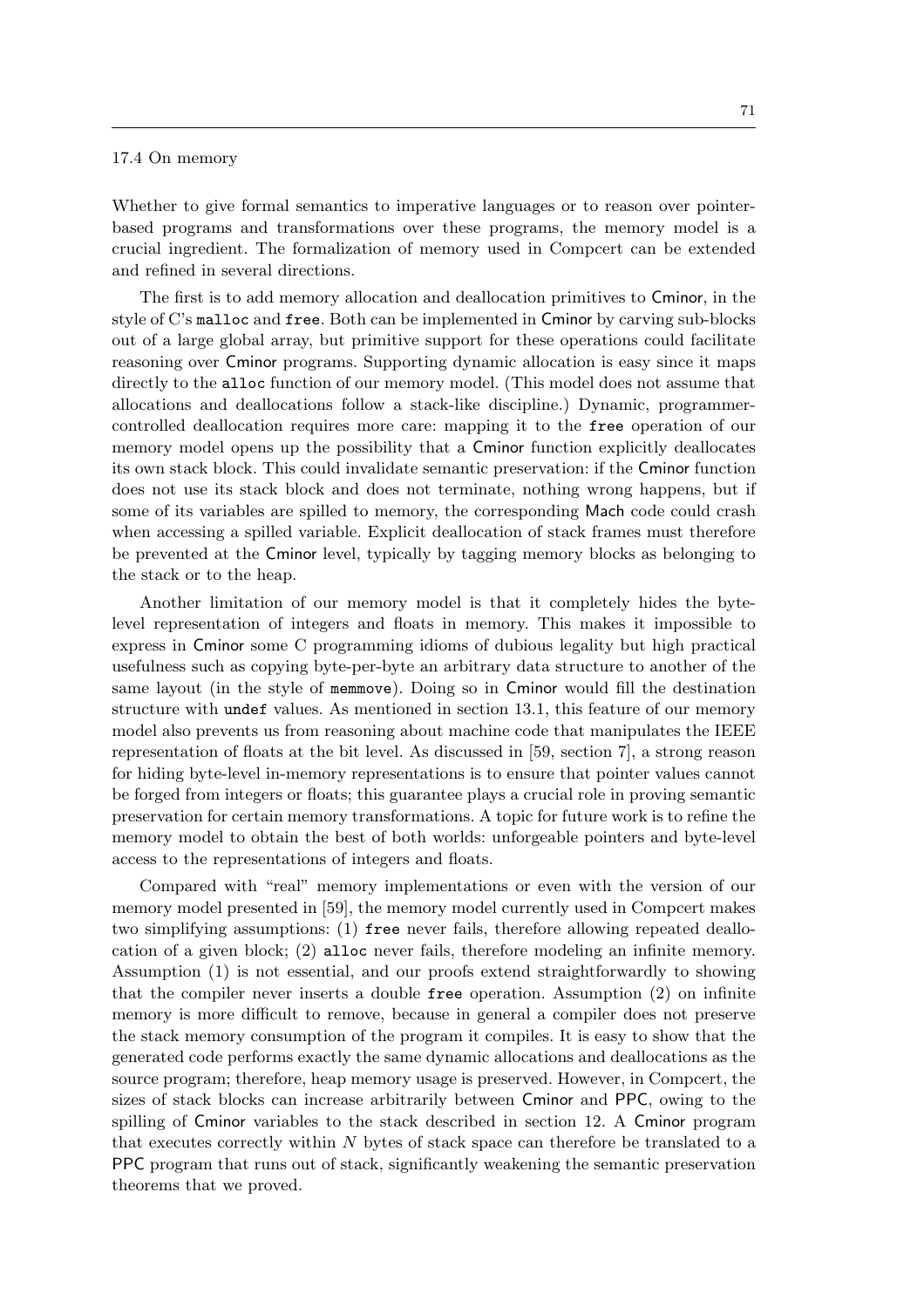In other words, while heap memory usage is clearly preserved, it seems difficult to prove a bound on stack usage on the source program and expect this resource certification to carry over to compiled code: stack consumption, like execution time, is a program property that is not naturally preserved by compilation. A simpler alternative is to establish the memory bound directly on the compiled code. If recursion and function pointers are not used, which is generally the case for critical embedded software, a simple, verified static analysis over Mach code that approximates the call graph can provide the required bound  $N$  on stack usage. We could, then, prove a strong semantic preservation theorem of the form "if the PPC stack is of size at least  $N$ , the generated PPC code behaves like the source Cminor program". For programs that use recursion or function pointers, the issue remains open, however.

## 17.5 On the multiplicity of passes and intermediate languages

The number of compilation passes in Compcert is relatively high by compiler standards, but not shockingly so. The main motivation here was to have passes that do exactly one thing each, but do it well and in a complete manner. Combining several passes together tends to complicate their proofs super-linearly. For example, the first published version of Compcert [57] performed register allocation, reloading, spilling and enforcement of calling conventions all in one pass. Splitting this pass in two (register allocation in section 8, spilling in section 11) resulted in a net simplification of the proofs.

What is more surprising is the high number of intermediate languages involved in Compcert: with the exception of dataflow-based optimizations (constant propagation, CSE, and tunneling), each pass introduces a new intermediate language to use as its target language. Many of these intermediate languages are small variations on one another. Yet we found it necessary to define each intermediate language separately, rather than identifying them with subsets of a small number of more general intermediate languages (like for instance GCC does with its Tree and RTL representations).

The general problem we face is that of transmitting information between compiler passes: what are the properties of its output that a compiler pass guarantees and that later passes can rely on? These guarantees can be positive properties (e.g. "the Mach code generated by the stack layout pass is compatible with treating registers as global variables") but also negative, "don't care" properties (e.g. "the LTL code generated by register allocation does not use temporary registers and is insensitive to modifications of caller-save registers across function calls").

Some of these guarantees can be captured syntactically. For instance, code produced by register allocation never mentions temporary registers. In Compcert, such syntactic guarantees for a compiler pass are enforced either by the abstract syntax of its target language or via an additional inductive predicate on this abstract syntax. As mentioned in section 4.3, all intermediate languages from Cminor to Mach are weakly typed in a int-or-float type system. The corresponding typing rules are a good place to carry additional restrictions on the syntax of intermediate languages. For example, LTL's typing rules enforce the restriction that all locations used are either non-temporary registers or stack slots of the local kind.

Other guarantees are semantic in nature and cannot be expressed by syntactic restriction. One example is the fact that LTL code generated by register allocation does not expect caller-save registers to be preserved across function calls. Such properties need to be reflected in the dynamic semantics for the target language of the considered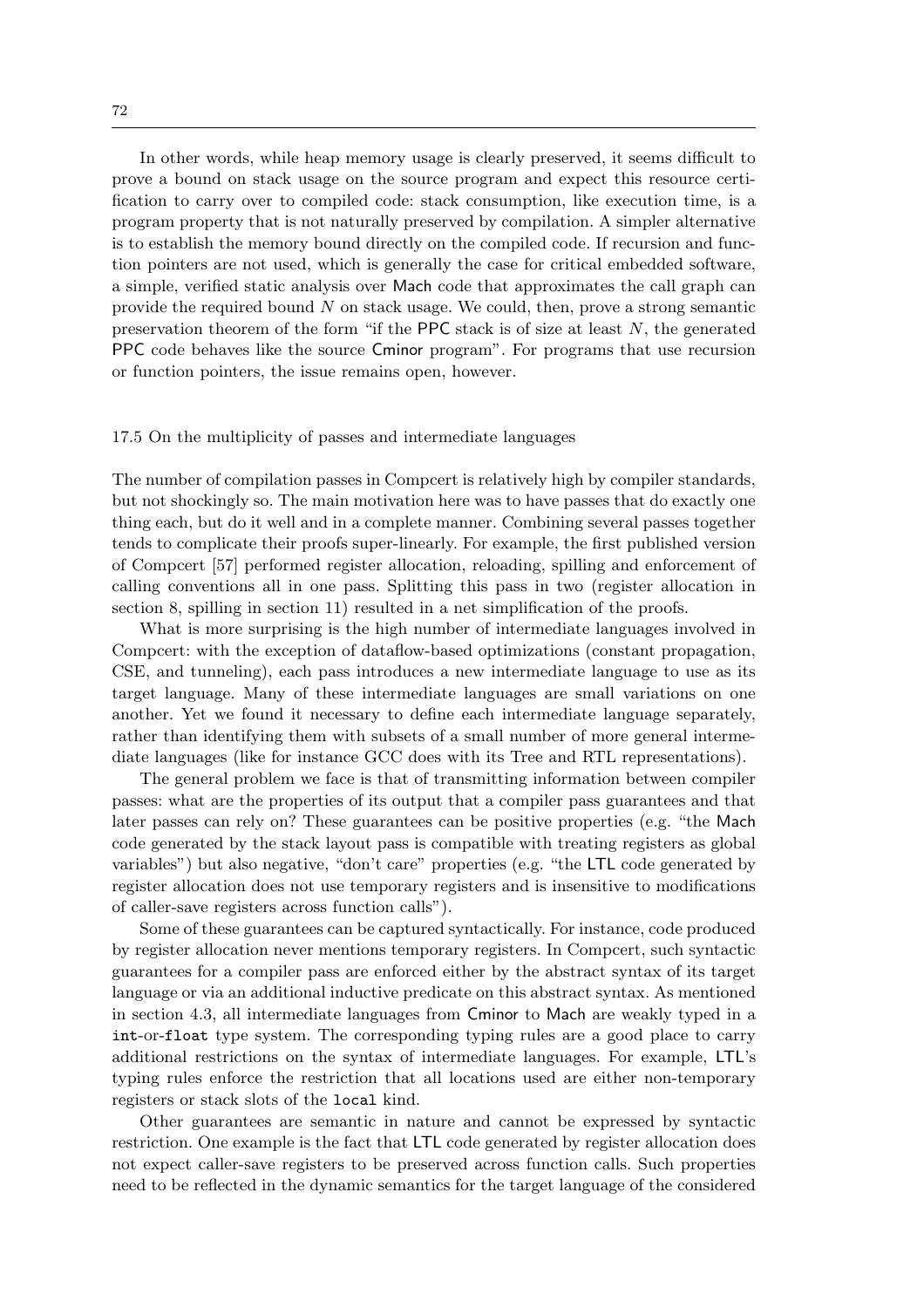pass. Continuing the previous example, the LTL semantics captures the property by explicitly setting caller-save registers to the undef value when executing a function call (section 8.1). Later passes can then refine these undef values to whatever value is convenient for them (section 11.3).

In other cases, we must guarantee that an intermediate representation not only doesn't care about the values of some locations but actually preserves whatever values they hold. Just setting these locations to undef is not sufficient to capture this guarantee. The approach we followed is to anticipate, in the semantics of an intermediate language, the actual values that these locations will take after later transformations. For example, the Linear semantics (section 11.1) anticipates the saving and reloading of callee-save registers performed by Mach code generated by the stack layout pass (section 12). Another instance of this technique is the semantics of Mach that anticipates the return address that will be stored by PPC code in the slot of the activation record reserved for this usage (sections 12.1 and 14.2). While this technique of semantic anticipation was effective in Compcert, it is clearly not as modular as one would like: the semantics of an intermediate language becomes uncomfortably dependent on the effect of later compilation passes. Finding better techniques to capture behaviors of the form "this generated code does not depend on the value of  $X$  and guarantees to preserve the value of  $X^"$  is an open problem.

## 17.6 Toward machine language and beyond

The Compcert compilation chain currently stops at the level of an assembly language following a Harvard architecture and equipped with a C-like memory model. The next step "down" would be machine language following a von Neumann architecture and representing memory as a finite array of bytes. The main issue in such a refinement is to bound the amount of memory needed for the call stack, as discussed in section 17.4. Once this is done, we believe that the refinement of the memory model can be proved correct as an instance of the memory embeddings studied by Leroy and Blazy [59, section 5.1]. Additionally, symbolic labels must be resolved into absolute addresses and relative displacements, and instructions must be encoded and stored in memory. Based on earlier work such as [70], such a refinement is likely to be tedious but should not raise major difficulties.

The main interest in going all the way to machine language is to connect our work with existing and future hardware verification efforts at the level of instruction set architectures (i.e. machine language) and micro-architectures. Examples of such hardware verifications include the Piton project [69,70] (from a high-level assembly language to an NDL netlist for a custom microprocessor), Fox's verification of the ARM6 micro-architecture [34], and the VAMP project [14] (from the DLX instruction set to a gate-level description of a processor). Sharing a specification of an instruction set architecture between the verification of a compiler and the verification of a hardware architecture strengthens the confidence we can have in both verifications.

#### 17.7 Toward shared-memory concurrency

Shared-memory concurrency is back into fashion these days and is infamous for raising serious difficulties both with the verification of concurrent source programs and with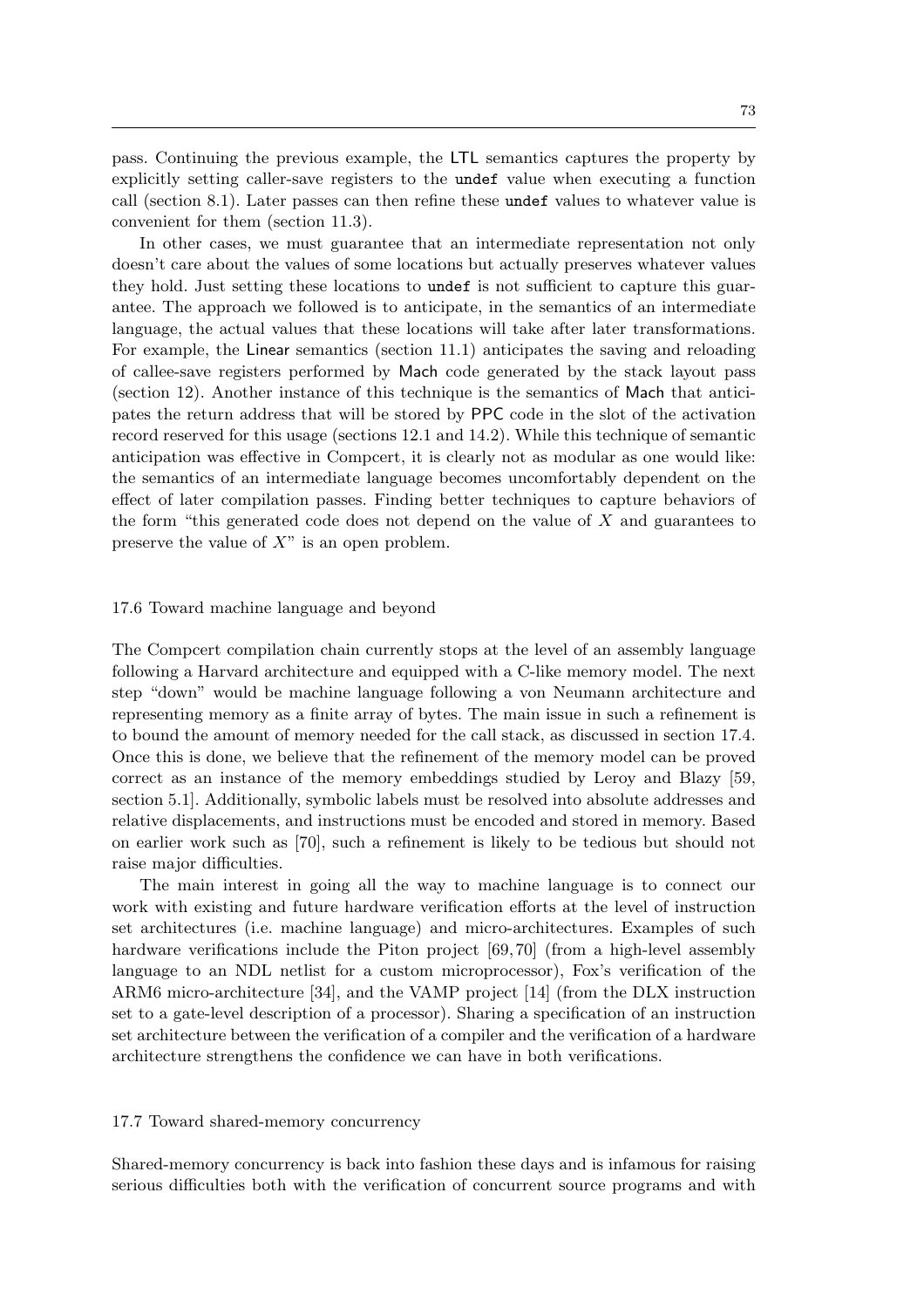the reuse, in a concurrent setting, of languages and compilers designed for sequential execution [18]. An obvious question, therefore, is whether the Compcert back-end and its soundness proof could be extended to account for shared-memory concurrency.

It is relatively easy to give naive interleaving semantics for concurrency in Cminor and the other languages of Compcert, but semantic preservation during compilation obviously fails: if arbitrary data races are allowed in the source Cminor program, the transformations performed by the compiler introduce additional interleavings and therefore additional behaviors not present in the source program. For instance, the evaluation of an expression is an atomic step in the Cminor semantics but gets decomposed into several instructions during compilation. The weakly consistent hardware memory models implemented by today's processors add even more behaviors that cannot be predicted easily by the Cminor semantics.

Our best hope to show a semantic preservation result in a shared-memory concurrent setting is, therefore, to restrict ourselves to race-free source programs that implement a proper mutual exclusion discipline on their memory accesses. A powerful way to characterize such programs is concurrent separation logic [79]. Using this approach, Hobor et al. [43] develop an operational semantics for Concurrent Cminor, an extension of Cminor with threads and locks. This semantics is pseudo-sequential in that threads run sequentially between two operations over locks, and their interleaving is determined by an external oracle that appears as a parameter to the semantics. It is conceivable that, for a fixed but arbitrary oracle, the Compcert proofs of semantic preservation would still hold. The guarantees offered by concurrent separation logic would then imply that the pseudo-sequential semantics for the generated PPC code captures all possible actual executions of this code, even in the presence of arbitrary interleavings and weakly-consistent hardware memory. This approach is very promising, but much work remains to be done.

### 18 Related work

We have already discussed the relations between compiler verification and other approaches to trusted compilation in section 2. Proving the correctness of compilers has been an active research topic for more than 40 years, starting with the seminal work of McCarthy and Painter [66]. Since then, a great many on-paper proofs for program analyses and compiler transformations have been published — too many to survey here. Representative examples include the works of Clemmensen and Oest [24], Chirica and Martin  $[22]$ , Guttman et al.  $[39]$ , Müller-Olm  $[74]$  and Lacey et al.  $[52]$ . We refer the reader to Dave's annotated bibliography [28] for further references. In the following, we restrict ourselves to discussing correctness proofs of compilers that involve mechanized verification.

Milner and Weyhrauch [68] were arguably the first to mechanically verify semantic preservation for a compilation algorithm (the translation of arithmetic expressions to stack machine code), using the Stanford LCF prover. The first mechanized verification of a full compiler is probably that of Moore [69, 70], although for a rather low-level, assembly-style source language.

The Verifix project [36] had goals broadly similar to ours: the construction of mathematically correct compilers. It produced several methodological approaches, but few parts of this project led to machine-checked proofs. The parts closest to the present work are the formal verification (in PVS) of a compiler from a subset of Common Lisp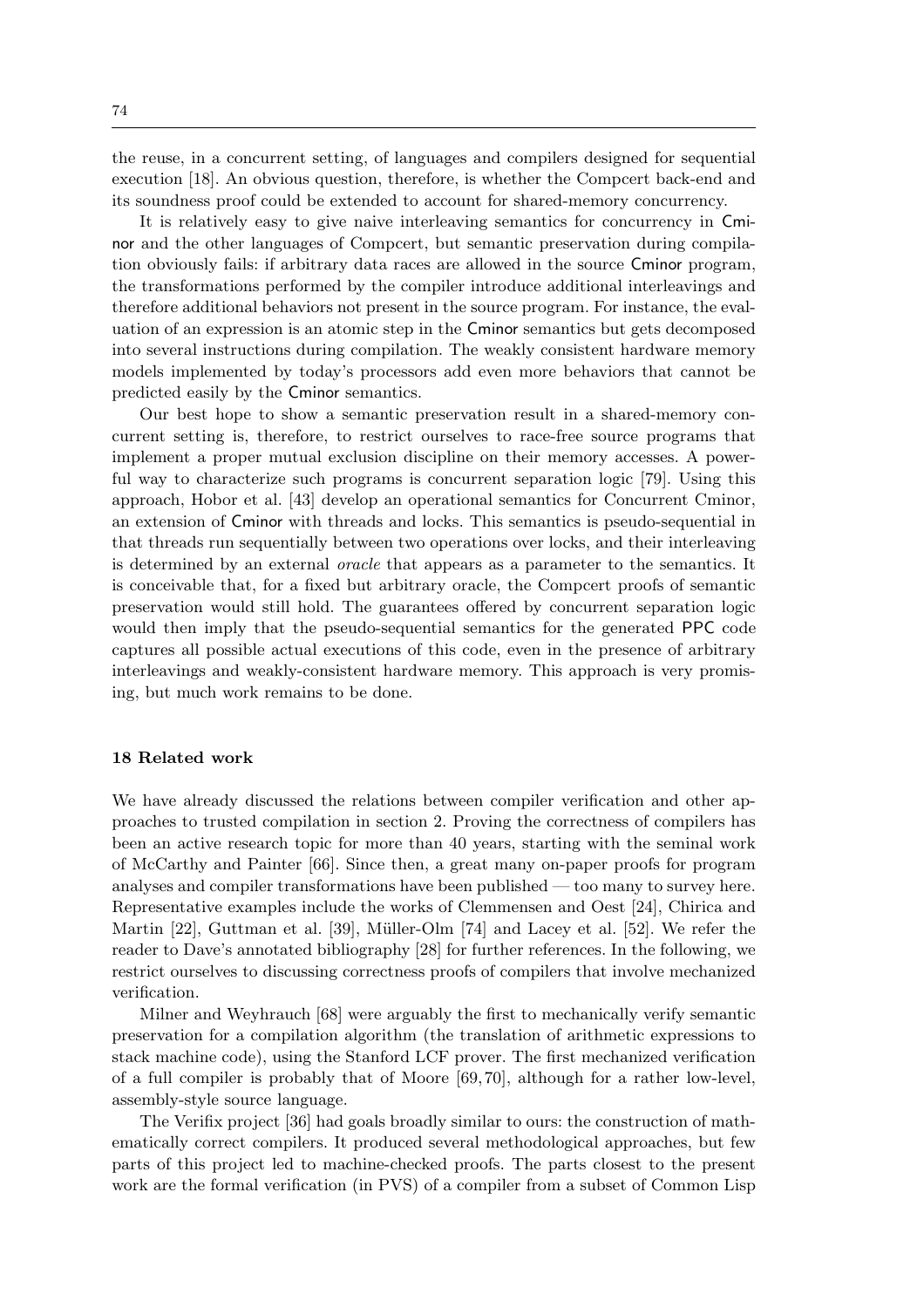to Transputer code [30] and of instruction selection by a bottom-up rewrite system [29].

Strecker [91] and Klein and Nipkow [49] verified non-optimizing byte-code compilers from a subset of Java to a subset of the Java Virtual Machine using Isabelle/HOL. They did not address compiler optimizations nor generation of actual machine code. Another verification of a byte-code compiler is that of Grégoire  $[37]$ , for a functional language.

The Verisoft project [80] is an ambitious attempt at end-to-end formal verification that covers the whole spectrum from application to hardware. The compiler part of Verisoft is the formal verification of a compiler for a Pascal-like language called C0 down to DLX machine code using the Isabelle/HOL proof assistant [53, 92,54]. The publications on this verification lack details but suggest a compiler that is much simpler than Compcert and generates unoptimized code.

Li et al. [63,64] describe an original approach to the generation of trusted ARM code where the input language is a subset of the HOL specification language. Compilation is not entirely automatic: the user chooses interactively which transformations to apply, but the system produces formal evidence (a HOL proof term) that the generated ARM code conforms to the HOL specification.

Chlipala [23] developed and proved correct a compiler for simply-typed  $\lambda$ -calculus down to an idealized assembly language. This Coq development cleverly uses dependent types and type-indexed denotational semantics, resulting in remarkably compact proofs. Another Coq verification of a compiler from a simply-typed functional language to an idealized assembly language is that of Benton and Hur [9]. Like Chlipala's, their proof has a strong denotational semantics flavor; it builds upon the concepts of stepindexed logical relations and biorthogonality. It is unclear yet whether such advanced semantic techniques can be profitably applied to low-level, untyped languages such as those considered in this paper, but this is an interesting question.

The formal verification of static analyses, usable both to support compiler optimizations or to establish safety properties of programs, has received much attention. Considerable efforts have been expended on formally verifying Java's dataflow-based bytecode verification; see [41,56] for a survey. Cachera et al. [19] and Pichardie [82] develop a framework for abstract interpretation and dataflow analysis, formally verified using Coq. A related project is Rhodium [55], a domain-specific language to describe program analyses and transformations. From a Rhodium specification, both executable code and an automatically-verified proof of semantic preservation are generated. Rhodium achieves a high degree of automation, but applies only to the optimization phases of a compiler and not to the non-optimizing translations from one language to another.

# 19 Conclusions

The formal verification of a compiler back-end presented in this article provides strong evidence that the initial goal of formally verifying a realistic compiler can be achieved, within the limitations of today's proof assistants, and using only elementary semantic and algorithmic approaches. It is, however, just one exploration within a wide research area: the certification, using formal methods, of the verification tools, code generators, compilers and run-time systems that participate in the development, validation and execution of critical software. In addition, we hope that this work also contributes to renewing scientific interest in the semantic understanding of compiler technology, in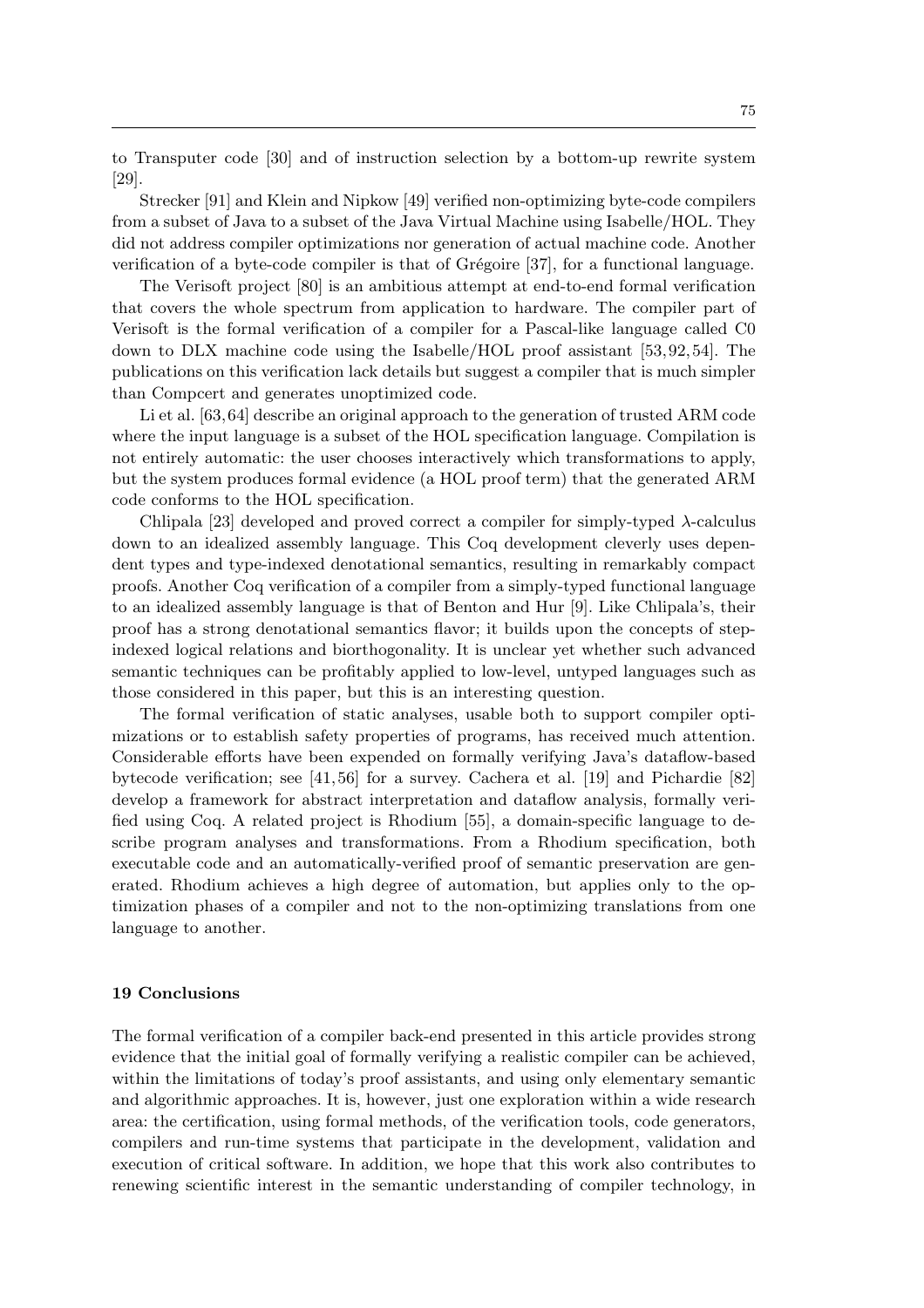mechanized operational semantics, and in integrated environments for programming and proving.

Looking back at what was achieved, we did not completely rule out all uncertainties concerning the soundness of the compiler, but reduced the problem of trusting the whole compiler down to trusting (1) the formal semantics for the source (Cminor) and target (PPC) languages; (2) the compilation chain used to produce the executable for the compiler (Coq's extraction facility and the OCaml compiler); and (3) the Coq proof assistant itself. Concerning (3), it is true that an inconsistency in Coq's logic or a bug in Coq's implementation could theoretically invalidate all the guarantees we obtained about Compcert. As Hales [40] argues, this is extremely unlikely, and proofs mechanically checked by a proof assistant that generates proof terms are orders of magnitude more trustworthy than even carefully hand-checked mathematical proofs.

To address concern (2), ongoing work within the Compcert project studies the feasibility of formally verifying Coq's extraction mechanism and a compiler from Mini-ML (the target language for this extraction) to Cminor. Composed with the Compcert back-end, these efforts could eventually result in a trusted execution path for programs written and verified in Coq, like Compcert itself, therefore increasing confidence further through a form of bootstrapping.

The main source of uncertainty is concern (1): do the formal semantics of Cminor and PPC, along with the underlying memory model, capture the intended behaviors? One could argue that they are small enough (about 2500 lines of Coq) to permit manual review. Another effective way to increase confidence in these semantics is to use them in other formal verifications, such as the Clight to Cminor and Mini-ML to Cminor frontends developed within the Compcert project, and the axiomatic semantics for Cminor of [3]. Future work in this direction could include connections with architectural-level hardware verification (as outlined in section 17.6) or with verifications of program provers, model checkers and static analyzers for C-like languages. Drawing and formalizing such connections would not only strengthen even further the confidence we can have in each component involved, but also progress towards the availability of high-assurance environments for the development and validation of critical software.

Acknowledgements This work was supported in part by Agence Nationale de la Recherche, grant number ANR-05-SSIA-0019. We would like to thank the following colleagues for their input. E. Ledinot made us aware of the need for a formally verified C compiler in the aerospace industry. Several of the techniques presented here were discussed and prototyped with members of the Concert INRIA coordinated research action and of the Compcert ANR advanced research project, especially Y. Bertot, S. Blazy, B. Grégoire, P. Letouzey and L. Rideau. Our formalization of dataflow analyses and constant propagation builds on that of B. Grégoire. L. Rideau and B. Serpette contributed the hairy correctness proof for parallel moves. D. Doligez proved properties of finite maps and type reconstruction for RTL. A. Appel and S. Blazy invented the continuation-based transition semantics for Cminor. G. Necula argued convincingly in favor of a posteriori verification of static analyses and optimizations. Last but not least, the author is grateful to the JAR anonymous reviewers for their meticulous reading of this long article and for their helpful suggestions for improvements. One of them went so far as to suggest the union-find based algorithm for branch tunneling presented in section 9, which is original to the best of our knowledge and more elegant than our previous bounded-depth algorithm.

# References

<sup>1.</sup> Appel, A.W.: Modern Compiler Implementation in ML. Cambridge University Press (1998)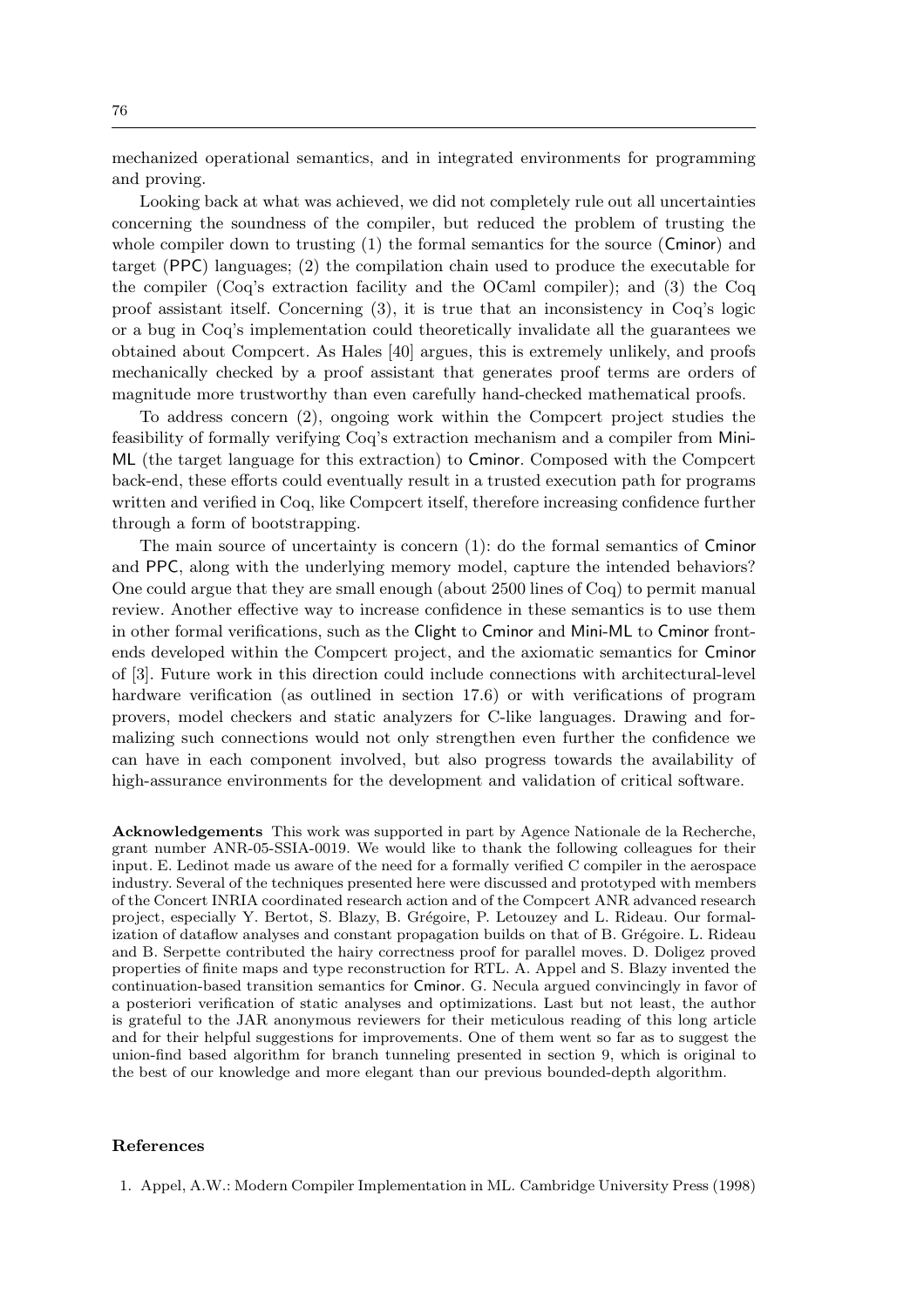- 2. Appel, A.W.: Foundational proof-carrying code. In: Logic in Computer Science 2001, pp. 247–258. IEEE Computer Society Press (2001)
- 3. Appel, A.W., Blazy, S.: Separation logic for small-step Cminor. In: Theorem Proving in Higher Order Logics, 20th Int. Conf. TPHOLs 2007, Lecture Notes in Computer Science, vol. 4732, pp. 5–21. Springer (2007)
- 4. Barrett, C.W., Fang, Y., Goldberg, B., Hu, Y., Pnueli, A., Zuck, L.D.: TVOC: A translation validator for optimizing compilers. In: Computer Aided Verification, 17th International Conference, CAV 2005, Lecture Notes in Computer Science, vol. 3576, pp. 291–295. Springer (2005)
- 5. Barthe, G., Courtieu, P., Dufay, G., Melo de Sousa, S.: Tool-Assisted Specification and Verification of the JavaCard Platform. In: Proceedings of AMAST'02, Lecture Notes in Computer Science, vol. 2422, pp. 41–59. Springer (2002)
- 6. Barthe, G., Forest, J., Pichardie, D., Rusu, V.: Defining and reasoning about recursive functions: a practical tool for the Coq proof assistant. In: Functional and Logic Programming, 8th Int. Symp. FLOPS 2006, Lecture Notes in Computer Science, vol. 3945, pp. 114–129. Springer (2006)
- 7. Barthe, G., Grégoire, B., Kunz, C., Rezk, T.: Certificate translation for optimizing compilers. In: Static Analysis, 13th Int. Symp., SAS 2006, Lecture Notes in Computer Science, vol. 4134, pp. 301–317. Springer (2006)
- 8. Barthe, G., Kunz, C.: Certificate translation in abstract interpretation. In: Programming Languages and Systems, 17th European Symposium on Programming, ESOP 2008, Lecture Notes in Computer Science, vol. 4960, pp. 368–382. Springer (2008)
- 9. Benton, N., Hur, C.K.: Biorthogonality, step-indexing and compiler correctness. In: International Conference on Functional Programming 2009, pp. 97–108. ACM Press (2009)
- 10. Beringer, L.: Functional elimination of phi-instructions. In: Proc. 5th Workshop on Compiler Optimization meets Compiler Verification (COCV 2006), Electronic Notes in Theoretical Computer Science, vol. 176(3), pp. 3–20. Elsevier (2007)
- 11. Bertot, Y., Castéran, P.: Interactive Theorem Proving and Program Development Coq'Art: The Calculus of Inductive Constructions. EATCS Texts in Theoretical Computer Science. Springer (2004)
- 12. Bertot, Y., Grégoire, B., Leroy, X.: A structured approach to proving compiler optimizations based on dataflow analysis. In: Types for Proofs and Programs, Workshop TYPES 2004, Lecture Notes in Computer Science, vol. 3839, pp. 66–81. Springer (2006)
- 13. Bertot, Y., Komendantsky, V.: Fixed point semantics and partial recursion in Coq. In: 10th int. conf. on Principles and Practice of Declarative Programming (PPDP 2008), pp. 89–96. ACM Press (2008)
- 14. Beyer, S., Jacobi, C., Kröning, D., Leinenbach, D., Paul, W.: Putting it all together? Formal verification of the VAMP. Int. J. on Software Tools for Technology Transfer 8, 411–430 (2006)
- 15. Blazy, S., Dargaye, Z., Leroy, X.: Formal verification of a C compiler front-end. In: FM 2006: Int. Symp. on Formal Methods, Lecture Notes in Computer Science, vol. 4085, pp. 460–475. Springer (2006)
- 16. Blazy, S., Leroy, X.: Mechanized semantics for the Clight subset of the C language. Journal of Automated Reasoning 43(3), 263–288 (2009)
- 17. Blech, J.O., Glesner, S., Leitner, J., Mülling, S.: Optimizing code generation from SSA form: A comparison between two formal correctness proofs in Isabelle/HOL. In: Proc. COCV Workshop (Compiler Optimization meets Compiler Verification), Electronic Notes in Theoretical Computer Science, vol. 141(2), pp. 33–51. Elsevier (2005)
- 18. Boehm, H.J.: Threads cannot be implemented as a library. In: Programming Language Design and Implementation 2005, pp. 261–268. ACM Press (2005)
- 19. Cachera, D., Jensen, T.P., Pichardie, D., Rusu, V.: Extracting a data flow analyser in constructive logic. Theoretical Computer Science 342(1), 56–78 (2005)
- 20. Chaitin, G.J.: Register allocation and spilling via graph coloring. In: Symposium on Compiler Construction, SIGPLAN Notices, vol. 17(6), pp. 98–105. ACM Press (1982)
- 21. Chen, J., Hawblitzel, C., Perry, F., Emmi, M., Condit, J., Coetzee, D., Pratikaki, P.: Type-preserving compilation for large-scale optimizing object-oriented compilers. In: Programming Language Design and Implementation 2008, pp. 183–192. ACM Press (2008)
- 22. Chirica, L., Martin, A.: Toward compiler implementation correctness proofs. ACM Transactions on Programming Languages and Systems 8(2), 185–214 (1986)
- 23. Chlipala, A.J.: A certified type-preserving compiler from lambda calculus to assembly language. In: Programming Language Design and Implementation 2007, pp. 54–65. ACM Press (2007)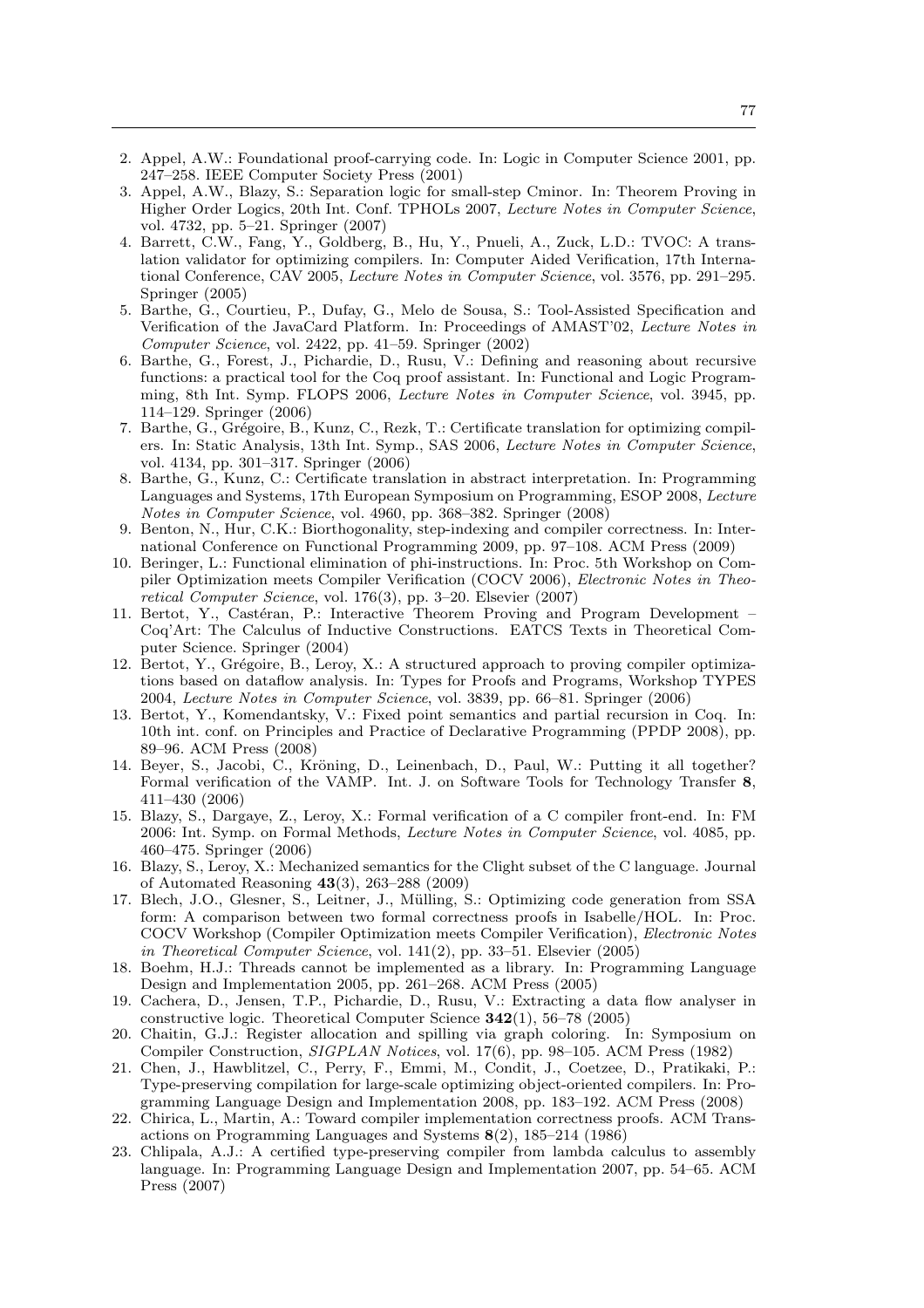- 24. Clemmensen, G., Oest, O.: Formal specification and development of an Ada compiler. In: IEEE Conf. on Soft. Engineering, pp. 430–440. IEEE Computer Society Press (1984)
- 25. Coq development team: The Coq proof assistant. Software and documentation available at http://coq.inria.fr/ (1989–2009)
- 26. Coupet-Grimal, S., Delobel, W.: A uniform and certified approach for two static analyses. In: Types for Proofs and Programs, Workshop TYPES 2004, Lecture Notes in Computer Science, vol. 3839, pp. 115–137. Springer (2006)
- 27. Dargaye, Z.: Vérification formelle d'un compilateur pour langages fonctionnels. Ph.D. thesis, University Paris 7 Diderot (2009)
- 28. Dave, M.A.: Compiler verification: a bibliography. SIGSOFT Software Engineering Notes 28(6), 2–2 (2003)
- 29. Dold, A., Gaul, T., Zimmermann, W.: Mechanized verification of compiler backends. In: Int. Workshop on Software Tools for Technology Transfer, STTT 1998, BRICS Notes, vol. NS-98-4, pp. 13–24. University of Aarhus (1998)
- 30. Dold, A., Vialard, V.: A mechanically verified compiling specification for a Lisp compiler. In: Proc. FST TCS 2001, Lecture Notes in Computer Science, vol. 2245, pp. 144–155. Springer (2001)
- 31. Eide, E., Regehr, J.: Volatiles are miscompiled, and what to do about it. In: Proceedings of the 8th ACM & IEEE International conference on Embedded software, EMSOFT 2008, pp. 255–264. ACM Press (2008)
- 32. Ellis, J.R.: Bulldog: a compiler for VLSI architectures. ACM Doctoral Dissertation Awards series. The MIT Press (1986)
- 33. Feng, X., Ni, Z., Shao, Z., Guo, Y.: An open framework for foundational proof-carrying code. In: Int. Workshop on Types in Language Design and Implementation (TLDI'07), pp. 67–78. ACM Press (2007)
- 34. Fox, A.C.J.: Formal specification and verification of ARM6. In: Theorem Proving in Higher Order Logics, 16th International Conference, TPHOLs 2003, Lecture Notes in Computer Science, vol. 2758, pp. 25–40. Springer (2003)
- 35. George, L., Appel, A.W.: Iterated register coalescing. ACM Transactions on Programming Languages and Systems 18(3), 300–324 (1996)
- 36. Goos, G., Zimmermann, W.: Verification of compilers. In: Correct System Design, Recent Insight and Advances, Lecture Notes in Computer Science, vol. 1710, pp. 201–230. Springer (1999)
- 37. Grégoire, B.: Compilation des termes de preuves: un (nouveau) mariage entre Coq et OCaml. Ph.D. thesis, University Paris 7 Diderot (2003)
- 38. Gulwani, S., Necula, G.C.: A polynomial-time algorithm for global value numbering. In: Static Analysis, 11th Int. Symposium, SAS 2004, Lecture Notes in Computer Science, vol. 3148, pp. 212–227. Springer (2004)
- 39. Guttman, J., Monk, L., Ramsdell, J., Farmer, W., Swarup, V.: The VLISP verified Scheme system. Lisp and Symbolic Computation 8(1-2), 33–110 (1995)
- 40. Hales, T.C.: Formal proof. Notices of the American Mathematical Society 55(11), 1370– 1380 (2008)
- 41. Hartel, P.H., Moreau, L.A.V.: Formalizing the safety of Java, the Java virtual machine and Java Card. ACM Computing Surveys 33(4), 517–558 (2001)
- 42. Henderson, F.: Accurate garbage collection in an uncooperative environment. In: International Symposium on Memory Management 2002, SIGPLAN Notices, vol. 38(2), pp. 150–156. ACM Press (2003)
- 43. Hobor, A., Appel, A.W., Zappa Nardelli, F.: Oracle semantics for concurrent separation logic. In: Programming Languages and Systems, 17th European Symposium on Programming, ESOP 2008, Lecture Notes in Computer Science, vol. 4960, pp. 353–367. Springer (2008)
- 44. Huang, Y., Childers, B.R., Soffa, M.L.: Catching and identifying bugs in register allocation. In: Static Analysis, 13th Int. Symp., SAS 2006, Lecture Notes in Computer Science, vol. 4134, pp. 281–300. Springer (2006)
- 45. Huet, G.P.: The Zipper. Journal of Functional Programming 7(5), 549–554 (1997)
- 46. Huisman, M., Jacobs, B.: Java program verification via a Hoare logic with abrupt termination. In: Fundamental Approaches to Software Engineering, 3rd Int. Conf. FASE 2000, Lecture Notes in Computer Science, vol. 1783, pp. 284–303. Springer (2000)
- 47. IBM Corporation: The PowerPC Architecture. Morgan Kaufmann Publishers, San Francisco (1994)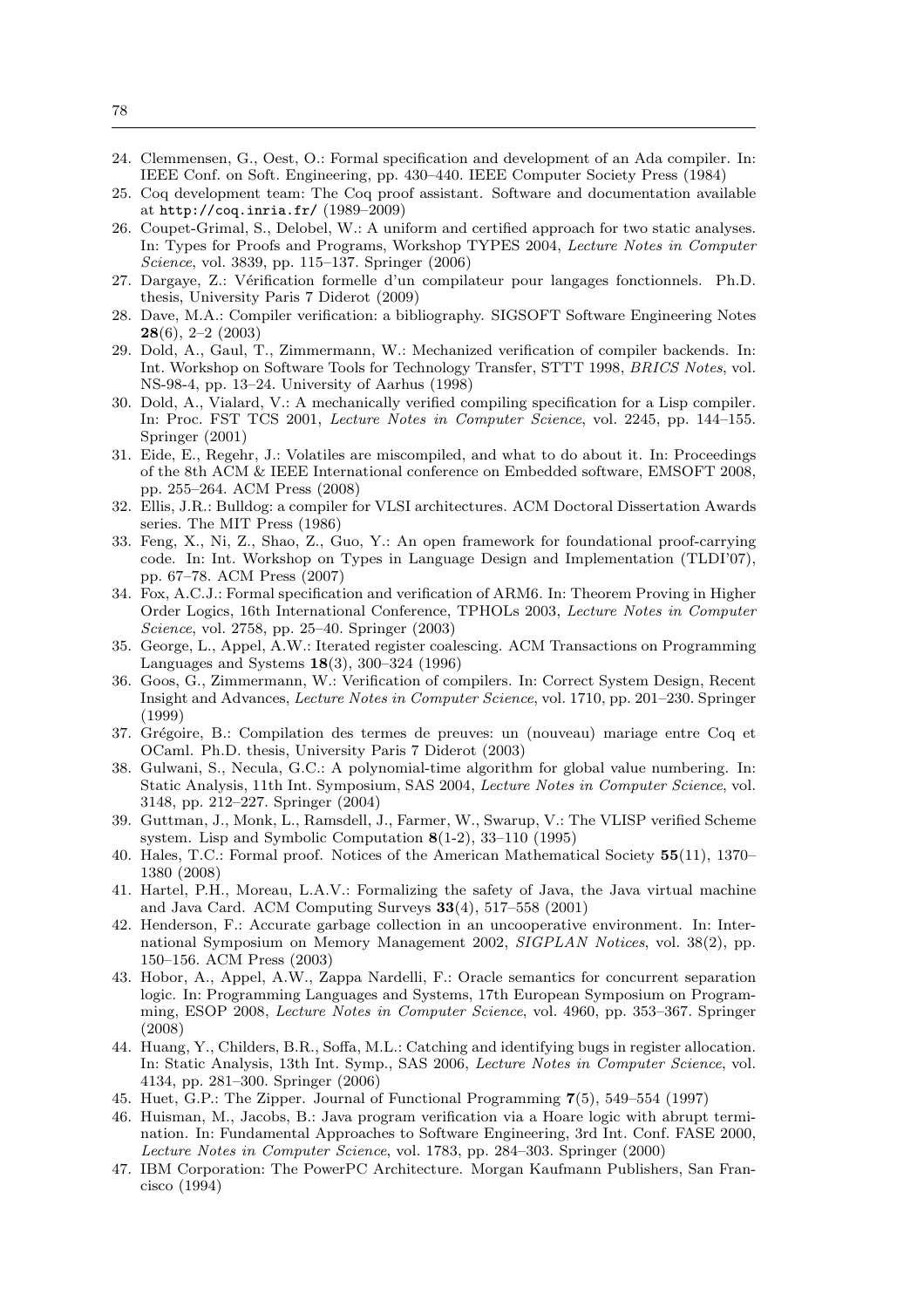- 48. Kildall, G.A.: A unified approach to global program optimization. In: 1st symposium Principles of Programming Languages, pp. 194–206. ACM Press (1973)
- 49. Klein, G., Nipkow, T.: A machine-checked model for a Java-like language, virtual machine and compiler. ACM Transactions on Programming Languages and Systems 28(4), 619–695 (2006)
- 50. Knoop, J., Koschützki, D., Steffen, B.: Basic-block graphs: Living dinosaurs? In: Proc. Compiler Construction '98, Lecture Notes in Computer Science, vol. 1383, pp. 65–79. Springer (1998)
- 51. Knoop, J., Rüthing, O., Steffen, B.: Optimal code motion: Theory and practice. ACM Transactions on Programming Languages and Systems  $16(4)$ , 1117–1155 (1994)
- 52. Lacey, D., Jones, N.D., Van Wyk, E., Frederiksen, C.C.: Proving correctness of compiler optimizations by temporal logic. In: 29th symposium Principles of Programming Languages, pp. 283–294. ACM Press (2002)
- 53. Leinenbach, D., Paul, W., Petrova, E.: Towards the formal verification of a C0 compiler: Code generation and implementation correctness. In: Int. Conf. on Software Engineering and Formal Methods (SEFM 2005), pp. 2–11. IEEE Computer Society Press (2005)
- 54. Leinenbach, D., Petrova, E.: Pervasive compiler verification. In: 3rd Int, Workshop on Systems Software Verification (SSV 2008), Electronic Notes in Theoretical Computer Science, vol. 217(21), pp. 23–40. Elsevier (2008)
- 55. Lerner, S., Millstein, T., Rice, E., Chambers, C.: Automated soundness proofs for dataflow analyses and transformations via local rules. In: 32nd symposium Principles of Programming Languages, pp. 364–377. ACM Press (2005)
- 56. Leroy, X.: Java bytecode verification: algorithms and formalizations. Journal of Automated Reasoning 30(3–4), 235–269 (2003)
- 57. Leroy, X.: Formal certification of a compiler back-end, or: programming a compiler with a proof assistant. In: 33rd symposium Principles of Programming Languages, pp. 42–54. ACM Press (2006)
- 58. Leroy, X.: The Compcert verified compiler, software and commented proof. Available at http://compcert.inria.fr/ (2009)
- 59. Leroy, X., Blazy, S.: Formal verification of a C-like memory model and its uses for verifying program transformations. Journal of Automated Reasoning 41(1), 1–31 (2008)
- 60. Leroy, X., Grall, H.: Coinductive big-step operational semantics. Information and Computation 207(2), 284–304 (2009)
- 61. Letouzey, P.: A new extraction for Coq. In: Types for Proofs and Programs, Workshop TYPES 2002, Lecture Notes in Computer Science, vol. 2646, pp. 200–219. Springer (2003)
- 62. Letouzey, P.: Extraction in Coq: An overview. In: Logic and Theory of Algorithms, Fourth Conference on Compu tability in Europe, CiE 2008, Lecture Notes in Computer Science, vol. 5028, pp. 359–369. Springer (2008)
- 63. Li, G., Owens, S., Slind, K.: Structure of a proof-producing compiler for a subset of higher order logic. In: Programming Languages and Systems, 16th European Symposium on Programming, ESOP 2007, Lecture Notes in Computer Science, vol. 4421, pp. 205–219. Springer (2007)
- 64. Li, G., Slind, K.: Compilation as rewriting in higher order logic. In: Automated Deduction, CADE-21, Lecture Notes in Computer Science, vol. 4603, pp. 19–34. Springer (2007)
- 65. Lindig, C.: Random testing of C calling conventions. In: Proceedings of the Sixth International Workshop on Automated Debugging, AADEBUG 2005, pp. 3–12. ACM Press (2005)
- 66. McCarthy, J., Painter, J.: Correctness of a compiler for arithmetical expressions. In: Mathematical Aspects of Computer Science, Proc. of Symposia in Applied Mathematics, vol. 19, pp. 33–41. American Mathematical Society (1967)
- 67. McKeeman, W.M.: Differential testing for software. Digital Technical Journal 10(1), 100– 107 (1998)
- 68. Milner, R., Weyhrauch, R.: Proving compiler correctness in a mechanized logic. In: B. Meltzer, D. Michie (eds.) Proc. 7th Annual Machine Intelligence Workshop, Machine Intelligence, vol. 7, pp. 51–72. Edinburgh University Press (1972)
- 69. Moore, J.S.: A mechanically verified language implementation. Journal of Automated Reasoning 5(4), 461–492 (1989)
- 70. Moore, J.S.: Piton: a mechanically verified assembly-language. Kluwer (1996)
- 71. Morrisett, G., Crary, K., Glew, N., Walker, D.: Stack-based typed assembly language. Journal of Functional Programming 12(1), 43–88 (2002)